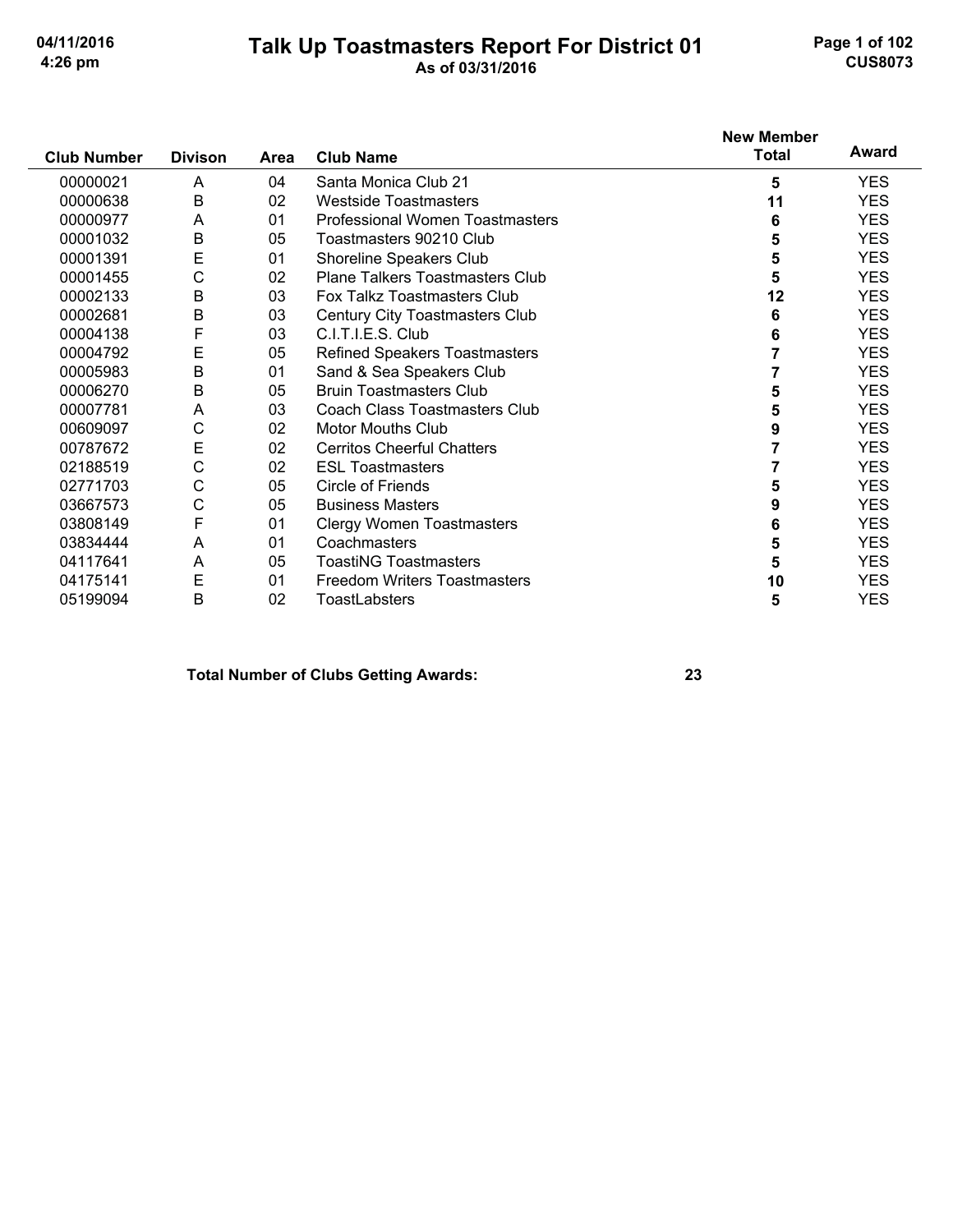# Talk Up Toastmasters Report For District 02<br>As of 03/31/2016

Page 2 of 102 **CUS8073** 

|                    |                |             |                                       | <b>New Member</b><br>Total | Award      |
|--------------------|----------------|-------------|---------------------------------------|----------------------------|------------|
| <b>Club Number</b> | <b>Divison</b> | <b>Area</b> | <b>Club Name</b>                      |                            |            |
| 00002535           | Е              | 56          | Twin Speaks Toastmasters Club         |                            | <b>YES</b> |
| 00003491           | E              | 57          | Eastside Toastmasters Club            |                            | <b>YES</b> |
| 00004072           | D              | 42          | <b>Tower Club</b>                     |                            | <b>YES</b> |
| 00004741           | G              | 72          | <b>Toast Of The Town Toastmasters</b> |                            | <b>YES</b> |
| 00008881           | E              | 52          | Bauer Speak Easys Toastmasters Club   | 5                          | <b>YES</b> |
| 00009509           | E              | 56          | Inspirational Toastmasters Club       |                            | <b>YES</b> |
| 00009856           | С              | 35          | <b>FNWL Club</b>                      | 8                          | <b>YES</b> |
| 00798351           | F              | 65          | CTS Club                              |                            | <b>YES</b> |
| 00935462           | G              | 74          | <b>Amazon Toastmasters Club</b>       |                            | <b>YES</b> |
| 01072902           | С              | 32          | <b>WYSIWYG Toastmasters Club</b>      |                            | <b>YES</b> |
| 01231280           | F              | 61          | Issaquah Highlands Toastmasters Club  |                            | <b>YES</b> |
| 01458124           | Е              | 57          | Create WOW!                           |                            | <b>YES</b> |
| 01587992           | E              | 57          | <b>Redmond Nights</b>                 |                            | <b>YES</b> |
| 02240722           | G              | 73          | Russell Investments Toastmasters Club | 5                          | <b>YES</b> |
| 03119281           | A              | 15          | Confidence Builders                   |                            | <b>YES</b> |
| 03524905           | С              | 34          | Perkins Will Speak                    |                            | <b>YES</b> |
| 03567608           | F              | 63          | <b>Conservatively Speaking</b>        | 9                          | <b>YES</b> |
| 04544389           | E              | 56          | From the Heart Toastmasters Club      | 10                         | <b>YES</b> |
| 04729823           | F              | 62          | <b>Costco Techmasters</b>             | 5                          | YES        |

**Total Number of Clubs Getting Awards:**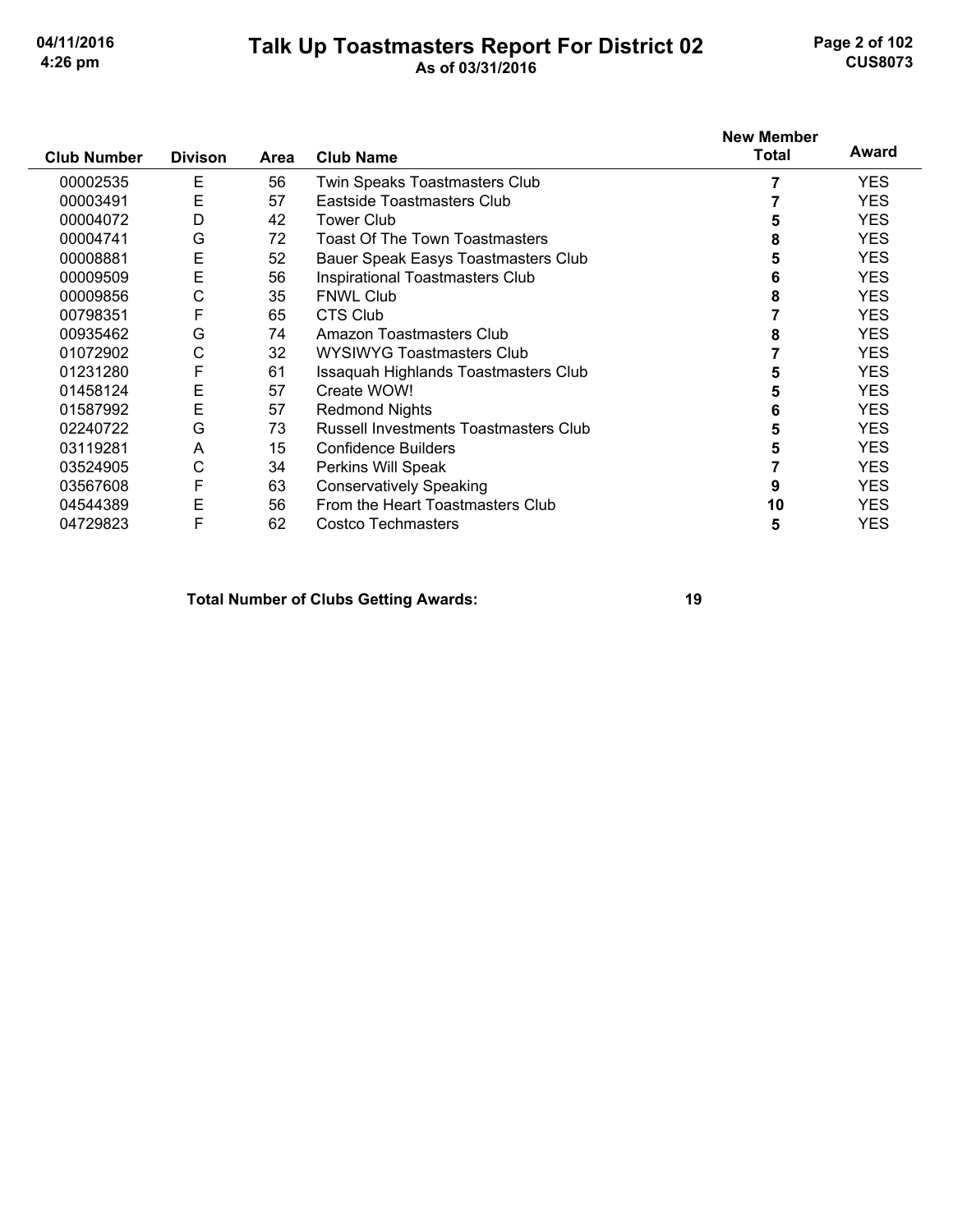#### Talk Up Toastmasters Report For District 03

Page 3 of 102 **CUS8073** 

| <b>Club Number</b> | <b>Divison</b> | Area | <b>Club Name</b>                      | <b>New Member</b><br>Total | Award      |
|--------------------|----------------|------|---------------------------------------|----------------------------|------------|
| 00003527           | v              | 05   | Park Central Toastmasters Club        | 5                          | <b>YES</b> |
| 00004705           | S              | 01   | Dobson Ranch Toastmasters Club        | 5                          | <b>YES</b> |
| 00004995           | т              | 04   | University Toastmasters Club          | 10                         | <b>YES</b> |
| 00005203           | N              | 01   | People Chatter Club                   | 6                          | <b>YES</b> |
| 00006350           | S              | 06   | New Horizons Toastmasters Club        | 5                          | <b>YES</b> |
| 00007381           | С              | 02   | <b>Tucson Toastmasters</b>            | 6                          | <b>YES</b> |
| 00007538           | Ζ              | 05   | <b>Chipmasters Club</b>               |                            | <b>YES</b> |
| 00008146           | M              | 01   | West Valley Toastmasters Club         | 6                          | <b>YES</b> |
| 00008343           | A              | 01   | <b>Platinum Club</b>                  |                            | <b>YES</b> |
| 00008436           | P              | 04   | University of Arizona Catmasters Club | 8                          | <b>YES</b> |
| 00009006           |                | 04   | Good Neighbor Toastmasters Club       | 5                          | <b>YES</b> |
| 00009230           | V              | 04   | <b>Biltmore Toastmasters Club</b>     | 6                          | <b>YES</b> |
| 00009555           | N              | 03   | <b>Premium Toastmasters</b>           | 13                         | <b>YES</b> |
| 00877563           | S              | 01   | Stagecoach Speakers - Chandler        | 8                          | <b>YES</b> |
| 02410696           | P              | 02   | Cosmopolitan Toastmasters             |                            | <b>YES</b> |
| 02490819           | S              | 06   | <b>PICMasters</b>                     |                            | <b>YES</b> |
| 02591245           | M              | 03   | <b>NAU Toastmasters</b>               | 6                          | YES        |

**Total Number of Clubs Getting Awards:**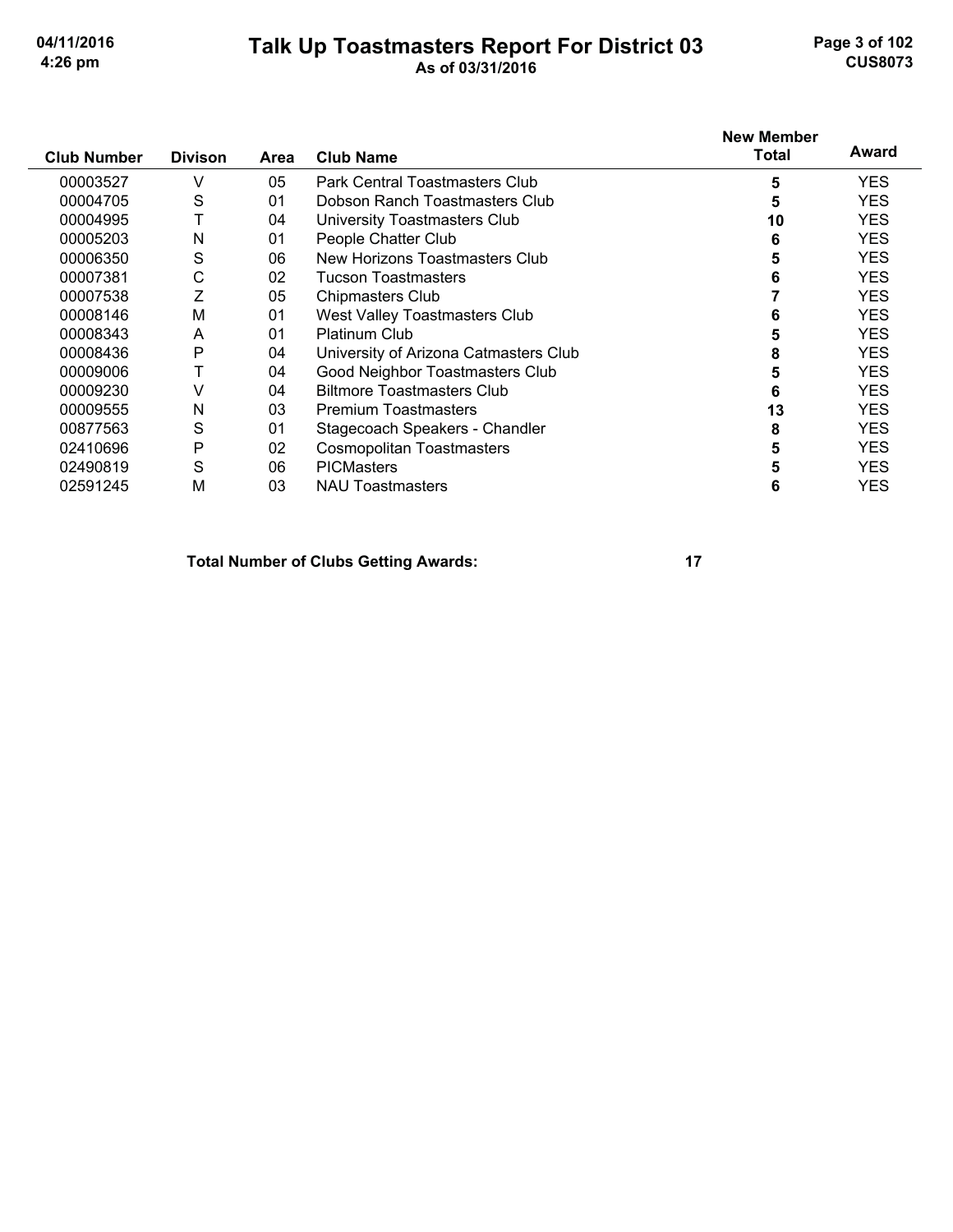#### Talk Up Toastmasters Report For District 04<br>As of 03/31/2016

Page 4 of 102 **CUS8073** 

|                    |                |      |                                           | <b>New Member</b><br><b>Total</b> | Award      |
|--------------------|----------------|------|-------------------------------------------|-----------------------------------|------------|
| <b>Club Number</b> | <b>Divison</b> | Area | <b>Club Name</b>                          |                                   |            |
| 00000033           | C              | 03   | Lee Emerson Bassett Club                  | 8                                 | <b>YES</b> |
| 00000191           | Н              | 04   | San Mateo Toastmasters Club 191           | 5                                 | <b>YES</b> |
| 00003088           | J              | 01   | <b>Talking Chips Club</b>                 | 5                                 | <b>YES</b> |
| 00004148           | Α              | 06   | Almaden Valley Orators Club               | 5                                 | <b>YES</b> |
| 00004224           | B              | 02   | Switch-On Toastmasters Club               | 6                                 | <b>YES</b> |
| 00004306           | J              | 05   | <b>Toastmasters Insiders Club</b>         | 5                                 | <b>YES</b> |
| 00004512           | н              | 03   | <b>Promasters Toastmasters Club</b>       | 11                                | <b>YES</b> |
| 00004606           | B              | 06   | <b>Cupertino Morningmasters</b>           | 5                                 | <b>YES</b> |
| 00004608           | B              | 01   | <b>Cupertino Toastmasters</b>             | 7                                 | <b>YES</b> |
| 00005015           | J              | 04   | <b>Applied Materials Club</b>             | 5                                 | <b>YES</b> |
| 00005707           | C              | 05   | Redwood City Orators Club                 | 6                                 | <b>YES</b> |
| 00007430           | B              | 01   | <b>Macintalkers Club</b>                  | 11                                | <b>YES</b> |
| 00007528           | G              | 03   | <b>Fair Oaks Club</b>                     | 5                                 | <b>YES</b> |
| 00007806           | E              | 02   | <b>Bay Masters</b>                        | 5                                 | <b>YES</b> |
| 00008557           |                | 05   | Main Street Maniacs Toastmasters Club     | 6                                 | <b>YES</b> |
| 00009109           |                | 03   | <b>Rhino Business Club</b>                | 5                                 | <b>YES</b> |
| 00668615           | Α              | 05   | True Talking Toastmasters (TTT)           | 5                                 | <b>YES</b> |
| 00827125           | B              | 04   | <b>Hot Buttered Toastmasters Club</b>     | 6                                 | <b>YES</b> |
| 01214446           |                | 03   | <b>Stagecoach Speakers Frontier</b>       | 8                                 | <b>YES</b> |
| 01267190           |                | 05   | <b>SF Toastbusters</b>                    | 8                                 | <b>YES</b> |
| 01502076           | J              | 03   | XenSpeakers                               | 9                                 | <b>YES</b> |
| 01828921           | J              | 02   | Silicon Valley Entrepreneurs Toastmasters | 6                                 | <b>YES</b> |
| 02258108           |                | 05   | San Francisco Mandarin English            | 5                                 | <b>YES</b> |
| 02410520           | F              | 04   | Mandarin English Toastmasters San Jose    | 9                                 | <b>YES</b> |
| 02669924           | B              | 04   | <b>Orchard Orators</b>                    | 6                                 | <b>YES</b> |
| 03030595           | D              | 02   | <b>Toastmasters For Health</b>            | 9                                 | <b>YES</b> |
| 03970418           | G              | 02   | Sparksense@Sunnyvale Toastmasters         | 6                                 | <b>YES</b> |
| 04302421           | G              | 02   | Toastmasters Lead [In] SV                 | 8                                 | <b>YES</b> |
| 04640219           | D              | 01   | Cloudmasters                              | $\overline{7}$                    | <b>YES</b> |

#### **Total Number of Clubs Getting Awards:**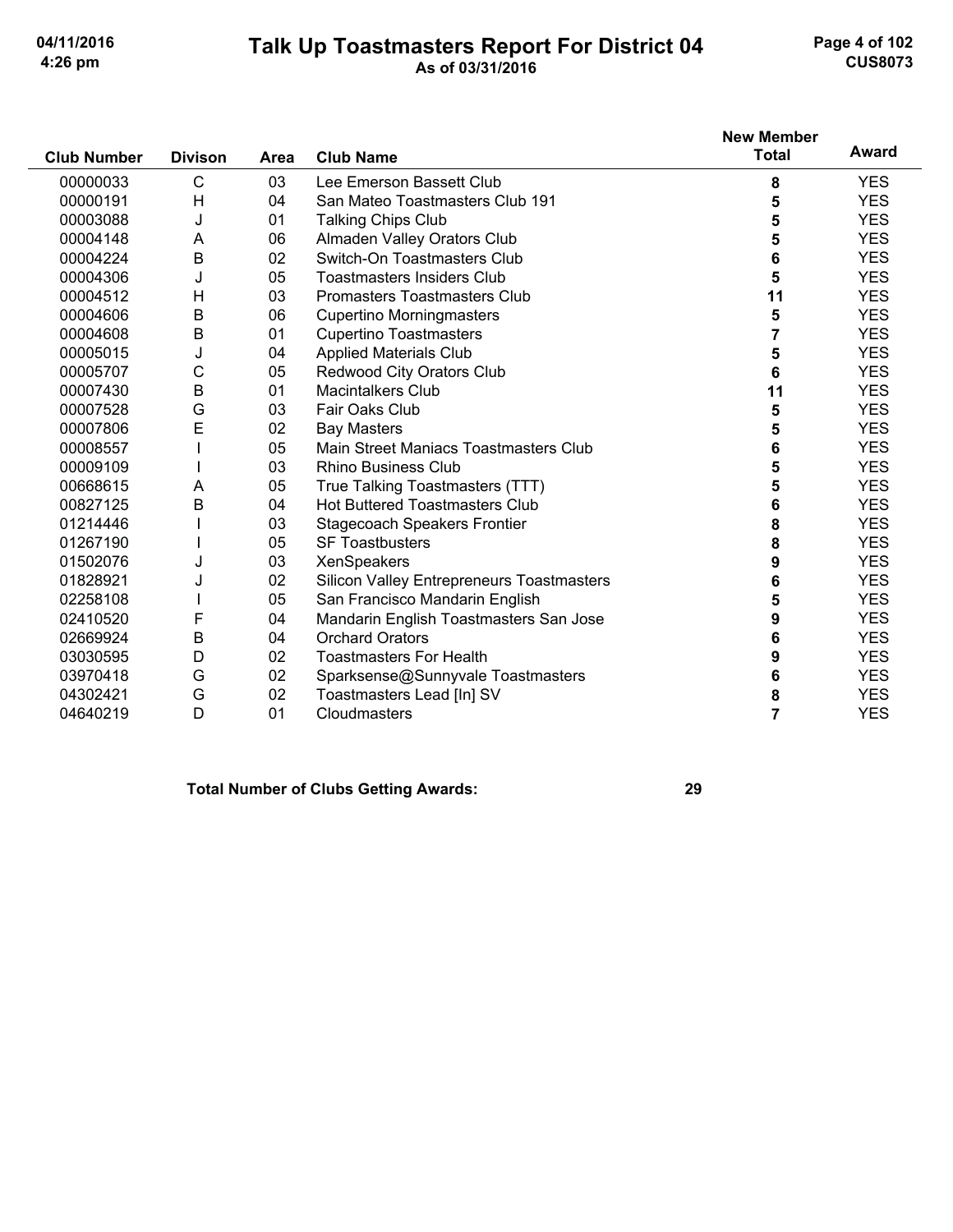00801978

#### Talk Up Toastmasters Report For District 05 As of 03/31/2016

Page 5 of 102 **CUS8073** 

**YES** 

**YES YES YES YES YES** 

5

#### **New Member Award Total Club Number Divison** Area **Club Name** 00000895 W 08 Toastmasters Of La Jolla Club  $\overline{7}$ **YES** 00003524  $\mathsf{N}$  $11$ Del Mar Toastmasters Club  $5\phantom{1}$ **YES**  $\mathsf{S}$ 00005223  $14$ **Career Builders Toastmasters**  $11$ **YES** 00007962  $\mathsf{C}$ 27 A. M. Toast Club 6 **YES**  $\mathsf{S}$ 09 **Balboa Park Club**  $5\phantom{a}$ 00007991 **YES Beach & Business Toastmasters**  $\overline{N}$ 28 **YES** 00009098 6  $\mathsf{C}$ 00009273 33 Century Toastmasters Club 5 **YES** 00009493  $\mathsf S$ 01 **Sharp Toastmasters**  $\bf 6$ **YES** 00686972 W 24 **AMN Cheers! Club** 6 **YES**

| 00936781 |   | 02 | Yuma Sunsetters                          | 5  |
|----------|---|----|------------------------------------------|----|
| 02327386 | S | 09 | <b>Uptown Professionals Toastmasters</b> | 5  |
| 02934591 | w | 32 | Speak Easy                               | 6  |
| 03225950 | w | 13 | <b>Rock Toastmasters</b>                 | 6  |
| 04716391 | F | 20 | Encore IT                                | 10 |
|          |   |    |                                          |    |

**Hewlett Packard Toastmasters** 

**Total Number of Clubs Getting Awards:** 

 $\mathbf{I}$ 

16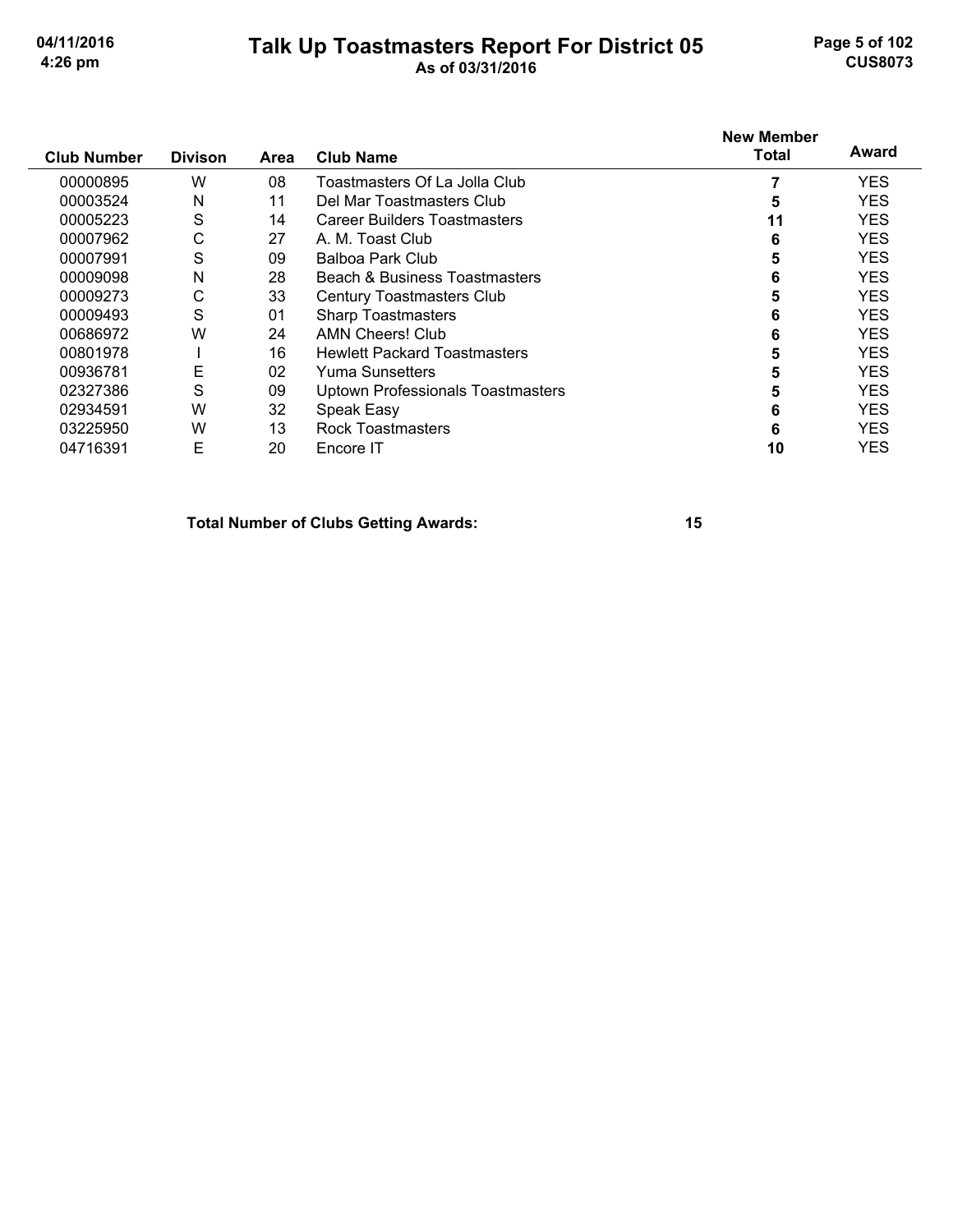Page 6 of 102 **CUS8073** 

04/11/2016 4:26 pm

#### Talk Up Toastmasters Report For District 06<br>As of 03/31/2016

| <b>Club Number</b> | <b>Divison</b> | Area | Club Name                           | <b>New Member</b><br><b>Total</b> | Award      |
|--------------------|----------------|------|-------------------------------------|-----------------------------------|------------|
| 00006348           | B              | 14   | <b>TicTalkers Toastmasters Club</b> | 6                                 | <b>YES</b> |
| 00009196           | C              | 23   | Saturday Morning Live Club          | 5                                 | <b>YES</b> |
| 01083844           | D              | 33   | On The Road Again                   | 5                                 | <b>YES</b> |
| 01095035           | н              | 74   | <b>OracleDirect Toastmasters</b>    | 5                                 | <b>YES</b> |
| 01286458           |                | 96   | Tech Masters-Twin Cities            | 6                                 | <b>YES</b> |
| 01349520           | G              | 65   | Crosstown Talkers                   |                                   | <b>YES</b> |

**Total Number of Clubs Getting Awards:** 

 $6\phantom{a}$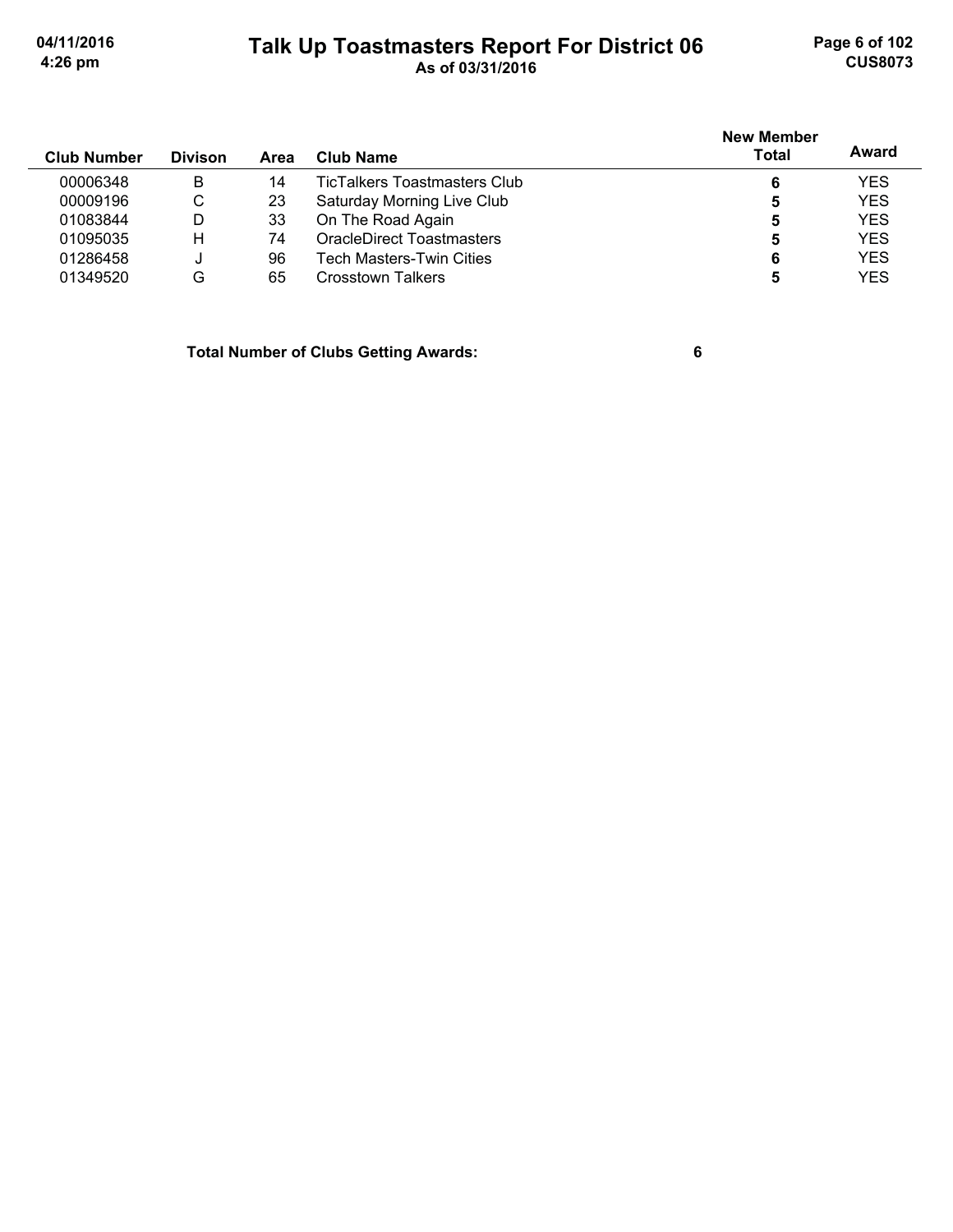# Talk Up Toastmasters Report For District 07<br>As of 03/31/2016

Page 7 of 102 **CUS8073** 

| <b>Club Number</b> | <b>Divison</b> | Area | <b>Club Name</b>                         | <b>New Member</b><br><b>Total</b> | Award      |
|--------------------|----------------|------|------------------------------------------|-----------------------------------|------------|
| 00000031           | D              | 54   | <b>Portland Club</b>                     | 15                                | <b>YES</b> |
| 00000098           |                | 12   | Modoc Toastmasters Club                  | 5                                 | <b>YES</b> |
| 00006856           |                | 11   | <b>Bend Chamber Toastmasters</b>         | 8                                 | <b>YES</b> |
| 00007093           | B              | 31   | University of Oregon Club                | 8                                 | <b>YES</b> |
| 00007499           | Н              | 96   | <b>Tualatin Valley Toastmasters Club</b> | 5                                 | <b>YES</b> |
| 00007900           | B              | 32   | Toast of Corvallis Toastmasters Club     | 5                                 | <b>YES</b> |
| 00009521           | D              | 52   | <b>Moser Community Toastmasters</b>      |                                   | <b>YES</b> |
| 00009654           | Н              | 95   | <b>Speakeasy Toastmasters</b>            | 6                                 | <b>YES</b> |
| 00608093           | E              | 61   | Babble-On Toastmasters Club              | 5                                 | <b>YES</b> |
| 00702971           | F              | 75   | The University Club                      | 6                                 | <b>YES</b> |
| 01526117           | D              | 51   | Gorge Windbags                           | 5                                 | <b>YES</b> |
| 02714463           | Н              | 96   | Downtown Lunchbunch                      | 5                                 | <b>YES</b> |

**Total Number of Clubs Getting Awards:**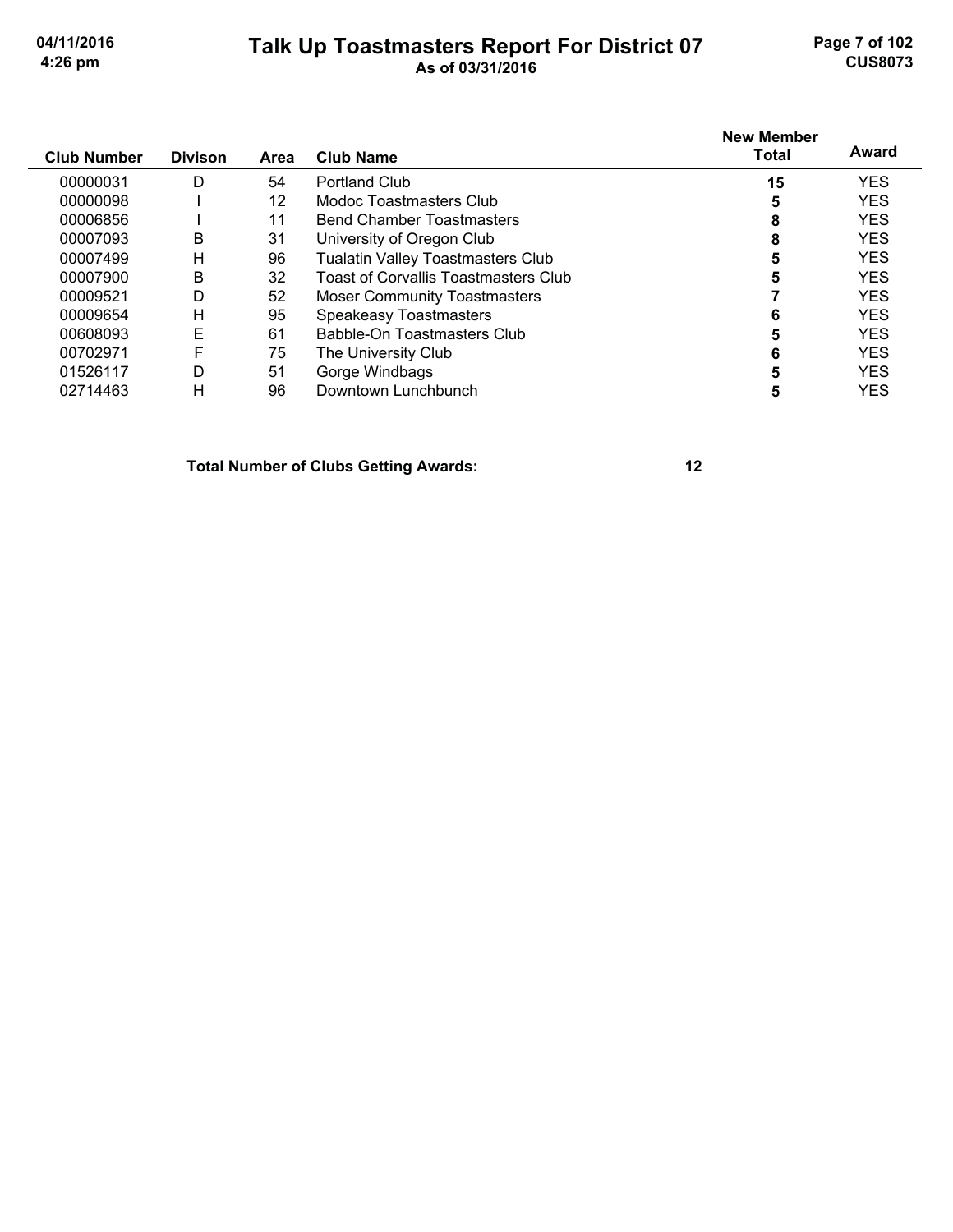Page 8 of 102 **CUS8073** 

04/11/2016 4:26 pm

#### Talk Up Toastmasters Report For District 08<br>As of 03/31/2016

| <b>Club Number</b> | <b>Divison</b> | Area | Club Name                         | <b>New Member</b><br><b>Total</b> | Award      |
|--------------------|----------------|------|-----------------------------------|-----------------------------------|------------|
| 00000461           | A              | 09   | Webster Groves Toastmasters Club  |                                   | <b>YES</b> |
| 00001056           | F              | 14   | Ozark Orators Club                |                                   | <b>YES</b> |
| 00001957           | Α              | 04   | South County Toastmasters Club    | 5                                 | <b>YES</b> |
| 00008974           | F              | 15   | Wells Fargo Advisors Toastmasters | 9                                 | <b>YES</b> |
| 01337939           | A              | 09   | Crossroads                        | 5                                 | <b>YES</b> |

**Total Number of Clubs Getting Awards:** 

 $\overline{\mathbf{5}}$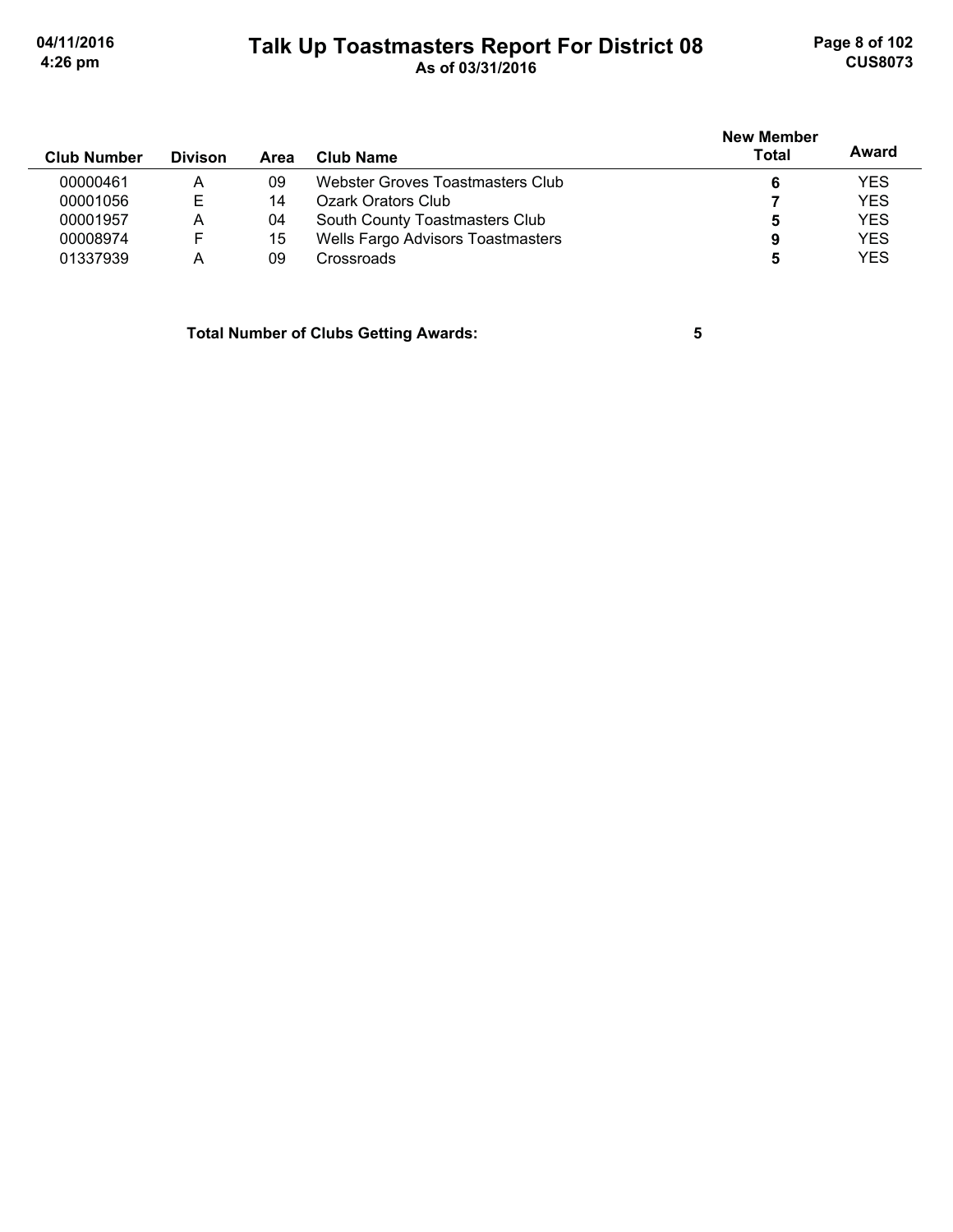#### Talk Up Toastmasters Report For District 09<br>As of 03/31/2016

Page 9 of 102 **CUS8073** 

|                    |                |      |                                           | <b>New Member</b> | Award      |
|--------------------|----------------|------|-------------------------------------------|-------------------|------------|
| <b>Club Number</b> | <b>Divison</b> | Area | Club Name                                 | Total             |            |
| 00004659           | Α              | 04   | Speech Masters Advanced Toastmasters Club |                   | <b>YES</b> |
| 01855382           | А              | 04   | Toastmasters International of Connell     |                   | <b>YES</b> |
| 04836391           | Α              | 03   | Greater Yakima Chamber Toastmasters       |                   | <b>YES</b> |

**Total Number of Clubs Getting Awards:** 

 $\mathbf{3}$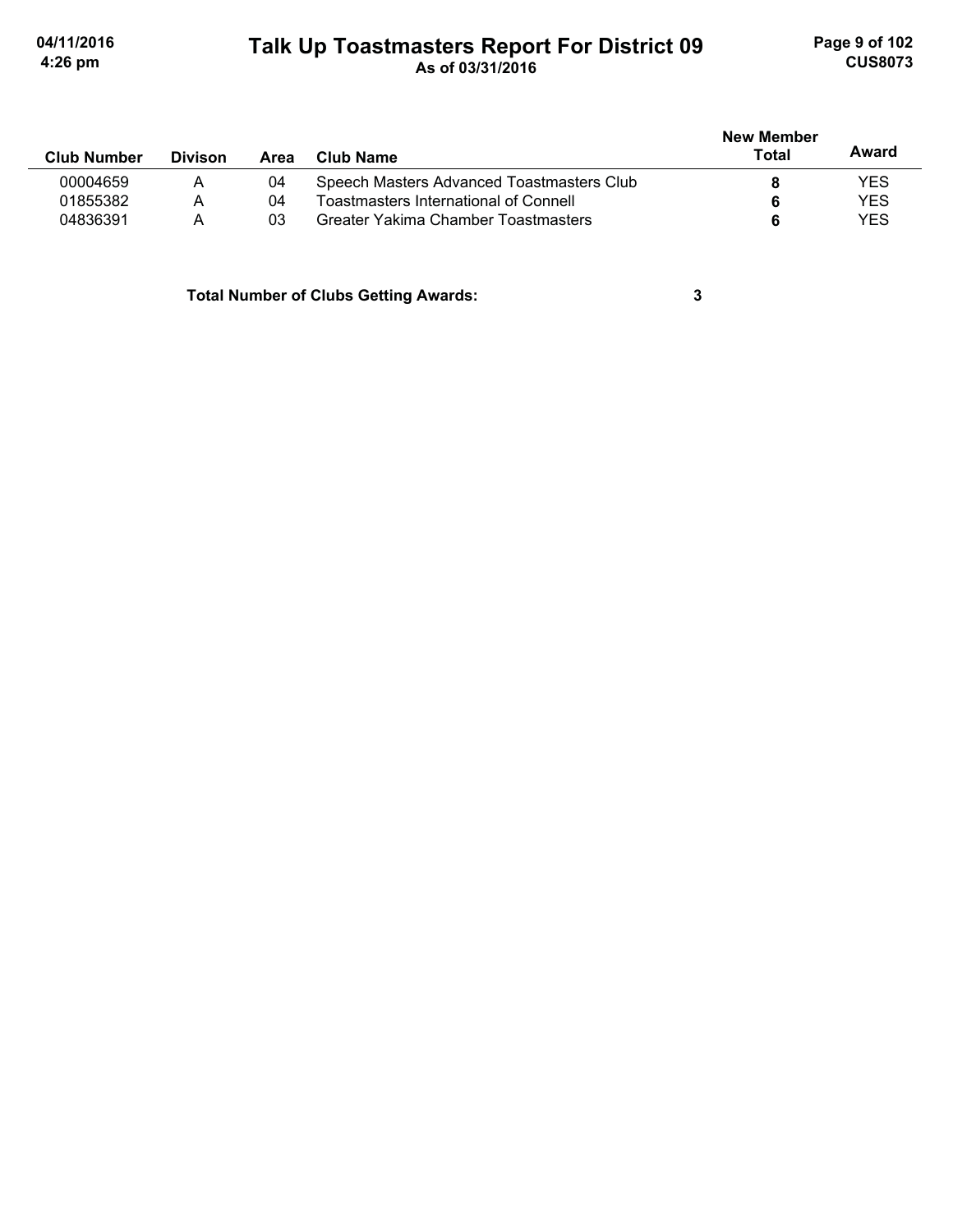'age 10 of 102 **CUS8073** 

04/11/2016 4:26 pm

#### Talk Up Toastmasters Report For District 10<br>As of 03/31/2016

|                    |                |      |                               | <b>New Member</b> |            |
|--------------------|----------------|------|-------------------------------|-------------------|------------|
| <b>Club Number</b> | <b>Divison</b> | Area | <b>Club Name</b>              | Total             | Award      |
| 01171244           | Е              | 22   | <b>Progressive Messengers</b> | 6                 | <b>YES</b> |
| 01404585           | N              | 51   | Let It Flow                   | 5                 | <b>YES</b> |
| 03154804           | S              | 33   | Ariel Akron Toastmasters      | 11                | <b>YES</b> |
| 03154914           | S              | 32   | Ariel Toastmasters 1          | 12                | <b>YES</b> |
| 03154949           | S              | 32   | Ariel Toastmasters 2          | 12                | <b>YES</b> |
| 04507633           | С              | 11   | Putting the "Soap" In Soapbox |                   | <b>YES</b> |

**Total Number of Clubs Getting Awards:** 

 $6\phantom{a}$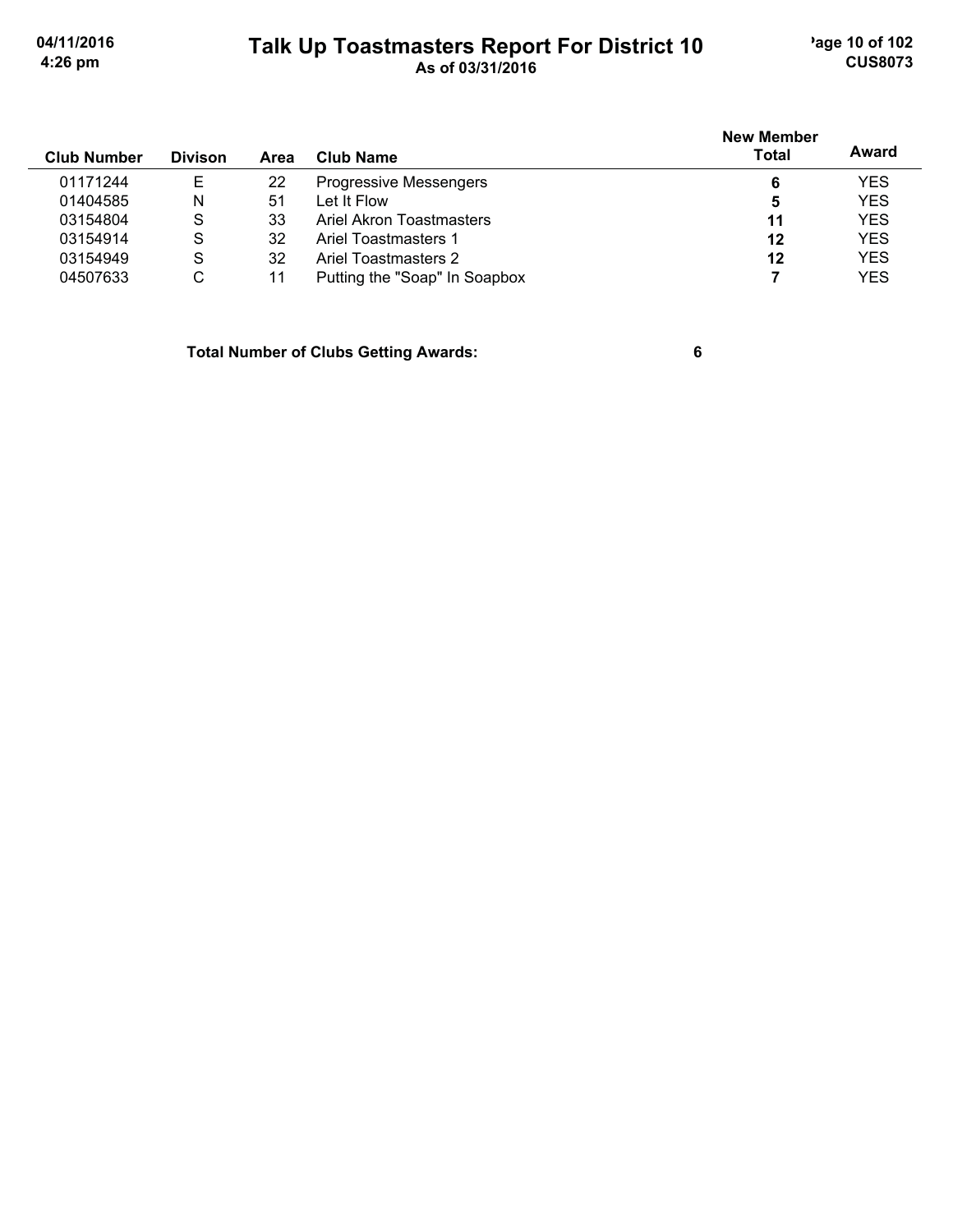'age 11 of 102 **CUS8073** 

04/11/2016 4:26 pm

#### Talk Up Toastmasters Report For District 11<br>As of 03/31/2016

| <b>Club Number</b> | <b>Divison</b> | Area | <b>Club Name</b>                               | New Member<br><b>Total</b> | Award      |  |
|--------------------|----------------|------|------------------------------------------------|----------------------------|------------|--|
| 00000332           | E              | 53   | Vigo Toastmasters                              | 5                          | <b>YES</b> |  |
| 00002334           | E              | 52   | Toastmasters Club At Kelley School of Business | 5                          | <b>YES</b> |  |
| 00006023           | E              | 53   | Twin Bridges Club                              | 5                          | <b>YES</b> |  |
| 00725166           | C              | 32   | T.A.L.K.S. Club                                | 5                          | <b>YES</b> |  |
| 01588093           | E              | 54   | <b>Power Speakers</b>                          |                            | <b>YES</b> |  |
| 01596175           | G              | 71   | Krannert Graduate Toastmasters                 | 5                          | <b>YES</b> |  |
| 04747970           | Н              | 85   | ToastPoint Global                              | 5                          | <b>YES</b> |  |
|                    |                |      |                                                |                            |            |  |

**Total Number of Clubs Getting Awards:** 

 $\overline{7}$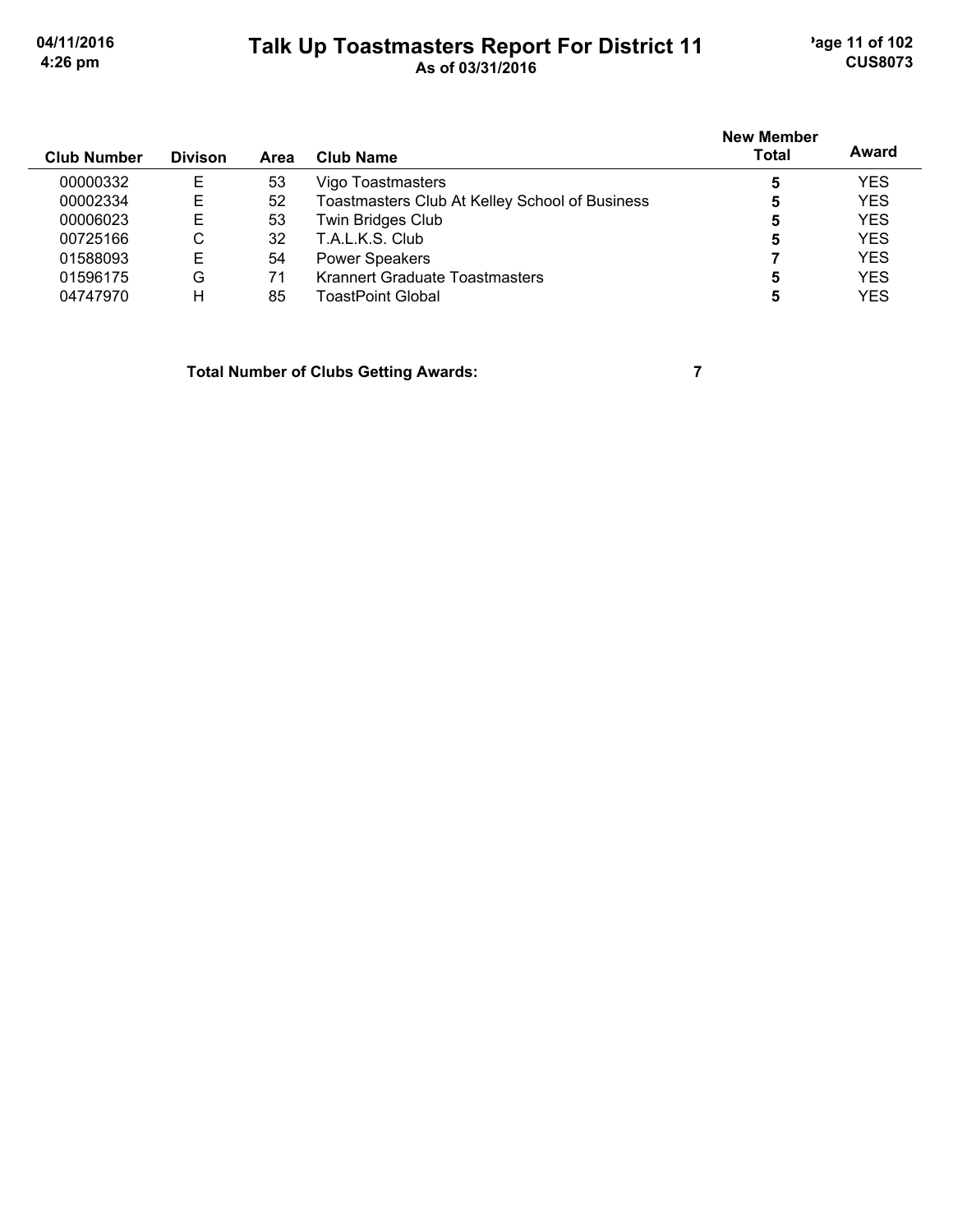'age 12 of 102 **CUS8073** 

04/11/2016 4:26 pm

# Talk Up Toastmasters Report For District 12<br>As of 03/31/2016

| <b>Club Number</b> | <b>Divison</b> | Area | Club Name                               | <b>New Member</b><br>Total | Award      |
|--------------------|----------------|------|-----------------------------------------|----------------------------|------------|
| 00003358           | Е              | 01   | Chino Hills Amazing Toastmasters (CHAT) | 5                          | <b>YES</b> |
| 00003370           | С              | 02   | The A-Team Toastmasters                 | 6                          | <b>YES</b> |
| 00006642           | С              | 01   | Happy Talk Toastmasters                 | 5                          | <b>YES</b> |
| 00007213           | А              | 03   | <b>Master Motivators Club</b>           | 10                         | <b>YES</b> |
| 01112966           | А              | 03   | WLC Architects, Inc.                    | 5                          | <b>YES</b> |
| 01470790           | D              | 05   | <b>Speakers Oasis</b>                   | 5                          | <b>YES</b> |
| 02962927           | А              | 05   | Gilead San Dimas Toastmasters           | 5                          | <b>YES</b> |

**Total Number of Clubs Getting Awards:** 

 $\overline{7}$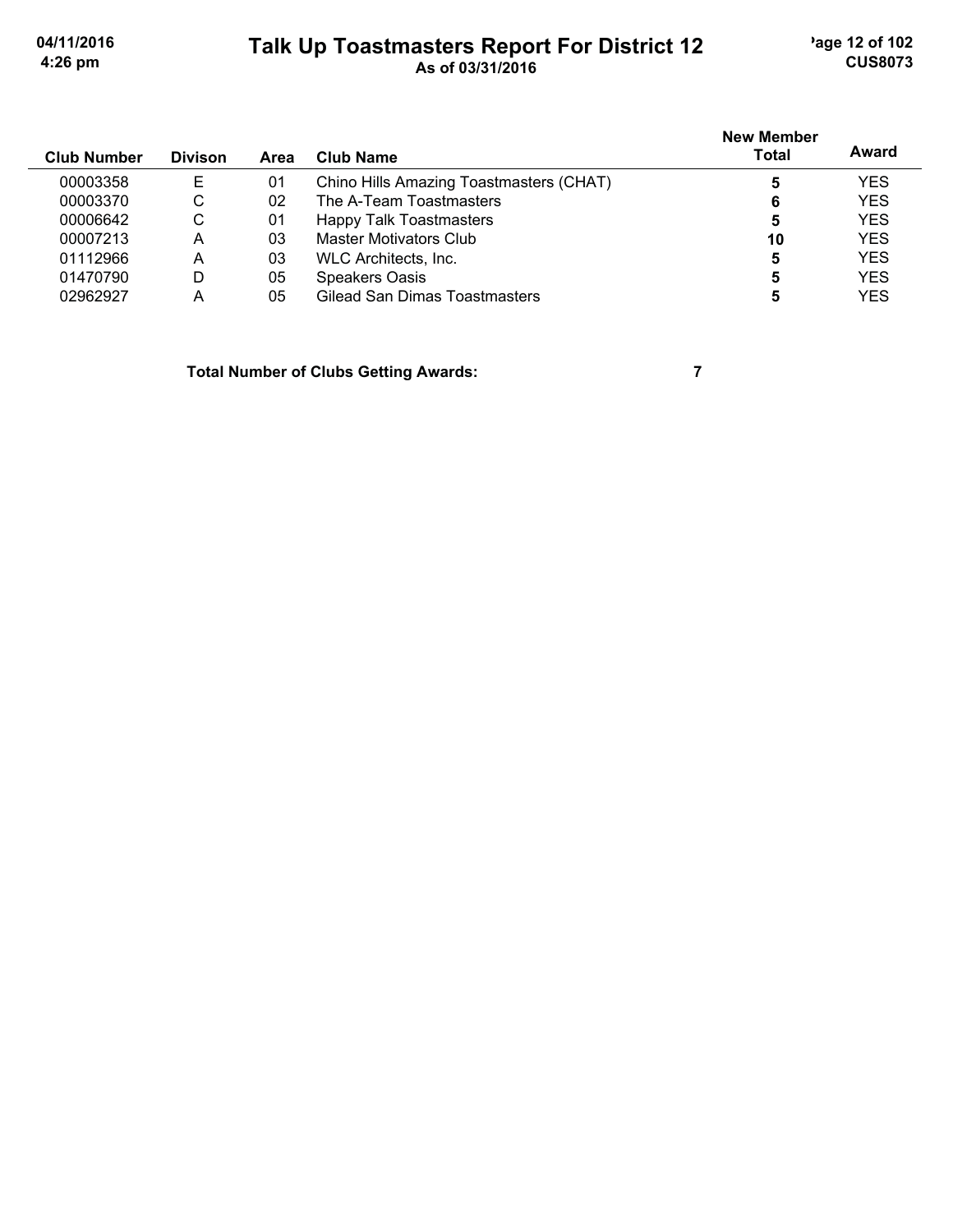#### Talk Up Toastmasters Report For District 13<br>As of 03/31/2016

'age 13 of 102 **CUS8073** 

|                    |                | Area |                                       | <b>New Member</b> |            |
|--------------------|----------------|------|---------------------------------------|-------------------|------------|
| <b>Club Number</b> | <b>Divison</b> |      | <b>Club Name</b>                      | Total             | Award      |
| 00009881           | D              | 34   | Oakland Club                          |                   | <b>YES</b> |
| 03331281           | B              | 12   | Cranberry High Noon Toastmasters Club |                   | <b>YES</b> |
| 04293877           | D              | 35   | Speaking. Delivered.                  |                   | <b>YES</b> |
| 04813611           |                | 23   | Woman 2 Woman                         | 6                 | <b>YES</b> |

**Total Number of Clubs Getting Awards:** 

 $\overline{\mathbf{4}}$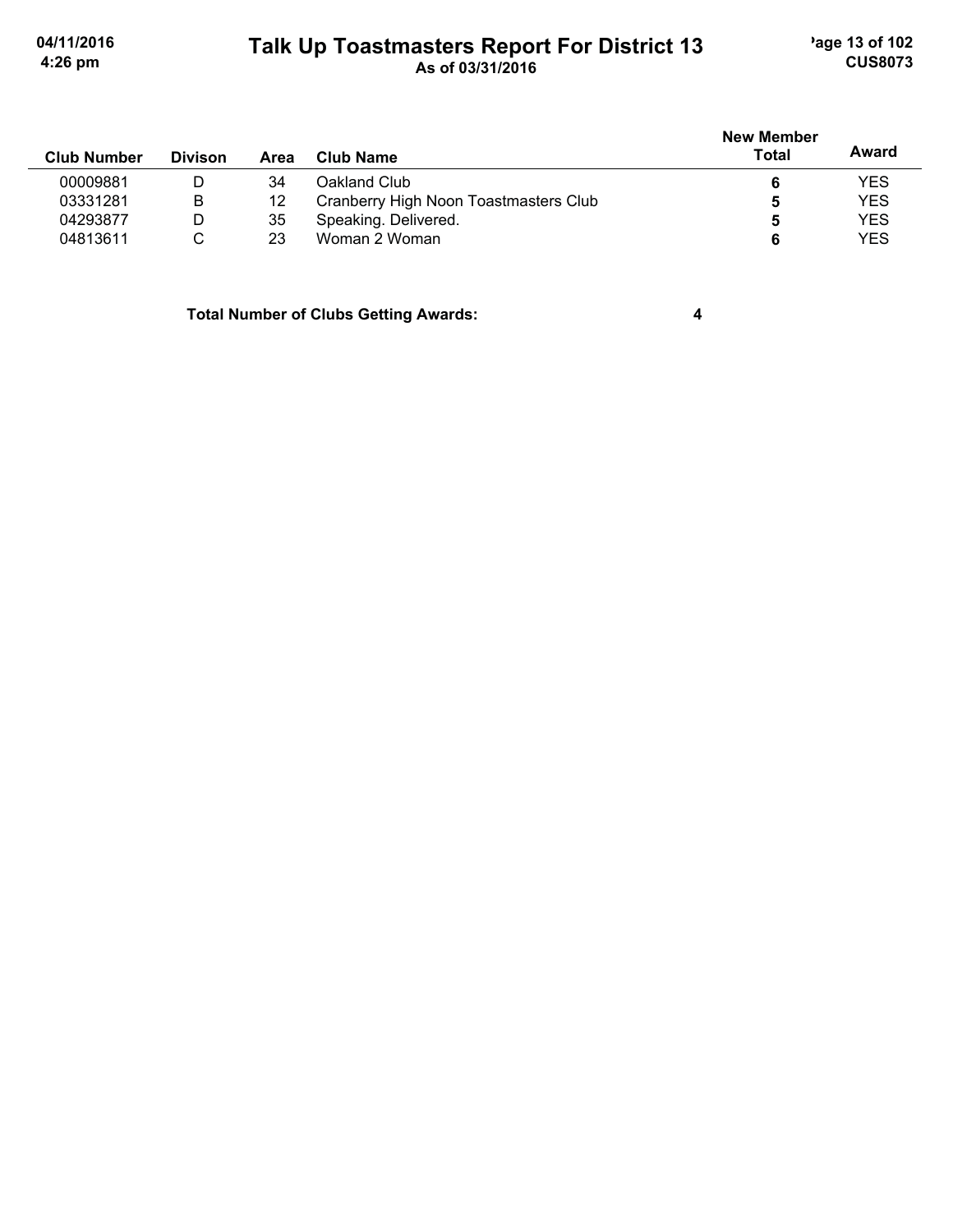#### Talk Up Toastmasters Report For District 14<br>As of 03/31/2016

'age 14 of 102 **CUS8073** 

| <b>Club Number</b> | <b>Divison</b> | Area | <b>Club Name</b>                             | <b>New Member</b><br><b>Total</b> | Award      |
|--------------------|----------------|------|----------------------------------------------|-----------------------------------|------------|
| 00002958           | Н              | 83   | Deep Topics Toastmasters Club                |                                   | <b>YES</b> |
| 00008009           | D              | 42   | Delta Premier Toastmasters                   | 5                                 | <b>YES</b> |
| 00008661           | F              | 62   | Totalmasters Club                            |                                   | <b>YES</b> |
| 00008710           | F              | 63   | Talk Masters Toastmasters Club               | 8                                 | <b>YES</b> |
| 00643697           | A              | 11   | <b>Gwinnett Harbingers Toastmasters Club</b> | 10                                | <b>YES</b> |
| 01028729           | D              | 42   | So Co Toastmasters-Forest Park               |                                   | <b>YES</b> |
| 01034176           | G              | 73   | <b>FVSU Toastmasters</b>                     | 5                                 | <b>YES</b> |
| 01121117           | A              | 14   | Northlaketoastmasters                        | 6                                 | <b>YES</b> |
| 01901625           | B              | 23   | <b>DCA Toastmasters</b>                      | 5                                 | <b>YES</b> |
| 02258081           | С              | 34   | <b>Clarkston Community Toastmasters</b>      |                                   | <b>YES</b> |
| 04152834           | D              | 42   | <b>EXPRESSJET Toastmasters</b>               |                                   | <b>YES</b> |
| 04648792           | G              | 71   | <b>Friendly City Toastmasters</b>            | 5                                 | <b>YES</b> |
| 04849544           | A              | 14   | <b>GA-PCOM Toastmasters</b>                  | 5                                 | <b>YES</b> |

**Total Number of Clubs Getting Awards:**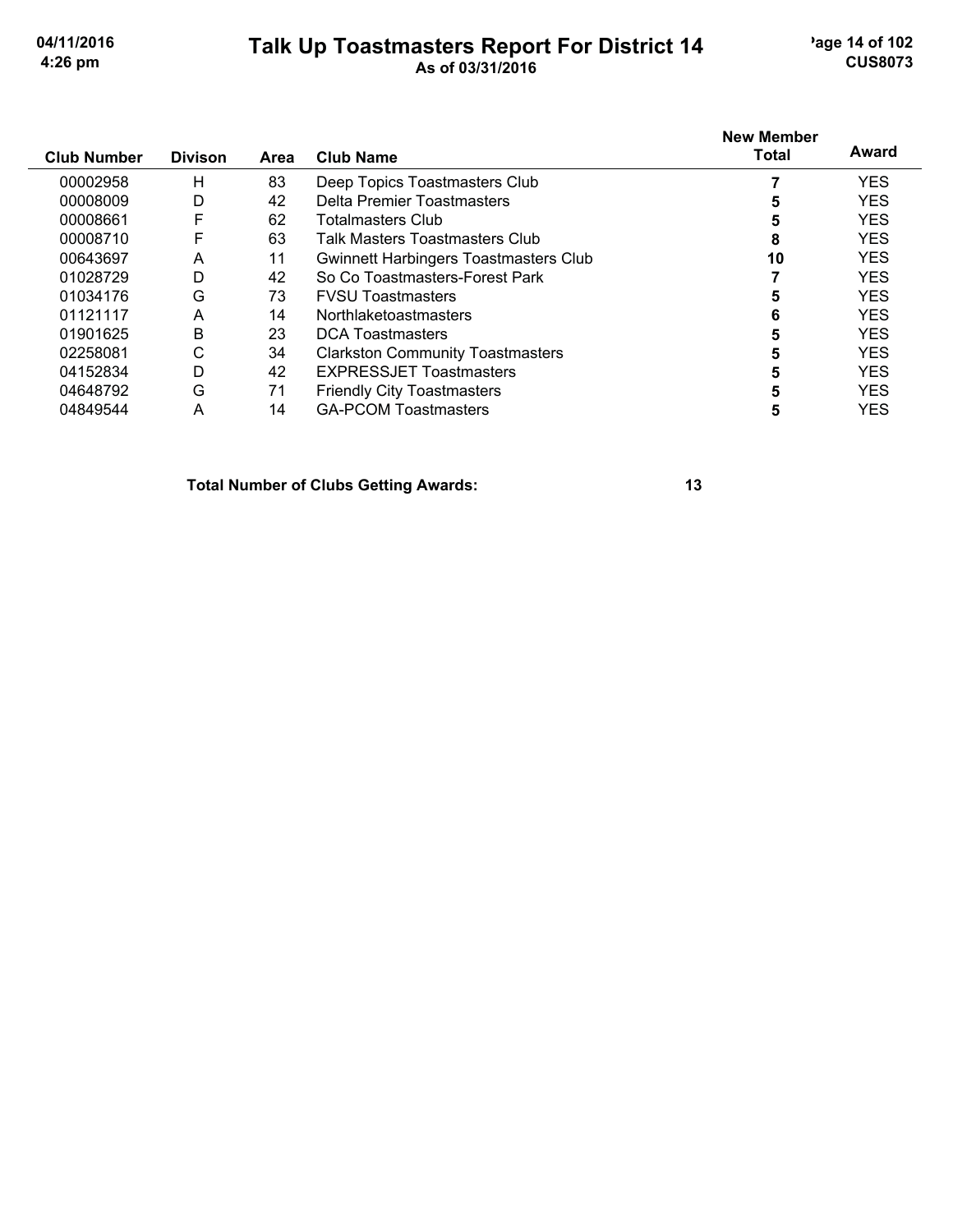'age 15 of 102 **CUS8073** 

04/11/2016 4:26 pm

#### Talk Up Toastmasters Report For District 15<br>As of 03/31/2016

| <b>Club Number</b> | <b>Divison</b> | Area | <b>Club Name</b>               | <b>New Member</b><br>Total | Award      |
|--------------------|----------------|------|--------------------------------|----------------------------|------------|
| 00001850           | B              | 01   | <b>Teton Toastmasters Club</b> | b                          | <b>YES</b> |
| 00005396           | Е              | 01   | <b>Salty Tongues Club</b>      | 5                          | <b>YES</b> |
| 00825052           | Е              | 03   | Gateway Toastmasters Club      |                            | <b>YES</b> |
| 01982709           | Е              | 03   | Parkway Pontificators          | b                          | <b>YES</b> |
| 02410464           | E              | 03   | Lone Peak Toastmasters         | 6                          | <b>YES</b> |

**Total Number of Clubs Getting Awards:** 

 $\overline{\mathbf{5}}$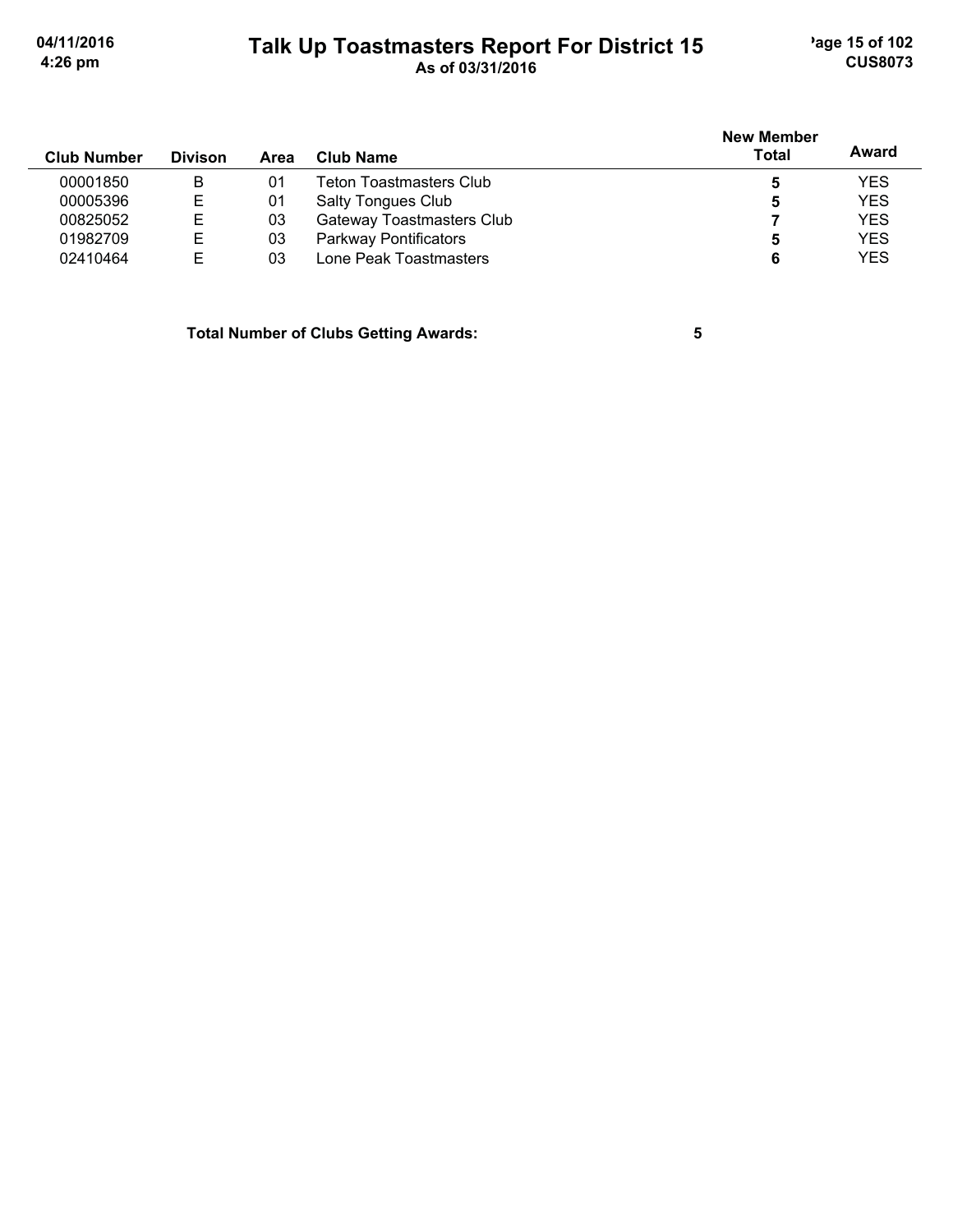# Talk Up Toastmasters Report For District 16<br>As of 03/31/2016

'age 16 of 102 **CUS8073** 

| <b>Club Number</b> | <b>Divison</b> | Area | Club Name                       | <b>New Member</b><br>Total | Award      |
|--------------------|----------------|------|---------------------------------|----------------------------|------------|
| 00000148           | U              | 02   | Tulsa Club.                     | 5                          | <b>YES</b> |
| 00003265           | O              | 04   | Early Risers Club               | 5                          | <b>YES</b> |
| 00787620           | U              | 03   | Leadership Masters Club         | 6                          | <b>YES</b> |
| 01036139           | Κ              | 03   | Distinguished Toastmasters      | 5                          | <b>YES</b> |
| 01703337           |                | 04   | <b>JCT Toastmasters</b>         | 5                          | <b>YES</b> |
| 01855494           | C              | 01   | Limitless Toastmasters          |                            | <b>YES</b> |
| 02492334           | С              | 04   | <b>Chesapeake Shale Masters</b> | 5                          | <b>YES</b> |

**Total Number of Clubs Getting Awards:** 

 $\overline{7}$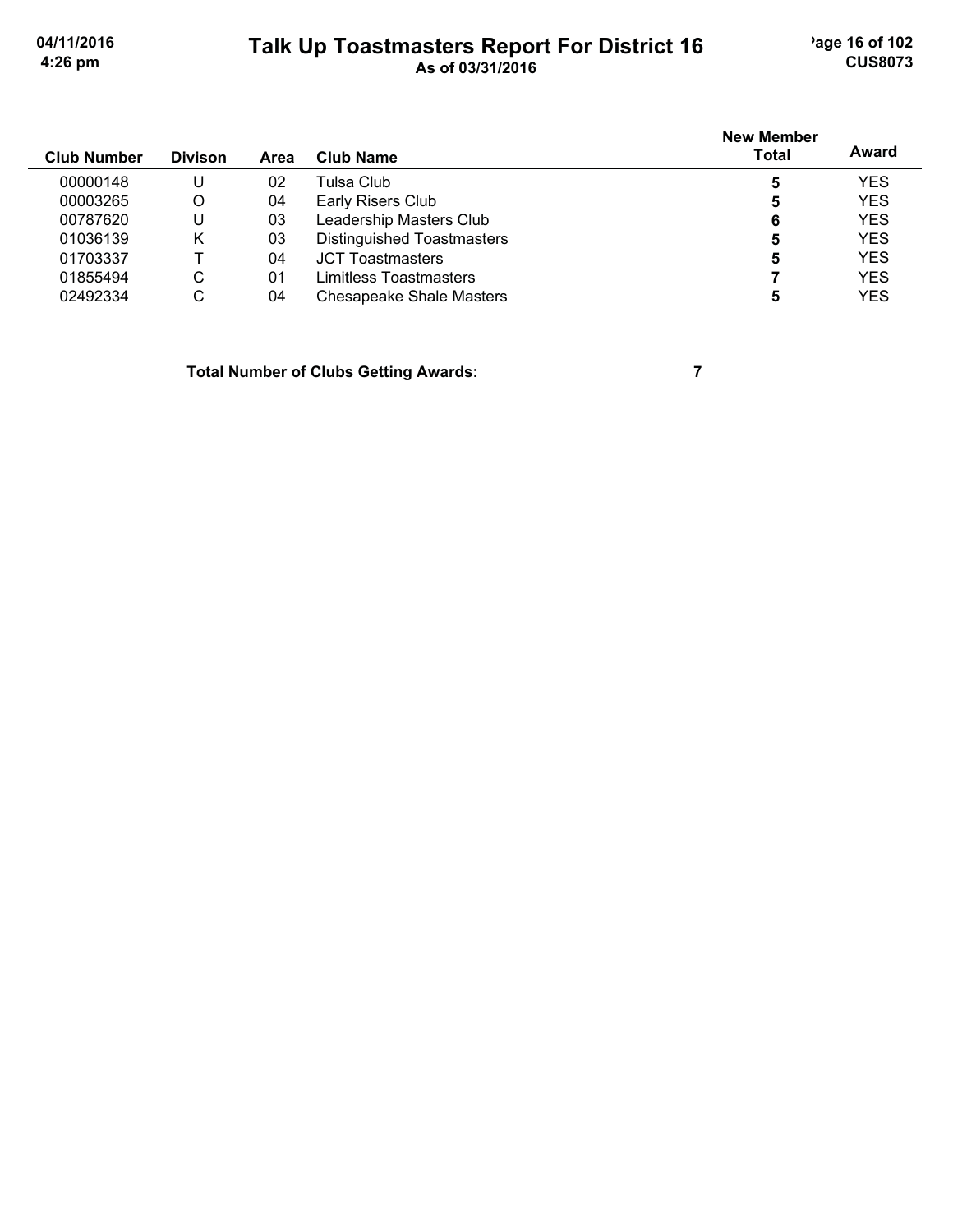#### $D_{total}$  $\mathbf{u}$  and  $\mathbf{u}$  $\mathbf{r}$  $\overline{a}$  $\overline{\phantom{0}}$ ٠

'age 17 of 102 **CUS8073** 

| Talk Up Toastmasters Report For District 17 |  |
|---------------------------------------------|--|
| As of 03/31/2016                            |  |

| <b>Club Number</b> | <b>Divison</b> | Area | Club Name                           | <b>New Member</b><br>Total | Award      |
|--------------------|----------------|------|-------------------------------------|----------------------------|------------|
| 00001311           | С              | 02   | Perth Justalk                       | 5                          | <b>YES</b> |
| 00002111           | N              | 24   | <b>Maylands Toastmasters Club</b>   | 6                          | <b>YES</b> |
| 00002236           | Е              | 12   | <b>Belmont Toastmasters Club</b>    | 5                          | <b>YES</b> |
| 00005491           | S              | 32   | Fremantle Gateway Toastmasters Club | 6                          | <b>YES</b> |
| 00008924           | N              | 21   | Northern Lights, Western Australia  | 9                          | <b>YES</b> |
| 01133609           | S              | 31   | <b>Canning Vale Toastmasters</b>    | 11                         | <b>YES</b> |
| 01304157           | S              | 35   | <b>Applecross Toastmasters</b>      | 6                          | <b>YES</b> |
| 01437841           | Е              | 12   | Victoria Park                       |                            | <b>YES</b> |
| 03022546           | S              | 33   | <b>Willetton Toastmasters</b>       |                            | <b>YES</b> |
| 04711994           | N              | 22   | Masters At UWA Toastmasters         | 6                          | YES        |

**Total Number of Clubs Getting Awards:**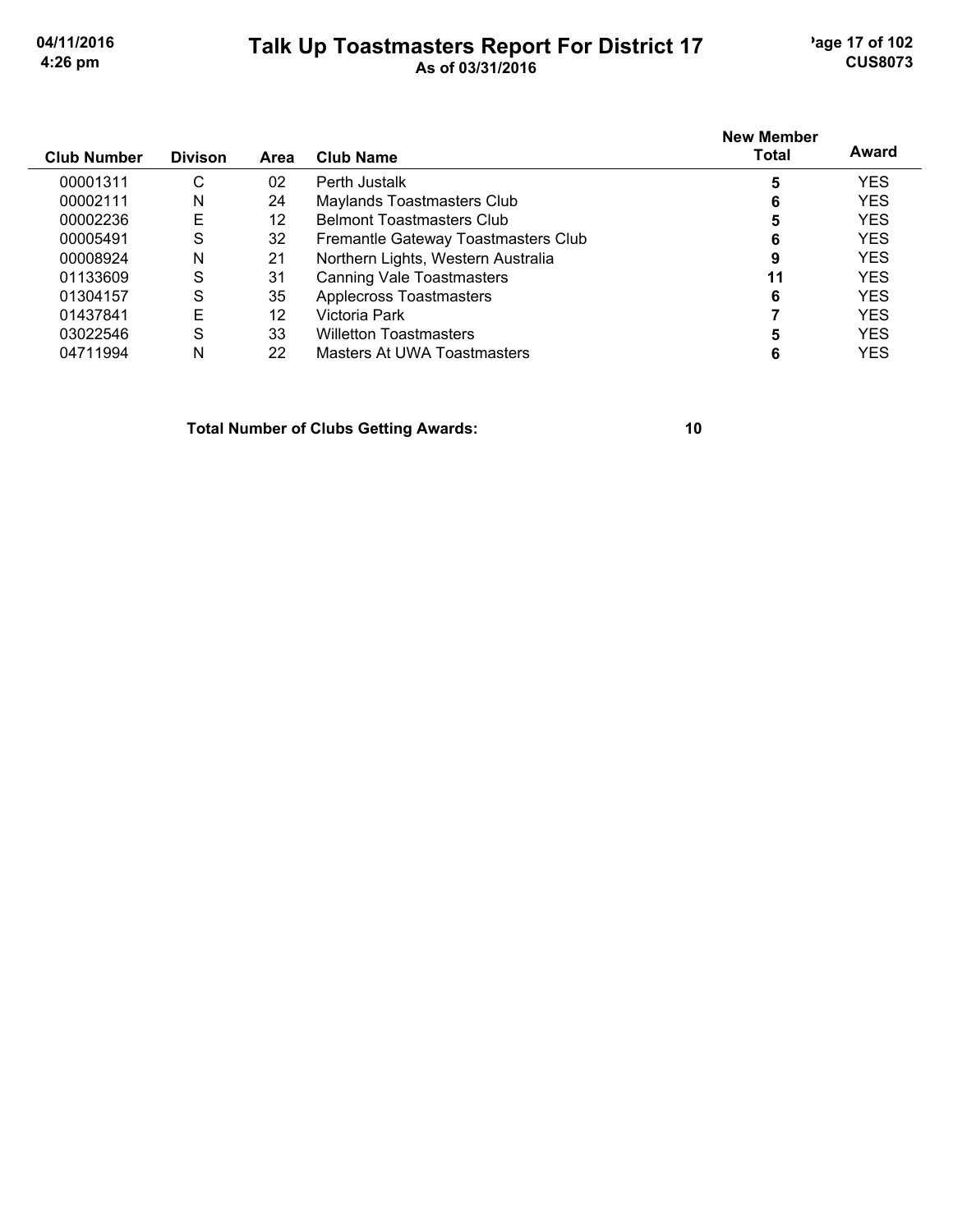# Talk Up Toastmasters Report For District 18<br>As of 03/31/2016

'age 18 of 102 **CUS8073** 

 $\mathbf 1$ 

| <b>Club Number</b> | <b>Divison</b> | <b>Area</b> | <b>Club Name</b>         | <b>New Member</b><br><b>Total</b> | Award |
|--------------------|----------------|-------------|--------------------------|-----------------------------------|-------|
| 00003784           |                | 32          | Global Transformers Club | b                                 | YES   |
|                    |                |             |                          |                                   |       |

**Total Number of Clubs Getting Awards:**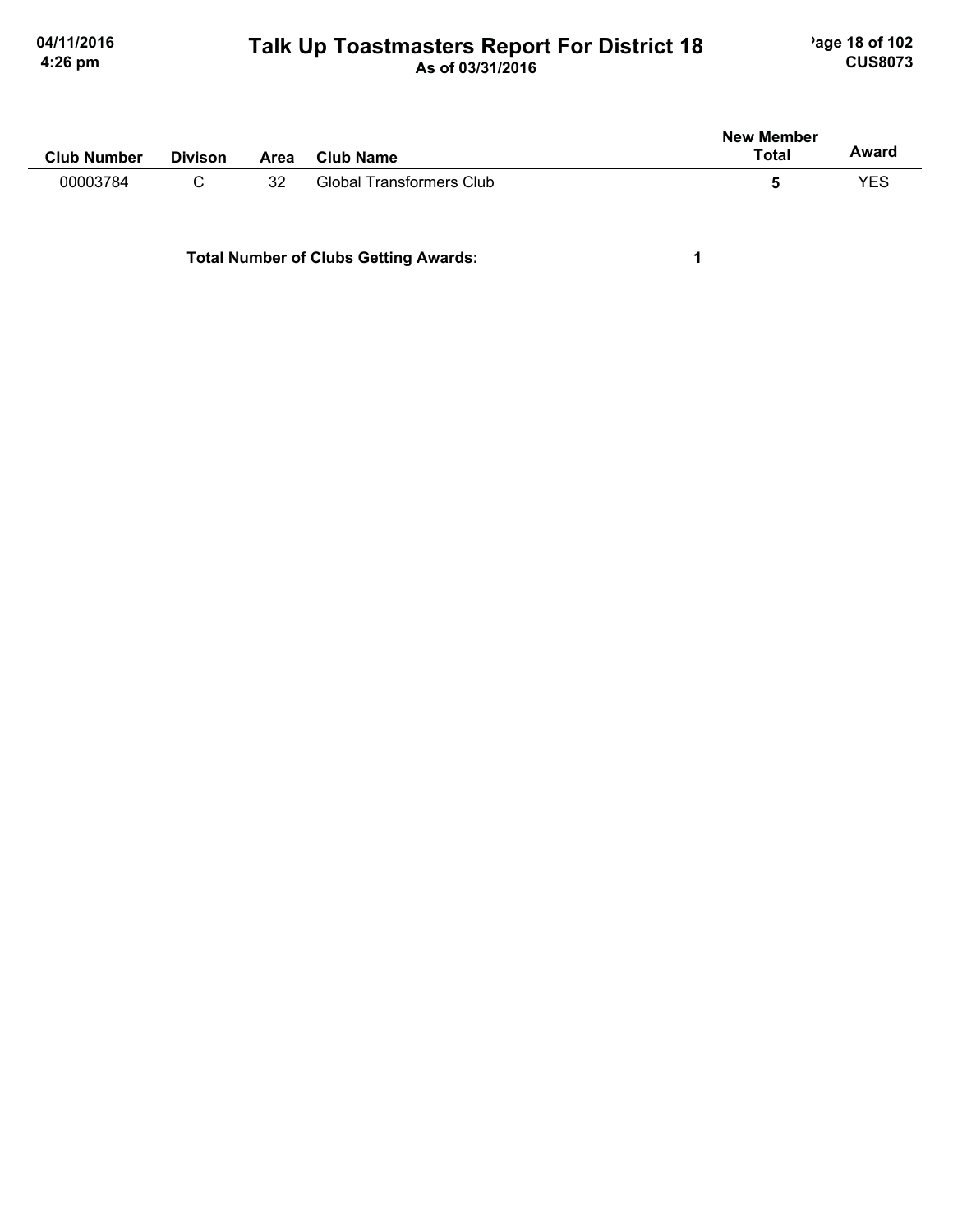'age 19 of 102 **CUS8073** 

04/11/2016 4:26 pm

#### Talk Up Toastmasters Report For District 19<br>As of 03/31/2016

|                    |                |      |                                                | <b>New Member</b> |            |
|--------------------|----------------|------|------------------------------------------------|-------------------|------------|
| <b>Club Number</b> | <b>Divison</b> | Area | Club Name                                      | <b>Total</b>      | Award      |
| 00001209           | B              | 36   | Affirmationists Club                           |                   | <b>YES</b> |
| 00008826           | D              | 72   | Stagecoach Speakers                            | 6                 | <b>YES</b> |
| 00711779           | Е              | 94   | <b>Quad Cities Executive Toastmasters Club</b> | 5                 | <b>YES</b> |
| 04105982           | A              | 12   | Changing Winds                                 | 6                 | <b>YES</b> |
| 04349556           | B              | 33   | <b>TrueSolutions Toastmasters</b>              | 5                 | <b>YES</b> |
| 04748074           | D              | 75   | <b>MMC Urbandale Finance</b>                   |                   | <b>YES</b> |
|                    |                |      |                                                |                   |            |

**Total Number of Clubs Getting Awards:** 

 $6\phantom{a}$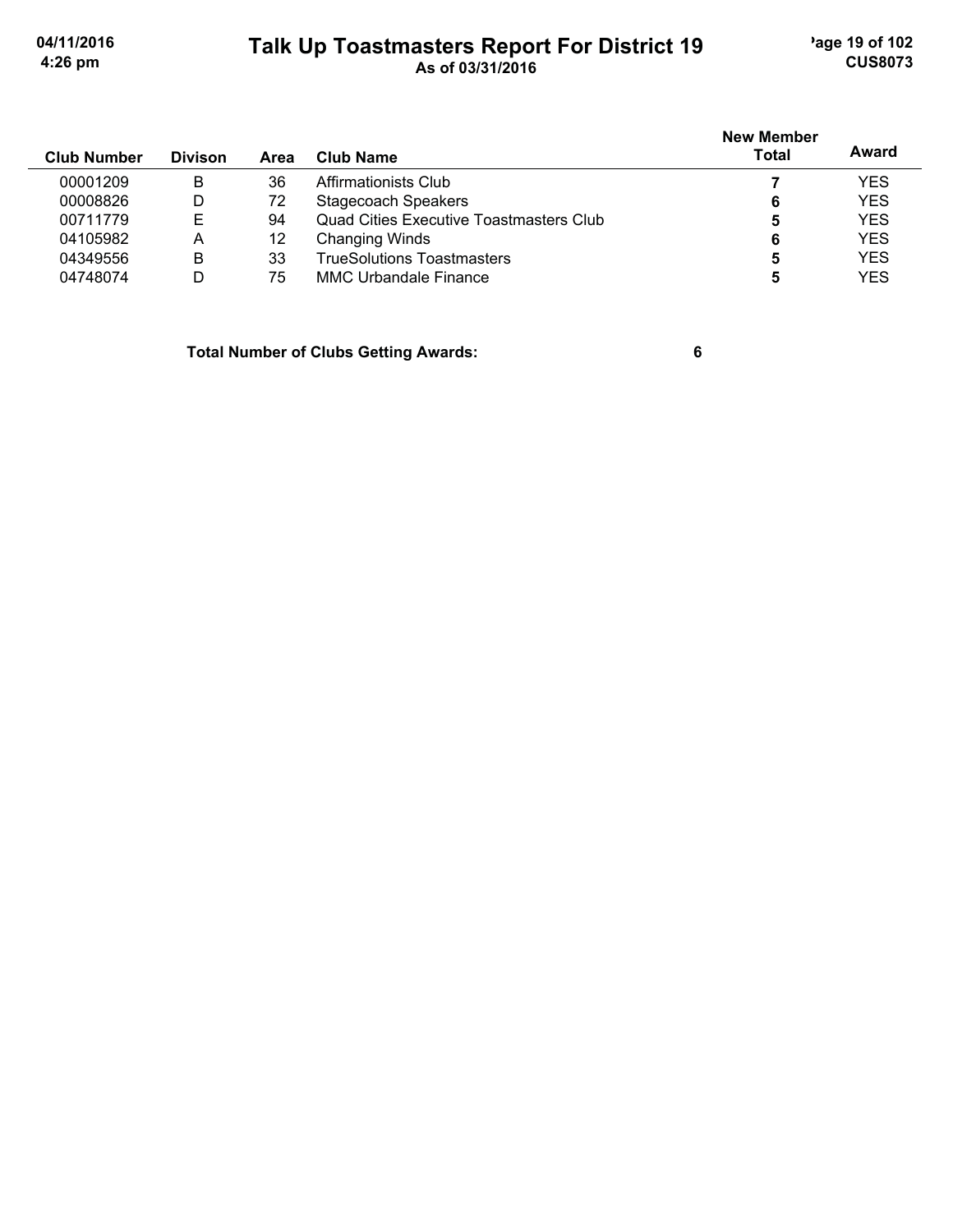# Talk Up Toastmasters Report For District 20<br>As of 03/31/2016

'age 20 of 102 **CUS8073** 

|                    |                |             |                                                         | <b>New Member</b> |            |
|--------------------|----------------|-------------|---------------------------------------------------------|-------------------|------------|
| <b>Club Number</b> | <b>Divison</b> | <b>Area</b> | <b>Club Name</b>                                        | <b>Total</b>      | Award      |
| 00002865           | L              | 36          | <b>Kuwait Challengers Club</b>                          | 5                 | <b>YES</b> |
| 00002888           | C              | 45          | Karnataka Club                                          | 5                 | <b>YES</b> |
| 00002910           | Q              | 18          | <b>Qatar Toastmasters Club</b>                          | 8                 | <b>YES</b> |
| 00003029           | A              | 48          | Filipino Toastmasters Club                              | 5                 | <b>YES</b> |
| 00004066           | H              | 09          | NMC Corporate Chapter Club                              | 5                 | <b>YES</b> |
| 00006392           | J              | 30          | Lagoon Club                                             | 5                 | <b>YES</b> |
| 00006664           | H              | 23          | Millennium Toastmasters Club                            | 5                 | <b>YES</b> |
| 00007148           | E              | 28          | <b>DOHA Club</b>                                        | 6                 | <b>YES</b> |
| 00007492           | B              | 07          | Dubai Toastmasters Club                                 | 22                | <b>YES</b> |
| 00007847           | Q              | 12          | Filcom International Toastmasters Club                  | 6                 | <b>YES</b> |
| 00008403           | J              | 08          | Sharjah Club                                            | 5                 | <b>YES</b> |
| 00596103           | N              | 16          | <b>Rainbow Toastmasters Club</b>                        | 8                 | <b>YES</b> |
| 00603459           | Κ              | 35          | <b>WMC Toastmasters</b>                                 | 5                 | <b>YES</b> |
| 00606239           | H              | 26          | <b>Basharia Toastmasters Club</b>                       | $\overline{7}$    | <b>YES</b> |
| 00629717           | G              | 61          | Al-Liwan                                                | 7                 | <b>YES</b> |
| 00635300           | B              | 25          | <b>Gardens Toastmasters Club</b>                        | 8                 | <b>YES</b> |
| 00640930           | N              | 79          | Speakers & Leaders                                      | 6                 | <b>YES</b> |
| 00687361           | B              | 25          | <b>BURJ Toastmasters Club</b>                           | 5                 | <b>YES</b> |
| 00687847           | J              | 74          | <b>FUJAIRAH TOASTMASTERS CLUB</b>                       | 5                 | <b>YES</b> |
| 00727851           | Q              | 18          | Indian Club                                             | 5                 | <b>YES</b> |
| 00747924           | H              | 02          | <b>Achievers Toastmasters Club</b>                      | 5                 | <b>YES</b> |
| 00748095           | H              | 26          |                                                         | 5                 | <b>YES</b> |
|                    |                | 76          | Abjad Toastmasters Club<br><b>ICABToastmasters Club</b> | 12                | <b>YES</b> |
| 00824350           | A              |             |                                                         |                   |            |
| 00882137           | H              | 26          | Intilaaqah Abu Dhabi Club                               | 12                | <b>YES</b> |
| 00946137           | F              | 66          | Friends of Yoga ToastMasters Club, Dubai                | 5                 | <b>YES</b> |
| 00948489           | A              | 78          | <b>AFAEAT Toastmasters Club</b>                         | 7                 | <b>YES</b> |
| 01121708           | G              | 32          | Q8                                                      | 7                 | <b>YES</b> |
| 01183425           | P              | 50          | <b>Emirates Group Toastmasters</b>                      | 7                 | <b>YES</b> |
| 01200816           | $\mathsf{N}$   | 31          | Al-Bayan Toastmasters Club                              | 5                 | <b>YES</b> |
| 01218973           | $\mathsf{N}$   | 79          | Loudspeakers                                            | 7                 | <b>YES</b> |
| 01325058           | A              | 75          | <b>Awal Gulf Toastmasters</b>                           | 5                 | <b>YES</b> |
| 01353732           | M              | 37          | Al-Seef                                                 | 8                 | <b>YES</b> |
| 01509979           | Ε              | 44          | <b>IIEE-SQC Toastmasters</b>                            | 6                 | <b>YES</b> |
| 01594550           | P              | 54          | AL NAHDA TOASTMASTERS CLUB                              | 5                 | <b>YES</b> |
| 01940491           | R              | 71          | <b>Omantel Toastmasters</b>                             | 6                 | <b>YES</b> |
| 01968105           | Κ              | 47          | Noor Albahrain Toastmasters Club                        | 6                 | <b>YES</b> |
| 02046498           | E              | 43          | <b>Smedley Toastmasters</b>                             | 6                 | <b>YES</b> |
| 02162143           | $\circ$        | 17          | Mace Springs                                            | 5                 | <b>YES</b> |
| 02269777           | L              | 83          | Domina                                                  | 5                 | <b>YES</b> |
| 02532218           | J              | 30          | <b>Business Excellence Toastmasters Club</b>            | 6                 | <b>YES</b> |
| 02861678           | $\circ$        | 38          | <b>Bhavan's Community</b>                               | 5                 | <b>YES</b> |
| 02991308           | F              | 05          | Discovery Gardens Toastmasters Club                     | 5                 | <b>YES</b> |
| 03134985           | P              | 54          | <b>Muhaisnah Toastmasters Club</b>                      | 5                 | <b>YES</b> |
| 03201199           | J              | 82          | Victoria Toastmasters Club                              | 5                 | <b>YES</b> |
| 03220372           | G              | 49          | Kayan                                                   | 9                 | <b>YES</b> |
| 03267382           | J              | 33          | <b>PSME UAE &amp; Associates</b>                        | 5                 | <b>YES</b> |
| 03290091           | D              | 65          | <b>Bank Muscat Toastmasters Club</b>                    | 13                | <b>YES</b> |
| 03430523           | Q              | 18          | <b>TAMIM Toastmasters Club</b>                          | 5                 | <b>YES</b> |
| 03499112           | Q              | 52          | PICE-QATAR Toastmasters Club                            | 6                 | <b>YES</b> |
| 03592094           | Q              | 53          | Qatar Malayalam Toastmasters Club                       | 5                 | <b>YES</b> |
| 03617294           | D              | 60          | <b>Muscat Airport Toastmasters</b>                      | 6                 | <b>YES</b> |
| 03625652           |                | 14          | <b>Life Principles</b>                                  | 7                 | <b>YES</b> |
| 03720318           | F              | 05          | <b>GE LOT Dubai Toastmasters</b>                        | 8                 | <b>YES</b> |
| 03894467           | C              | 03          | <b>Bahrain Elite Speakers Toastmasters</b>              | 5                 | <b>YES</b> |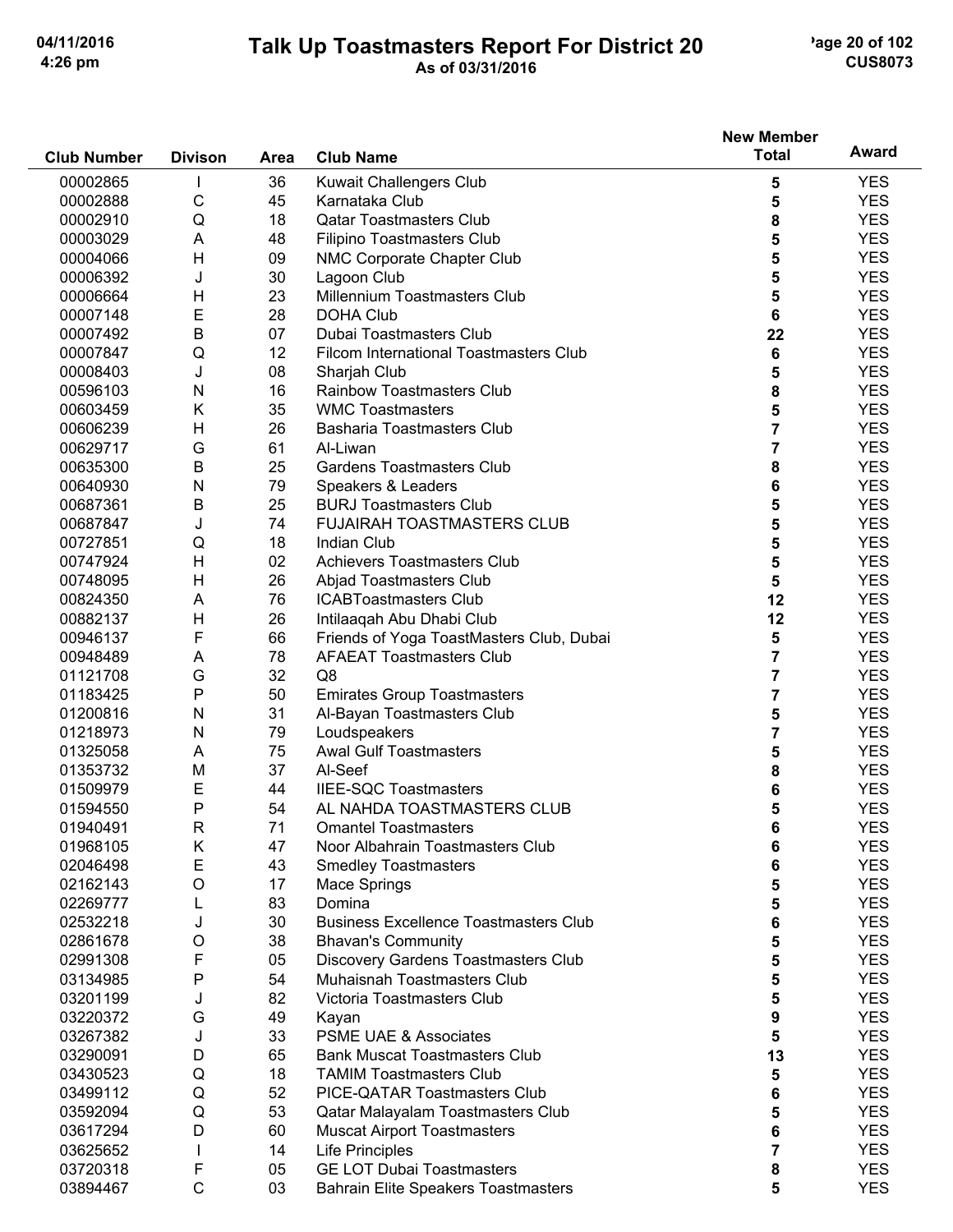# Talk Up Toastmasters Report For District 20<br>As of 03/31/2016

'age 21 of 102 **CUS8073** 

| <b>Club Number</b> | <b>Divison</b> | Area | Club Name                                      | <b>New Member</b><br>Total | Award      |
|--------------------|----------------|------|------------------------------------------------|----------------------------|------------|
| 03912619           |                | 62   | TESOL                                          | 5                          | <b>YES</b> |
| 04413490           |                | 36   | Durrar Toastmasters                            | Ð                          | <b>YES</b> |
| 04442837           | Q              | 68   | Travel Trade Toastmasters                      | 5                          | <b>YES</b> |
| 04795823           | С              | 46   | Allied Bahrain Communicators Toastmasters Club | 5                          | <b>YES</b> |
| 05056167           | D              | 65   | Speak & Lead Toastmasters                      | 6                          | <b>YES</b> |
| 05056625           |                | 64   | MALAYALAM TOASTMASTERS CLUB                    | 5                          | <b>YES</b> |
| 05069623           | Q              | 53   | Mindtune Waves Toastmasters                    | 5                          | <b>YES</b> |
| 05106407           |                | 14   | <b>KWT Rover Toastmasters Club</b>             | 5                          | <b>YES</b> |
| 05150176           |                | 57   | <b>EROS Group Toastmasters Club</b>            |                            | <b>YES</b> |
| 05271119           | Q              | 53   | <b>FCC Vanitha Toastmasters</b>                |                            | YES        |

**Total Number of Clubs Getting Awards:**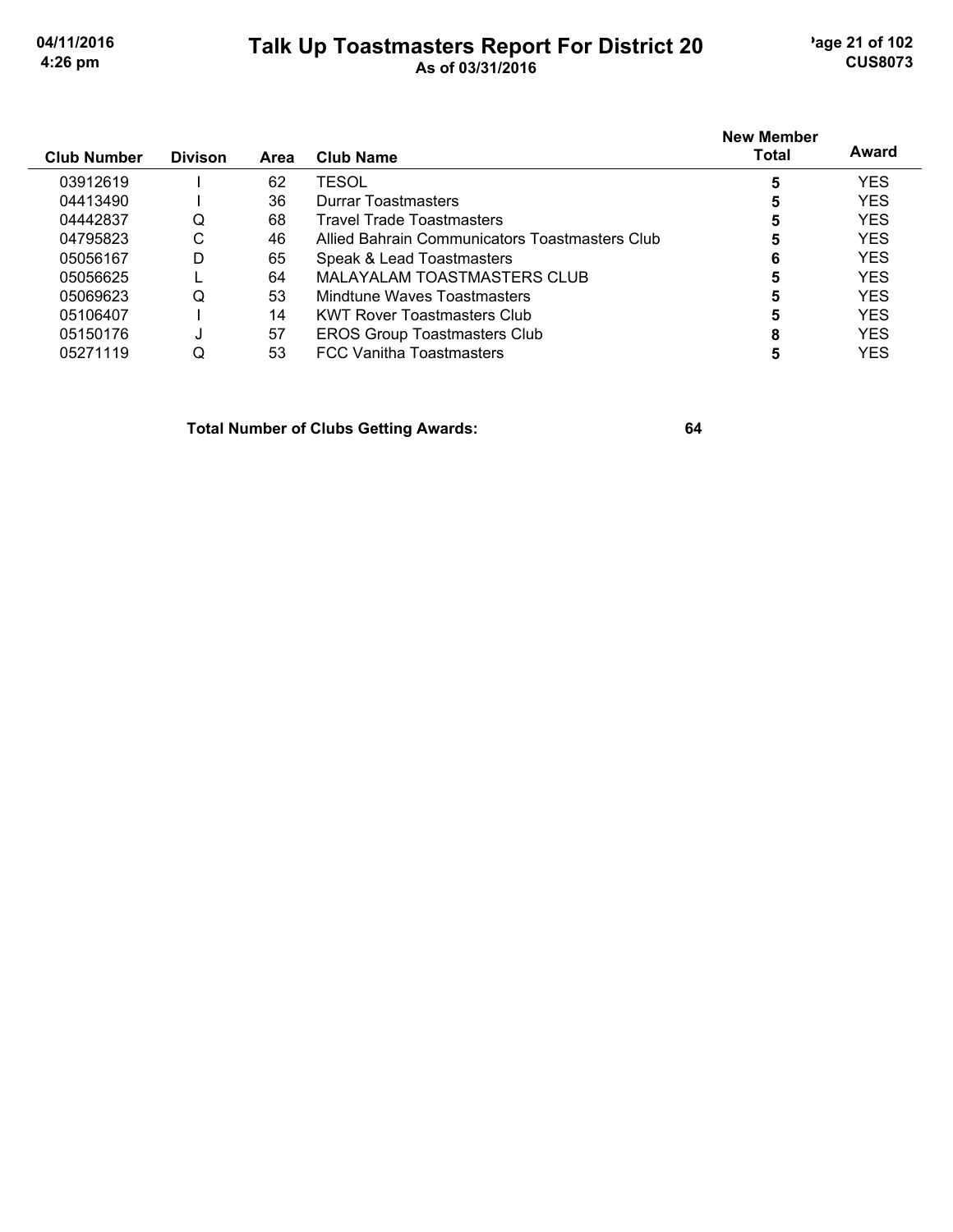#### Talk Up Toastmasters Report For District 21<br>As of 03/31/2016

'age 22 of 102 **CUS8073** 

|                    | <b>Divison</b> |      | <b>Club Name</b>                    | <b>New Member</b><br><b>Total</b> | Award      |
|--------------------|----------------|------|-------------------------------------|-----------------------------------|------------|
| <b>Club Number</b> |                | Area |                                     |                                   |            |
| 00000965           | Κ              | 92   | Abbotsford Sundown Club             | 5                                 | <b>YES</b> |
| 00001938           | С              | 35   | Overlander Club                     | 8                                 | <b>YES</b> |
| 00002392           | х              | 38   | Penticton Club                      | 5                                 | <b>YES</b> |
| 00002590           | W              | 64   | Surrey Club 2590                    | 5                                 | <b>YES</b> |
| 00002796           | х              | 39   | Kelowna Club                        | 5                                 | <b>YES</b> |
| 00005750           | G              | 11   | Arbutus Toastmasters Club           | 6                                 | <b>YES</b> |
| 00007340           | V              | 05   | Trestle                             | 5                                 | <b>YES</b> |
| 00641259           | х              | 38   | Penticton Said-So Toastmasters Club | 5                                 | YES        |
| 03248959           | А              | 09   | Silverbridge Toastmasters           |                                   | YES        |

**Total Number of Clubs Getting Awards:** 

 $\boldsymbol{9}$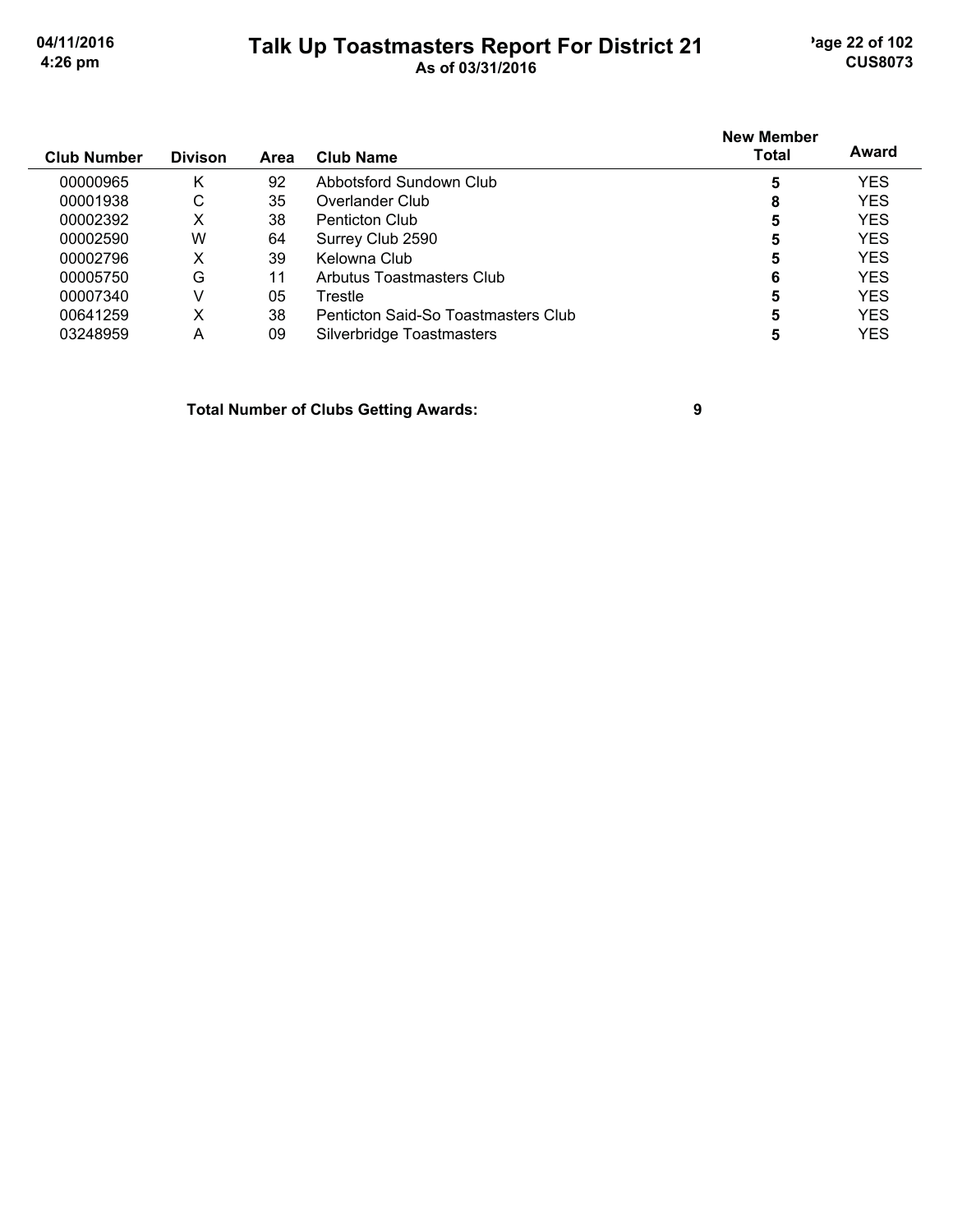'age 23 of 102 **CUS8073** 

04/11/2016 4:26 pm

#### Talk Up Toastmasters Report For District 22

| <b>Club Number</b> | <b>Divison</b> | Area | Club Name                            | <b>New Member</b><br><b>Total</b> | Award      |
|--------------------|----------------|------|--------------------------------------|-----------------------------------|------------|
| 00003373           | κ              | 43   | Catpoint Club @ Farmers Insurance    | 8                                 | YES        |
| 00004664           | R              | 63   | Plaza Toastmasters Club              | 5                                 | <b>YES</b> |
| 00005545           |                | 13   | <b>Powercat Masters</b>              |                                   | <b>YES</b> |
| 00008315           |                | 31   | <b>Fed Masters Toastmasters Club</b> | 8                                 | <b>YES</b> |
| 00636291           |                | 32   | Top Box Toasters Club                | 5                                 | <b>YES</b> |
| 01326829           | K              | 43   | TalkPoint                            | 5                                 | YES        |

**Total Number of Clubs Getting Awards:** 

 $6\phantom{a}$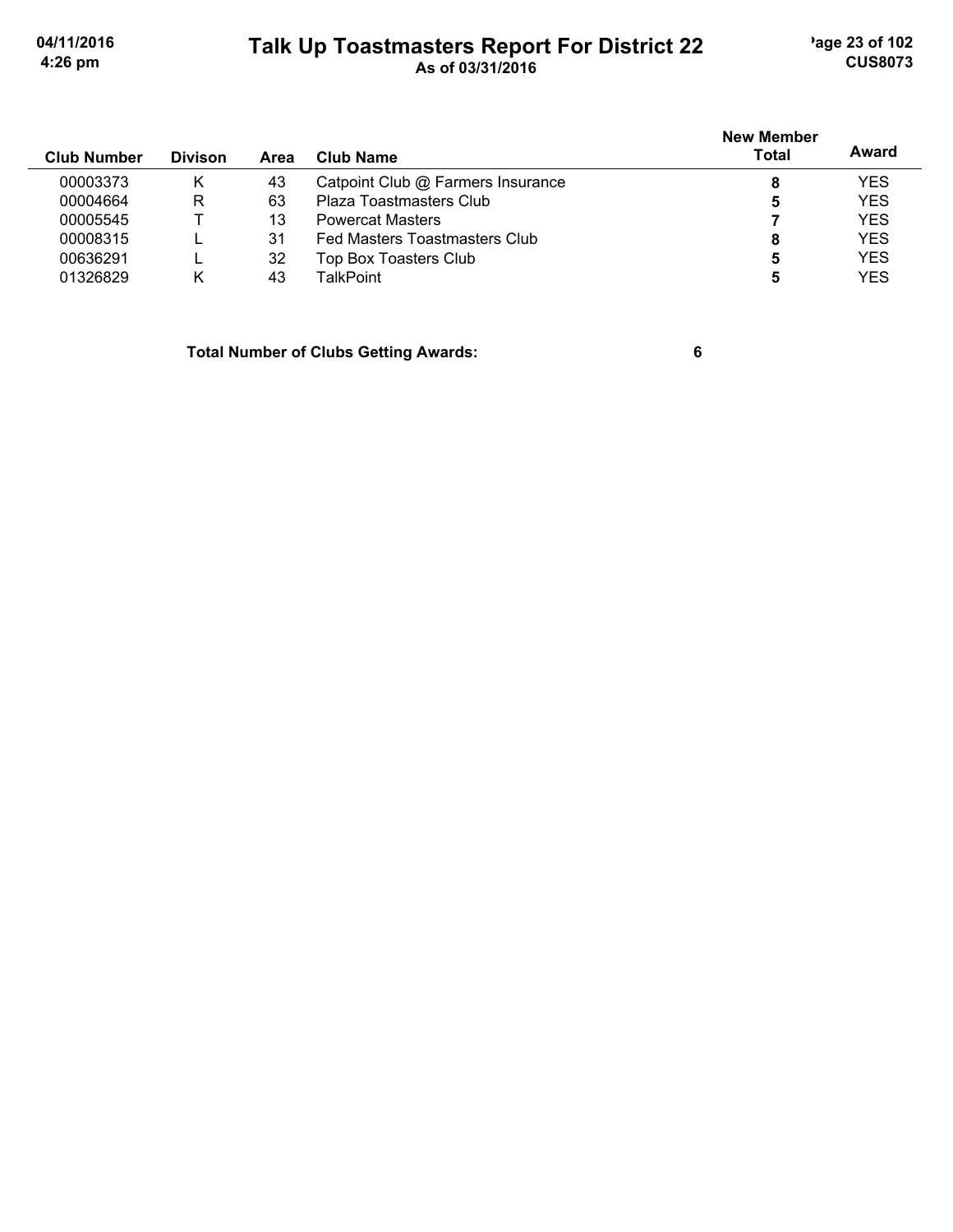# Talk Up Toastmasters Report For District 23<br>As of 03/31/2016

'age 24 of 102 **CUS8073** 

 $\overline{\mathbf{4}}$ 

| <b>Club Number</b> | <b>Divison</b> | Area | Club Name                         | <b>New Member</b><br>Total | Award      |
|--------------------|----------------|------|-----------------------------------|----------------------------|------------|
| 00006002           |                | 32   | Lobo Toastmasters                 |                            | <b>YES</b> |
| 00691092           | D              | 44   | Amigo Club                        |                            | <b>YES</b> |
| 01989531           | C.             | 33   | <b>HP Rio Rancho Toastmasters</b> |                            | <b>YES</b> |
| 02832080           | A              | 13   | Santa Fe Comunicacion Y Liderazgo |                            | <b>YES</b> |

**Total Number of Clubs Getting Awards:**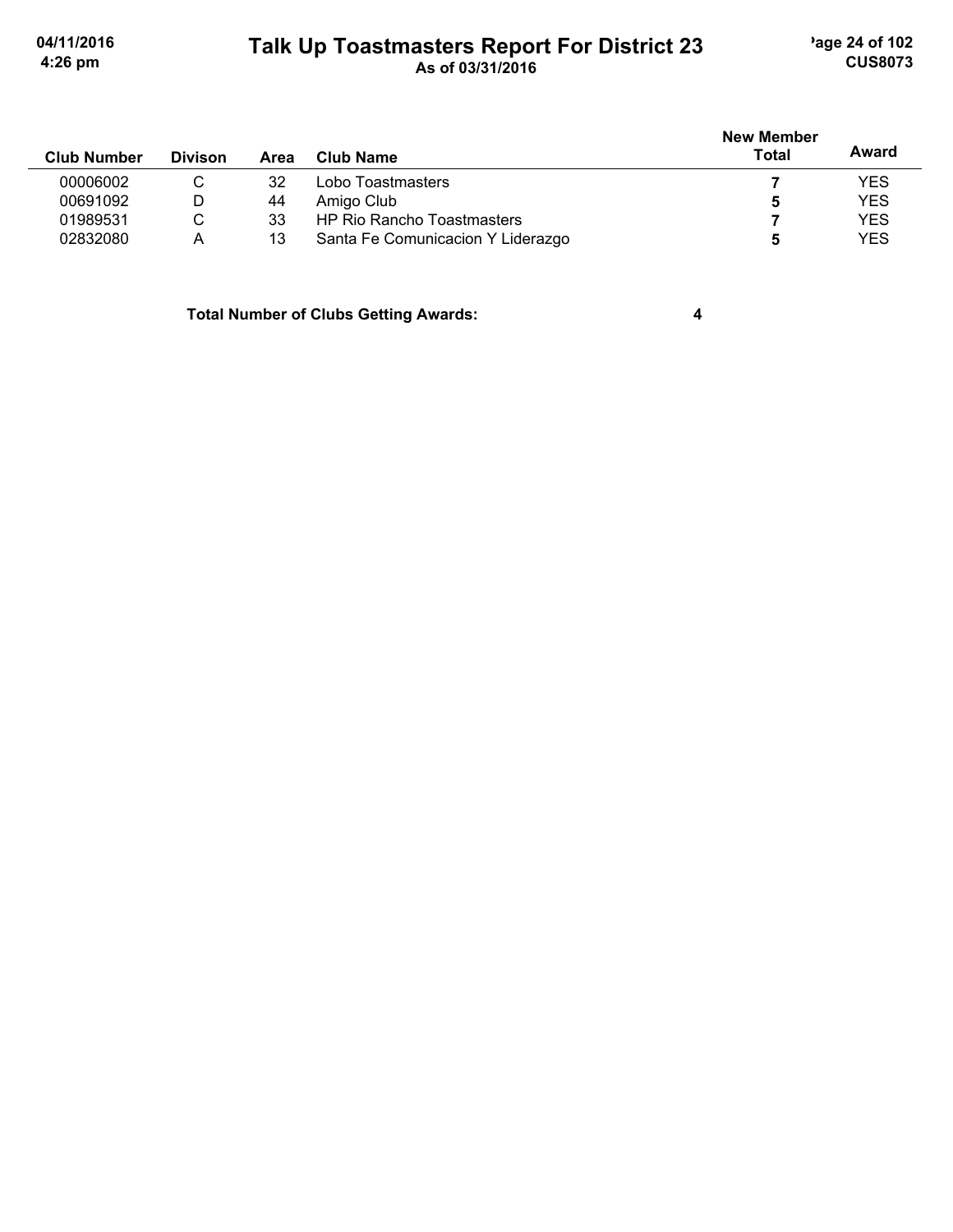#### Talk Up Toastmasters Report For District 24

'age 25 of 102 **CUS8073** 

| <b>Club Number</b> | <b>Divison</b> | Area | Club Name                          | New Member<br><b>Total</b> | Award      |
|--------------------|----------------|------|------------------------------------|----------------------------|------------|
| 00000281           | в              | 13   | Omaha Toastmasters Club 281        |                            | <b>YES</b> |
| 00001454           | D              | 34   | <b>HDR Omaha Toastmasters Club</b> | 6                          | <b>YES</b> |
| 00002393           | Ε              | 44   | <b>Offutt Toastmasters</b>         | 5                          | <b>YES</b> |
| 00807953           | D              | 33   | Mutual of Omaha Toastmasters Club  |                            | <b>YES</b> |

**Total Number of Clubs Getting Awards:** 

 $\overline{\mathbf{4}}$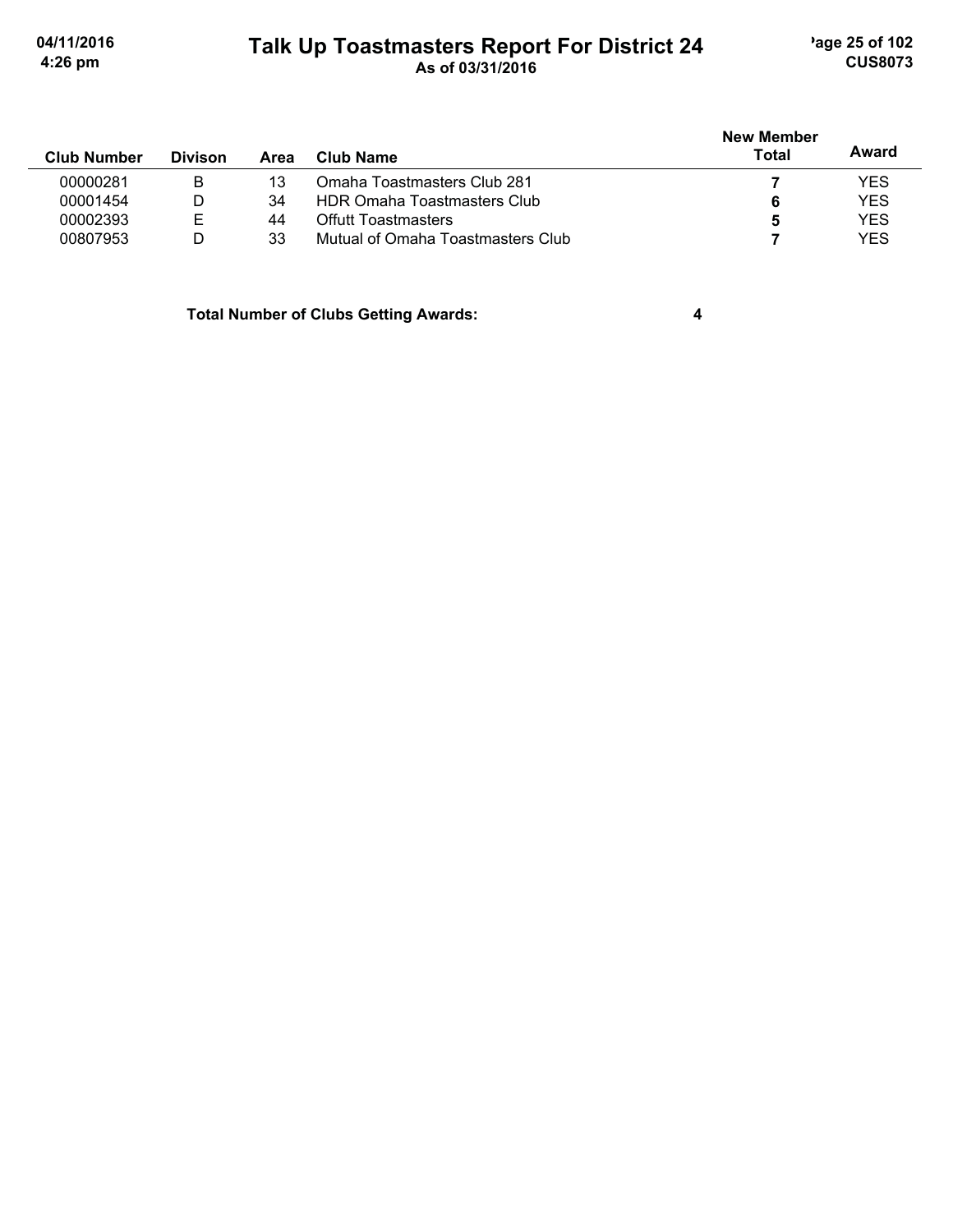#### Talk Up Toastmasters Report For District 25<br>As of 03/31/2016

'age 26 of 102 **CUS8073** 

| <b>Club Number</b> | <b>Divison</b> | Area              | <b>Club Name</b>                      | <b>New Member</b><br>Total | Award      |
|--------------------|----------------|-------------------|---------------------------------------|----------------------------|------------|
| 00001184           | C              | 34                | <b>Expressionaires Club</b>           | 5                          | <b>YES</b> |
| 00002008           | A              | 15                | Quicksilver Express Toastmasters Club | 6                          | <b>YES</b> |
| 00003365           | С              | 31                | <b>Irving Toastmasters Club</b>       |                            | <b>YES</b> |
| 00004236           | E              | 53                | Roanoke Texas Toastmasters            | 5                          | <b>YES</b> |
| 00005496           | A              | 13                | Cowtown Toastmasters                  | 5                          | <b>YES</b> |
| 00005555           | A              | 13                | <b>TCU Toastmasters Club</b>          | 5                          | <b>YES</b> |
| 01061347           | D              | 46                | <b>Main Street Speakers</b>           | 6                          | <b>YES</b> |
| 01465837           | F              | 62                | Las Colinas Towers Toastmasters       | 8                          | <b>YES</b> |
| 01476720           | B              | 24                | <b>Flower Mound Toastmasters</b>      |                            | <b>YES</b> |
| 02082160           | С              | 35                | <b>Maverick Toastmasters</b>          | 8                          | <b>YES</b> |
| 03331590           | B              | 26                | <b>COFfee Toasters</b>                |                            | <b>YES</b> |
| 03626237           | A              | $12 \overline{ }$ | Jacobs - Fort Worth                   |                            | <b>YES</b> |
| 03904978           | A              | 16                | <b>Dyess Toastmasters</b>             |                            | <b>YES</b> |

**Total Number of Clubs Getting Awards:**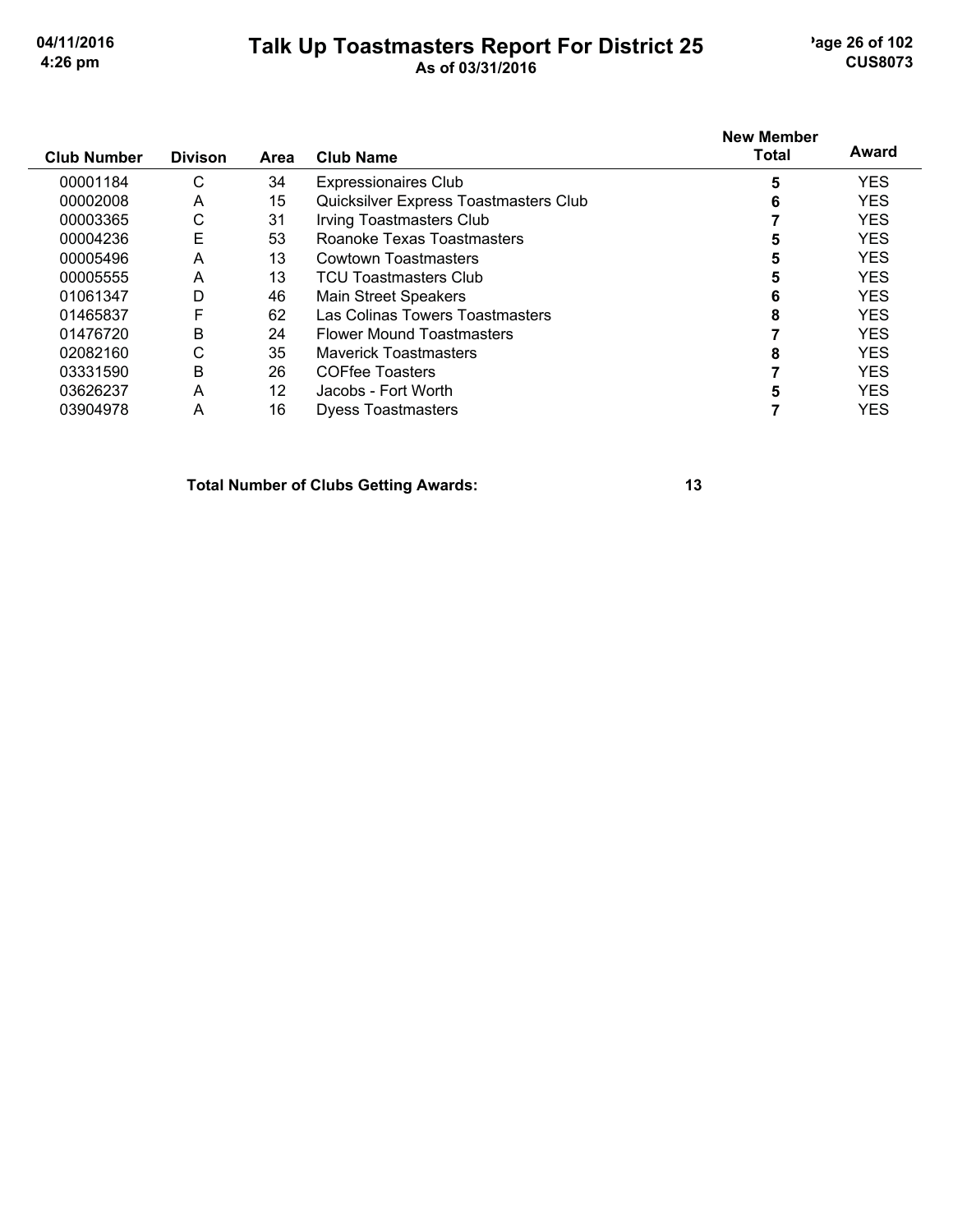# Talk Up Toastmasters Report For District 26<br>As of 03/31/2016

'age 27 of 102 **CUS8073** 

| <b>Club Number</b> | <b>Divison</b> | <b>Area</b> | Club Name                               | New Member<br><b>Total</b> | Award      |
|--------------------|----------------|-------------|-----------------------------------------|----------------------------|------------|
| 00000240           | D              | 04          | Speakers In Action SIA Club             |                            | <b>YES</b> |
| 00000798           | N              | 04          | Cheyenne 798 Toastmasters Club          |                            | <b>YES</b> |
| 00000821           | D              | 08          | <b>BodyShops Club</b>                   | 5                          | <b>YES</b> |
| 00000871           | D              | 03          | <b>Thrillspeakers Toastmasters Club</b> | 9                          | <b>YES</b> |
| 00000899           | F              | 05          | Westminster Communicators Club          | 5                          | <b>YES</b> |
| 00004780           | Е              | 07          | <b>Boulder Speakeasy</b>                | 11                         | <b>YES</b> |
| 00005158           | S              | 04          | Downtown Toastmasters Club              | 11                         | <b>YES</b> |
| 00007326           | М              | 05          | Meridian Mid-Day Toast                  | 5                          | <b>YES</b> |
| 00009839           | D              | 01          | Lodo Toastmasters Club                  | 6                          | <b>YES</b> |
| 00698823           | E              | 07          | <b>Star Speakers Society</b>            | 6                          | <b>YES</b> |
| 01509839           | М              | 01          | <b>Denver Techmasters</b>               |                            | <b>YES</b> |
| 03965279           | M              | 02          | Transamerica Denver                     | 8                          | <b>YES</b> |

**Total Number of Clubs Getting Awards:**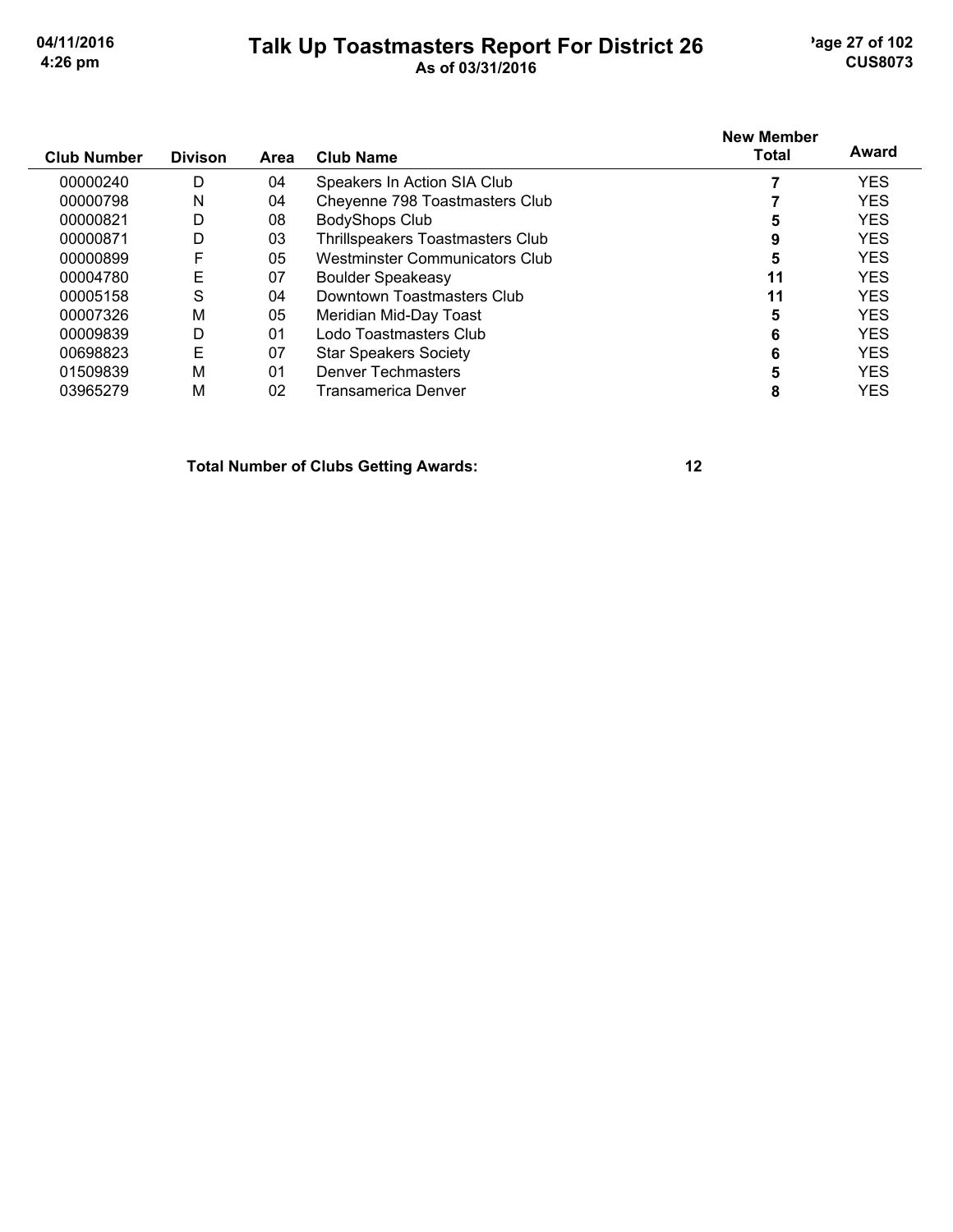# Talk Up Toastmasters Report For District 27<br>As of 03/31/2016

'age 28 of 102 **CUS8073** 

| <b>Club Number</b> | <b>Divison</b> | Area | Club Name                           | <b>New Member</b><br>Total | Award |
|--------------------|----------------|------|-------------------------------------|----------------------------|-------|
| 00005734           |                | 64   | Old Town Toastmasters (Dinner Club) |                            | YES   |

**Total Number of Clubs Getting Awards:** 

 $\mathbf 1$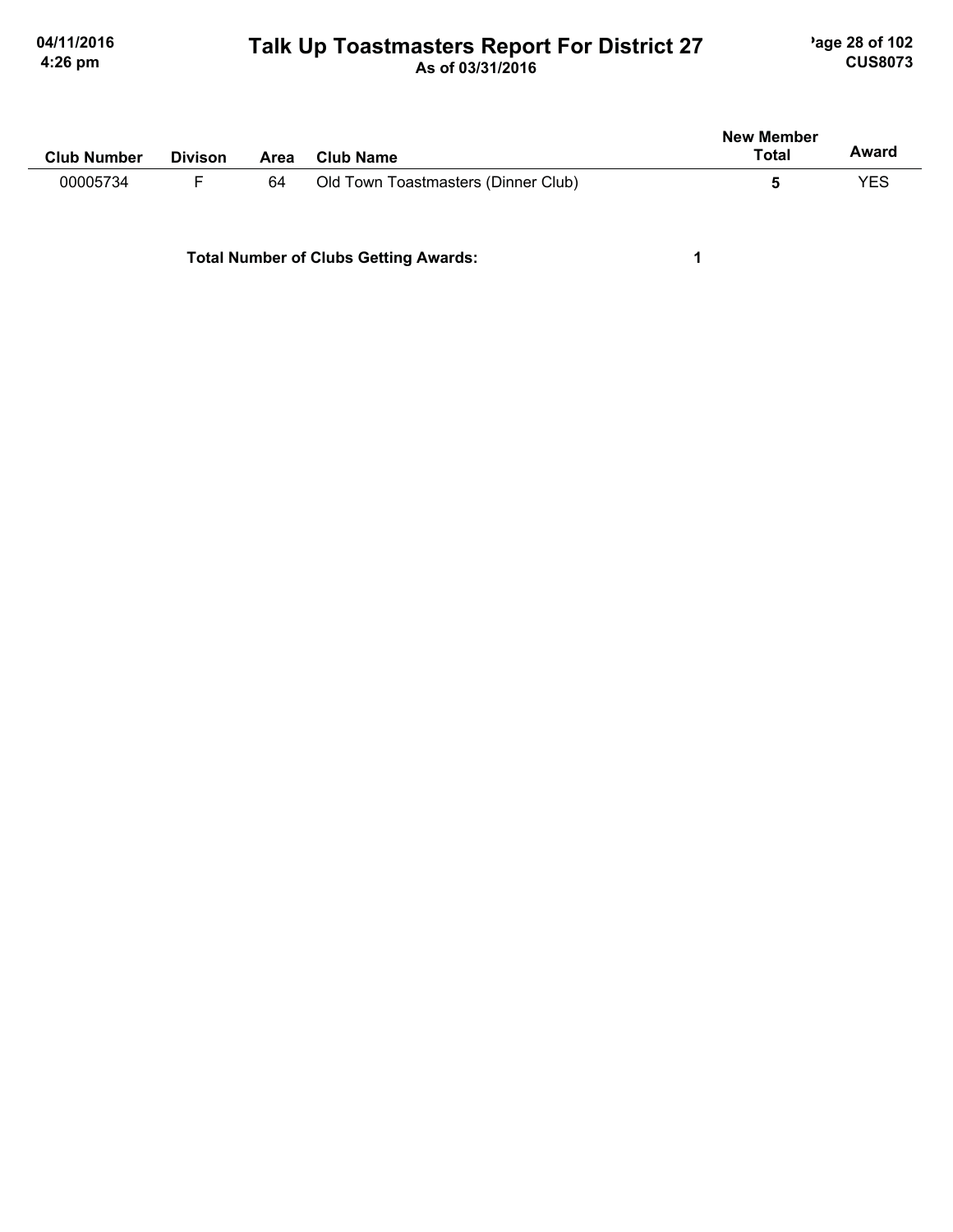# Talk Up Toastmasters Report For District 28<br>As of 03/31/2016

'age 29 of 102 **CUS8073** 

| <b>Club Number</b> | <b>Divison</b> | <b>Area</b> | Club Name                          | <b>New Member</b><br><b>Total</b> | Award      |
|--------------------|----------------|-------------|------------------------------------|-----------------------------------|------------|
| 00000957           | D              |             | Birmingham Club                    | 5                                 | <b>YES</b> |
| 00002883           | D              | 19          | Innovative Orators #2883           |                                   | <b>YES</b> |
| 00004506           | F              | 29          | Powertalkers Downtown Club         | 6                                 | <b>YES</b> |
| 00005089           | G              | 33          | Friends of Farmington              | 5                                 | <b>YES</b> |
| 01336367           | G              | -31         | Toastmasters at Walsh College-Novi |                                   | <b>YES</b> |
| 03422424           | G              | 31          | Williams International             |                                   | <b>YES</b> |
| 04391276           | D              | 18          | Royal Oak Toastmasters Club        |                                   | <b>YES</b> |

**Total Number of Clubs Getting Awards:** 

 $\overline{7}$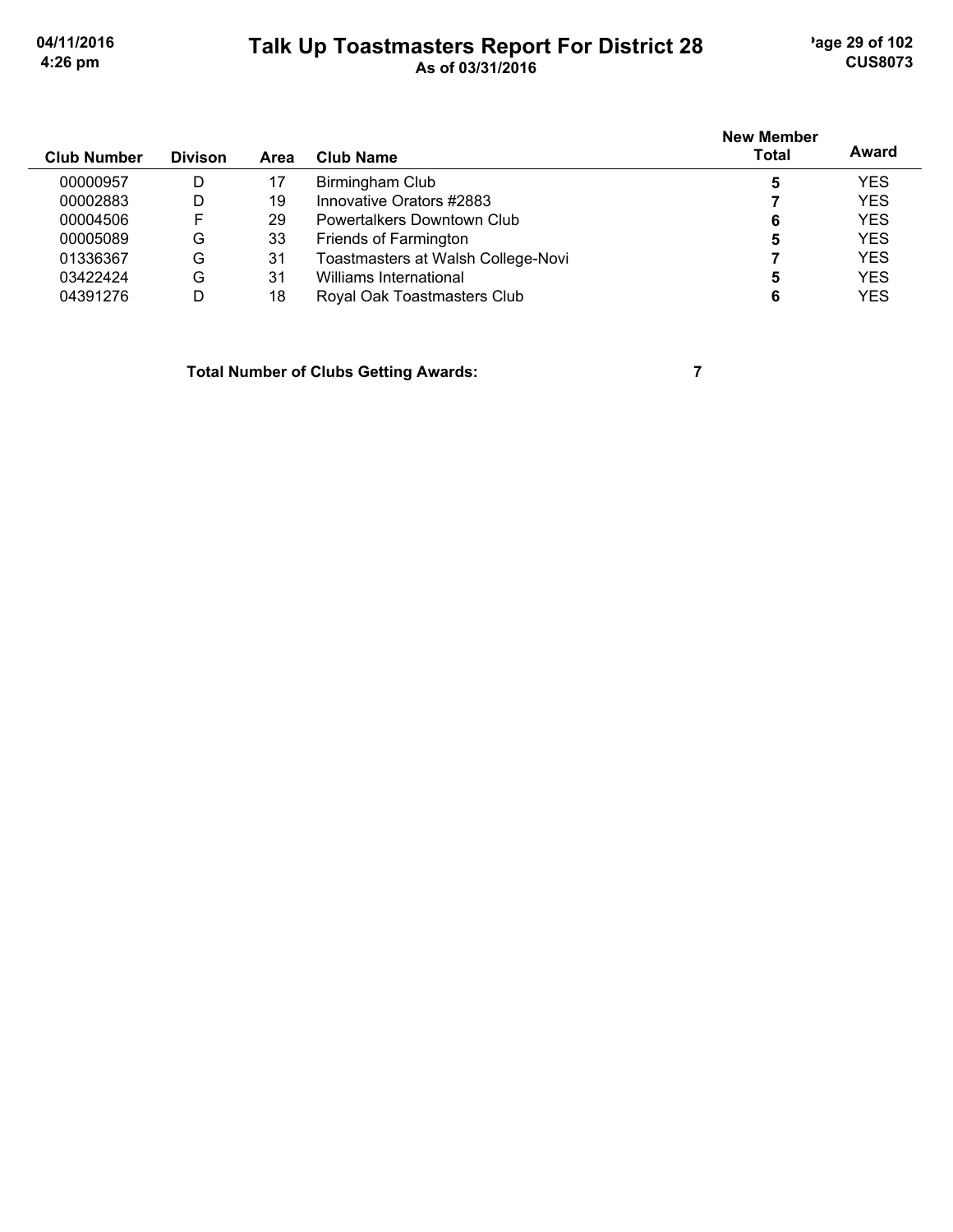'age 30 of 102 **CUS8073** 

04/11/2016 4:26 pm

# Talk Up Toastmasters Report For District 29<br>As of 03/31/2016

| Club Number | <b>Divison</b> | Area | Club Name                               | <b>New Member</b><br><b>Total</b> | Award      |
|-------------|----------------|------|-----------------------------------------|-----------------------------------|------------|
| 00003550    | D              | 44   | Reston-Herndon Toastmasters Club        | 5                                 | <b>YES</b> |
| 00824352    | C              | 32   | <b>Tysons Talkers Toastmasters Club</b> | 5                                 | <b>YES</b> |
| 01188374    | B              | 21   | George Mason University Toastmasters    | 5                                 | <b>YES</b> |
| 01510190    | E              | 53   | NoVa Dawnbreakers                       | 5                                 | <b>YES</b> |
| 03025105    | Е              | 52   | <b>Brambleton Toastmasters</b>          | 5                                 | <b>YES</b> |
| 03258313    | A              | 15   | <b>Five Shields</b>                     |                                   | <b>YES</b> |
| 03291074    | Е              | 51   | Countryside                             | 5                                 | <b>YES</b> |
| 03467739    | Е              | 52   | Dulles South                            |                                   | <b>YES</b> |
| 03702856    | F              | 63   | <b>REAL</b>                             |                                   | <b>YES</b> |

**Total Number of Clubs Getting Awards:** 

 $\boldsymbol{9}$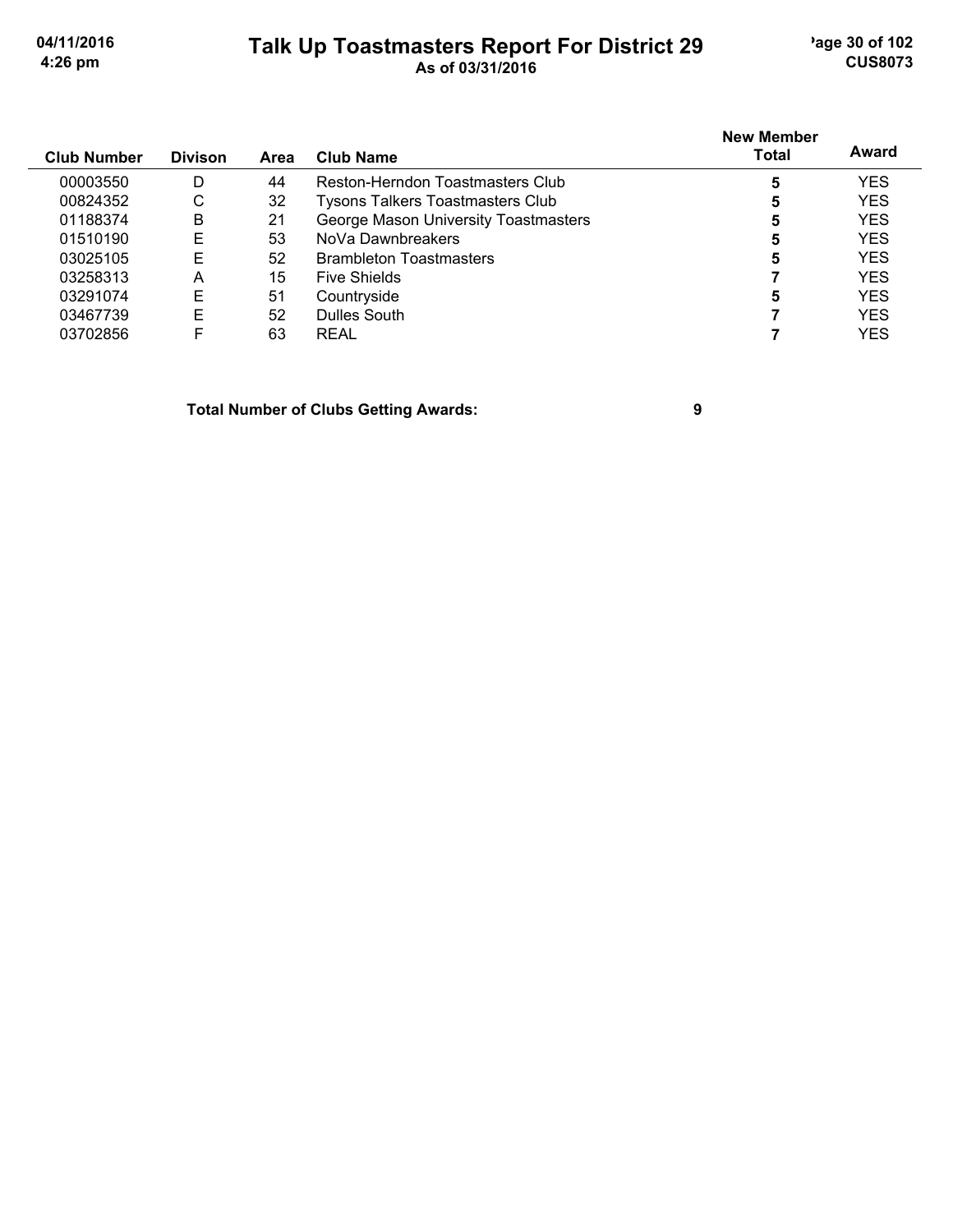# Talk Up Toastmasters Report For District 30<br>As of 03/31/2016

'age 31 of 102 **CUS8073** 

| <b>Club Number</b> | <b>Divison</b> | Area | <b>Club Name</b>                          | <b>New Member</b><br><b>Total</b> | Award      |
|--------------------|----------------|------|-------------------------------------------|-----------------------------------|------------|
| 00002679           | N              | 44   | <b>Abbott Toastmasters</b>                | 5                                 | <b>YES</b> |
| 00002724           | Α              | 01   | Crystal Lake Toastmasters Club            | 10                                | <b>YES</b> |
| 00003288           | F              | 84   | Two-One-Nine Toastmasters Club            | 5                                 | <b>YES</b> |
| 00003303           | S              | 51   | <b>Broadview Toastmasters</b>             | 5                                 | <b>YES</b> |
| 00003634           | A              | 05   | <b>Masters of Opportunity</b>             | 6                                 | <b>YES</b> |
| 00004871           | D              | 36   | <b>Orland Park Club</b>                   | 5                                 | <b>YES</b> |
| 00007880           | E              | 66   | <b>Toastmasters of Lincoln Park</b>       | 6                                 | <b>YES</b> |
| 00008623           | E              | 62   | <b>UOP Toastmasters Club</b>              | 8                                 | <b>YES</b> |
| 00009838           | F              | 83   | <b>Money Masters Toastmasters</b>         | 6                                 | <b>YES</b> |
| 00009949           | E              | 61   | Relatively Speaking Club                  |                                   | <b>YES</b> |
| 00897901           | Ν              | 42   | Aon Hewitt Leadership Toastmasters (ALTO) | 13                                | <b>YES</b> |
| 01097489           | Е              | 64   | Talk of the Glen                          | 6                                 | <b>YES</b> |
| 01110019           | Ν              | 41   | <b>VW Credit Toastmasters</b>             | 6                                 | <b>YES</b> |
| 01426397           | B              | 12   | <b>Plaza Babblers</b>                     | 5                                 | <b>YES</b> |
| 01567875           | С              | 25   | Loop Trustmasters                         | 6                                 | <b>YES</b> |
| 01924297           | S              | 56   | <b>New Faith Toastmasters</b>             | 5                                 | <b>YES</b> |
| 03063999           | Β              | 13   | <b>TransUnion Toastmasters</b>            | 8                                 | <b>YES</b> |
| 03301838           | N              | 42   | Speaking of Speech                        | 6                                 | <b>YES</b> |
| 04569040           | С              | 22   | Wicker Park-Bucktown Toastmasters         | 5                                 | <b>YES</b> |

**Total Number of Clubs Getting Awards:**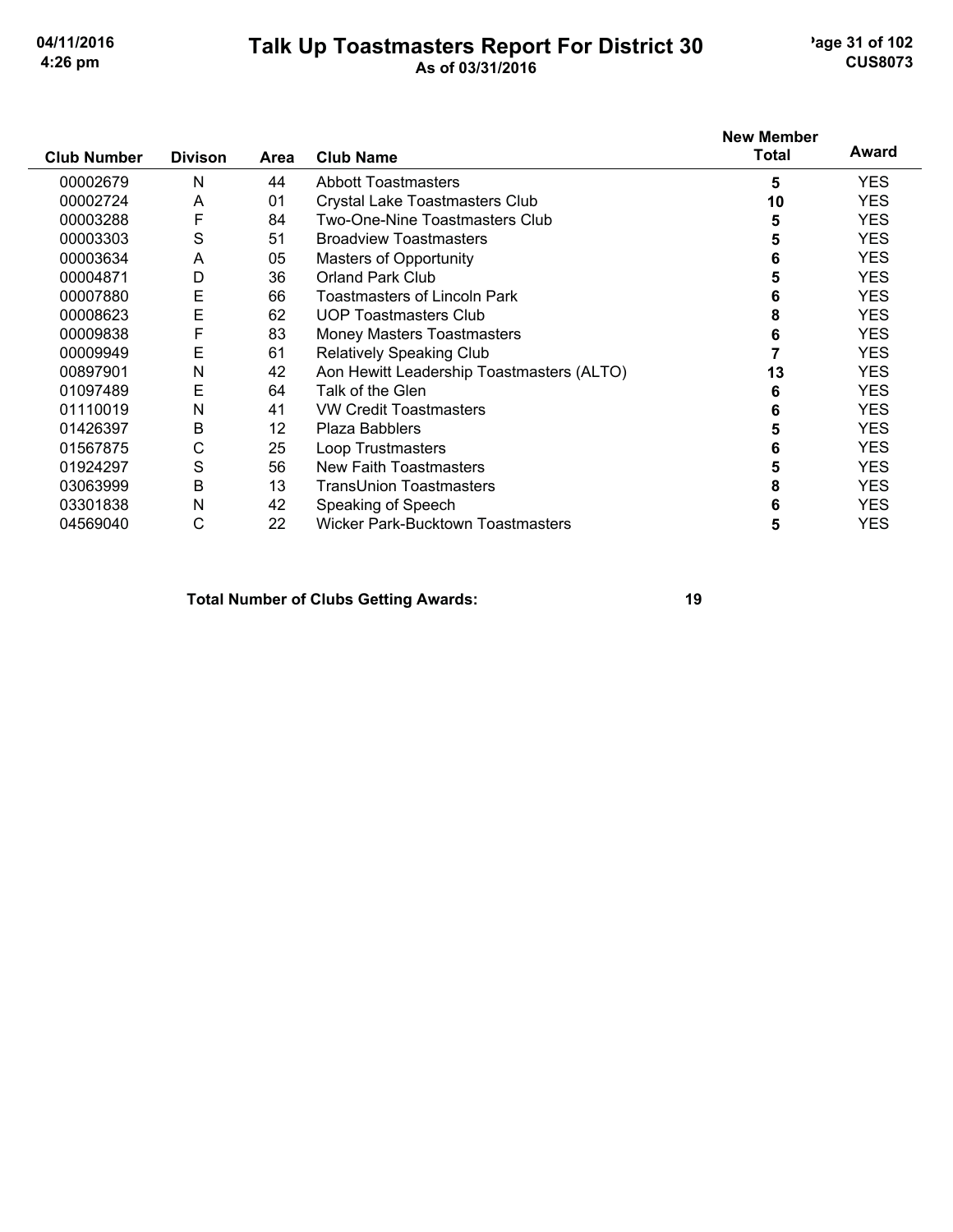#### **Talk Up Toastmasters Report For District 31** As of 03/31/2016

'age 32 of 102 **CUS8073** 

#### **New Member Award Total Club Number Divison** Area **Club Name** Ġ 72 Ocean State Club 00000854 6 **YES** 00001074  $H$ 82 **Boston Toastmasters** 18 **YES** 00006670  $\mathsf C$ 33 Mount Auburn Club **YES**  $\overline{7}$ 00008879 E 55 **Bose Speakers Club** 5 **YES** F 6 64 Fox Vox Club **YES** 00009771 E 00743989 55 **EMC Hopkinton** 5 **YES** 00994063 C 34 The Thursday Toast: Oracle Direct Toastmasters 5 **YES** 00994078 E 51 AbbVie Bioresearch Toastmasters 5 **YES**  $\mathsf{C}$ 33 **Harvard Toastmasters Club** 9 01098642 **YES** A  $11$ **Toastmasters At OSRAM**  $6\phantom{a}$ **YES** 01225457  $\mathsf{C}$ 32  $\overline{7}$ 01295807 Somerville Toastmasters **YES**  $H$ 82 Northeastern University Toastmasters  $6\phantom{a}$ **YES** 02389888  $14$ 03410688 A **Boston ONE Campus** 5 **YES**  $\overline{B}$ 22 New Life Toastmasters Club 03550659 5 **YES YES**

03686963  $H$ 81 **Toast with Friends** 5 F 64 State Street Crown Colony Toastmasters  $\overline{7}$ **YES** 03968113 04025968  $\mathsf{C}$ 32 **Toast Wizards** 5 **YES**  $H$ 84 **Babson Toastmasters** 5 **YES** 04582186 D 45 5 **YES** 04727503 Geek Speak 04750180 G 71 **Fall River Innovators** 5 **YES**  $\mathsf{B}$  $21$ Aspen Tech Toastmasters 05053195 5 **YES** 

#### **Total Number of Clubs Getting Awards:**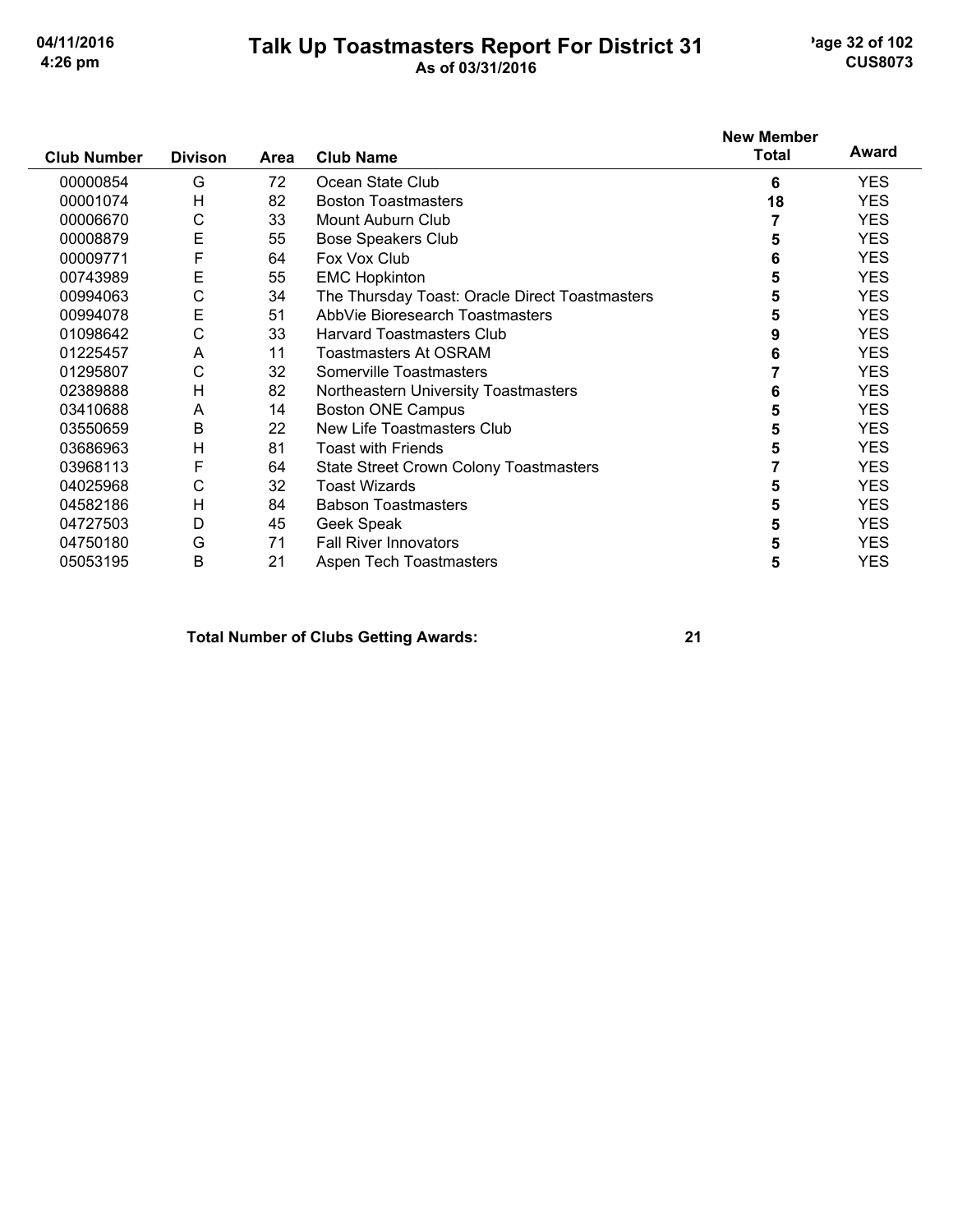#### Talk Up Toastmasters Report For District 33

'age 33 of 102 **CUS8073** 

| <b>Club Number</b> | <b>Divison</b> | <b>Area</b> | <b>Club Name</b>                     | <b>New Member</b><br><b>Total</b> | Award      |
|--------------------|----------------|-------------|--------------------------------------|-----------------------------------|------------|
| 00001388           | F              | 03          | Daybreakers Club                     | 10                                | <b>YES</b> |
| 00002462           | С              | 04          | High Noon Lectern Club               | 10                                | <b>YES</b> |
| 00003374           | Н              | 04          | Bachelors/Bachelorettes Club         | 5                                 | <b>YES</b> |
| 00007899           | D              | 01          | Las Vegas Power Talkers              | 5                                 | <b>YES</b> |
| 00007938           | D              | 04          | Sourcer-Ers Club                     | 5                                 | <b>YES</b> |
| 00009557           |                | 02          | Simi Risers                          | 5                                 | <b>YES</b> |
| 01444338           | G              | 04          | Visalia Toastmasters                 | 5                                 | <b>YES</b> |
| 01850064           | E              | 06          | CJ Affiliate By Conversant           | 10                                | <b>YES</b> |
| 02549330           | J              | 02          | <b>Westlake Village Toastmasters</b> | 5                                 | <b>YES</b> |
| 03984300           | F              | 01          | Big Shots                            | 8                                 | <b>YES</b> |
| 04391191           | G              | 01          | <b>BREAKAWAY Toastmasters Club</b>   | 6                                 | <b>YES</b> |

**Total Number of Clubs Getting Awards:**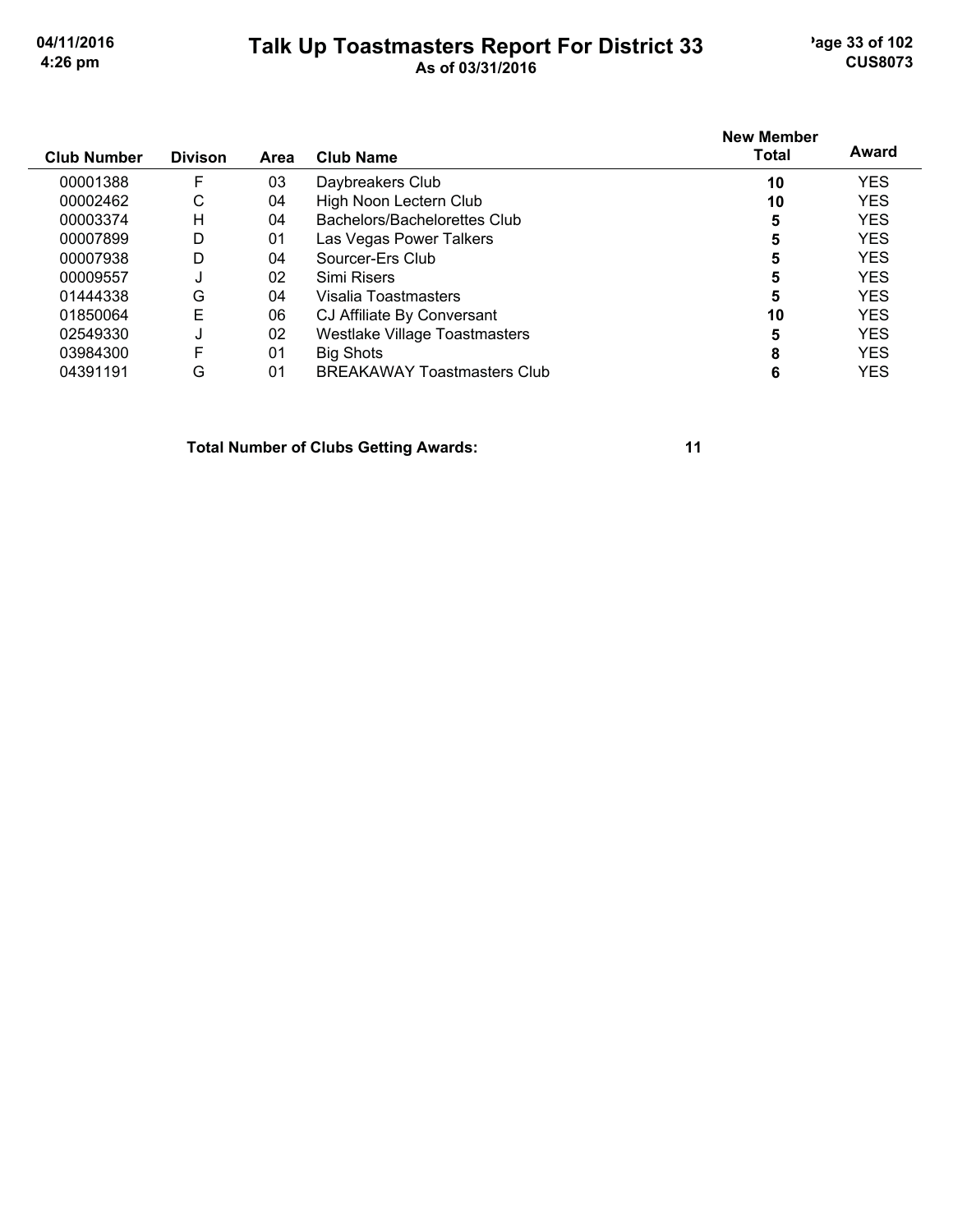# Talk Up Toastmasters Report For District 34

'age 34 of 102 **CUS8073** 

| <b>Club Number</b> | <b>Divison</b> | Area | <b>Club Name</b>                                | <b>New Member</b><br><b>Total</b> | Award      |
|--------------------|----------------|------|-------------------------------------------------|-----------------------------------|------------|
| 00001828           | O              | 49   | Guadalajara A.C. Club                           | 5                                 | <b>YES</b> |
| 00003509           | P              | 36   | Club Cancún                                     | 6                                 | <b>YES</b> |
| 00005675           | M              | 06   | Morelia Club                                    | 5                                 | <b>YES</b> |
| 00006009           | Х              | 46   | <b>Club Nini Trevit</b>                         | 5                                 | <b>YES</b> |
| 00007714           | J              | 26   | <b>First Class Club</b>                         | 6                                 | <b>YES</b> |
| 00009435           | E              | 14   | CLUB TOASTMASTERS "VERACRUZ"                    | 6                                 | <b>YES</b> |
| 00739971           | B              | 41   | Splendor Club                                   | 5                                 | <b>YES</b> |
| 01174464           | A              | 05   | Comunicacion Amistad y Cultura                  | 9                                 | <b>YES</b> |
| 01188270           | X              | 48   | La Herradura                                    | 5                                 | <b>YES</b> |
| 01426271           | X              | 25   | Deloitte Ciudad de Mexico                       | 5                                 | <b>YES</b> |
| 01545078           | X              | 32   | Club Toastmasters Metepec                       | 9                                 | <b>YES</b> |
| 01809483           | P              | 55   | Marco Tulio Cicerón                             | 8                                 | <b>YES</b> |
| 01928544           | X              | 44   | PAN CDMX                                        | 5                                 | <b>YES</b> |
| 02450321           | X              | 44   | Universidad Estatal Del Valle De Ecatepec UNEVE | 5                                 | <b>YES</b> |
| 03027379           | J              | 40   | Toastmasters Juárez                             | 6                                 | <b>YES</b> |
| 03860379           | B              | 41   | Club Cimarron Del Tecnologico De Monterrey      | 5                                 | <b>YES</b> |
| 04307524           | O              | 43   | Oracle M.D.C. Toastmasters                      | 5                                 | <b>YES</b> |
| 04716346           | B              | 38   | Labor et Verbum Vincit Omnia                    | 5                                 | <b>YES</b> |
| 05037770           | A              | 05   | Universidad Carolina                            | 9                                 | YES        |

**Total Number of Clubs Getting Awards:**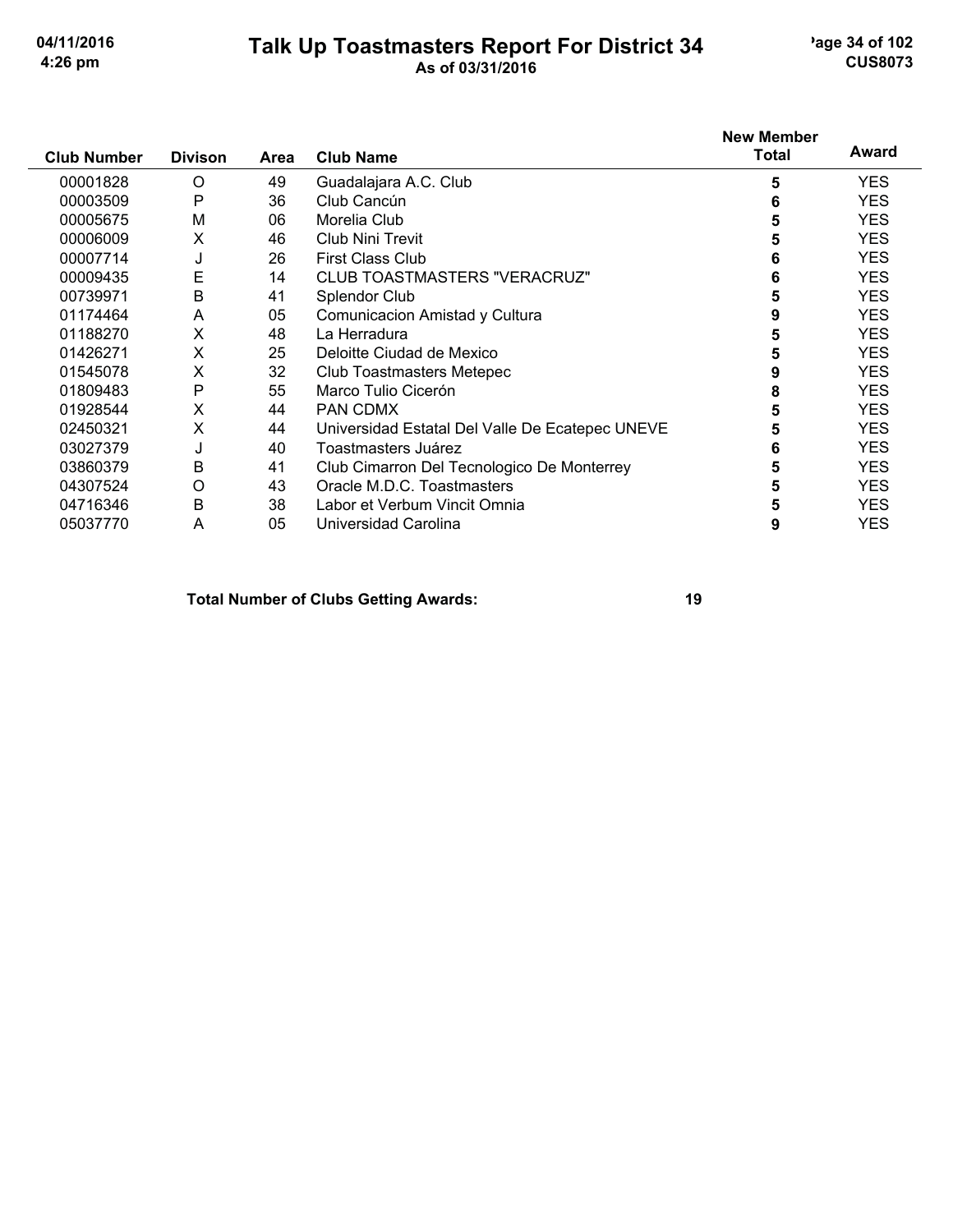'age 35 of 102 **CUS8073** 

04/11/2016 4:26 pm

# Talk Up Toastmasters Report For District 35<br>As of 03/31/2016

| <b>Club Number</b> | <b>Divison</b> | Area | Club Name                        | <b>New Member</b><br>Total | Award      |
|--------------------|----------------|------|----------------------------------|----------------------------|------------|
| 00000411           | W              | 01   | La Crosse Area Toastmasters Club |                            | <b>YES</b> |
| 00002780           | C              | 05   | Reedsburg Area Club              | 6                          | <b>YES</b> |
| 03589328           | M              | 04   | Rumble Don't Mumble Toastmasters |                            | <b>YES</b> |
| 03796993           | F              | 01   | Deere Tales                      | 5                          | <b>YES</b> |

**Total Number of Clubs Getting Awards:** 

 $\overline{\mathbf{4}}$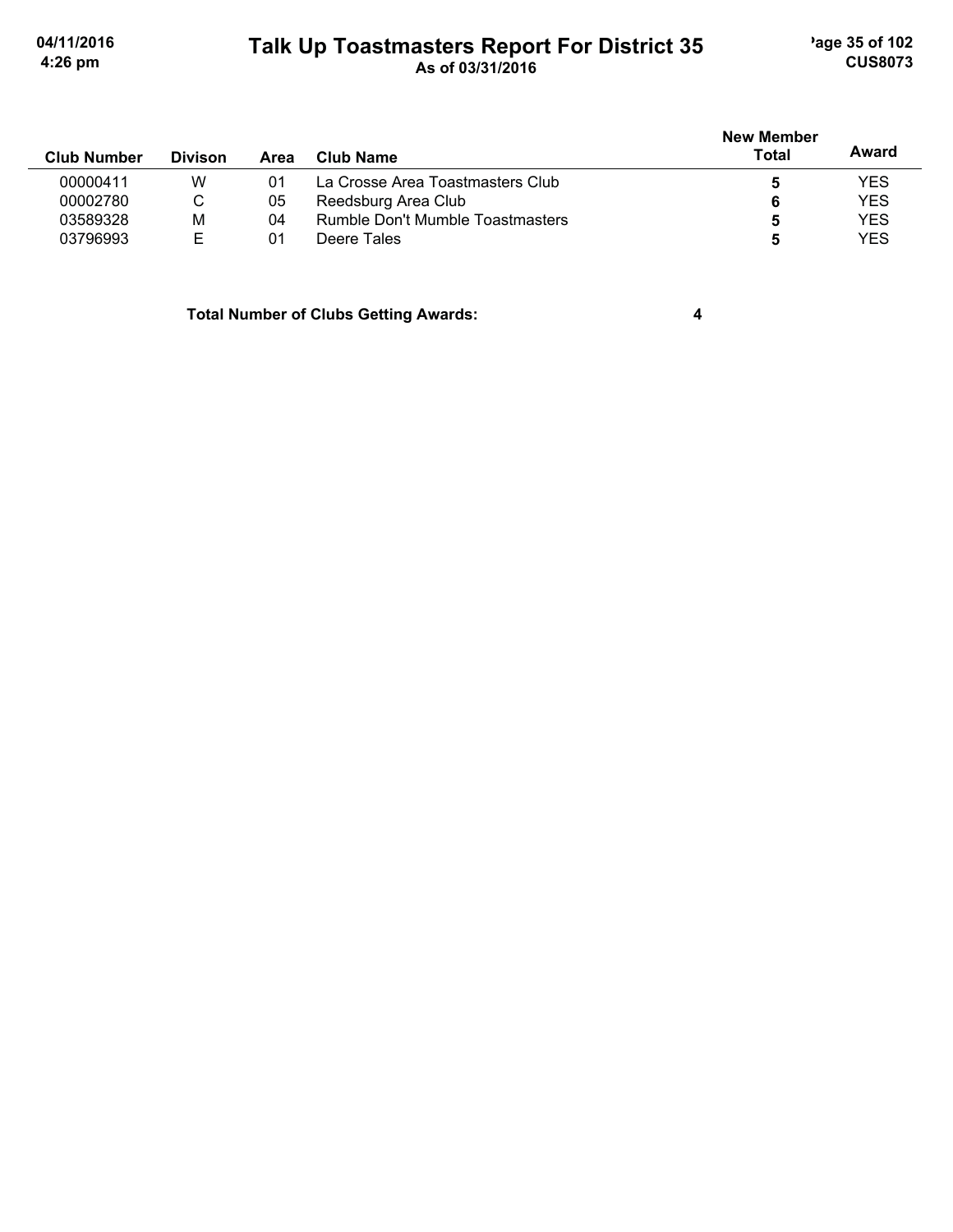'age 36 of 102 **CUS8073** 

04/11/2016 4:26 pm

#### Talk Up Toastmasters Report For District 36<br>As of 03/31/2016

| <b>Club Number</b> | <b>Divison</b> | Area | Club Name                              | <b>New Member</b><br><b>Total</b> | Award      |
|--------------------|----------------|------|----------------------------------------|-----------------------------------|------------|
| 00000502           | F              | 62   | Parklawn Toastmasters Club             |                                   | <b>YES</b> |
| 00001314           | G              | 72   | <b>Silver Spring Toastmasters Club</b> |                                   | <b>YES</b> |
| 00002920           | C              | 32   | VA Gaveliers Club 2920                 | 6                                 | <b>YES</b> |
| 00003039           | G              | 75   | Agricultural Research Center Club      | 10                                | <b>YES</b> |
| 00003594           | B              | 25   | OPM "Our People Matter" Toastmasters   | 5                                 | <b>YES</b> |
| 00004550           | B              | 21   | Global Links                           |                                   | <b>YES</b> |

**Total Number of Clubs Getting Awards:** 

 $6\phantom{a}$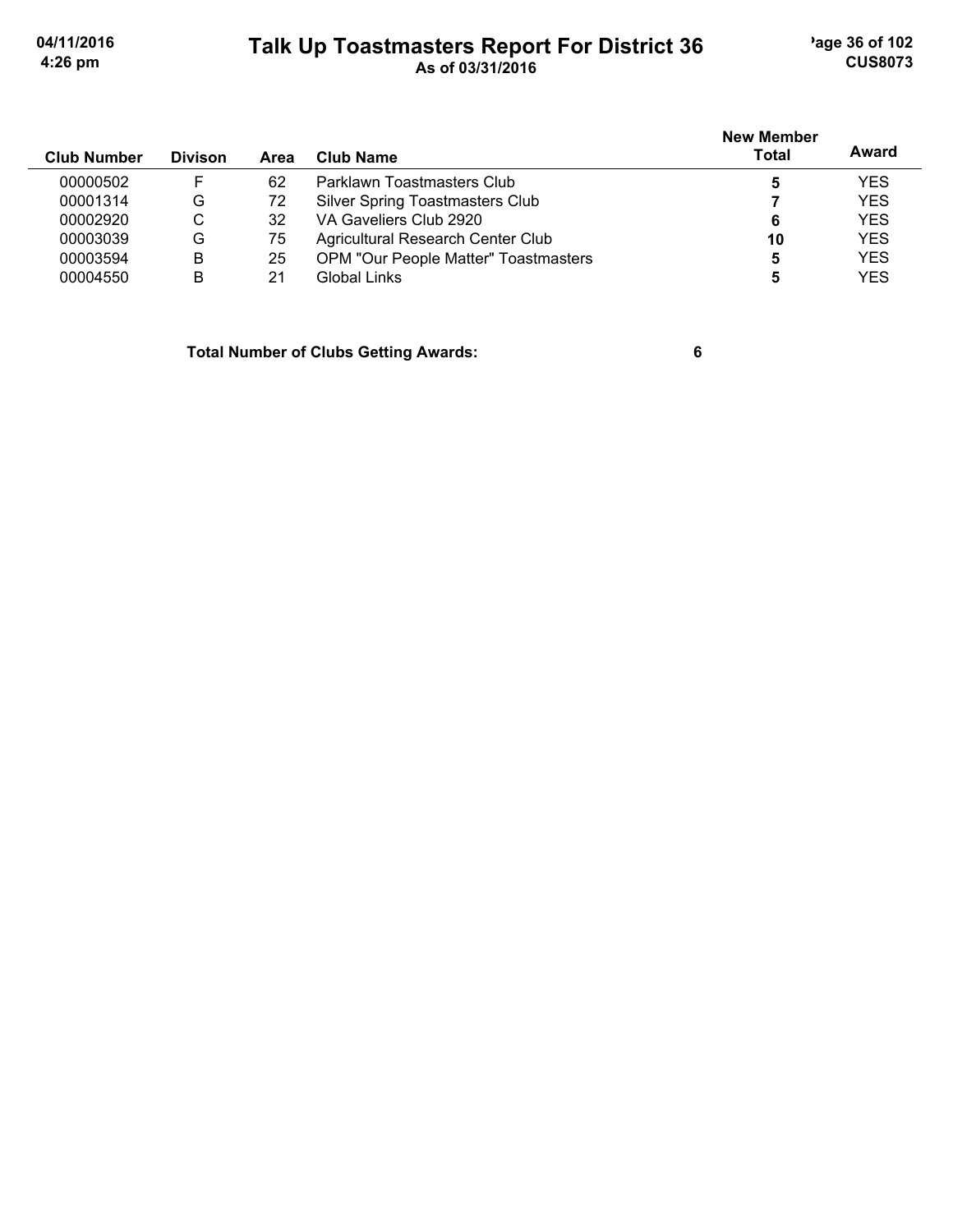# Talk Up Toastmasters Report For District 37<br>As of 03/31/2016

'age 37 of 102 **CUS8073** 

|                    |                |      |                                                  | <b>New Member</b> |            |
|--------------------|----------------|------|--------------------------------------------------|-------------------|------------|
| <b>Club Number</b> | <b>Divison</b> | Area | <b>Club Name</b>                                 | <b>Total</b>      | Award      |
| 00000439           | F              | 52   | Greensboro Toastmasters Club                     | 5                 | <b>YES</b> |
| 00001203           | G              | 62   | Durham Club                                      | 5                 | <b>YES</b> |
| 00002631           | С              | 23   | Gateway To Speaking Excellence Club              | 7                 | <b>YES</b> |
| 00002879           | H              | 74   | Cape Fear Toastmasters                           | 13                | <b>YES</b> |
| 00003478           | J              | 92   | Jacksonville Club                                | 6                 | <b>YES</b> |
| 00005620           | н              | 75   | Softtalk Toastmasters Club                       | 5                 | <b>YES</b> |
| 00008201           |                | 81   | <b>Cardinal Toastmasters Club</b>                | 6                 | <b>YES</b> |
| 00008213           | Н              | 72   | Apex Club                                        | 5                 | <b>YES</b> |
| 00770360           | С              | 24   | Friendship Toastmasters Club                     | 5                 | <b>YES</b> |
| 01055281           | G              | 62   | Speak Up!                                        | 5                 | <b>YES</b> |
| 01055512           | D              | 34   | <b>Ballantyne Toastmasters</b>                   | 12                | <b>YES</b> |
| 01070897           | Н              | 73   | Speak Up Speak Out                               | 5                 | <b>YES</b> |
| 01071457           | Ε              | 41   | <b>VIPS</b>                                      |                   | <b>YES</b> |
| 01131223           | H              | 73   | <b>RTP Power Speakers</b>                        | 5                 | <b>YES</b> |
| 01183014           | H              | 74   | <b>Central Carolina Toastmasters</b>             | 5                 | <b>YES</b> |
| 01459795           | D              | 31   | <b>Belk's Sto-Re-Tellers Club</b>                | 6                 | <b>YES</b> |
| 01562330           | B              | 12   | <b>B4 Nine Toastmasters</b>                      | 8                 | <b>YES</b> |
| 02474431           | G              | 64   | <b>AICPA Toastmasters</b>                        | 5                 | <b>YES</b> |
| 02483771           | E              | 41   | <b>Winston-Salem Toastmasters</b>                |                   | <b>YES</b> |
| 02908799           | С              | 21   | Wells Fargo Stagecoach Speakers Uptown Charlotte | 6                 | <b>YES</b> |
| 03389853           | D              | 35   | <b>Toastmasters of Waxhaw</b>                    | 5                 | <b>YES</b> |
| 04149597           |                | 85   | <b>Allscripts Toastmasters</b>                   | 5                 | <b>YES</b> |
| 04400211           | н              | 73   | MetLife Innovators Toastmasters Club             | 9                 | <b>YES</b> |

#### **Total Number of Clubs Getting Awards:**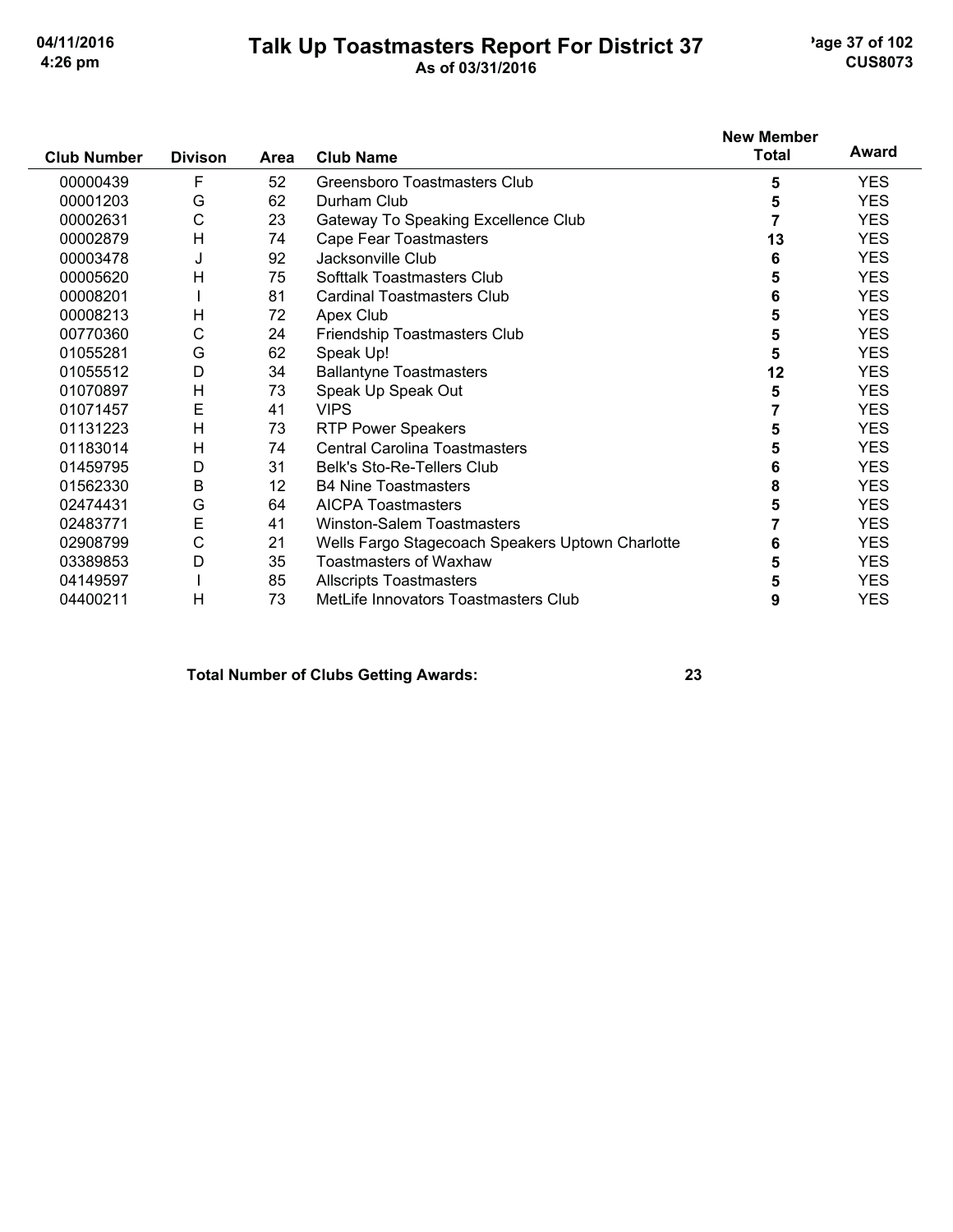## Talk Up Toastmasters Report For District 38<br>As of 03/31/2016

'age 38 of 102 **CUS8073** 

|                    |                |      |                                    | <b>New Member</b> |            |
|--------------------|----------------|------|------------------------------------|-------------------|------------|
| <b>Club Number</b> | <b>Divison</b> | Area | <b>Club Name</b>                   | <b>Total</b>      | Award      |
| 00000946           | B              | 23   | <b>Chester County Toastmasters</b> |                   | <b>YES</b> |
| 00003954           | F              | 61   | <b>Princeton Toastmasters Club</b> | 5                 | <b>YES</b> |
| 00004887           | D              | 44   | Moorestown Area Toastmasters Club  | 6                 | <b>YES</b> |
| 00006120           | С              | 32   | <b>Big Blue Club</b>               | 14                | <b>YES</b> |
| 00006375           | F              | 60   | Successfully Speak Up Toastmasters | 11                | <b>YES</b> |
| 00007621           | G              | 70   | Smithkline Speecham Club           | 6                 | <b>YES</b> |
| 00008892           | F              | 62   | <b>Lower Bucks Toastmasters</b>    |                   | <b>YES</b> |
| 00593456           | С              | 30   | Temple Toastmasters                | 8                 | <b>YES</b> |
| 00682559           | F              | 63   | <b>ML Bull Masters</b>             |                   | <b>YES</b> |
| 01009854           | D              | 44   | Voorhees Toastmasters Club         |                   | <b>YES</b> |
| 01244863           | С              | 35   | <b>Phly Phorum</b>                 | 5                 | <b>YES</b> |
| 01989281           | С              | 30   | <b>Comcast HQ Toastmasters</b>     |                   | <b>YES</b> |
| 03655462           | B              | 22   | AmerisourceBergen Toastmasters     | 5                 | <b>YES</b> |
| 04413375           | B              | 20   | <b>Collegeville Toastmasters</b>   | 5                 | <b>YES</b> |

**Total Number of Clubs Getting Awards:**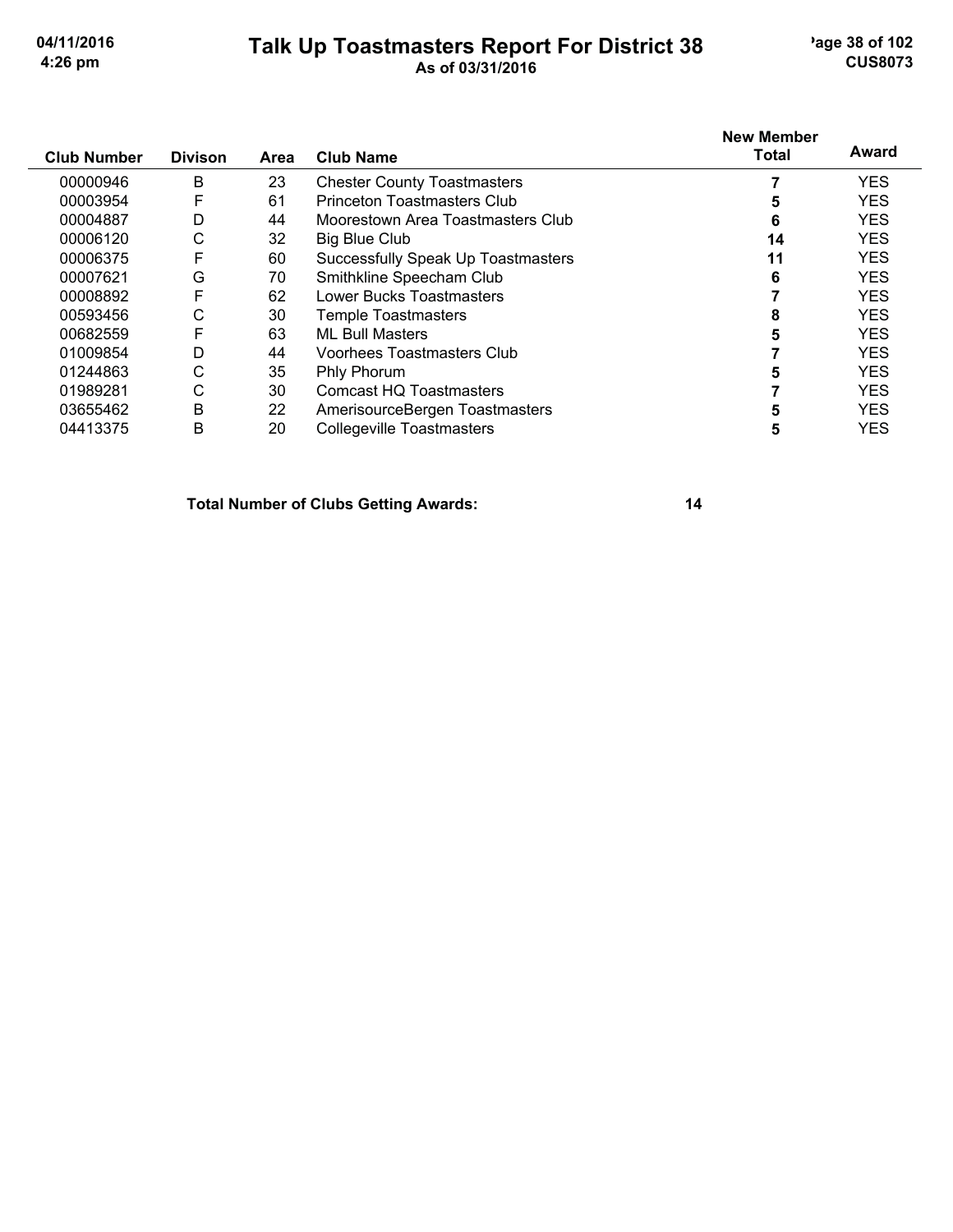'age 39 of 102 **CUS8073** 

04/11/2016 4:26 pm

## Talk Up Toastmasters Report For District 39<br>As of 03/31/2016

| <b>Club Number</b> | <b>Divison</b> | Area | Club Name                       | <b>New Member</b><br><b>Total</b> | Award      |
|--------------------|----------------|------|---------------------------------|-----------------------------------|------------|
| 00003367           | A              |      | American Valley Club            | 5                                 | <b>YES</b> |
| 00006326           | Α              | 14   | Reno Downtowners Club           | 5                                 | <b>YES</b> |
| 00007345           | F              | 64   | <b>Empire Toastmasters Club</b> | 6                                 | <b>YES</b> |
| 00009072           |                | 91   | <b>Tracy Toastmasters</b>       |                                   | <b>YES</b> |
| 03598503           | А              | 14   | Lets Talk Right                 | 5                                 | <b>YES</b> |

**Total Number of Clubs Getting Awards:** 

 $\overline{\mathbf{5}}$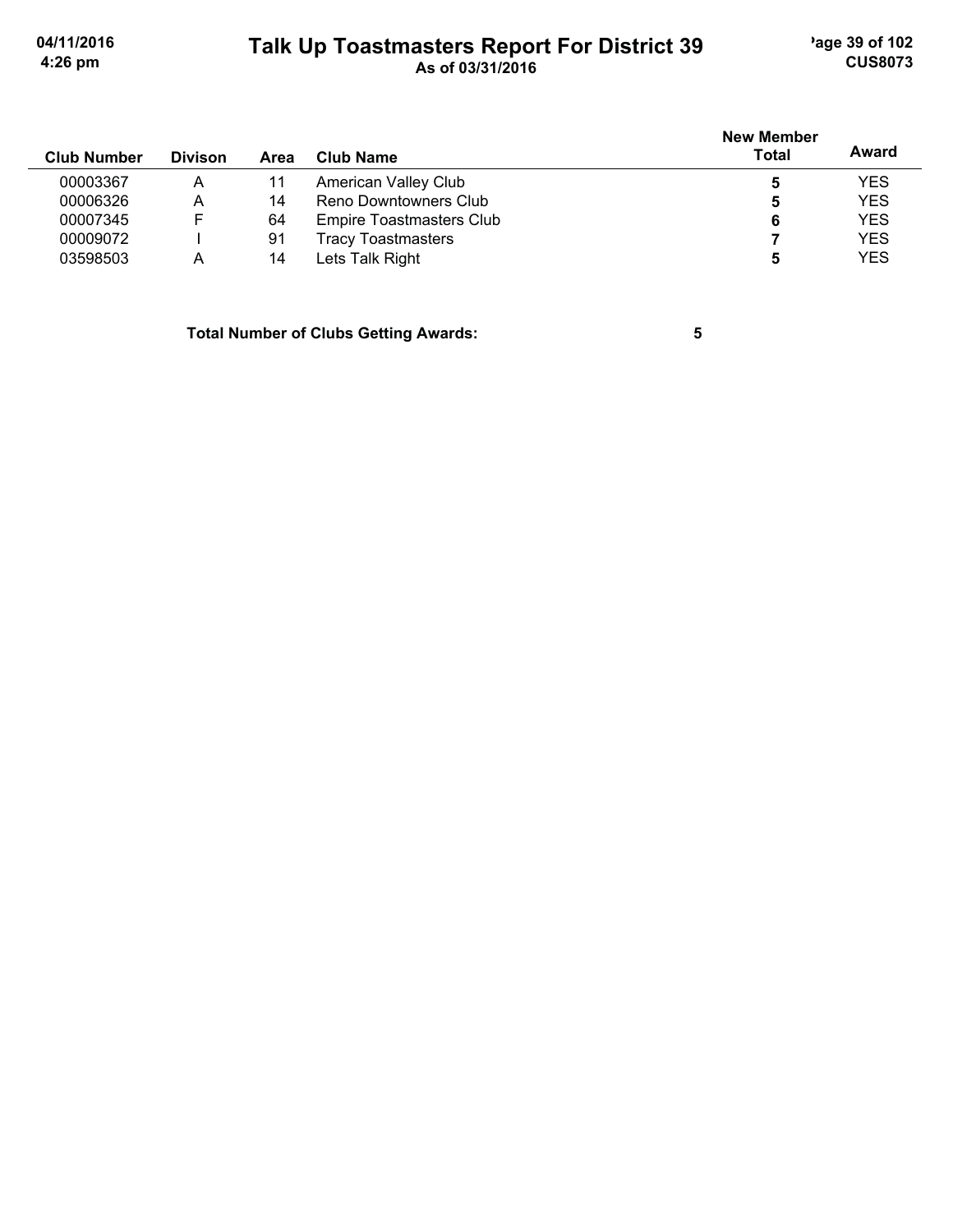# Talk Up Toastmasters Report For District 40

'age 40 of 102 **CUS8073** 

| Club Number | <b>Divison</b> | Area | <b>Club Name</b>                 | <b>New Member</b><br>Total | Award      |
|-------------|----------------|------|----------------------------------|----------------------------|------------|
| 00000747    | A              | 01   | City of Dayton Toastmasters Club | 14                         | <b>YES</b> |
| 00002391    | Е              | 41   | Lexington Toastmasters Club      | 5                          | <b>YES</b> |
| 00003500    | С              | 25   | AGOISSI Toastmasters Club        | 6                          | <b>YES</b> |
| 00641256    | F              | 54   | CIC Speaks Toastmasters Club     | 5                          | <b>YES</b> |
| 01131982    | B              | 14   | <b>Premier Toastmasters</b>      | 5                          | <b>YES</b> |
| 01153372    | D              | 36   | Voice of Independence            | 5                          | <b>YES</b> |
| 01477745    | С              | 21   | TEAM Toastmasters Club           | 6                          | <b>YES</b> |
| 02158270    | A              | 06   | <b>Heartbeat Toastmasters</b>    |                            | <b>YES</b> |
| 02289063    | С              | 21   | Toast What Matters               |                            | <b>YES</b> |
| 05214693    | н              | 73   | Know More Toast More             | 8                          | <b>YES</b> |

**Total Number of Clubs Getting Awards:**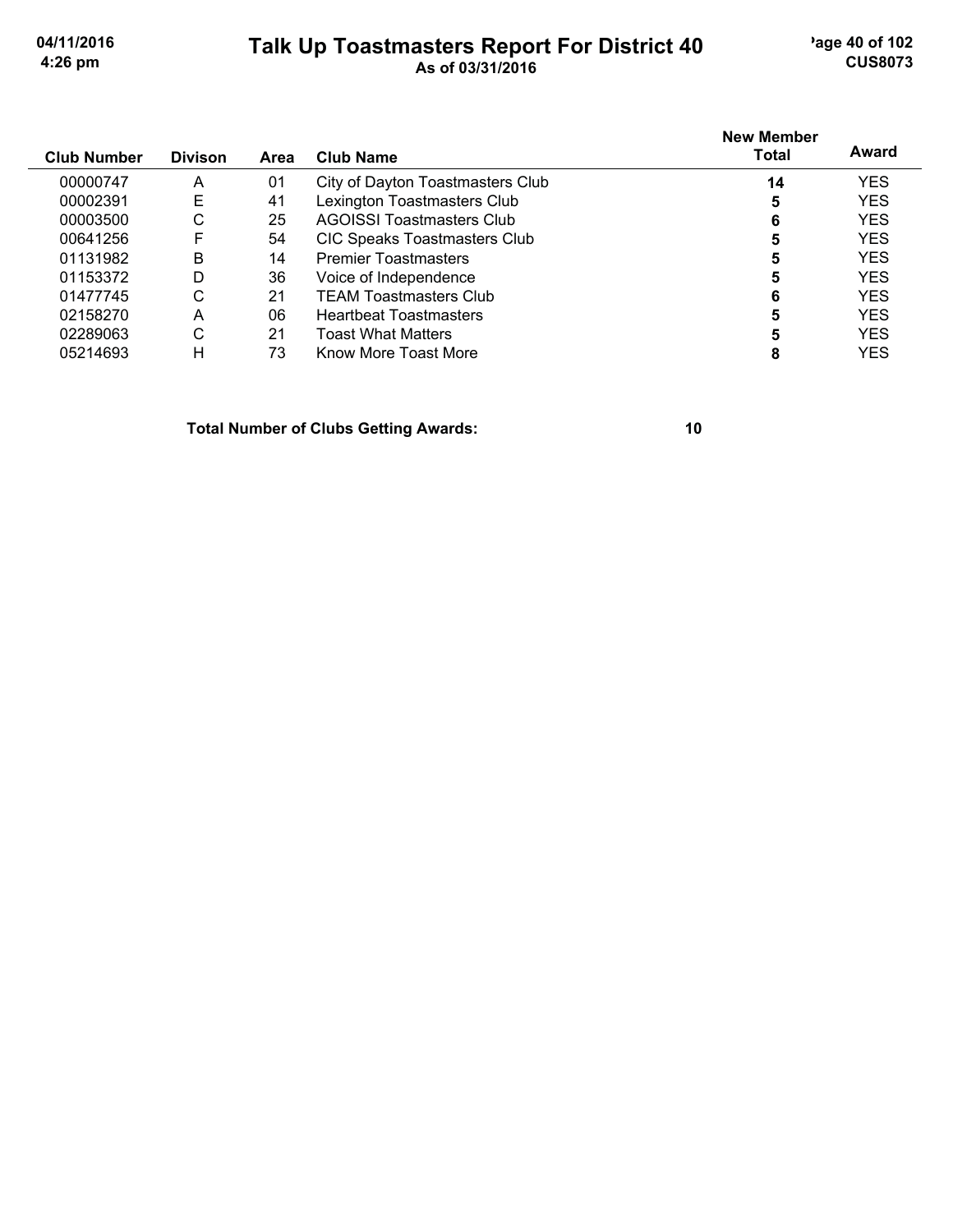# Talk Up Toastmasters Report For District 41

'age 41 of 102 **CUS8073** 

|                    |                |      |                                                   | <b>New Member</b> | Award      |
|--------------------|----------------|------|---------------------------------------------------|-------------------|------------|
| <b>Club Number</b> | <b>Divison</b> | Area | <b>Club Name</b>                                  | <b>Total</b>      |            |
| 00003936           | E              | 03   | <b>Toastmasters Club of New Delhi</b>             | 8                 | <b>YES</b> |
| 00870897           | E              | 03   | South Delhi Toastmasters                          | 15                | <b>YES</b> |
| 00996285           | E              | 01   | <b>Toastmasters Club of Dwarka</b>                | 5                 | <b>YES</b> |
| 01039812           | С              | 03   | Adobe Toastmasters Club                           | 5                 | <b>YES</b> |
| 01059126           | $\mathsf C$    | 02   | Noida Toastmasters Club                           | 5                 | <b>YES</b> |
| 01088097           | F              | 02   | <b>TCS Maitree Kolkata Toastmasters Club</b>      | 9                 | <b>YES</b> |
| 01179292           | F              | 01   | Kolkata Toastmasters Club                         | 9                 | <b>YES</b> |
| 01200975           | A              | 01   | <b>Gurgaon Toastmasters Club</b>                  | 15                | <b>YES</b> |
| 01309237           | F              | 04   | Infosys Toastmasters, Bhubaneswar                 | 5                 | <b>YES</b> |
| 01345936           | $\sf B$        | 02   | <b>TCS Maitree Gurgaon Toastmasters</b>           | 6                 | <b>YES</b> |
| 01381947           | F              | 03   | Salt Lake Toastmasters Club                       | 9                 | <b>YES</b> |
| 01407110           | A              | 04   | <b>Blue Quest</b>                                 | 11                | <b>YES</b> |
| 01536328           | A              | 04   | TCS Maitree Toastmasters Club At GG6              | 11                | <b>YES</b> |
| 01574616           | E              | 01   | <b>Toastmasters Club of West Delhi</b>            | 6                 | <b>YES</b> |
| 01836853           | $\mathsf C$    | 02   | Pitney Bowes Toastmasters Club                    | 6                 | <b>YES</b> |
| 01867633           | A              | 02   | <b>Faridabad Toastmasters Club</b>                | 6                 | <b>YES</b> |
| 01986106           | B              | 04   | <b>VIT Toastmasters</b>                           | 8                 | <b>YES</b> |
| 02178041           | D              | 01   | <b>TCS Noida V Toastmasters Club</b>              | 8                 | <b>YES</b> |
| 02959367           | B              | 01   | <b>RBS Toastmasters Club</b>                      | 10                | <b>YES</b> |
| 03154173           | D              | 04   | <b>Chitkara University Toastmasters Club</b>      | 9                 | <b>YES</b> |
| 03281416           | E              | 02   | Central Delhi Toastmasters Club                   | 9                 | <b>YES</b> |
| 03295206           | E              | 03   | Dehradun WIC India Toastmasters Club              | 13                | <b>YES</b> |
| 03321031           | B              | 01   | Millennium City Toastmasters Club                 | 12                | <b>YES</b> |
| 03454766           | В              | 04   | Pink City Toastmasters Club                       | 8                 | <b>YES</b> |
| 03555448           | A              | 01   | <b>BlackRock Speaks Gurgaon Toastmasters Club</b> | 9                 | <b>YES</b> |
| 04665360           | C              | 02   | <b>Tavant Noida Toastmasters Club</b>             | 10                | <b>YES</b> |
| 04779285           | D              | 01   | <b>HCL Noida Toastmasters Club</b>                | 6                 | <b>YES</b> |
| 04892008           | E              | 02   | Delhi One Toastmasters                            | 8                 | <b>YES</b> |
| 05144387           | D              | 01   | Monotype Toastmasters Club                        | 8                 | <b>YES</b> |
| 05168041           | A              | 01   | Gurgaon Orators Toastmasters Club                 | 7                 | <b>YES</b> |
| 05186126           | D              | 01   | <b>SNPS Noida Toastmasters Club</b>               | 9                 | <b>YES</b> |

**Total Number of Clubs Getting Awards:**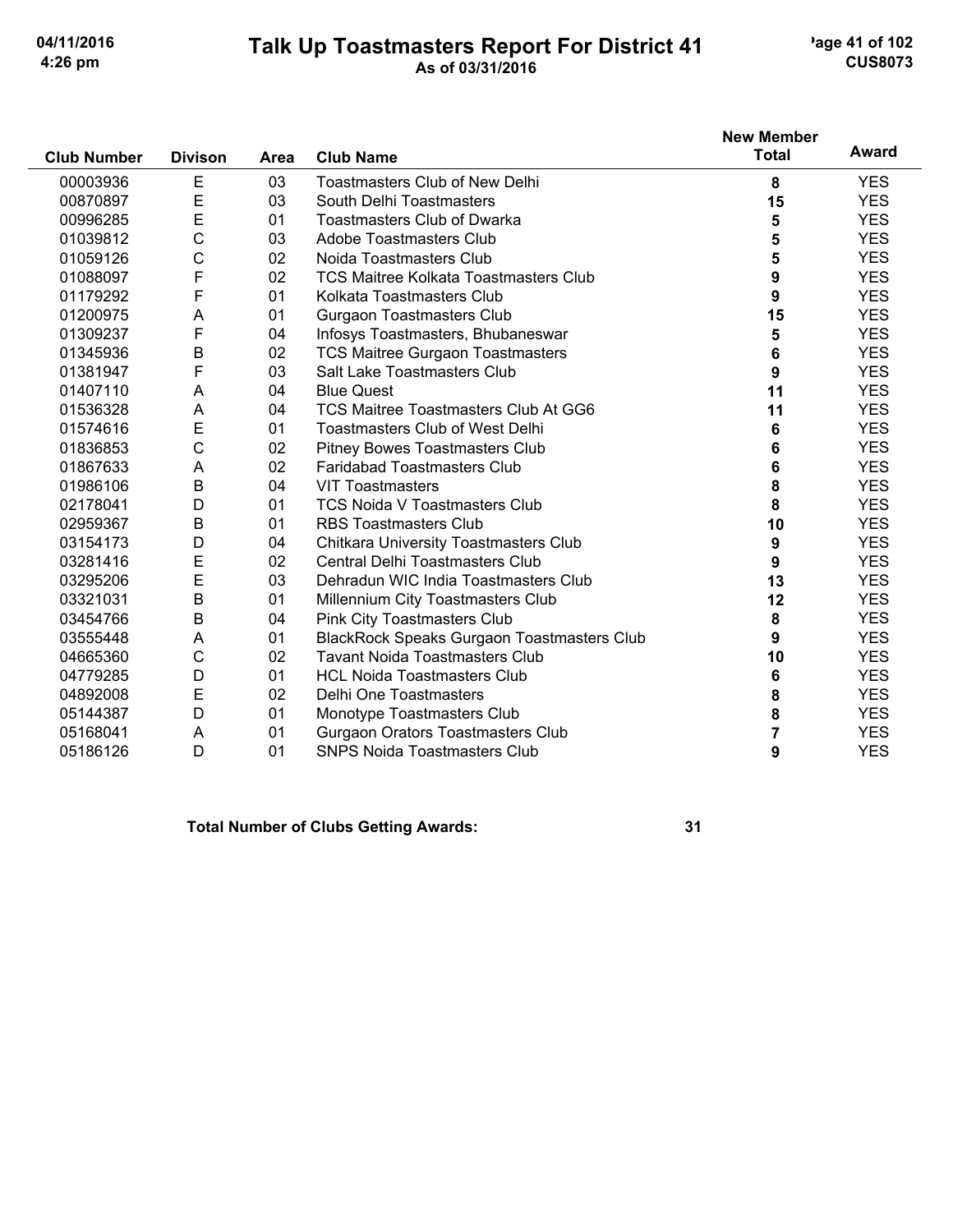## Talk Up Toastmasters Report For District 42

'age 42 of 102 **CUS8073** 

|                    |                |      |                                         | <b>New Member</b> | Award      |
|--------------------|----------------|------|-----------------------------------------|-------------------|------------|
| <b>Club Number</b> | <b>Divison</b> | Area | <b>Club Name</b>                        | <b>Total</b>      |            |
| 00002161           | F              | 12   | Bowmen Club                             | 6                 | <b>YES</b> |
| 00003215           | C              | 11   | <b>Twin Towers Toastmasters Club</b>    | 5                 | <b>YES</b> |
| 00003673           | G              | 36   | <b>Coulee Commentators Club</b>         | 5                 | <b>YES</b> |
| 00004383           | н              | 09   | Millwoods Vocabulaires Toastmasters     | 9                 | <b>YES</b> |
| 00006450           | A              | 44   | Grande Prairie Lunch Rappers Club       | 6                 | <b>YES</b> |
| 00007318           | J              | 41   | Speakmasters Club                       | 5                 | <b>YES</b> |
| 00007536           | E              | 37   | <b>Campus Howlers Club</b>              | 5                 | <b>YES</b> |
| 00007642           | G              | 38   | The Eyeopener Club                      | 5                 | <b>YES</b> |
| 00007930           | J              | 46   | Speakers Edge Club                      | 5                 | <b>YES</b> |
| 00009901           | G              | 08   | <b>Station 29 Toastmasters Club</b>     | 5                 | <b>YES</b> |
| 00616550           | E              | 19   | Spirit of the West Club                 | 5                 | <b>YES</b> |
| 00789067           | Н              | 51   | <b>Riverbend Club</b>                   |                   | <b>YES</b> |
| 00858156           | M              | 25   | <b>Stantec Toastmasters Club</b>        | 6                 | <b>YES</b> |
| 00872535           | G              | 35   | Jest Toastmasters Club                  | 5                 | <b>YES</b> |
| 00958725           | A              | 44   | Innovative Communicators                | 5                 | <b>YES</b> |
| 01290221           | С              | 39   | After Five Toastmasters Club            | 5                 | <b>YES</b> |
| 02847006           | Κ              | 34   | <b>Absolutely Fabulous Toastmasters</b> | 6                 | <b>YES</b> |
| 02963476           | Κ              | 49   | <b>Chestermere Toastmasters Club</b>    | 6                 | <b>YES</b> |
| 03039027           | J              | 46   | <b>Crowfoot Communicators</b>           | 6                 | <b>YES</b> |
| 04178946           | G              | 08   | <b>Tundra Talkers</b>                   | 6                 | <b>YES</b> |

**Total Number of Clubs Getting Awards:**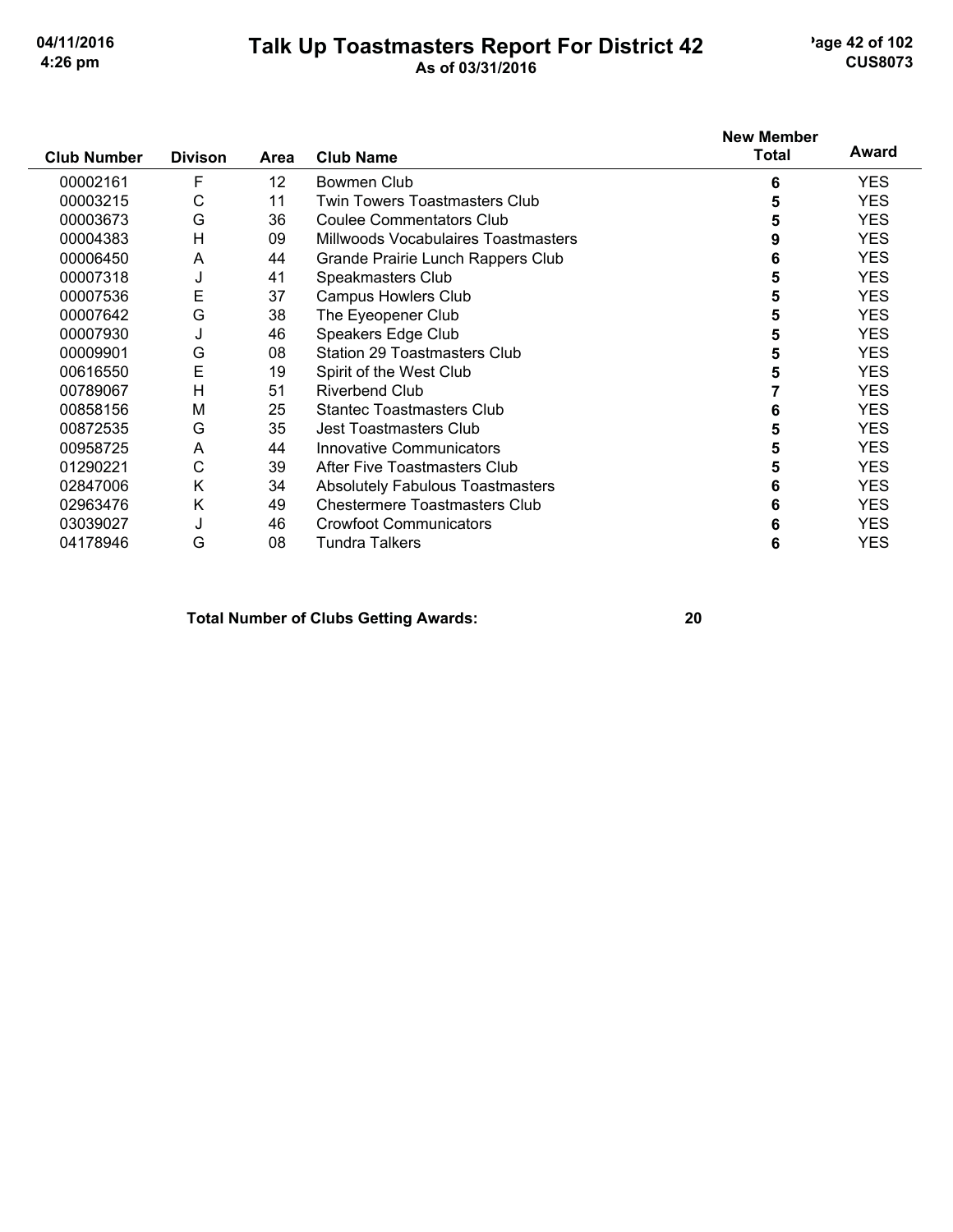## Talk Up Toastmasters Report For District 43<br>As of 03/31/2016

'age 43 of 102 **CUS8073** 

| <b>Club Number</b> | <b>Divison</b> | Area | <b>Club Name</b>                | <b>New Member</b><br><b>Total</b> | Award      |
|--------------------|----------------|------|---------------------------------|-----------------------------------|------------|
| 00000433           | Е              | 03   | <b>Bulldog Club</b>             | 19                                | <b>YES</b> |
| 00001140           | B              | 03   | Little Rock Toastmasters        | 5                                 | <b>YES</b> |
| 00001310           | С              | 01   | King Cotton Club                | 5                                 | <b>YES</b> |
| 00001684           | E              | 01   | Capital City TMC                | 6                                 | <b>YES</b> |
| 00003765           | D              | 03   | Memphis Navy Toastmasters       | 5                                 | <b>YES</b> |
| 01138820           | D              | 02   | St Jude Toastmasters Club       | 5                                 | <b>YES</b> |
| 01214641           | E              | 04   | Echelon Toastmasters            | 6                                 | <b>YES</b> |
| 01320508           | F              | 01   | Save Money, Toast Better        | 5                                 | <b>YES</b> |
| 01321776           | D              | 04   | Delta Force                     | 6                                 | <b>YES</b> |
| 01350487           | E              | 04   | Central MS Advanced TMC         |                                   | <b>YES</b> |
| 01431740           | E              | 02   | 2500 Club                       | 5                                 | <b>YES</b> |
| 01821081           | D              | 04   | Accredo's Power Communicators   | 5                                 | <b>YES</b> |
| 03323744           | D              | 01   | Blue Nile Toastmasters, Memphis | 6                                 | <b>YES</b> |
| 04315046           | F              | 01   | J.B. Hunt Toastmasters          | 11                                | <b>YES</b> |

**Total Number of Clubs Getting Awards:**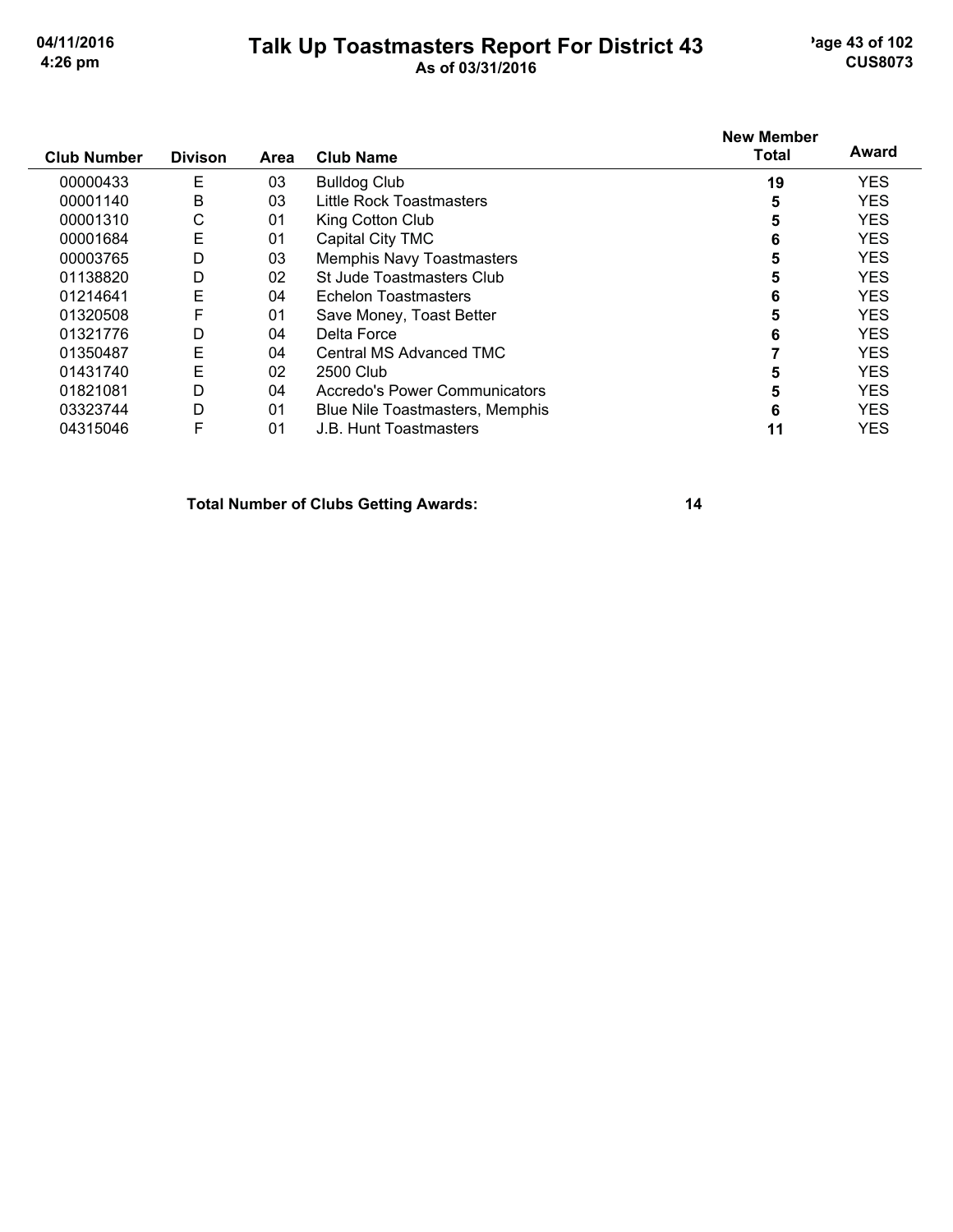## Talk Up Toastmasters Report For District 44

'age 44 of 102 **CUS8073** 

|                    |                |      |                                         | <b>New Member</b> |            |
|--------------------|----------------|------|-----------------------------------------|-------------------|------------|
| <b>Club Number</b> | <b>Divison</b> | Area | <b>Club Name</b>                        | <b>Total</b>      | Award      |
| 00001520           | C              | 31   | <b>Buckhead Toastmasters</b>            | 9                 | YES.       |
| 00002823           | D              | 42   | Interstate North Club                   | 5                 | <b>YES</b> |
| 00003133           | С              | 36   | Sandy Springs Club                      | 5                 | <b>YES</b> |
| 00003488           | B              | 26   | Southern Company Toastmasters - Atlanta | 5                 | <b>YES</b> |
| 00003592           | E              | 56   | North Metro Toastmasters #3592          | 9                 | <b>YES</b> |
| 00004941           | G              | 75   | Alpharetta Club                         | 6                 | <b>YES</b> |
| 00005259           | G              | 71   | <b>Community Voice Toastmasters</b>     |                   | <b>YES</b> |
| 00006096           | С              | 31   | Peachtree Club                          | 5                 | <b>YES</b> |
| 00007921           | E              | 53   | <b>Cobb Communicators Club</b>          | 8                 | <b>YES</b> |
| 00685064           | E              | 56   | <b>Cherokee Toastmasters</b>            | 5                 | <b>YES</b> |
| 00709687           | Η              | 82   | PB & J Toastmasters                     | 8                 | <b>YES</b> |
| 00814138           | Η              | 82   | Duluth Speaks Club                      | 11                | <b>YES</b> |
| 01291767           | A              | 14   | <b>Cascade United Toastmasters</b>      | 6                 | <b>YES</b> |
| 01321170           | Β              | 25   | <b>Goodwill Speaks</b>                  | 44                | <b>YES</b> |
| 01333424           | F              | 65   | <b>Smarter Talk</b>                     | 5                 | YES.       |
| 02151683           | С              | 31   | The Great Orators                       | 5                 | <b>YES</b> |
| 02570568           | Β              | 22   | Voices of Justice Toastmasters Club     | 5                 | <b>YES</b> |
| 03979554           | A              | 11   | Legacy Speakers Toastmasters Club       | 5                 | <b>YES</b> |
| 04021300           | Н              | 85   | 360Speaks                               | 5                 | <b>YES</b> |
| 04677657           | G              | 73   | <b>GM GIC Toastmasters</b>              | 6                 | <b>YES</b> |

**Total Number of Clubs Getting Awards:**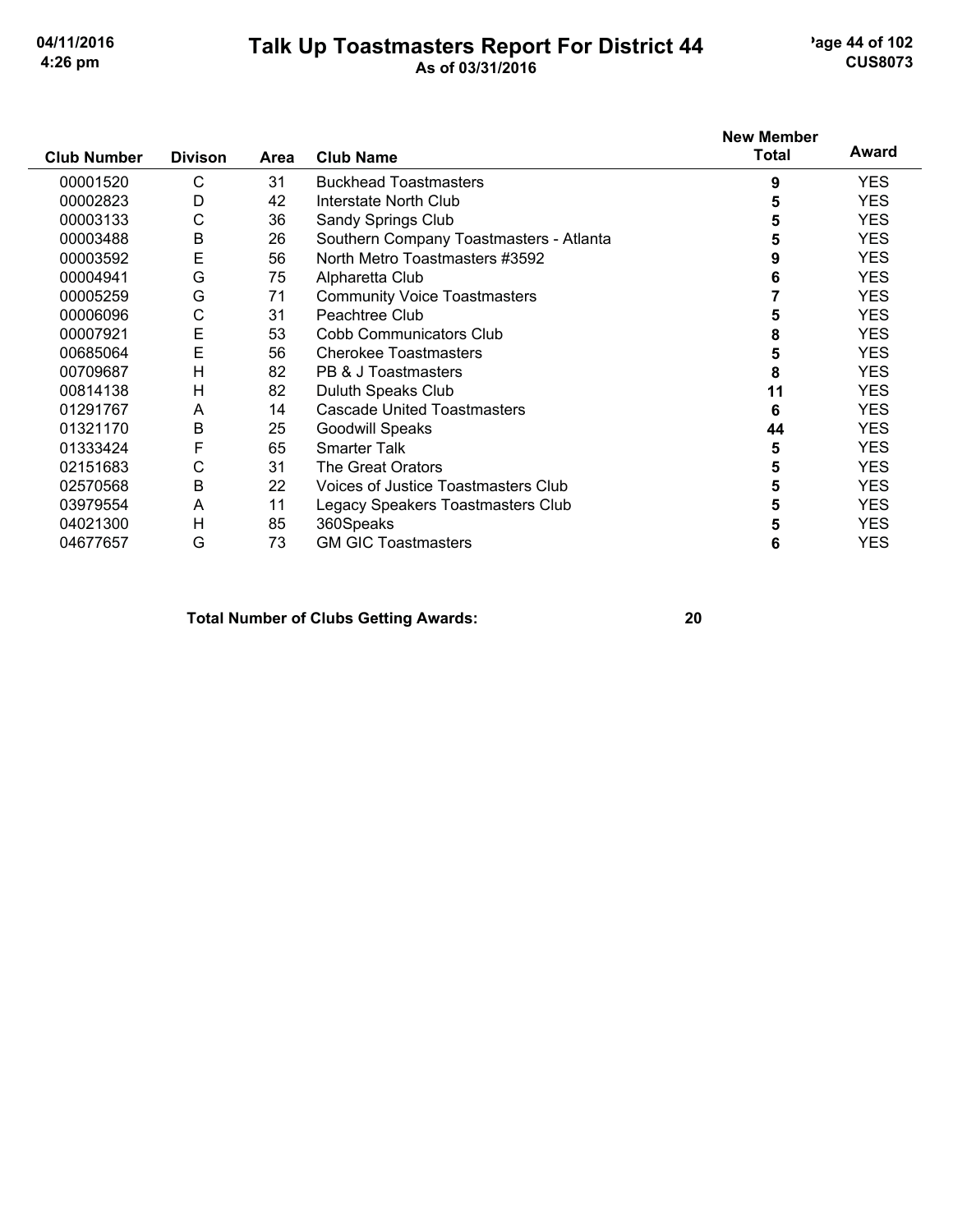## Talk Up Toastmasters Report For District 45<br>As of 03/31/2016

'age 45 of 102 **CUS8073** 

| <b>Club Number</b> | <b>Divison</b> | <b>Area</b> | Club Name                                 | <b>New Member</b><br><b>Total</b> | Award      |
|--------------------|----------------|-------------|-------------------------------------------|-----------------------------------|------------|
|                    |                |             |                                           |                                   |            |
| 00002173           | E              | 02          | Hub City Toastmasters Club                | 8                                 | YES        |
| 00002204           | С              | 13          | <b>Fredericton Toastmasters Club</b>      | 5                                 | <b>YES</b> |
| 00007682           | B              | 10          | <b>Tri-City Toastmasters</b>              | 6                                 | <b>YES</b> |
| 00007926           | G              | 07          | Merrimasters Toastmasters Club            | 11                                | <b>YES</b> |
| 00009719           | G              | 15          | <b>Toast Of The Valley Club</b>           | 5                                 | <b>YES</b> |
| 02367487           | D              | 21          | East Toasters @ADP                        | 5                                 | <b>YES</b> |
| 03368563           | G              | 08          | <b>Champ Masters</b>                      | 8                                 | <b>YES</b> |
| 04577257           | D              | 18          | <b>Provincially Speaking Toastmasters</b> | 5                                 | YES        |

**Total Number of Clubs Getting Awards:**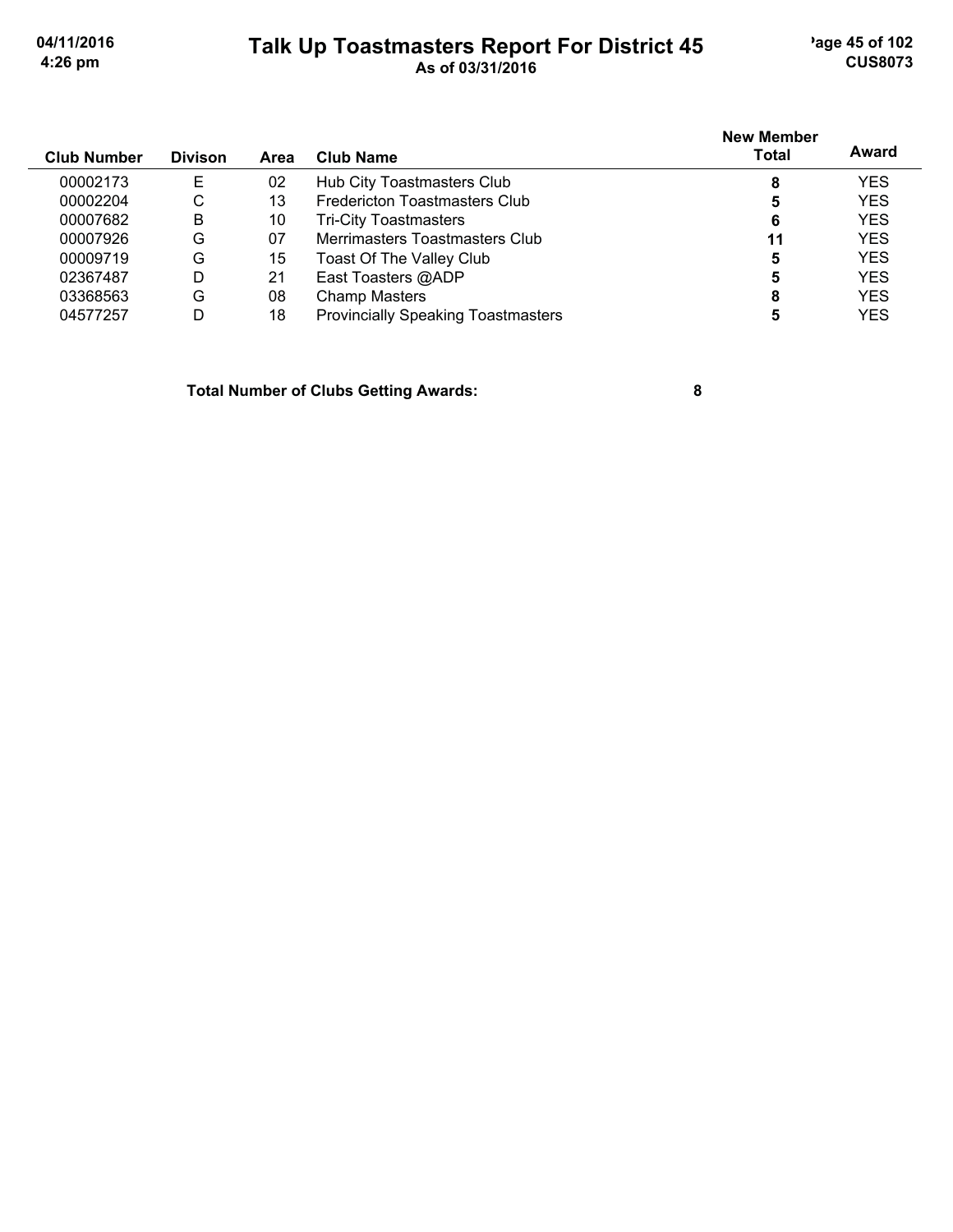## Talk Up Toastmasters Report For District 46<br>As of 03/31/2016

'age 46 of 102 **CUS8073** 

|                    |                |      |                                            | <b>New Member</b> |            |
|--------------------|----------------|------|--------------------------------------------|-------------------|------------|
| <b>Club Number</b> | <b>Divison</b> | Area | <b>Club Name</b>                           | <b>Total</b>      | Award      |
| 00000334           | Е              | 53   | <b>World Financial Center Toastmasters</b> | 10                | <b>YES</b> |
| 00000735           | E              | 52   | NYU + City Hall Toastmasters               | 5                 | <b>YES</b> |
| 00001012           | F              | 65   | <b>MINY Toastmasters</b>                   | 5                 | <b>YES</b> |
| 00001436           | F              | 64   | Graybar Club                               | 5                 | <b>YES</b> |
| 00001949           | F              | 62   | New York Toastmasters Club                 | 6                 | <b>YES</b> |
| 00003188           | H              | 86   | <b>Bethpage Toastmasters</b>               | 5                 | <b>YES</b> |
| 00004000           | D              | 42   | <b>Premier Club</b>                        | 6                 | <b>YES</b> |
| 00006357           | E              | 55   | F. R. O. G. Club                           | 10                | <b>YES</b> |
| 00007641           | C              | 31   | <b>Thomson Reuters Rooters</b>             | 7                 | <b>YES</b> |
| 00008131           | D              | 42   | <b>Bay Ridge Toastmasters</b>              |                   | <b>YES</b> |
| 00602358           | C              | 35   | <b>Manhattan Toastmasters</b>              | 6                 | <b>YES</b> |
| 00828089           | A              | 15   | PepsiCo Valhalla Toastmasters Club         | 6                 | <b>YES</b> |
| 01009898           | D              | 43   | Long Island University-Brooklyn            | 6                 | <b>YES</b> |
| 01168440           | B              | 22   | <b>TORCH Toastmasters</b>                  | 7                 | <b>YES</b> |
| 01267403           | C              | 32   | <b>Pride Toastmasters</b>                  | 8                 | <b>YES</b> |
| 01908609           | E              | 51   | <b>ConEdison Toastmasters</b>              | 9                 | <b>YES</b> |
| 02560548           | C              | 36   | <b>EY NYC Toastmasters</b>                 | 11                | <b>YES</b> |
| 03031139           | Ε              | 51   | SpeakNexus                                 | 6                 | <b>YES</b> |
| 03575727           | E              | 53   | Downtown Speech Regulators                 |                   | <b>YES</b> |
| 03793452           | C              | 31   | JPMorgan Toastmasters NYC                  | 8                 | <b>YES</b> |
| 04456281           | C              | 36   | <b>Initiative NY</b>                       | 6                 | <b>YES</b> |
| 04748139           | G              | 74   | Stagecoach Speakers, NYC                   | 6                 | <b>YES</b> |
| 04912763           | E              | 53   | Speak Up, America!                         | 5                 | <b>YES</b> |
| 05235976           | E              | 56   | <b>HR Speaks Toastmasters</b>              | 6                 | <b>YES</b> |

#### **Total Number of Clubs Getting Awards:**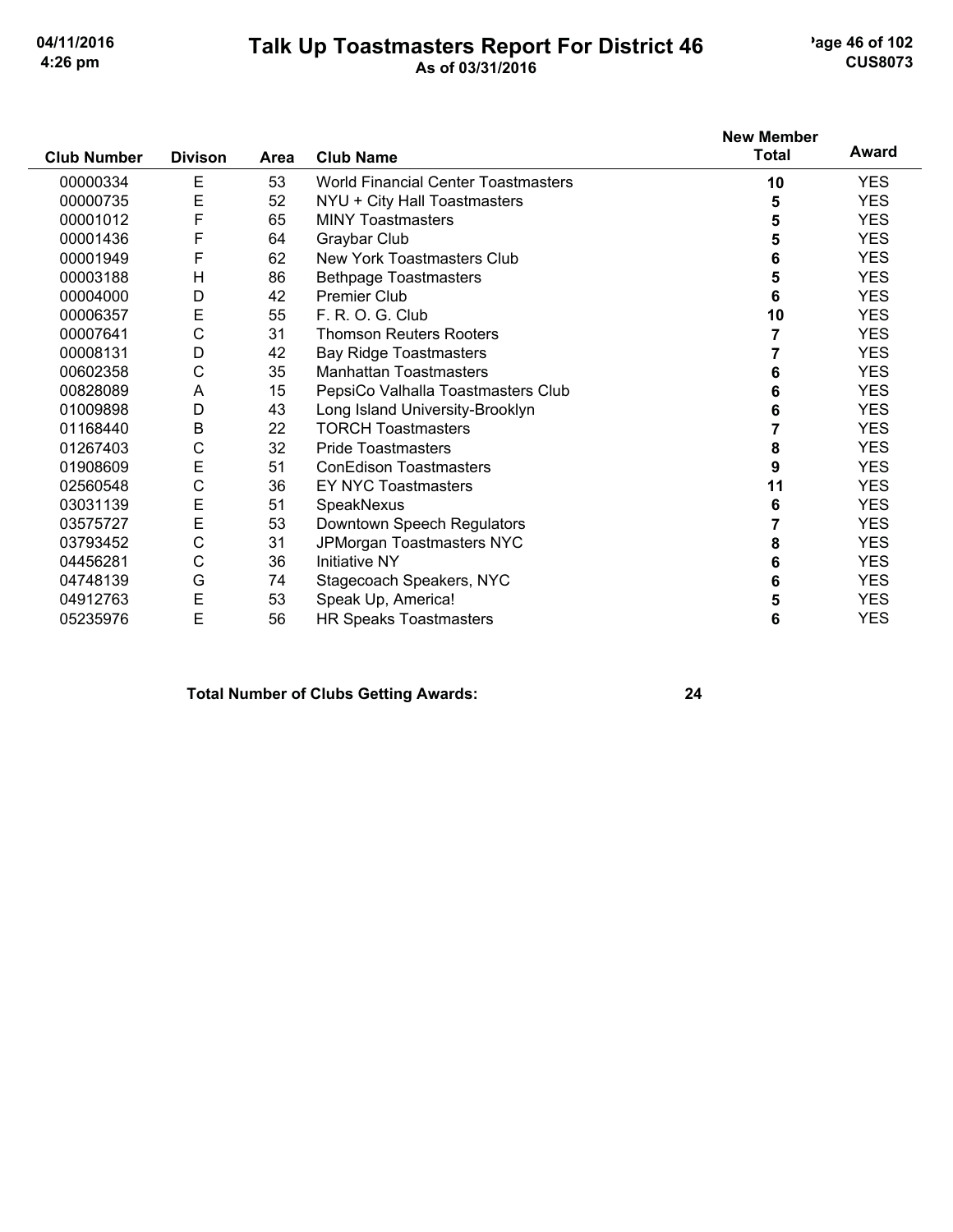## Talk Up Toastmasters Report For District 47<br>As of 03/31/2016

'age 47 of 102 **CUS8073** 

| <b>Club Number</b> | <b>Divison</b> | Area | <b>Club Name</b>                      | <b>New Member</b><br>Total | Award      |
|--------------------|----------------|------|---------------------------------------|----------------------------|------------|
| 00001695           | Е              | 53   | Coral Gables Toastmasters             | 8                          | <b>YES</b> |
| 00002445           | B              | 24   | Club Awesome Toastmasters             |                            | <b>YES</b> |
| 00002582           | B              | 23   | <b>Plantation Club</b>                |                            | <b>YES</b> |
| 00003299           | С              | 31   | Boca Raton Toastmasters               |                            | <b>YES</b> |
| 00005931           | B              | 23   | Crossroads Club                       | 6                          | <b>YES</b> |
| 00008370           | E              | 53   | West Kendall Toastmasters Club 8370   | 5                          | <b>YES</b> |
| 00971904           | F              | 60   | <b>Chickcharney Toastmasters Club</b> | 9                          | <b>YES</b> |
| 01412303           | Е              | 54   | <b>Cutler Bay Toastmasters</b>        | 5                          | <b>YES</b> |
| 01582184           | E              | 52   | Grove-Gables Toastmasters             | 6                          | <b>YES</b> |
| 01778344           | D              | 42   | <b>Scientifically Speaking</b>        | 6                          | <b>YES</b> |
| 02566217           | A              | 10   | Pembroke Isles Toastmasters           | 6                          | <b>YES</b> |
| 02662937           | E              | 52   | Toastmasters at FIU Business          | 16                         | <b>YES</b> |
| 03815740           | A              | 11   | Team Entrepreneur Toastmasters        | 17                         | <b>YES</b> |
| 04345782           | С              | 32   | The Toastmasters Club At FAU          | 5                          | <b>YES</b> |
| 04838919           | F              | 60   | Club Cousteau                         | 9                          | <b>YES</b> |

**Total Number of Clubs Getting Awards:**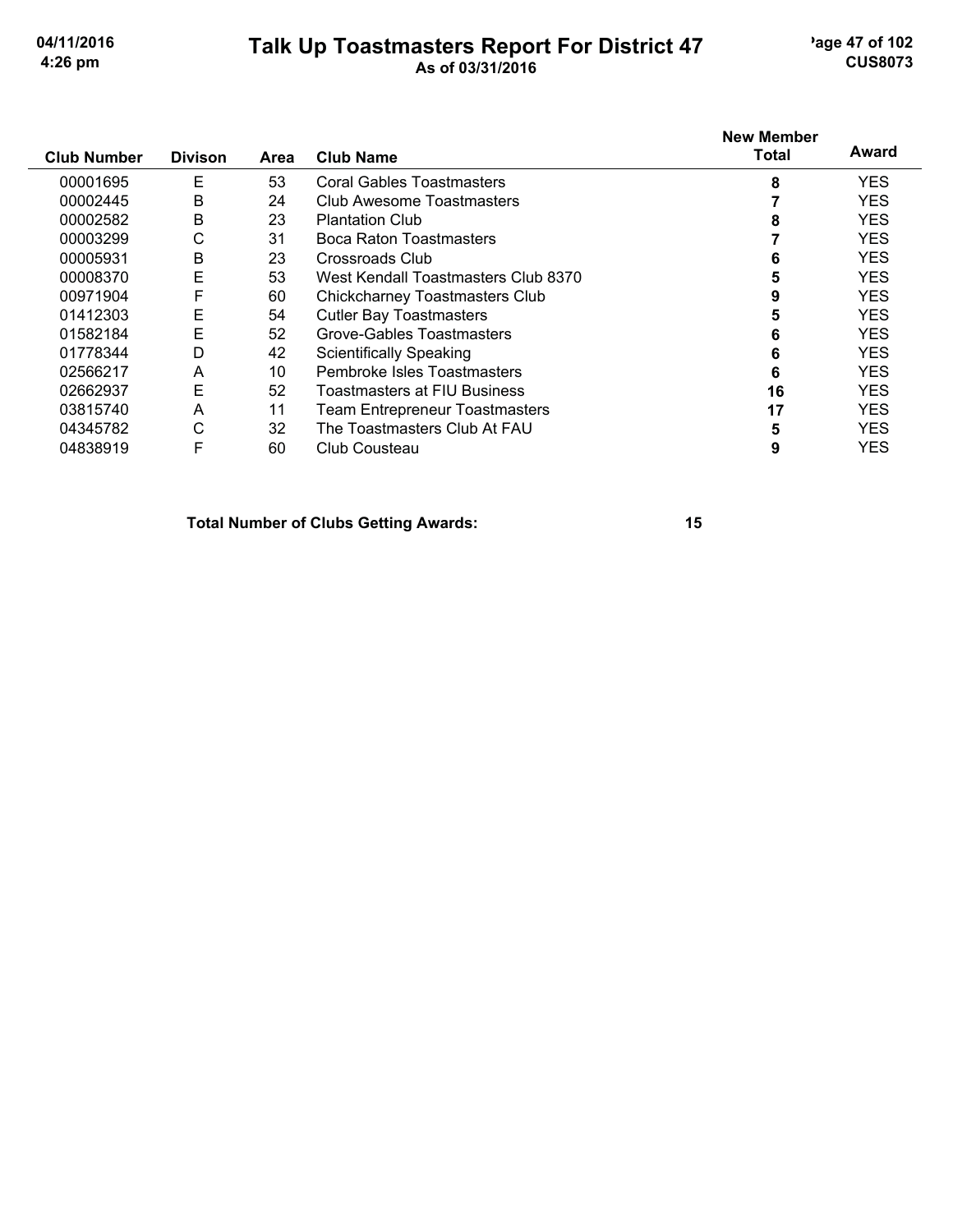# Talk Up Toastmasters Report For District 48<br>As of 03/31/2016

'age 48 of 102 **CUS8073** 

| <b>Club Number</b> | <b>Divison</b> | Area | <b>Club Name</b>                    | <b>New Member</b><br>Total | Award      |
|--------------------|----------------|------|-------------------------------------|----------------------------|------------|
| 00001810           | С              | 33   | <b>Tampa Toastmasters</b>           | 6                          | <b>YES</b> |
| 00007362           | D              | 41   | <b>Highrisers Toastmasters Club</b> | 5                          | YES        |
| 00008248           | Β              | 24   | Palm Harbor Toastmasters            | 6                          | <b>YES</b> |
| 00680990           | E              | 50   | <b>JPMC Highlanders</b>             |                            | <b>YES</b> |
| 00831439           | E              | 53   | Brandon Toastmasters Club @ HCC     |                            | <b>YES</b> |
| 01169566           | Е              | 50   | The Talk Of 5508 Toastmasters Club  |                            | <b>YES</b> |
| 01187415           | С              | 34   | <b>WellCare Toastmasters</b>        | 8                          | <b>YES</b> |
| 01361268           | A              | 13   | <b>Bankers Toastmasters</b>         | 9                          | <b>YES</b> |
| 01373645           | A              | 13   | <b>FIS Toastmasters</b>             | 12                         | <b>YES</b> |
| 01505394           | A              | 10   | Downtown St. Pete Toastmasters      |                            | <b>YES</b> |
| 01610255           | D              | 40   | <b>MacDill Toastmasters Club</b>    |                            | <b>YES</b> |
| 02880832           | н              | 81   | Gartner Sesquipedalians             |                            | <b>YES</b> |
| 03960237           | D              | 43   | JLT League of Speakers              |                            | <b>YES</b> |
| 04001894           | С              | 34   | <b>NACCturally Speaking</b>         | 6                          | <b>YES</b> |
| 04775429           | С              | 31   | Crosstown                           | 8                          | <b>YES</b> |
| 05038718           | С              | 30   | Zephyrhills Toastmasters            |                            | <b>YES</b> |

**Total Number of Clubs Getting Awards:**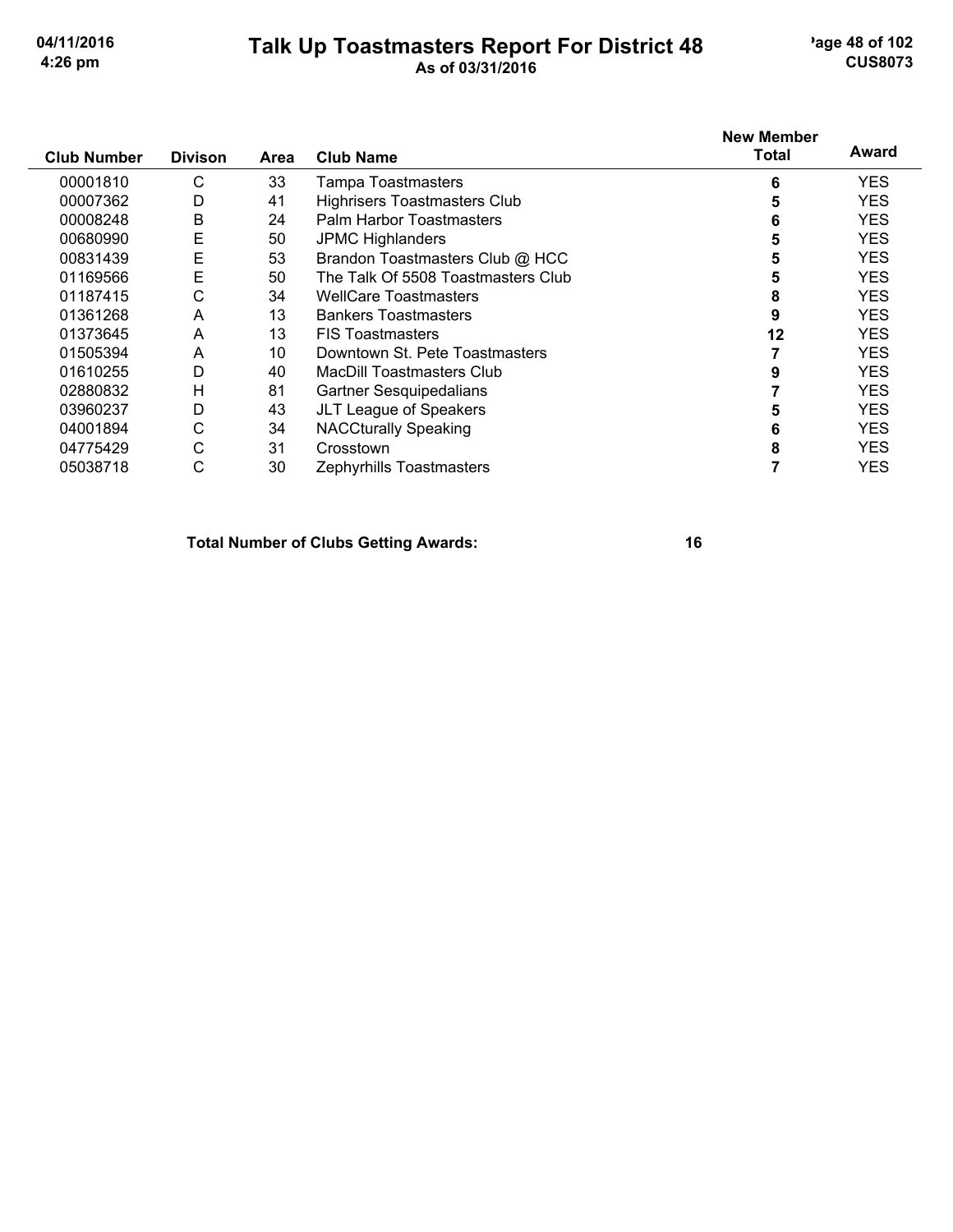'age 49 of 102 **CUS8073** 

04/11/2016 4:26 pm

## Talk Up Toastmasters Report For District 49

|                    |                |      |                                  | <b>New Member</b> | Award      |
|--------------------|----------------|------|----------------------------------|-------------------|------------|
| <b>Club Number</b> | <b>Divison</b> | Area | <b>Club Name</b>                 | <b>Total</b>      |            |
| 00000520           | C              | 11   | Hickam AFB Club #520             | 9                 | <b>YES</b> |
| 00003611           | B              | 06   | <b>Bancorp Toastmasters Club</b> | 8                 | <b>YES</b> |
| 00007234           | D              | 16   | Waikiki Club                     |                   | <b>YES</b> |
| 00007854           | А              | 03   | No Ka Oi Club                    | 5                 | <b>YES</b> |
| 00600349           | C              | 09   | Nuuanu Toastmasters Club         | 5                 | <b>YES</b> |
| 00644664           | B              | 06   | Olelo O ASB Club                 |                   | <b>YES</b> |
| 01204196           | D              | 15   | <b>Walkie Talkies</b>            | 5                 | <b>YES</b> |

**Total Number of Clubs Getting Awards:** 

 $\overline{7}$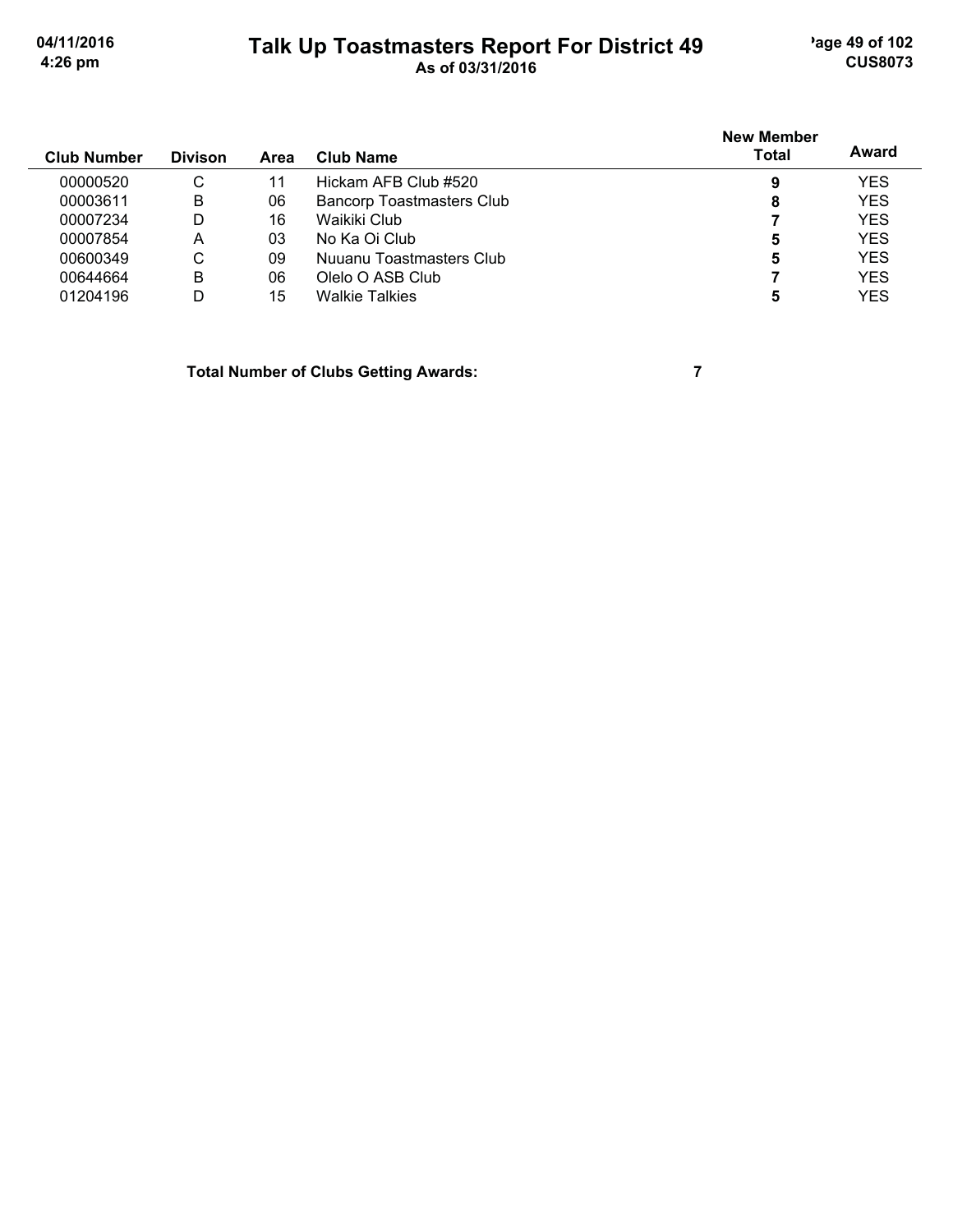# Talk Up Toastmasters Report For District 50<br>As of 03/31/2016

'age 50 of 102 **CUS8073** 

| <b>Club Number</b> | <b>Divison</b> | Area | <b>Club Name</b>                      | <b>New Member</b><br><b>Total</b> | Award      |
|--------------------|----------------|------|---------------------------------------|-----------------------------------|------------|
| 00000713           | M              | 31   | Big 'D' Club                          |                                   | <b>YES</b> |
| 00003549           | M              | 31   | <b>Central Business District Club</b> | 5                                 | <b>YES</b> |
| 00004182           | P              | 46   | Toastmasters of Rockwall Club         | 5                                 | <b>YES</b> |
| 00006071           | F              | 24   | Speak-Up Frisco!                      | 5                                 | <b>YES</b> |
| 00007533           | ٧              | 73   | Richardson High Five                  |                                   | <b>YES</b> |
| 00007881           | E              | 14   | Rose Toasters Club                    | 5                                 | <b>YES</b> |
| 00008110           | F              | 25   | <b>Premier Presenters</b>             | 5                                 | <b>YES</b> |
| 00008169           | Т              | 61   | <b>Taxing Toasters Club</b>           |                                   | <b>YES</b> |
| 00008363           | F              | 24   | 2 Change U                            | 6                                 | <b>YES</b> |
| 00008631           | M              | 34   | Leadership Lambda Toastmasters Club   | 6                                 | <b>YES</b> |
| 00730163           |                | 63   | St Andrew Speakers Club               | 6                                 | <b>YES</b> |
| 01158551           |                | 64   | <b>Plano Fun Masters</b>              | 6                                 | <b>YES</b> |
| 01581643           | F              | 24   | Speak Up Allen                        | 6                                 | <b>YES</b> |
| 01582927           |                | 62   | <b>Covenant Voices</b>                | 5                                 | <b>YES</b> |
| 02876291           | M              | 34   | <b>LUV Toastmasters</b>               |                                   | <b>YES</b> |
| 03356972           | P              | 43   | Remarkable Communicators              | 5                                 | <b>YES</b> |
| 04516522           | ٧              | 76   | <b>JSOM Tuesday Toastmasters</b>      | 6                                 | <b>YES</b> |
| 05028694           | P              | 42   | <b>City Line Silver Tongues</b>       | 6                                 | <b>YES</b> |
| 05258000           | v              | 74   | Orators At UTD                        |                                   | <b>YES</b> |

#### **Total Number of Clubs Getting Awards:**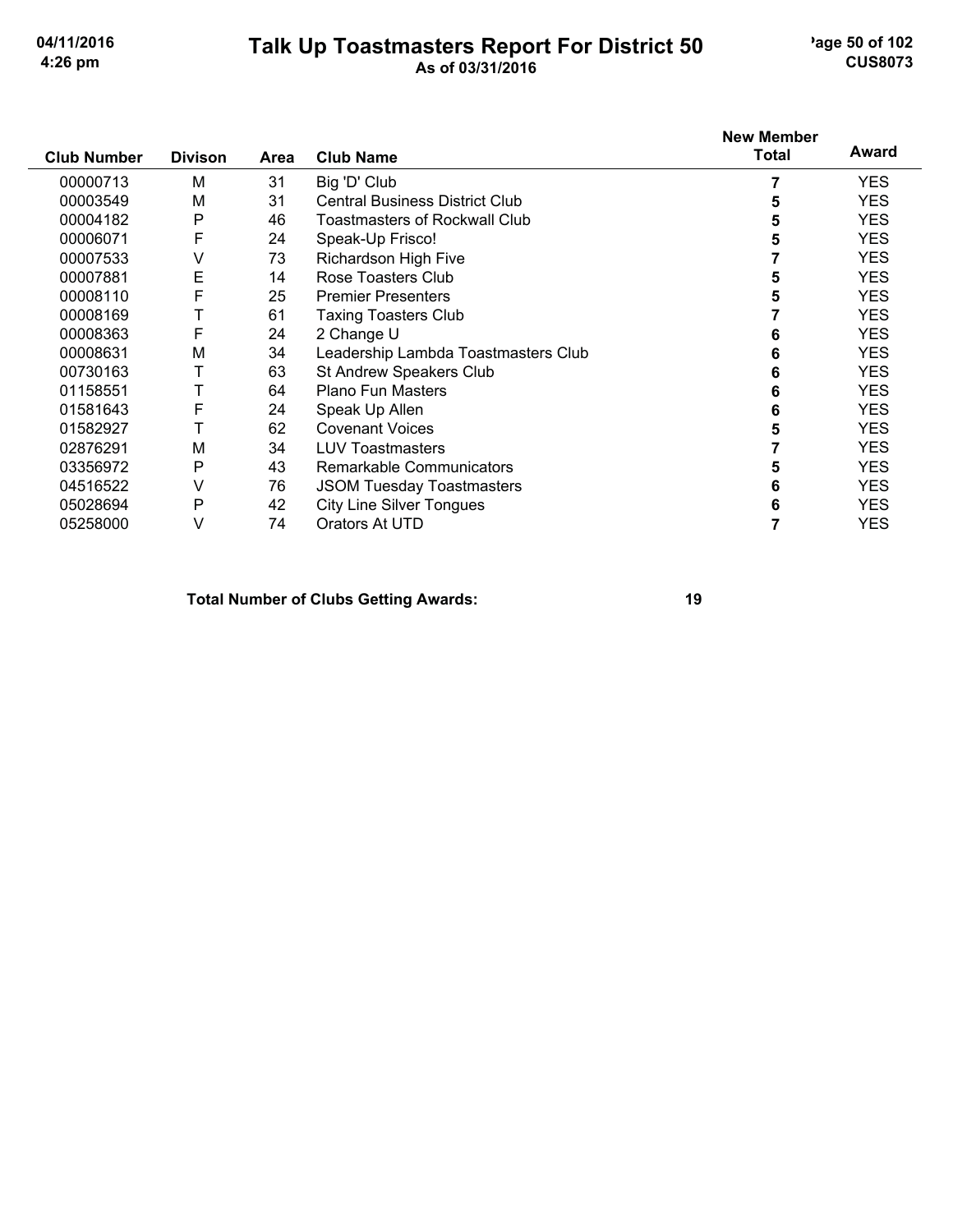05163258

# Talk Up Toastmasters Report For District 51<br>As of 03/31/2016

'age 51 of 102 **CUS8073** 

**YES** 

| <b>Club Number</b> | <b>Divison</b> | Area | <b>Club Name</b>                                | <b>New Member</b><br><b>Total</b> | Award      |
|--------------------|----------------|------|-------------------------------------------------|-----------------------------------|------------|
| 00000752           | N              | 01   | Penang Toastmasters Club                        | 5                                 | <b>YES</b> |
| 00006895           | W              | 01   | Maicsa Toastmasters Club                        | 6                                 | <b>YES</b> |
| 00006912           | A              | 02   | Famosa Toastmasters Club                        | 5                                 | <b>YES</b> |
| 00007054           | Q              | 04   | Penang Hokkien Association Club                 | 9                                 | <b>YES</b> |
| 00007389           | A              | 04   | Kluang Toastmasters Club                        |                                   | <b>YES</b> |
| 00008377           | Q              | 01   | Subang Mandarin Toastmasters International Club | 5                                 | <b>YES</b> |
| 00008598           | E              | 01   | Shell Cyberjaya Toastmasters Club               | 5                                 | <b>YES</b> |
| 02081354           | н              | 02   | UTAR Tin Talks Toastmasters Club                |                                   | <b>YES</b> |
| 02405271           | P              | 05   | Fraser Kuala Lumpur Toastmasters Club           | 8                                 | <b>YES</b> |
| 02845164           | D              | 02   | <b>Taylor's College Toastmasters Club</b>       | 8                                 | <b>YES</b> |
| 03793732           | J              | 03   | Elite Toastmasters Club                         | 5                                 | <b>YES</b> |
| 04329121           | A              | 04   | <b>FMC Technologies Malaysia</b>                | 8                                 | <b>YES</b> |
| 04719810           | Ε              | 02   | <b>UKM Bangi Toastmasters Club</b>              | 5                                 | <b>YES</b> |
| 04818703           | E              | 05   | Hasil Seremban Toastmasters Club                | 5                                 | <b>YES</b> |
| 05163199           | Q              | 02   | Cheras Mandarin Toastmasters Club               | 5                                 | <b>YES</b> |

**Total Number of Clubs Getting Awards:** 

**MMMC Toastmasters Club** 

 $02\,$ 

 $\overline{A}$ 

16

 $5\phantom{a}$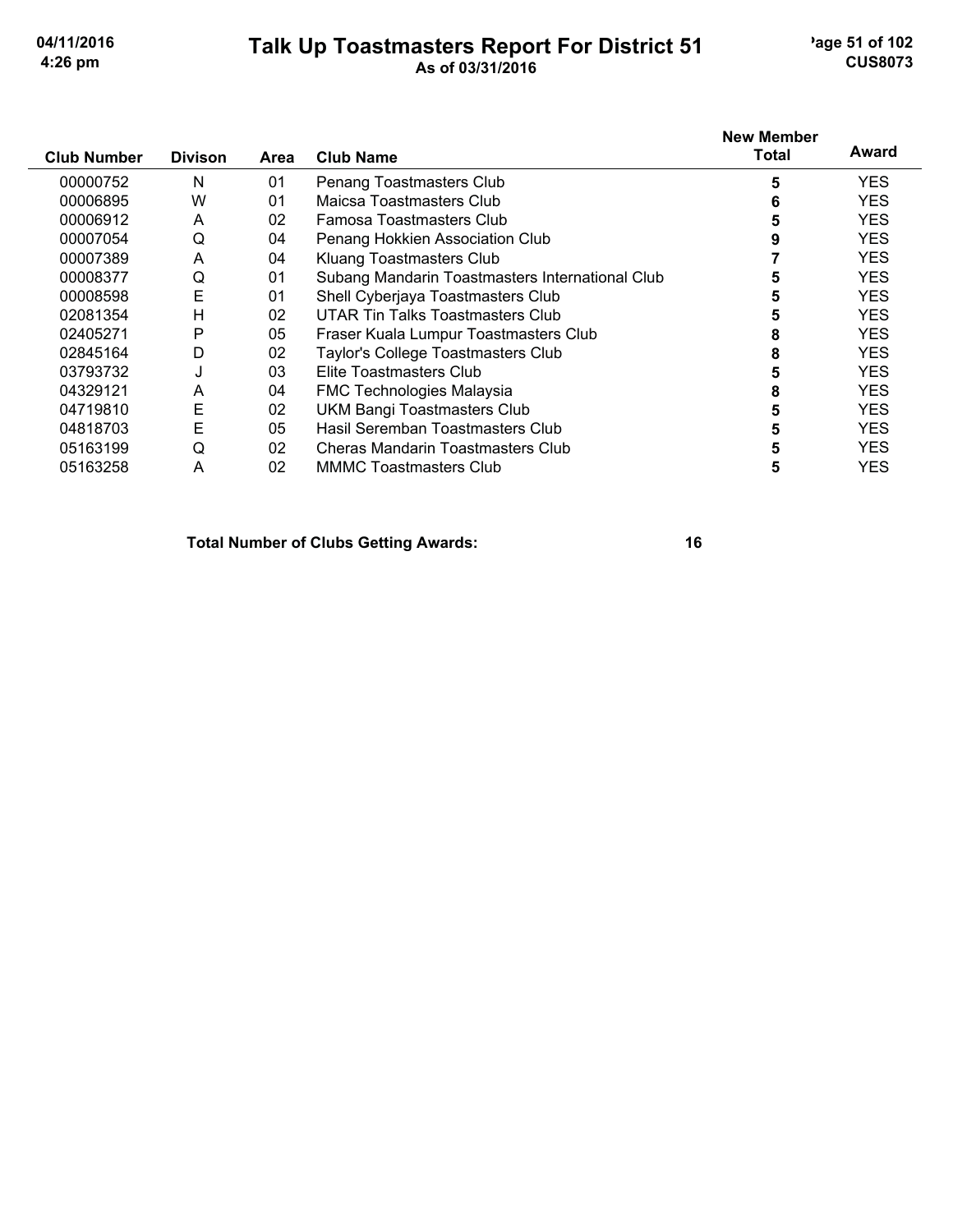## Talk Up Toastmasters Report For District 52<br>As of 03/31/2016

'age 52 of 102 **CUS8073** 

| <b>Club Number</b> | <b>Divison</b> | Area | <b>Club Name</b>                             | <b>New Member</b><br><b>Total</b> | Award      |
|--------------------|----------------|------|----------------------------------------------|-----------------------------------|------------|
| 00000147           | B              | 23   | Gettin' Toasty #147                          | 5                                 | <b>YES</b> |
| 00000382           | E              | 53   | LAUSD Toastmasters Club 382                  | 9                                 | <b>YES</b> |
| 00000616           | E              | 54   | Downtown L.A. Toastmasters                   | 8                                 | <b>YES</b> |
| 00001320           | С              | 32   | <b>Burbank Toastmasters</b>                  | 6                                 | <b>YES</b> |
| 00001670           | B              | 22   | Valencia Toastmasters Club                   | 5                                 | <b>YES</b> |
| 00001966           | A              | 10   | Mindful Communicators                        | 5                                 | <b>YES</b> |
| 00002966           | A              | 11   | Warner Center Toastmasters                   | 5                                 | <b>YES</b> |
| 00003046           | D              | 41   | Voces Latinas Toastmasters Club              |                                   | <b>YES</b> |
| 00003629           | E              | 52   | Water and Power Toastmasters                 |                                   | <b>YES</b> |
| 00006178           | B              | 24   | Salesmastery Club                            | 6                                 | <b>YES</b> |
| 00009655           | A              | 12   | Calabasas Toastmasters                       | 5                                 | <b>YES</b> |
| 00748804           | С              | 32   | <b>Toastmasters 4 Writers</b>                | 6                                 | <b>YES</b> |
| 02219491           | E              | 50   | CityMasters 2                                |                                   | <b>YES</b> |
| 03410372           | B              | 24   | Toastmasters for Mental Health Professionals | 5                                 | <b>YES</b> |

**Total Number of Clubs Getting Awards:**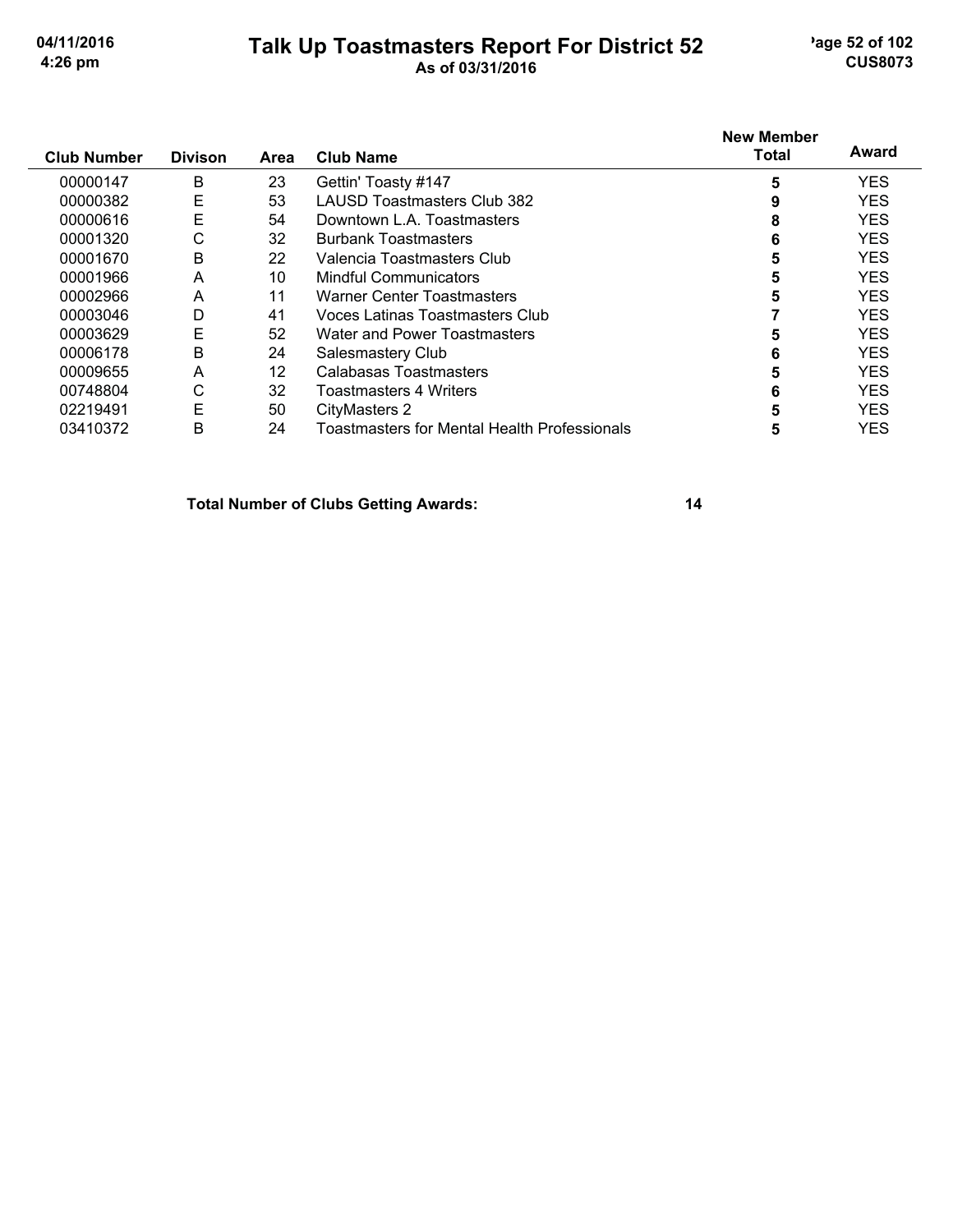## Talk Up Toastmasters Report For District 53<br>As of 03/31/2016

'age 53 of 102 **CUS8073** 

|                    |                |      |                                 | <b>New Member</b> |            |
|--------------------|----------------|------|---------------------------------|-------------------|------------|
| <b>Club Number</b> | <b>Divison</b> | Area | Club Name                       | Total             | Award      |
| 00000820           | D              | 41   | Yale Toastmasters Club          |                   | <b>YES</b> |
| 00000865           | C              | 31   | Greater Stamford Toastmasters   |                   | <b>YES</b> |
| 00000931           | E              | 55   | Charter Oak Toastmasters Club   | 5                 | <b>YES</b> |
| 00003523           | B              | 23   | West Hartford Toastmasters Club | 5                 | <b>YES</b> |
| 00004425           | D              | 44   | Vernon Club                     | 5                 | <b>YES</b> |
| 00005520           | B              | 24   | Cedar Hill Toastmasters Club    |                   | <b>YES</b> |
| 00009107           | A              | 12   | Marist Toastmasters Club        | 5                 | <b>YES</b> |
| 00949212           | E              | 54   | <b>Prudent Speakers</b>         |                   | <b>YES</b> |

**Total Number of Clubs Getting Awards:**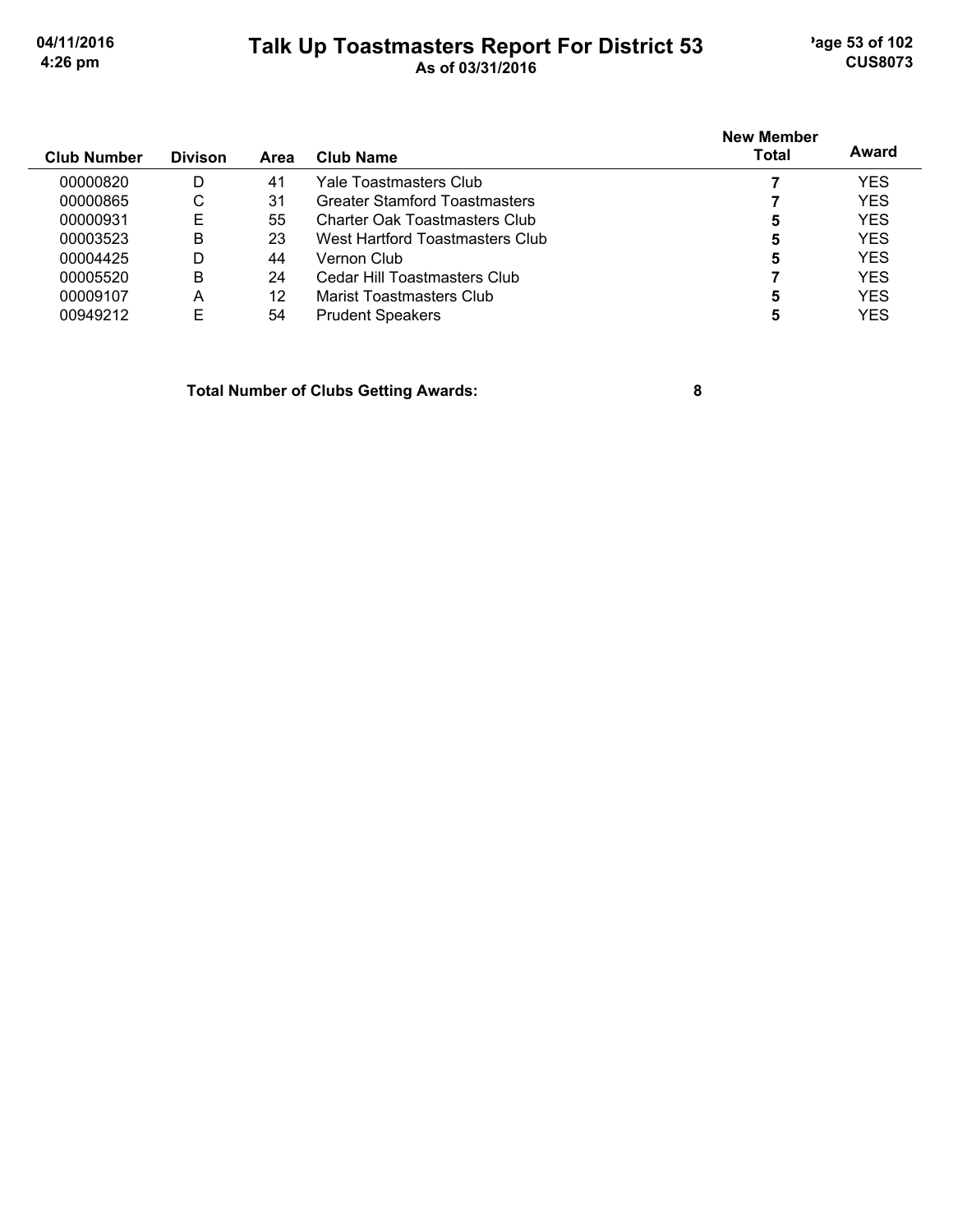# Talk Up Toastmasters Report For District 54

'age 54 of 102 **CUS8073** 

| <b>Club Number</b> | <b>Divison</b> | Area | <b>Club Name</b>         | <b>New Member</b><br><b>Total</b> | Award |
|--------------------|----------------|------|--------------------------|-----------------------------------|-------|
| 00843254           | Е              | 52   | College of Business Club | 8                                 | YES   |
|                    |                |      |                          |                                   |       |

**Total Number of Clubs Getting Awards:** 

 $\mathbf{1}$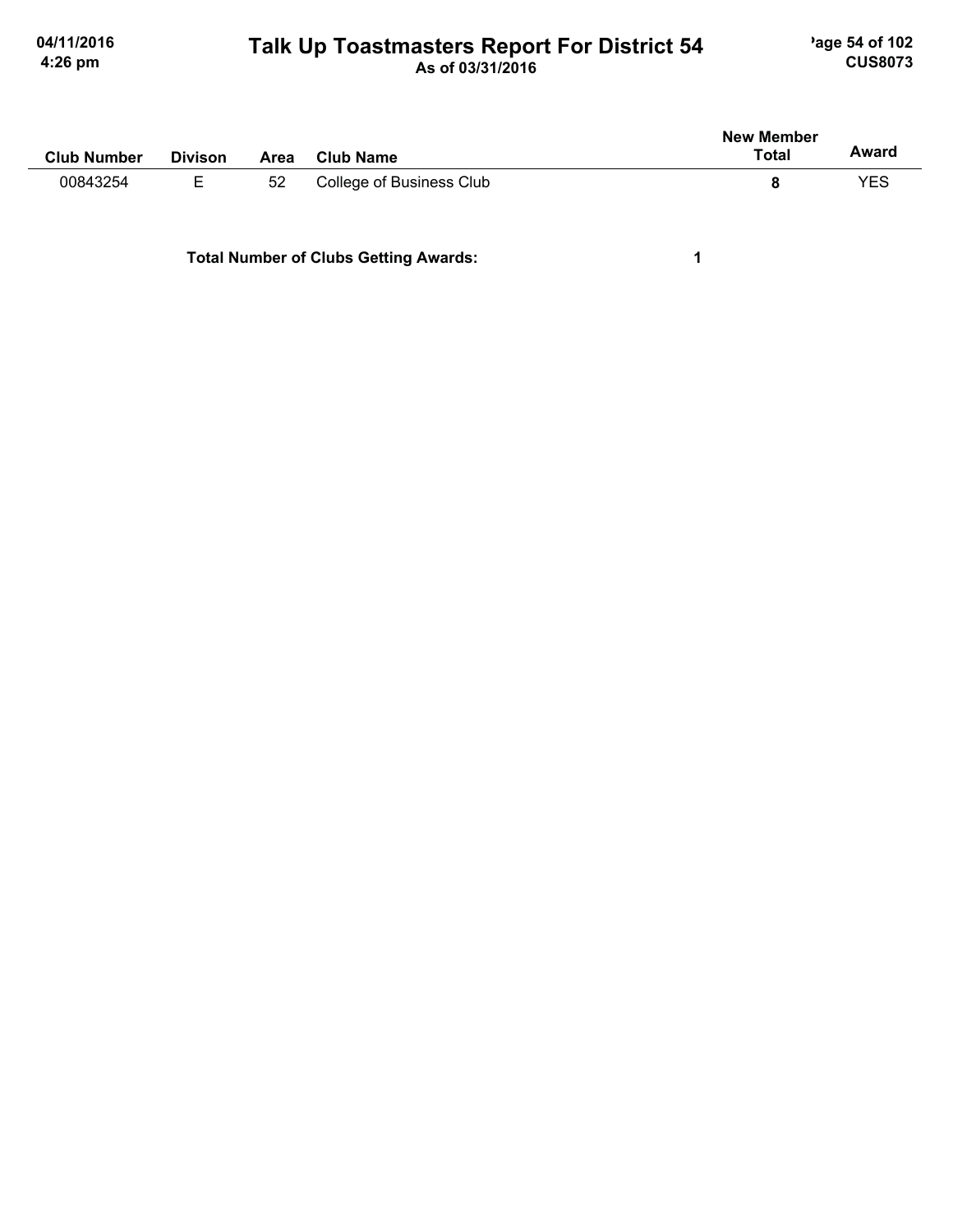$\overline{a}$ 

# Talk Up Toastmasters Report For District 55<br>As of 03/31/2016

'age 55 of 102 **CUS8073** 

| <b>Club Number</b> | <b>Divison</b> | Area | <b>Club Name</b>                                   | <b>New Member</b><br><b>Total</b> | Award      |
|--------------------|----------------|------|----------------------------------------------------|-----------------------------------|------------|
| 00002845           |                | 40   | Randolph AFB Toastmasters                          | 5                                 | <b>YES</b> |
| 00004256           | K              | 64   | Austin Toastmasters Club                           | 8                                 | <b>YES</b> |
| 00007774           | K              | 61   | Arboretum Toastmasters Club                        | 8                                 | <b>YES</b> |
| 00009141           |                | 44   | SmoothTalkers@AMD Club                             | 5                                 | <b>YES</b> |
| 00009724           | G              | 20   | Metro Toastmasters Club                            | 5                                 | <b>YES</b> |
| 00966756           | F              | 13   | <b>Kinetically Speaking</b>                        |                                   | <b>YES</b> |
| 00969470           | G              | 23   | <b>Broadway Toastmasters Club</b>                  | 8                                 | <b>YES</b> |
| 01121736           |                | 74   | iChatters                                          | 10                                | <b>YES</b> |
| 01144256           |                | 55   | UT Sciences Toastmasters Club                      | 5                                 | <b>YES</b> |
| 02000937           |                | 54   | AGLCC Toastmasters (Austin Gay & Lesbian Chamber c | 5                                 | <b>YES</b> |
| 02900393           |                | 74   | <b>Crimson Toastmasters</b>                        | 5                                 | <b>YES</b> |
| 03758381           |                | 41   | <b>Two Rivers Communicators</b>                    |                                   | <b>YES</b> |

**Total Number of Clubs Getting Awards:**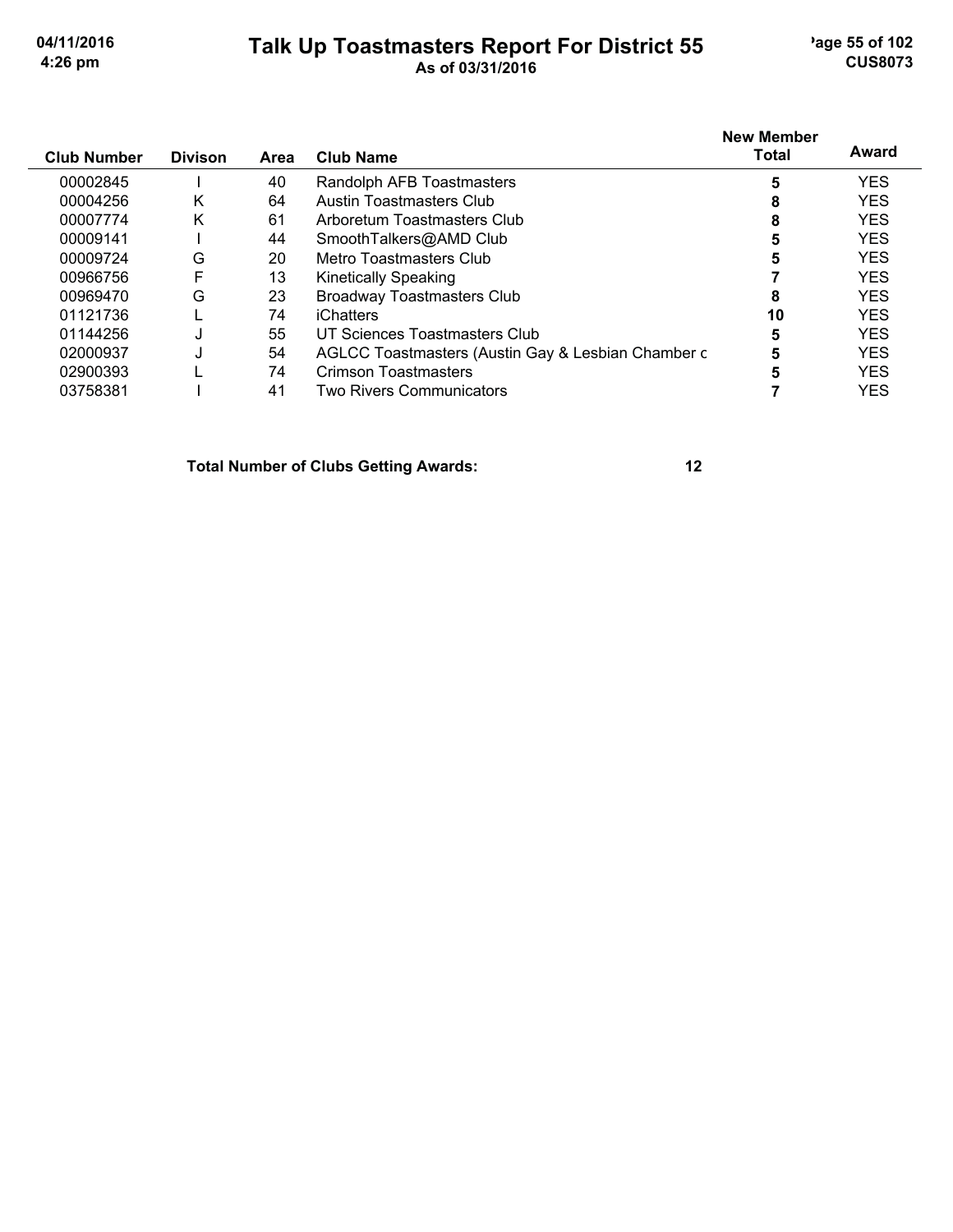## Talk Up Toastmasters Report For District 56<br>As of 03/31/2016

'age 56 of 102 **CUS8073** 

|                    |                |      |                                             | <b>New Member</b> | Award      |
|--------------------|----------------|------|---------------------------------------------|-------------------|------------|
| <b>Club Number</b> | <b>Divison</b> | Area | <b>Club Name</b>                            | <b>Total</b>      |            |
| 00000839           | Q              | 53   | Daybreakers Toastmasters Club               | 5                 | <b>YES</b> |
| 00002521           | O              | 13   | Firm Speakers Toastmasters Club             | 6                 | <b>YES</b> |
| 00004911           | L              | 43   | <b>Baker Hughes Speakeasy Toastmasters</b>  | 5                 | <b>YES</b> |
| 00008609           | Q              | 52   | South Main Speakers Club                    | 6                 | <b>YES</b> |
| 00009148           | O              | 11   | <b>Heights Toastmasters Club</b>            | 5                 | <b>YES</b> |
| 00670075           | P              | 03   | <b>UHCL Toastmasters</b>                    | 8                 | <b>YES</b> |
| 00681292           | L              | 45   | Outspoken Club                              | 5                 | <b>YES</b> |
| 00694851           | N              | 24   | Pensadores de Houston Club                  | 12                | <b>YES</b> |
| 00959307           | N              | 25   | <b>Mustang Toastmasters</b>                 | 7                 | <b>YES</b> |
| 01075139           | M              | 32   | <b>Financially Speaking Toastmasters</b>    | 5                 | <b>YES</b> |
| 01295052           | R              | 64   | <b>RICH Toastmasters</b>                    | 5                 | <b>YES</b> |
| 01894580           | P              | 02   | Shell We Speak                              | 5                 | <b>YES</b> |
| 01903819           | M              | 35   | <b>Sweet Talkers</b>                        | 5                 | <b>YES</b> |
| 02051466           | L              | 40   | <b>Aggie Toastmasters</b>                   | 11                | <b>YES</b> |
| 02760856           |                | 45   | <b>Slick Talkers</b>                        | 6                 | <b>YES</b> |
| 02801067           | N              | 25   | <b>Veritas Toastmasters</b>                 | 5                 | <b>YES</b> |
| 03614557           | P              | 04   | <b>West Pearland Toastmasters</b>           | 8                 | <b>YES</b> |
| 03686684           | $\mathsf{R}$   | 62   | <b>BBVA Compass Houston Tower</b>           | 7                 | <b>YES</b> |
| 04114404           | Q              | 54   | <b>Destined For Excellence Toastmasters</b> | 5                 | <b>YES</b> |
| 04154872           | P              | 04   | <b>Mid-Pearland Toastmasters</b>            | 6                 | <b>YES</b> |
| 04206376           | $\circ$        | 13   | Voices of H-Town                            | 6                 | <b>YES</b> |
| 04413716           | Ν              | 23   | <b>Comcast Houston Toastmasters</b>         | 7                 | <b>YES</b> |
| 04425936           | Ν              | 20   | <b>ION Toastmasters</b>                     |                   | <b>YES</b> |
| 04815729           | $\mathsf{R}$   | 61   | <b>Find Your Voice Toastmasters</b>         | 5                 | <b>YES</b> |
| 05157572           | N              | 25   | <b>True Blue Talkers</b>                    | $\overline{7}$    | <b>YES</b> |

### **Total Number of Clubs Getting Awards:**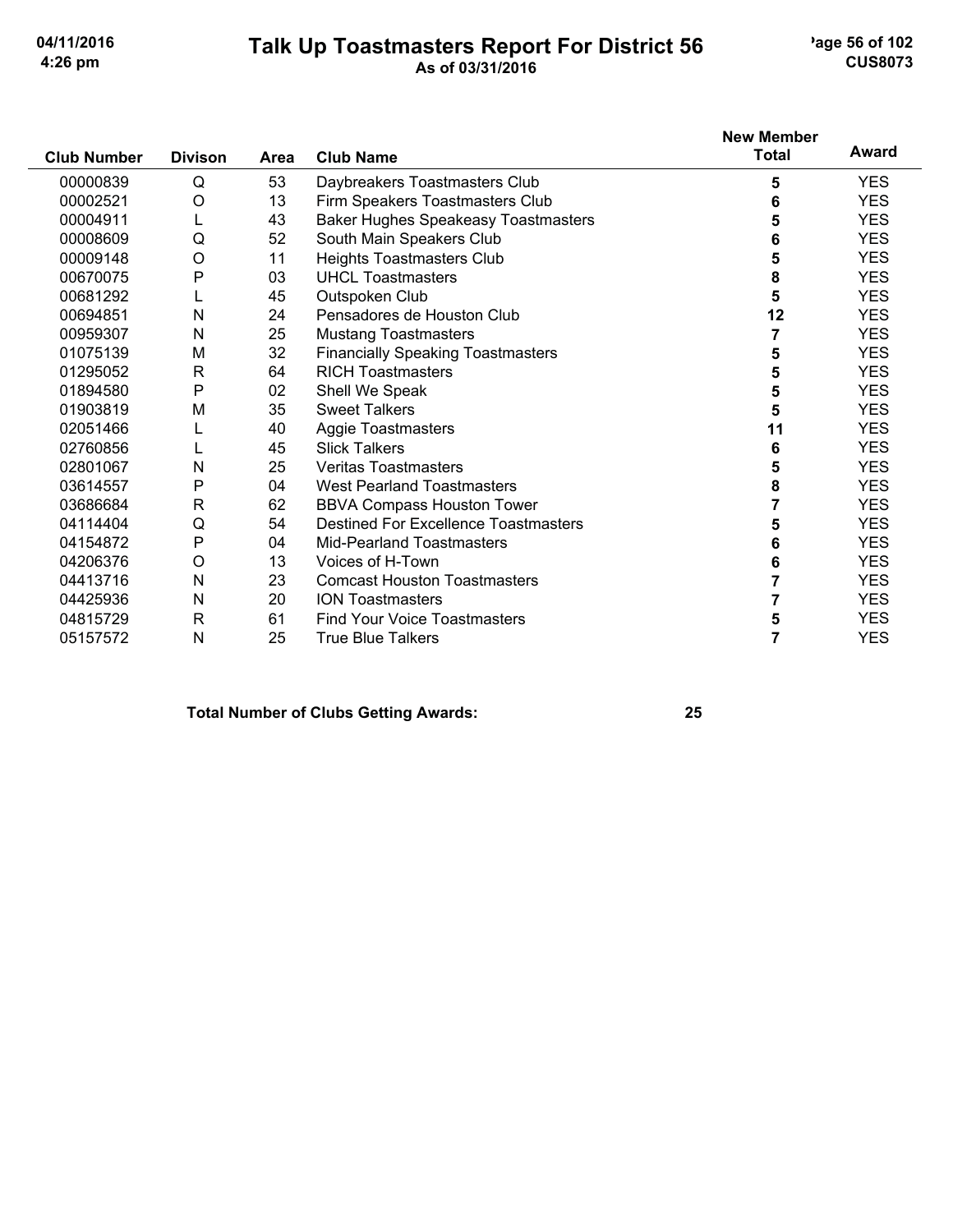## Talk Up Toastmasters Report For District 57<br>As of 03/31/2016

'age 57 of 102 **CUS8073** 

| <b>Club Number</b> | <b>Divison</b> | Area | <b>Club Name</b>                      | <b>New Member</b><br><b>Total</b> | Award      |
|--------------------|----------------|------|---------------------------------------|-----------------------------------|------------|
| 00000682           | A              | 33   | <b>Fantastic Toastmasters</b>         | 6                                 | <b>YES</b> |
| 00001441           | С              | 09   | Southern Marin Toastmasters Club      | 6                                 | <b>YES</b> |
| 00002024           | С              | 08   | Napa Toastmasters Club                |                                   | <b>YES</b> |
| 00004976           | E              | 18   | <b>Emery Bay Toastmasters</b>         | 5                                 | <b>YES</b> |
| 00005306           | Ε              | 15   | Toastmasters on Campus Club           | 16                                | <b>YES</b> |
| 00005339           | B              | 23   | Goal Achievers Toastmasters Club      | 5                                 | <b>YES</b> |
| 00006061           | D              | 14   | Warehouse Toastmasters                | $12 \,$                           | <b>YES</b> |
| 00008629           | B              | 17   | <b>Walnut Creek Toastmasters Club</b> | 6                                 | <b>YES</b> |
| 00916435           | B              | 06   | <b>ChevMasters Club</b>               | 6                                 | <b>YES</b> |
| 01333271           | F              | 32   | Bear P.A.W.S.                         |                                   | <b>YES</b> |
| 01940417           | A              | 22   | Alameda Tongue Twisters               |                                   | <b>YES</b> |
| 03756371           | A              | 13   | <b>City Speech Toastmasters</b>       |                                   | <b>YES</b> |
| 04641440           | A              | 33   | GenoMasters                           | 8                                 | <b>YES</b> |

**Total Number of Clubs Getting Awards:**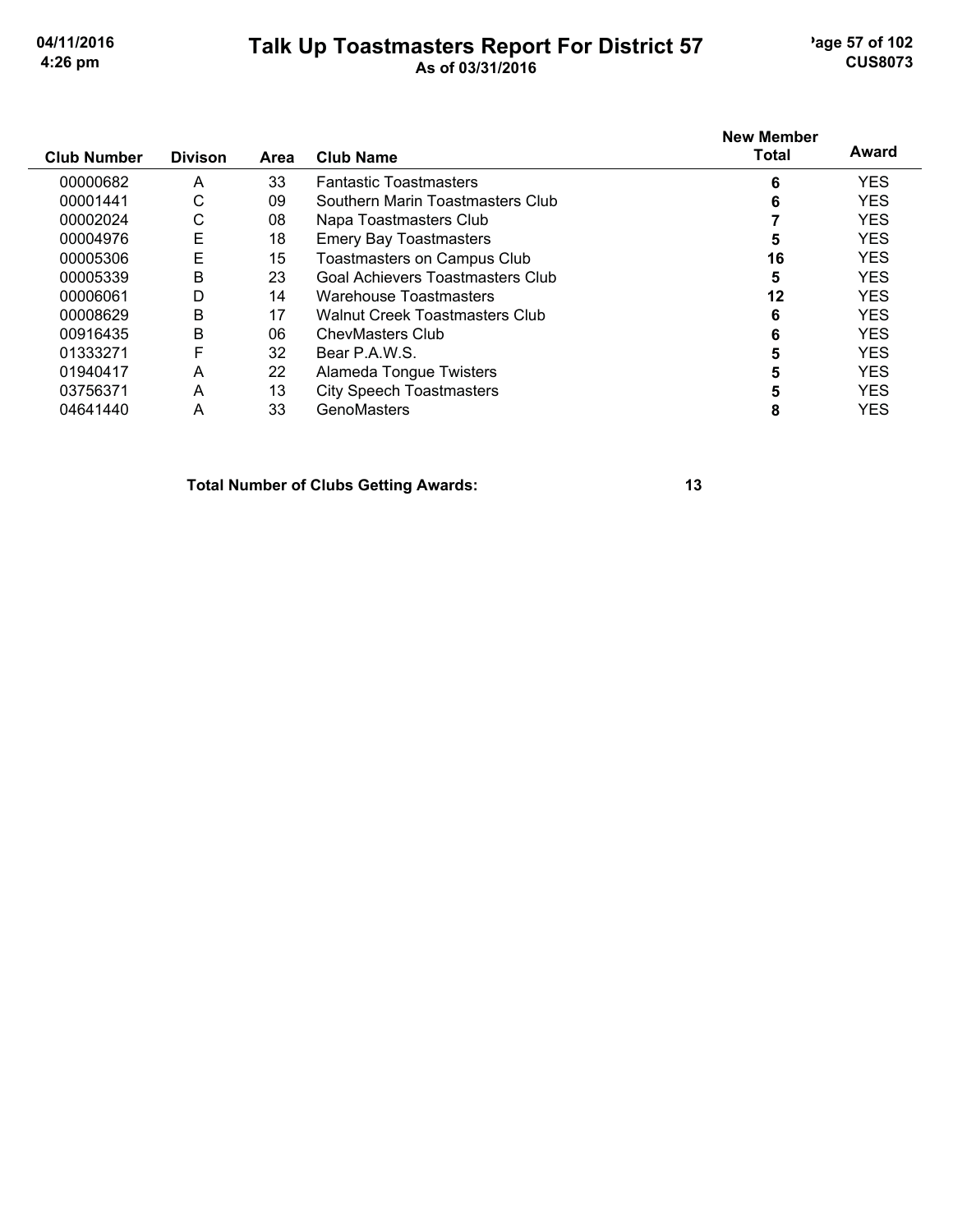# Talk Up Toastmasters Report For District 58<br>As of 03/31/2016

'age 58 of 102 **CUS8073** 

| <b>Club Number</b> | <b>Divison</b> | <b>Area</b> | <b>Club Name</b>                    | <b>New Member</b><br><b>Total</b> | Award      |
|--------------------|----------------|-------------|-------------------------------------|-----------------------------------|------------|
|                    |                |             |                                     |                                   |            |
| 00001946           | F              | 61          | Anderson Toastmasters Club          | 5                                 | <b>YES</b> |
| 00002497           | G              | 71          | Speak Up Speak Out Toastmasters     | 5                                 | <b>YES</b> |
| 00004575           | A              | 16          | <b>Blackbaud Toastmasters</b>       | 6                                 | <b>YES</b> |
| 00005903           | С              | 33          | Raconteurs Club                     | 6                                 | <b>YES</b> |
| 00596233           | A              | 14          | Summerville Toastmasters            | 9                                 | <b>YES</b> |
| 00601452           | A              | 11          | El Cid Toastdawgs Toastmasters Club | 16                                | <b>YES</b> |
| 00772402           | E              | 52          | Shaw Afterburners Club              | 6                                 | <b>YES</b> |
| 03422671           | G              | 73          | One Hubbell Toastmasters Club       |                                   | <b>YES</b> |
| 04456607           | А              | 14          | <b>Cummins Turbo Toasters</b>       |                                   | YES        |

**Total Number of Clubs Getting Awards:** 

 $\boldsymbol{9}$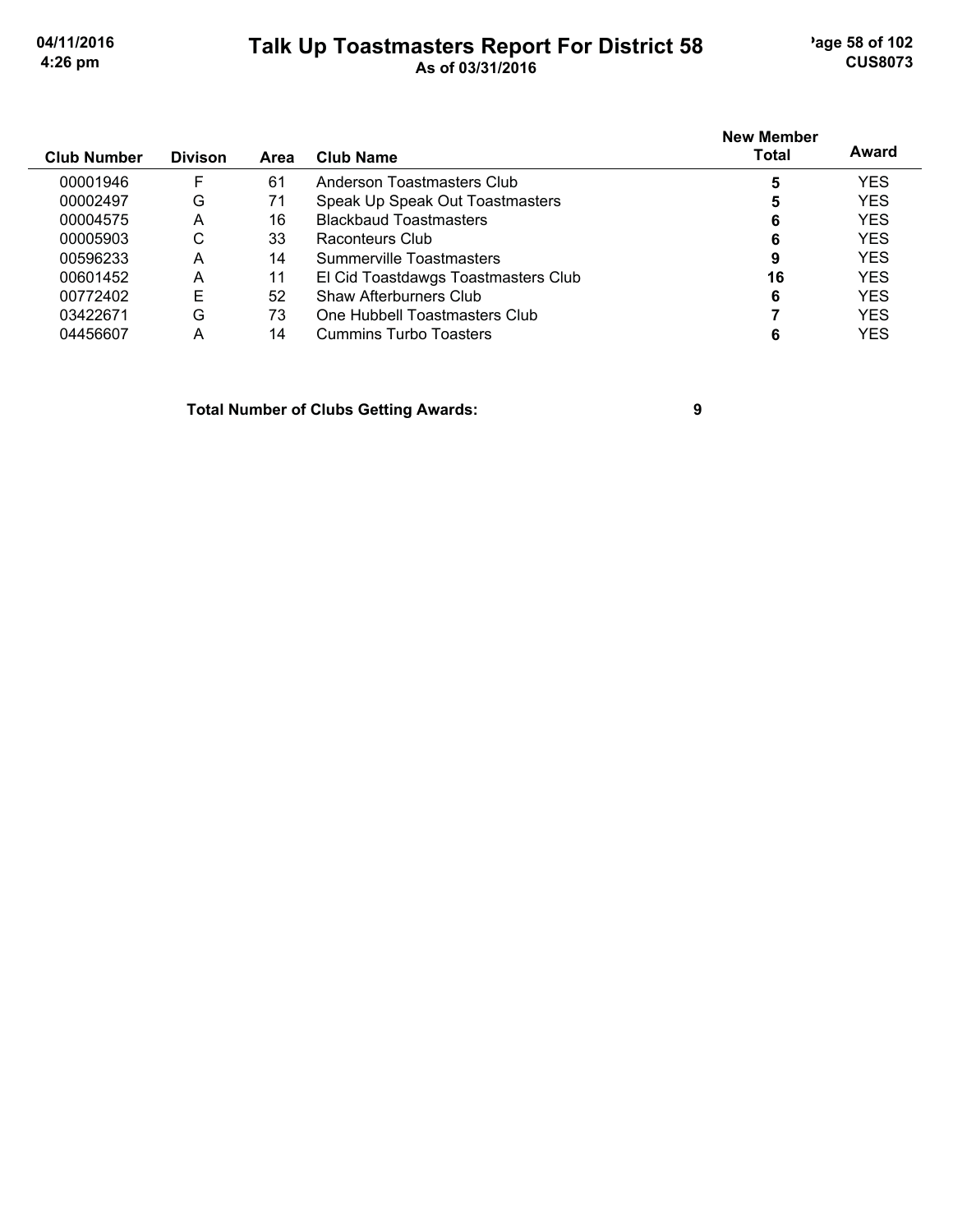# Talk Up Toastmasters Report For District 59<br>As of 03/31/2016

'age 59 of 102 **CUS8073** 

|                    |                |             |                                                     | <b>New Member</b> |            |
|--------------------|----------------|-------------|-----------------------------------------------------|-------------------|------------|
| <b>Club Number</b> | <b>Divison</b> | <b>Area</b> | <b>Club Name</b>                                    | <b>Total</b>      | Award      |
| 00001200           | Κ              | 04          | Mallorca Wordsmiths Toastmasters Club               | 7                 | <b>YES</b> |
| 00005048           | J              | 01          | International Geneva Toastmasters Club              | 5                 | <b>YES</b> |
| 00005471           | H              | 01          | Excelencia Toastmasters                             | 7                 | <b>YES</b> |
| 00007332           |                | 03          | TM International Club Zug Club                      | 5                 | <b>YES</b> |
| 00587070           | C              | 01          | De Sprekers Club                                    | 11                | <b>YES</b> |
| 00620921           | C              | 04          | Toastmasters of The Hague                           | 6                 | <b>YES</b> |
| 00758337           | D              | 01          | <b>Lisbon Toastmasters Club</b>                     | 6                 | <b>YES</b> |
| 00803664           | C              | 01          | Het Sprekersgilde                                   |                   | <b>YES</b> |
| 00840219           | Α              | 02          | <b>L'ETINCELLE</b>                                  | 7                 | <b>YES</b> |
| 00856858           | E              | 04          | Zuriberg Toastmasters Club                          | 8                 | <b>YES</b> |
| 00965761           | L              | 01          | Oporto Toastmasters Club                            | 7                 | <b>YES</b> |
| 00983117           | Κ              | 04          | Valencia Toastmasters                               | 11                | <b>YES</b> |
| 01361615           | M              | 02          | Young Entrepreneurs Toastmasters Club               | 5                 | <b>YES</b> |
| 01399930           | G              | 03          | <b>Toastmasters Roma</b>                            |                   | <b>YES</b> |
| 01509273           | H              | 01          | Nova Communication Bilingual Toastmasters In Madrid | 8                 | <b>YES</b> |
| 01523749           | C              | 04          | Tir na nOg                                          | 5                 | <b>YES</b> |
| 01570181           |                | 03          | Coimbra Toastmasters Club                           | 7                 | <b>YES</b> |
| 02177876           |                | 01          | <b>Tecmaia Toastmasters Club</b>                    | 8                 | <b>YES</b> |
| 02331986           | A              | 01          | Club Du Lac                                         | 5                 | <b>YES</b> |
| 02929225           | D              | 02          | <b>Almada Communication Leaders</b>                 | 5                 | <b>YES</b> |
| 03263044           | M              | 03          | <b>TAGUSPARK Toastmasters Club</b>                  | 5                 | <b>YES</b> |
| 03632281           | G              | 01          | <b>Toastmasters Monza</b>                           | 5                 | <b>YES</b> |
| 03653173           | M              | 02          | <b>Business Leaders Toastmasters Club</b>           | 5                 | <b>YES</b> |
| 03945106           | G              | 02          | <b>The Milliners</b>                                | 5                 | <b>YES</b> |
| 04111172           | B              | 01          | Speak As One                                        | 11                | <b>YES</b> |
| 04386342           | C              | 06          | Toastmasters Tilburg                                | 6                 | <b>YES</b> |

**Total Number of Clubs Getting Awards:**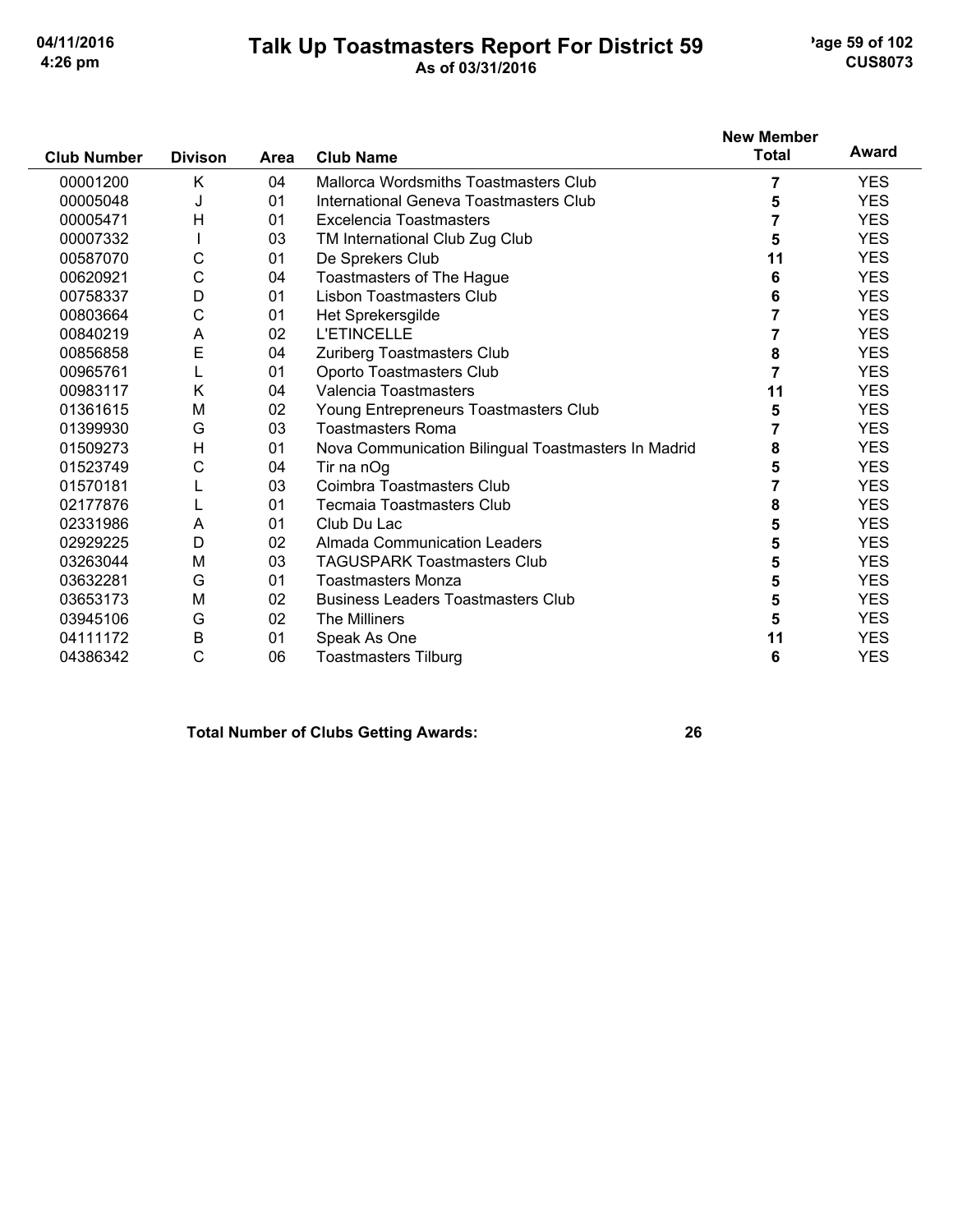## Talk Up Toastmasters Report For District 60

'age 60 of 102 **CUS8073** 

|                    |                |      |                                                | <b>New Member</b> | Award      |
|--------------------|----------------|------|------------------------------------------------|-------------------|------------|
| <b>Club Number</b> | <b>Divison</b> | Area | <b>Club Name</b>                               | <b>Total</b>      |            |
| 00003090           | D              | 35   | Scarborough Toastmasters Club                  |                   | <b>YES</b> |
| 00003568           | F              | 56   | Toronto Business Toastmasters Club             | 5                 | <b>YES</b> |
| 00004260           | G              | 64   | Humber Shores Club                             |                   | <b>YES</b> |
| 00007282           | C              | 23   | WaterPark Speakers Toastmasters Club           | 6                 | <b>YES</b> |
| 00008529           | С              | 22   | Metro Hall Toastmasters                        |                   | <b>YES</b> |
| 00008600           | A              | 03   | Keynote Speakers Advanced Club                 | 5                 | <b>YES</b> |
| 00590213           | A              | 04   | Toronto Debate Club                            | 10                | <b>YES</b> |
| 00685168           | A              | 04   | University of Toronto Engineering Toastmasters | 5                 | <b>YES</b> |
| 00810941           | G              | 65   | Humber #1 Toastmasters                         |                   | <b>YES</b> |
| 00911145           | F              | 54   | Bay & Adelaide Speakers Club                   | 6                 | <b>YES</b> |
| 01129379           | F              | 55   | Downtown Achievers                             | 6                 | <b>YES</b> |
| 01581584           | G              | 64   | Humber Lakeshore Toastmasters                  | 13                | <b>YES</b> |
| 02397401           | F              | 53   | <b>OMERS Toastmasters Club</b>                 | 9                 | <b>YES</b> |
| 02397565           | А              | 02   | Les Beaux Parleurs                             | 5                 | <b>YES</b> |

**Total Number of Clubs Getting Awards:**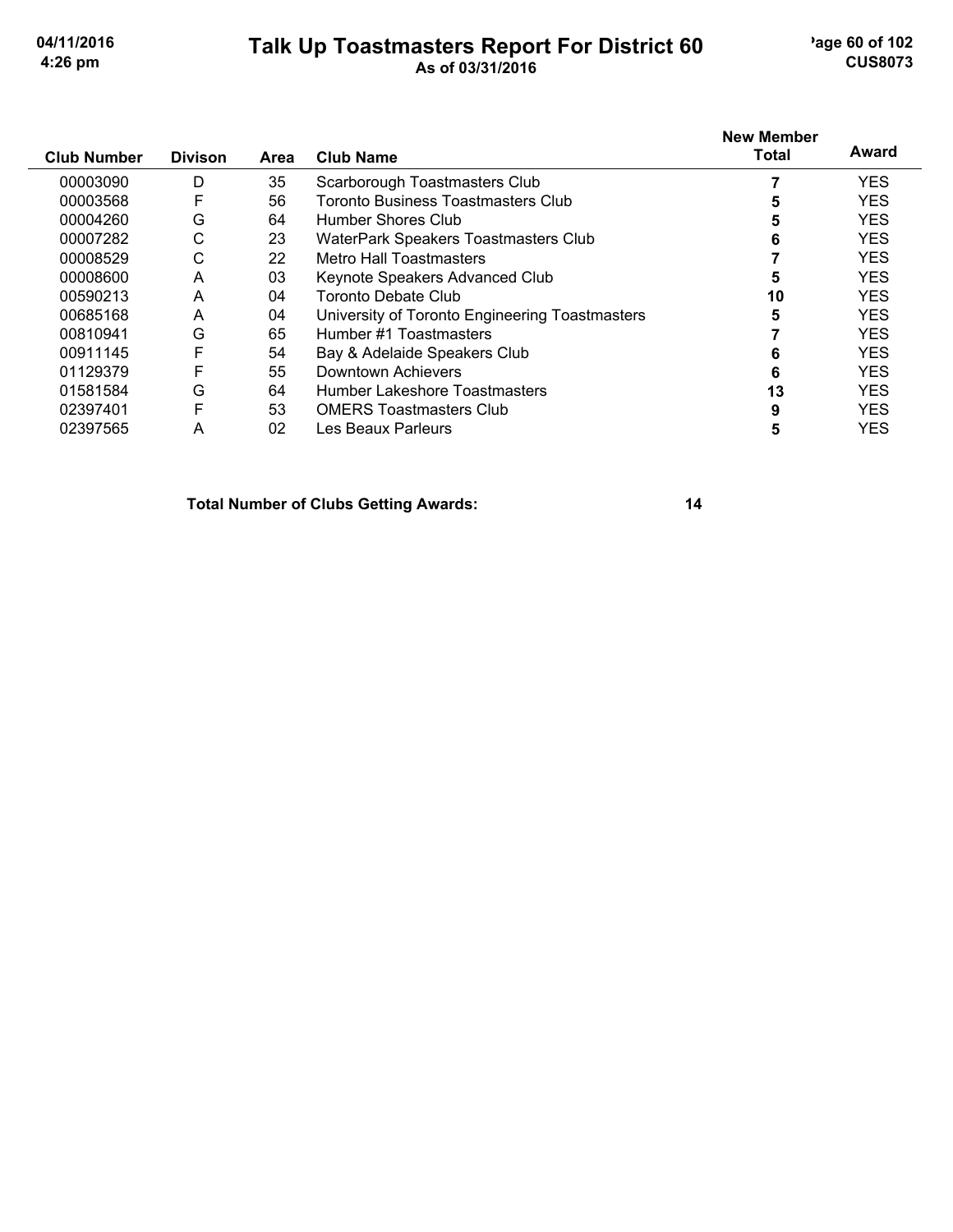## Talk Up Toastmasters Report For District 61<br>As of 03/31/2016

'age 61 of 102 **CUS8073** 

|                    |                |      |                                            | <b>New Member</b> |            |
|--------------------|----------------|------|--------------------------------------------|-------------------|------------|
| <b>Club Number</b> | <b>Divison</b> | Area | <b>Club Name</b>                           | <b>Total</b>      | Award      |
| 00000606           | F              | 53   | <b>St Lawrence Toastmasters Club</b>       | 6                 | <b>YES</b> |
| 00001838           |                | 90   | Québec Toastmasters Club                   | 6                 | <b>YES</b> |
| 00001935           | D              | 32   | <b>Ottawa Toastmasters Club</b>            | 11                | <b>YES</b> |
| 00002501           |                | 90   | Club Toastmasters de Charlesbourg          | 5                 | <b>YES</b> |
| 00002587           | G              | 61   | <b>Toastmasters Quartier International</b> |                   | <b>YES</b> |
| 00002722           | D              | 34   | Capital Club                               | 5                 | <b>YES</b> |
| 00003200           | F              | 54   | Club Moderateur/Moderator Club             | 6                 | <b>YES</b> |
| 00004311           | G              | 63   | <b>McGill Club</b>                         | 12                | <b>YES</b> |
| 00006942           |                | 92   | Les Communicateurs De Quebec               | 5                 | <b>YES</b> |
| 00008861           | С              | 25   | Le Parolier Toastmasters Club              | 5                 | <b>YES</b> |
| 00009127           |                | 92   | Les Optimates Toastmasters Club            | 6                 | <b>YES</b> |
| 00009361           | G              | 61   | Montreal Toastmasters Club                 | 5                 | <b>YES</b> |
| 00009482           | D              | 31   | <b>Carleton Toastmasters Club</b>          | 10                | <b>YES</b> |
| 00613576           | G              | 63   | Speak with Style Toastmasters Club         | 5                 | <b>YES</b> |
| 00632838           | F              | 53   | NDG Leader Toastmasters Club               | 5                 | <b>YES</b> |
| 00813731           | G              | 62   | Leaders En Action                          |                   | <b>YES</b> |
| 00874232           | F              | 50   | <b>Future First</b>                        | 5                 | <b>YES</b> |
| 00999225           | F              | 52   | <b>HEC Toastmasters</b>                    | 12                | <b>YES</b> |
| 01099641           | H              | 74   | Toastmasters Vallee Du Richelieu           | 5                 | <b>YES</b> |
| 01150258           | G              | 62   | <b>Club Expression Ahuntsic</b>            | 5                 | <b>YES</b> |
| 03620126           | H              | 72   | Laval Achievers Toastmasters Club          | 5                 | <b>YES</b> |

#### **Total Number of Clubs Getting Awards:**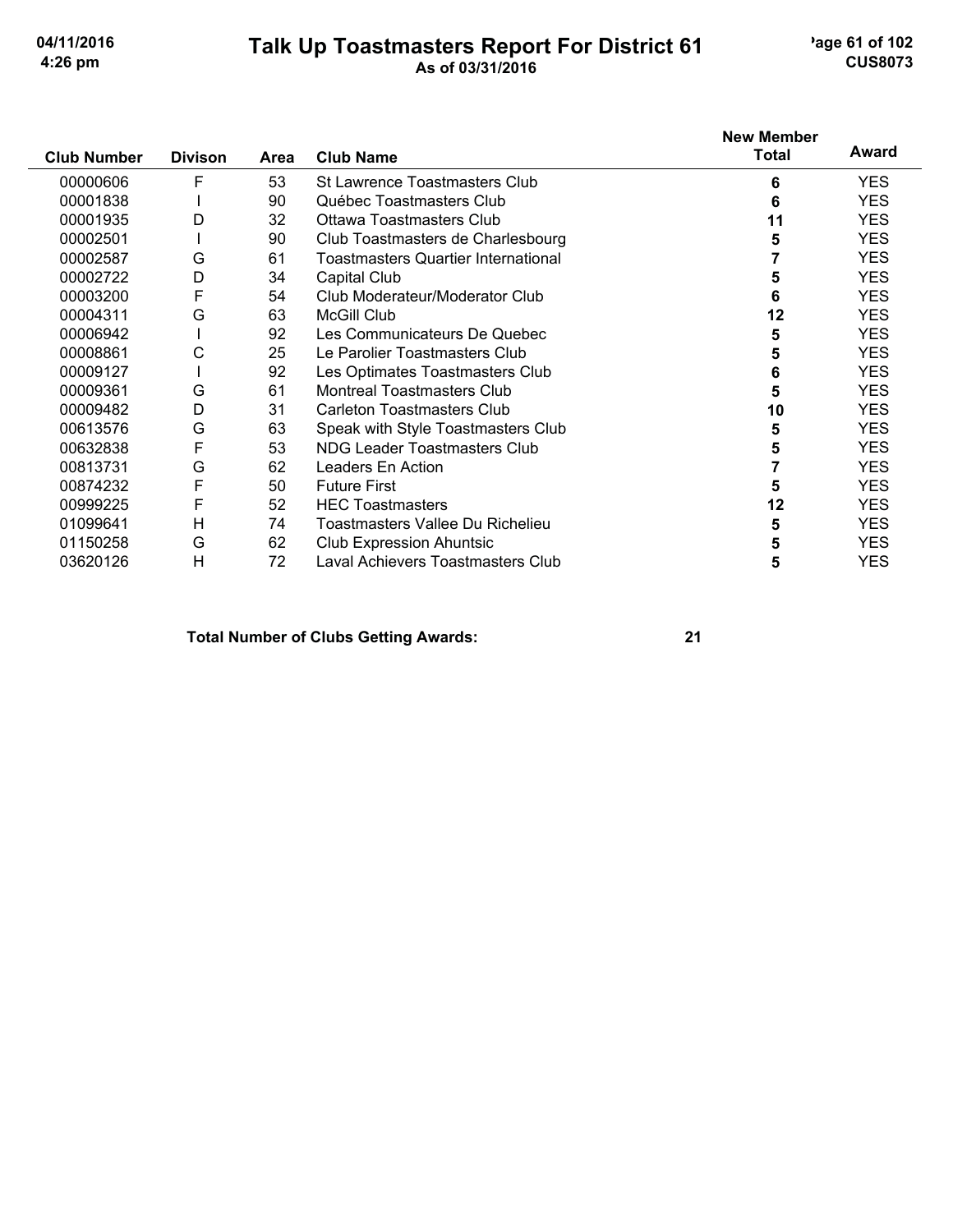# Talk Up Toastmasters Report For District 62

 $\mathbf{2}$ 

| <b>Club Number</b> | <b>Divison</b> | Area | <b>Club Name</b>              | <b>New Member</b><br>Total | Award |
|--------------------|----------------|------|-------------------------------|----------------------------|-------|
|                    |                |      |                               |                            |       |
| 00006187           | N              |      | Lunch Bunch Club              | b                          | YES   |
| 03475612           | S              | 04   | <b>Galesburg Toastmasters</b> | q                          | YES   |
|                    |                |      |                               |                            |       |

**Total Number of Clubs Getting Awards:**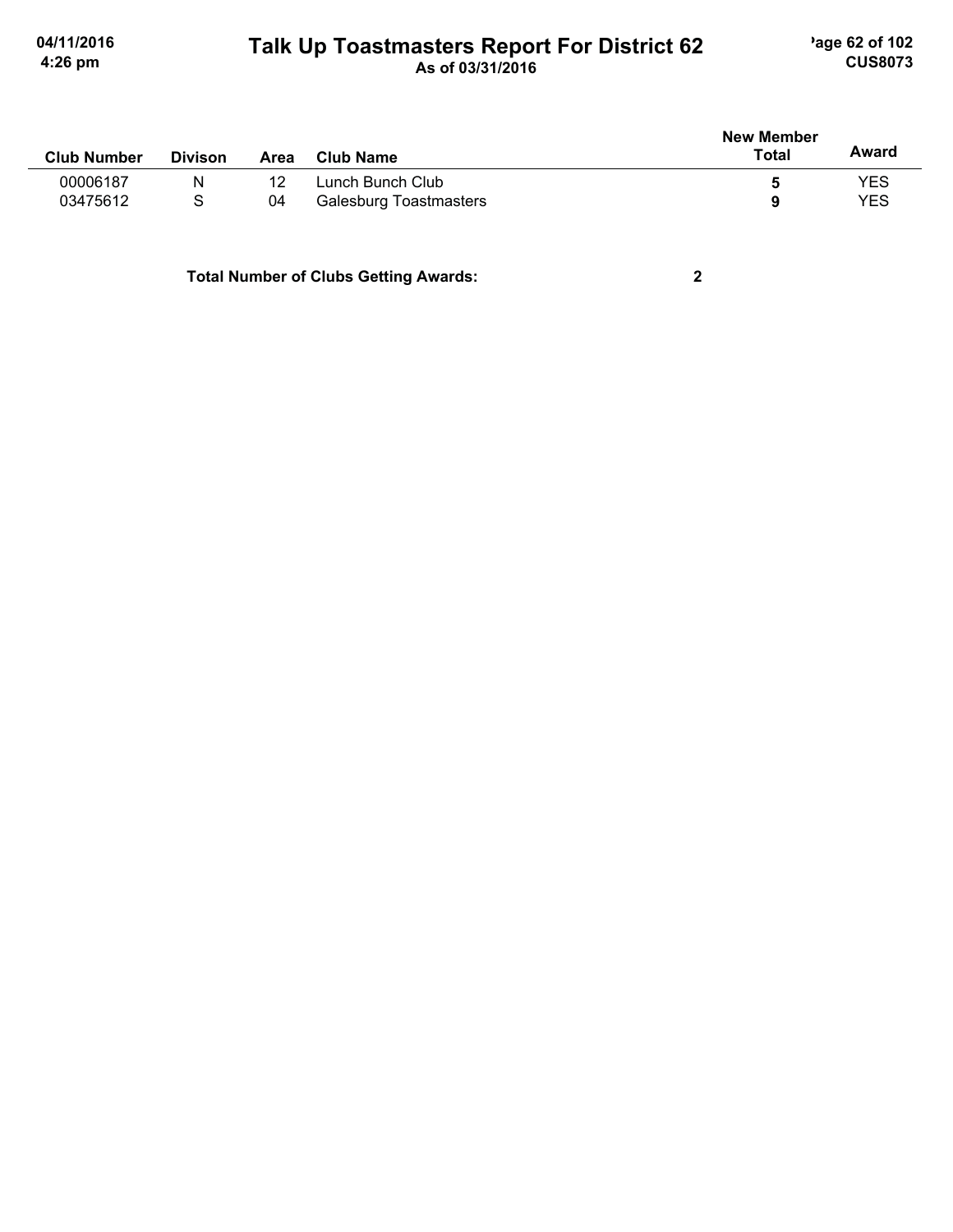# Talk Up Toastmasters Report For District 63

'age 63 of 102 **CUS8073** 

|                    |                |      |                                          |              |            |  | <b>New Member</b> |  |  |
|--------------------|----------------|------|------------------------------------------|--------------|------------|--|-------------------|--|--|
| <b>Club Number</b> | <b>Divison</b> | Area | Club Name                                | <b>Total</b> | Award      |  |                   |  |  |
| 00001565           |                | 52   | Nashville Toastmasters                   |              | YES        |  |                   |  |  |
| 00001673           | D              | 42   | Brentwood Early Risers Toastmasters Club |              | <b>YES</b> |  |                   |  |  |
| 00005925           | F              | 51   | <b>HCA Creative Articulators Club</b>    |              | <b>YES</b> |  |                   |  |  |

**Total Number of Clubs Getting Awards:** 

 $\mathbf{3}$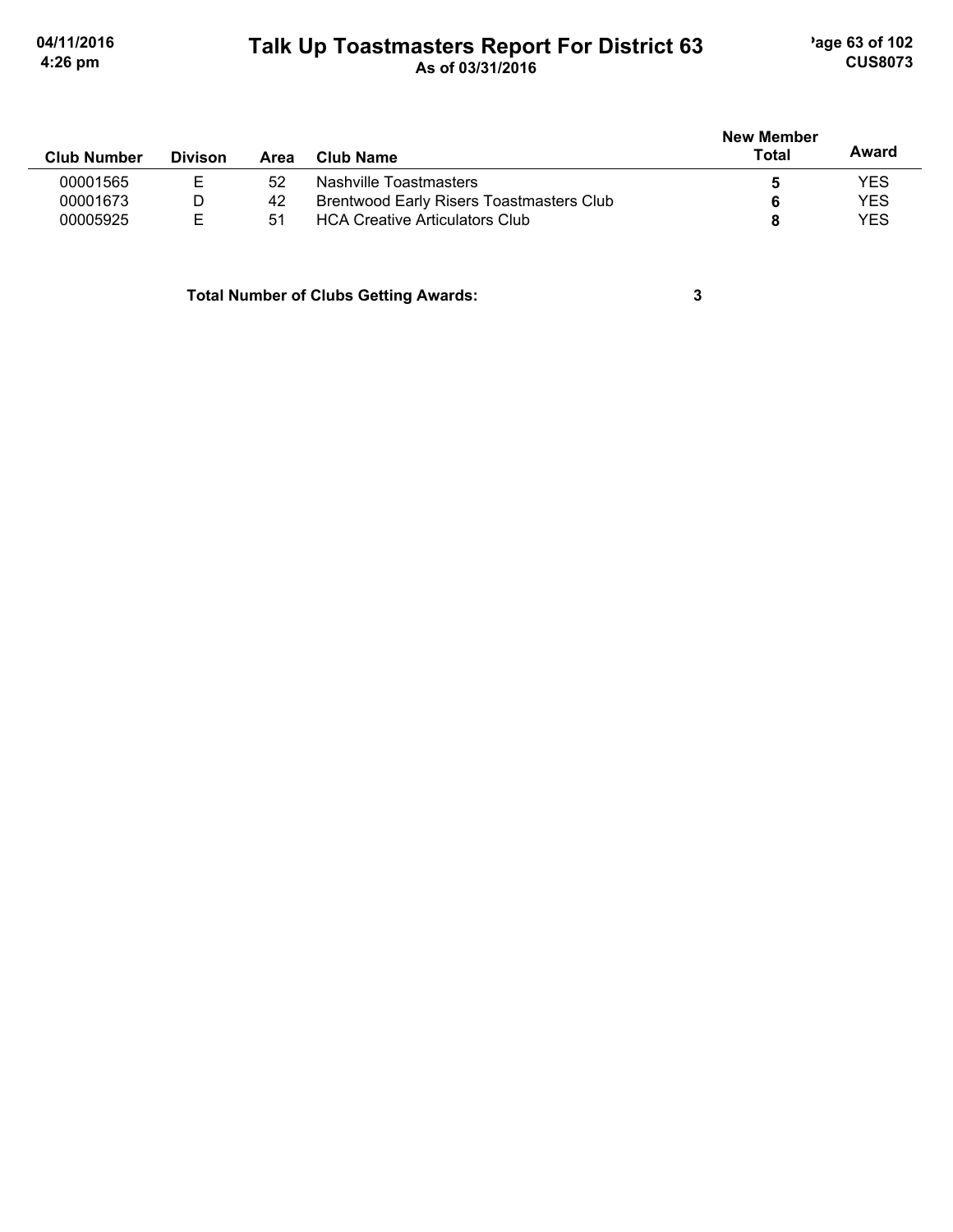'age 64 of 102 **CUS8073** 

04/11/2016 4:26 pm

# Talk Up Toastmasters Report For District 64

| <b>Club Number</b> | <b>Divison</b> | Area | Club Name                        | <b>New Member</b><br><b>Total</b> | Award      |
|--------------------|----------------|------|----------------------------------|-----------------------------------|------------|
| 00001522           | D              | 42   | <b>Confidently Speaking</b>      | 5                                 | <b>YES</b> |
| 00005214           | С              | -31  | Pembina Valley Toastmasters Club | 6                                 | <b>YES</b> |
| 00009274           | D              | 41   | Seven Oaks Club                  | 6                                 | <b>YES</b> |
| 00009846           | F              | 64   | Roaring Lions                    | 5                                 | <b>YES</b> |
| 00009933           | Е              | 54   | <b>Keystone Speakers</b>         | 5                                 | <b>YES</b> |
| 01278485           | F              | 63   | <b>Red River Communicators</b>   | 6                                 | <b>YES</b> |
| 01306676           | Е              | 51   | Portage & Main                   | 5                                 | <b>YES</b> |

**Total Number of Clubs Getting Awards:** 

 $\overline{7}$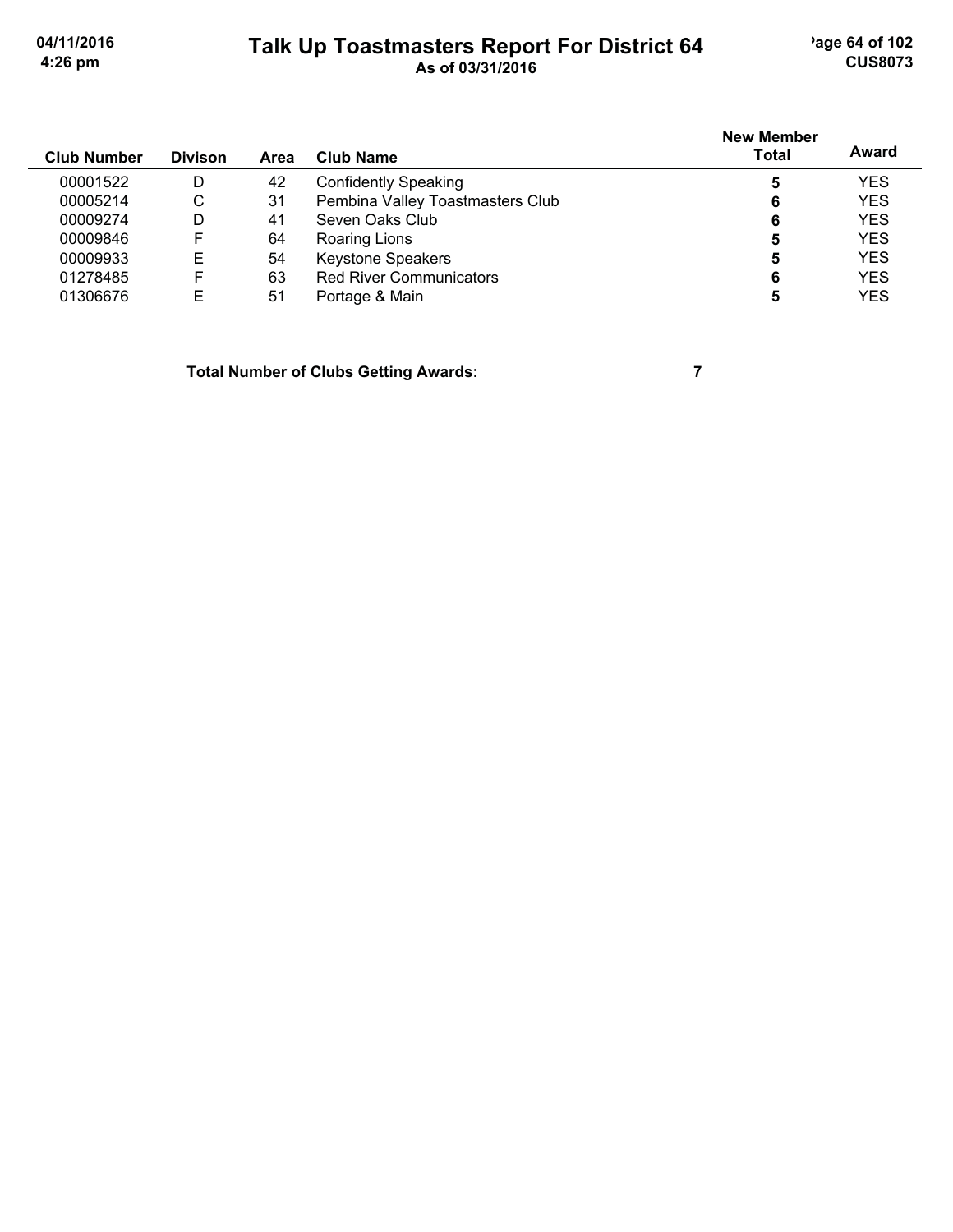'age 65 of 102 **CUS8073** 

04/11/2016 4:26 pm

## Talk Up Toastmasters Report For District 65<br>As of 03/31/2016

| <b>Divison</b> | Area | <b>Club Name</b>                | Total | Award             |
|----------------|------|---------------------------------|-------|-------------------|
| B              | 23   | Simon Toastmasters Club         | 5     | <b>YES</b>        |
| Α              | 12   | Northpointe Toastmasters        | 5     | <b>YES</b>        |
| E              | 51   | Toasting the Blues              | 6     | <b>YES</b>        |
| D              | 42   | <b>Big Red Toastmasters</b>     | 5     | <b>YES</b>        |
| В              | 22   | <b>Tiger Tales Toastmasters</b> | 11    | <b>YES</b>        |
| F              | 53   | Devil's Advocates               |       | <b>YES</b>        |
|                |      |                                 |       | <b>New Member</b> |

**Total Number of Clubs Getting Awards:** 

 $6\phantom{a}$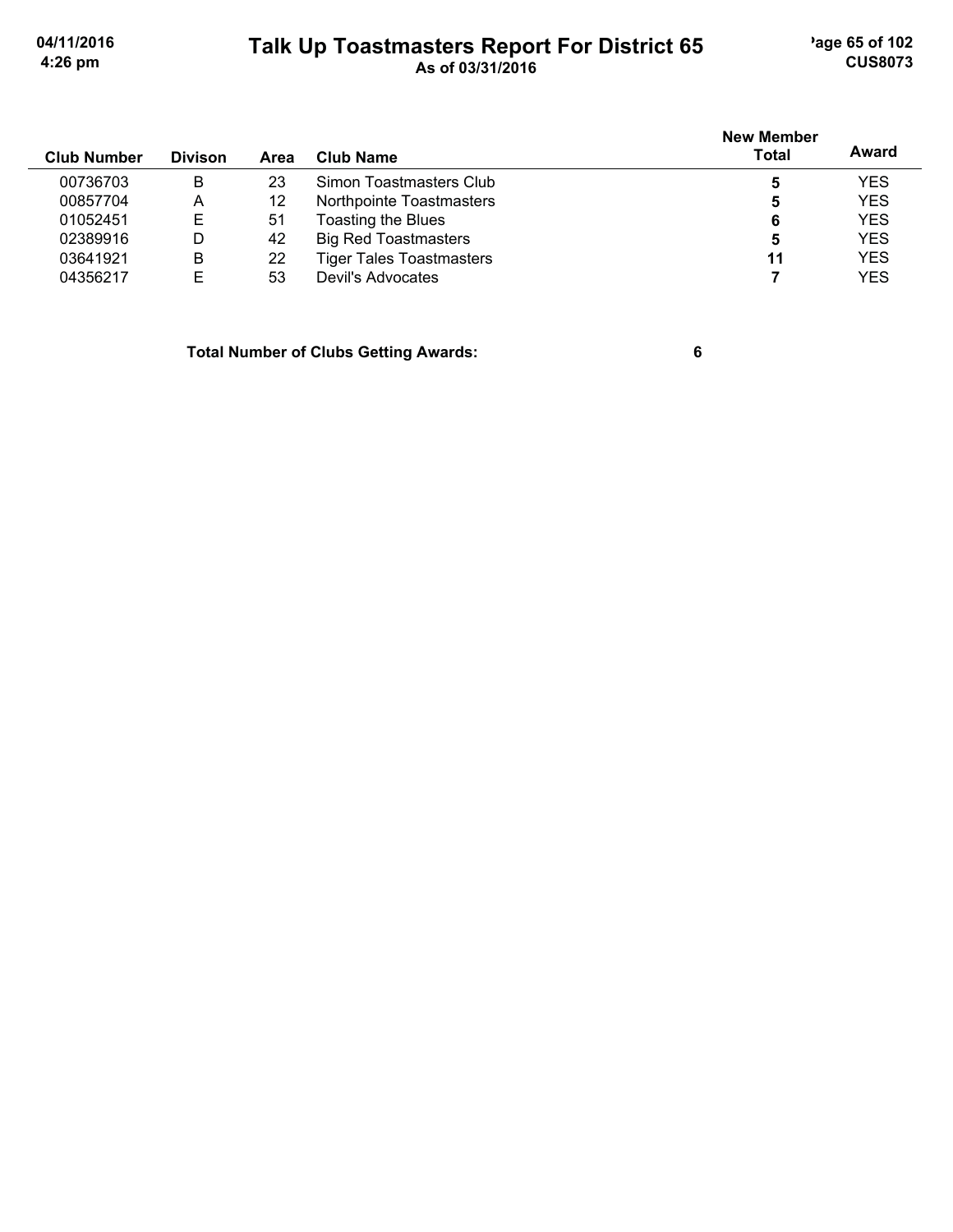'age 66 of 102 **CUS8073** 

04/11/2016 4:26 pm

## Talk Up Toastmasters Report For District 66<br>As of 03/31/2016

| <b>Club Number</b> | <b>Divison</b> | Area | Club Name                           | <b>New Member</b><br><b>Total</b> | Award      |
|--------------------|----------------|------|-------------------------------------|-----------------------------------|------------|
| 00001397           | B              | 22   | Richmond Club                       | 6                                 | <b>YES</b> |
| 00003267           | E              | 51   | Virginia Beach Club                 |                                   | <b>YES</b> |
| 00006822           | Е              | 53   | <b>City of Norfolk Toastmasters</b> | 5                                 | <b>YES</b> |
| 00007537           | A              | 13   | Vinegar Hill Toastmasters Club      | 5                                 | <b>YES</b> |
| 00009425           | C              | 32   | SpeakDOT Toastmasters Club          | 5                                 | <b>YES</b> |
| 03543003           | E              | 52   | <b>Hampton Roads Orators</b>        | 9                                 | <b>YES</b> |

**Total Number of Clubs Getting Awards:** 

 $6\phantom{a}$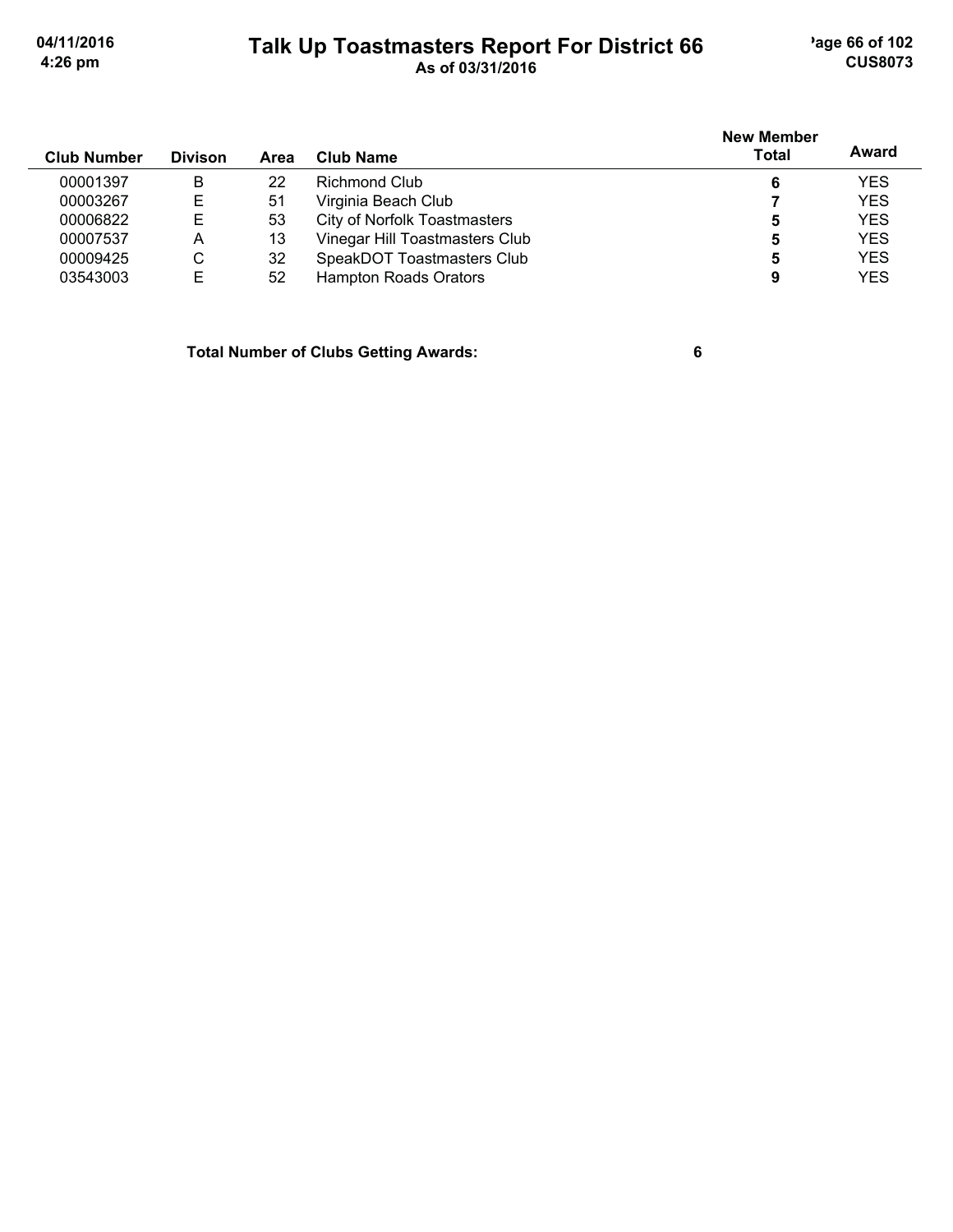'age 67 of 102 **CUS8073** 

 $\overline{\mathbf{4}}$ 

04/11/2016 4:26 pm

## Talk Up Toastmasters Report For District 67<br>As of 03/31/2016

| <b>Club Number</b> | <b>Divison</b> | Area | Club Name                   | <b>New Member</b><br>Total | Award      |
|--------------------|----------------|------|-----------------------------|----------------------------|------------|
| 00000376           |                | 01   | Hsinchu Toastmasters Club   |                            | <b>YES</b> |
| 00001904           | D              | 01   | Kaohsiung Toastmasters Club | 5                          | <b>YES</b> |
| 00007638           | F              | 03   | Pu-Shin Bilingual Club      | 5                          | <b>YES</b> |
| 03124023           | B              | 02   | Chaoyang Tech               | 64                         | <b>YES</b> |

**Total Number of Clubs Getting Awards:**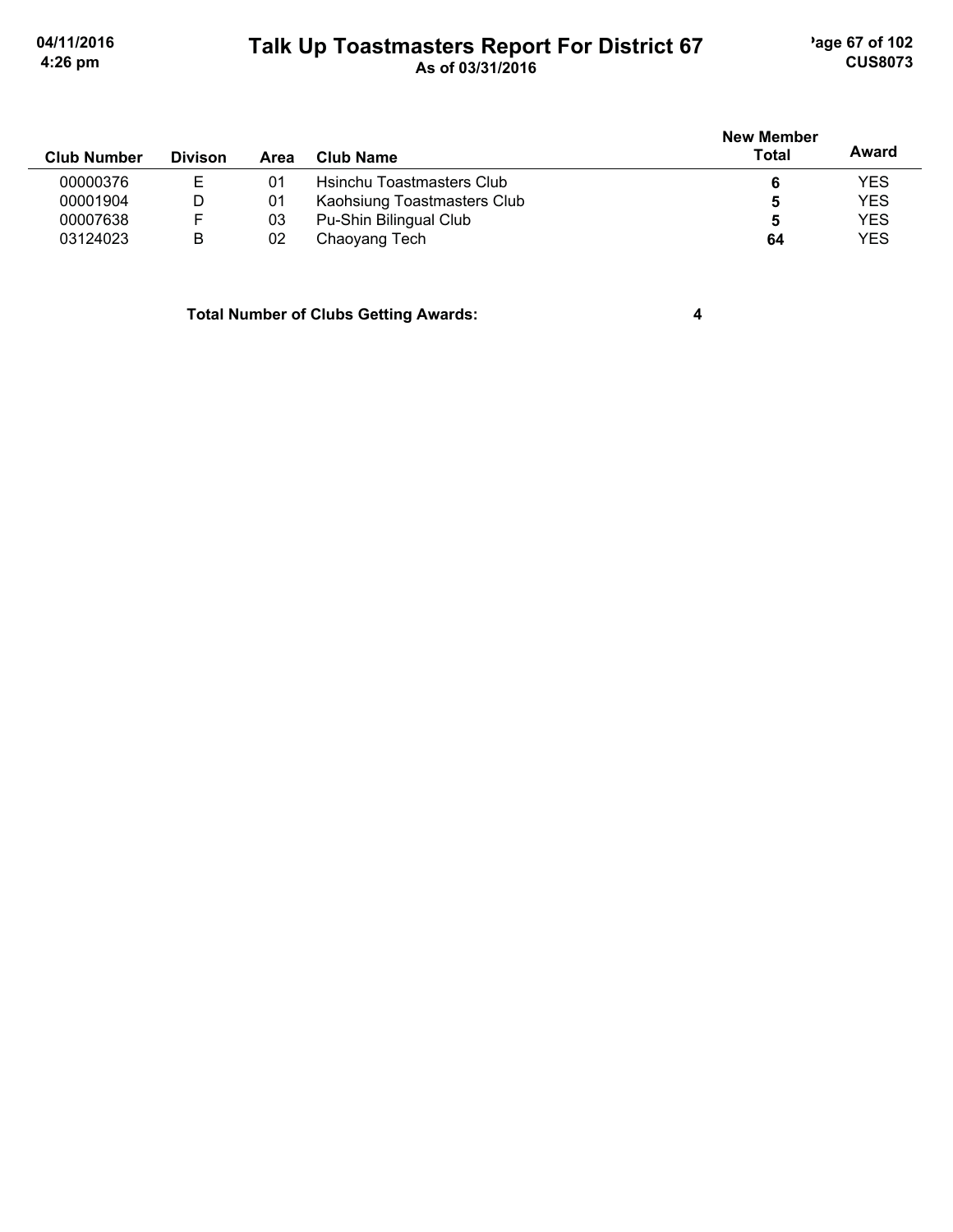## Talk Up Toastmasters Report For District 68

'age 68 of 102 **CUS8073** 

|                    |                |      |                                          | <b>New Member</b> |            |
|--------------------|----------------|------|------------------------------------------|-------------------|------------|
| <b>Club Number</b> | <b>Divison</b> | Area | Club Name                                | Total             | Award      |
| 00004123           | С              |      | Lakeside Club                            | 5                 | YES        |
| 00004897           | B              | 08   | <b>GSU Baton Rouge Toastmasters Club</b> | 5                 | <b>YES</b> |
| 02035870           | D              | 14   | <b>Celebration Toastmasters</b>          | 5                 | <b>YES</b> |
|                    |                |      |                                          |                   |            |

**Total Number of Clubs Getting Awards:** 

 $\mathbf{3}$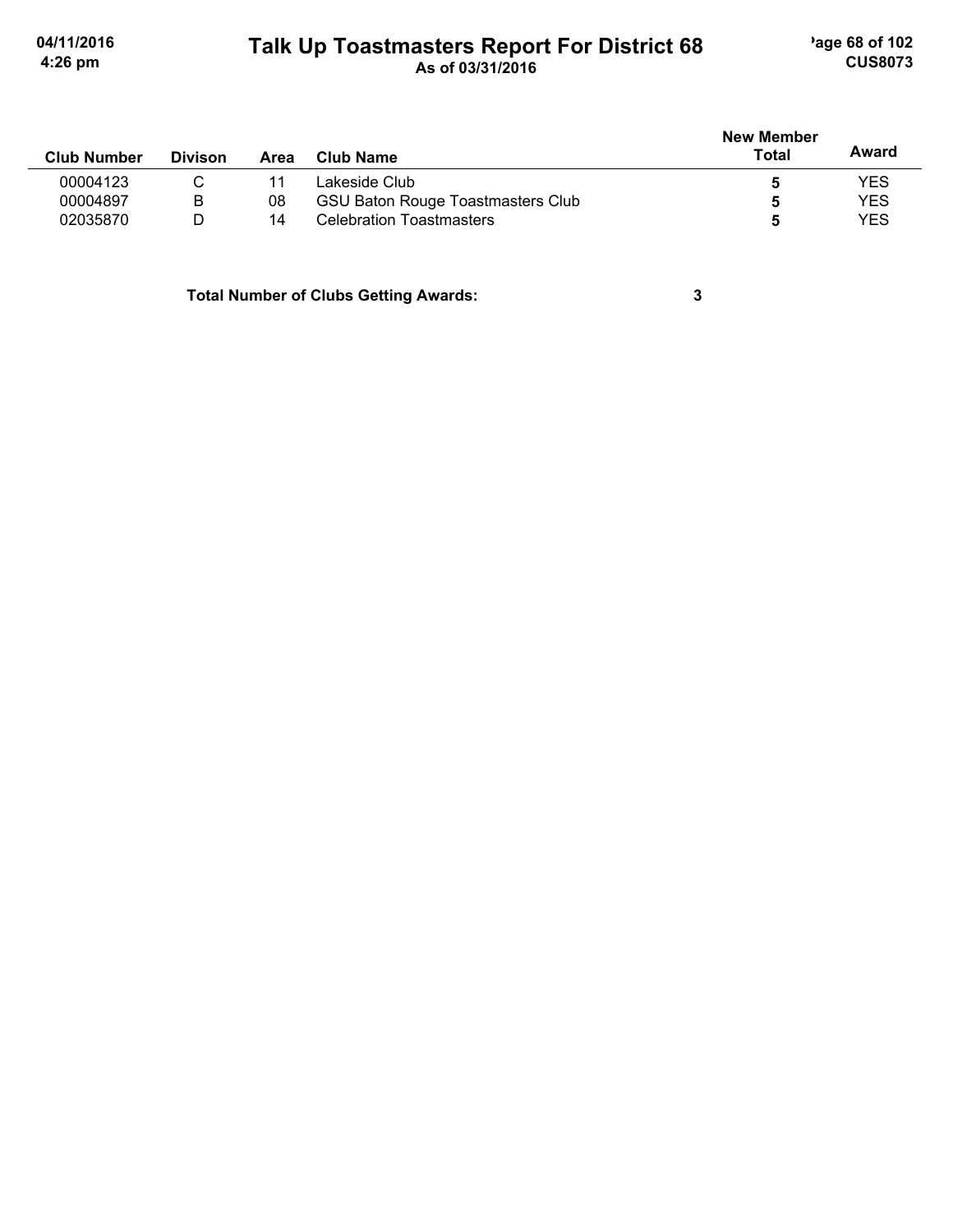'age 69 of 102 **CUS8073** 

04/11/2016 4:26 pm

## Talk Up Toastmasters Report For District 69<br>As of 03/31/2016

|                    |                |      |                                       | <b>New Member</b> |            |
|--------------------|----------------|------|---------------------------------------|-------------------|------------|
| <b>Club Number</b> | <b>Divison</b> | Area | Club Name                             | Total             | Award      |
| 00001989           | Е              | 26   | Southbank Toastmasters Club           | 5                 | <b>YES</b> |
| 00003410           | W              |      | Ipswich Toastmasters Club             | 5                 | <b>YES</b> |
| 00003574           | W              | 01   | Darling Downs Club                    | 8                 | <b>YES</b> |
| 00003944           | S              | 34   | Southport Club                        | 5                 | <b>YES</b> |
| 00007873           | S              | 24   | Helensvale Daybreak Toastmasters Club | 5                 | <b>YES</b> |

**Total Number of Clubs Getting Awards:** 

 $\overline{\mathbf{5}}$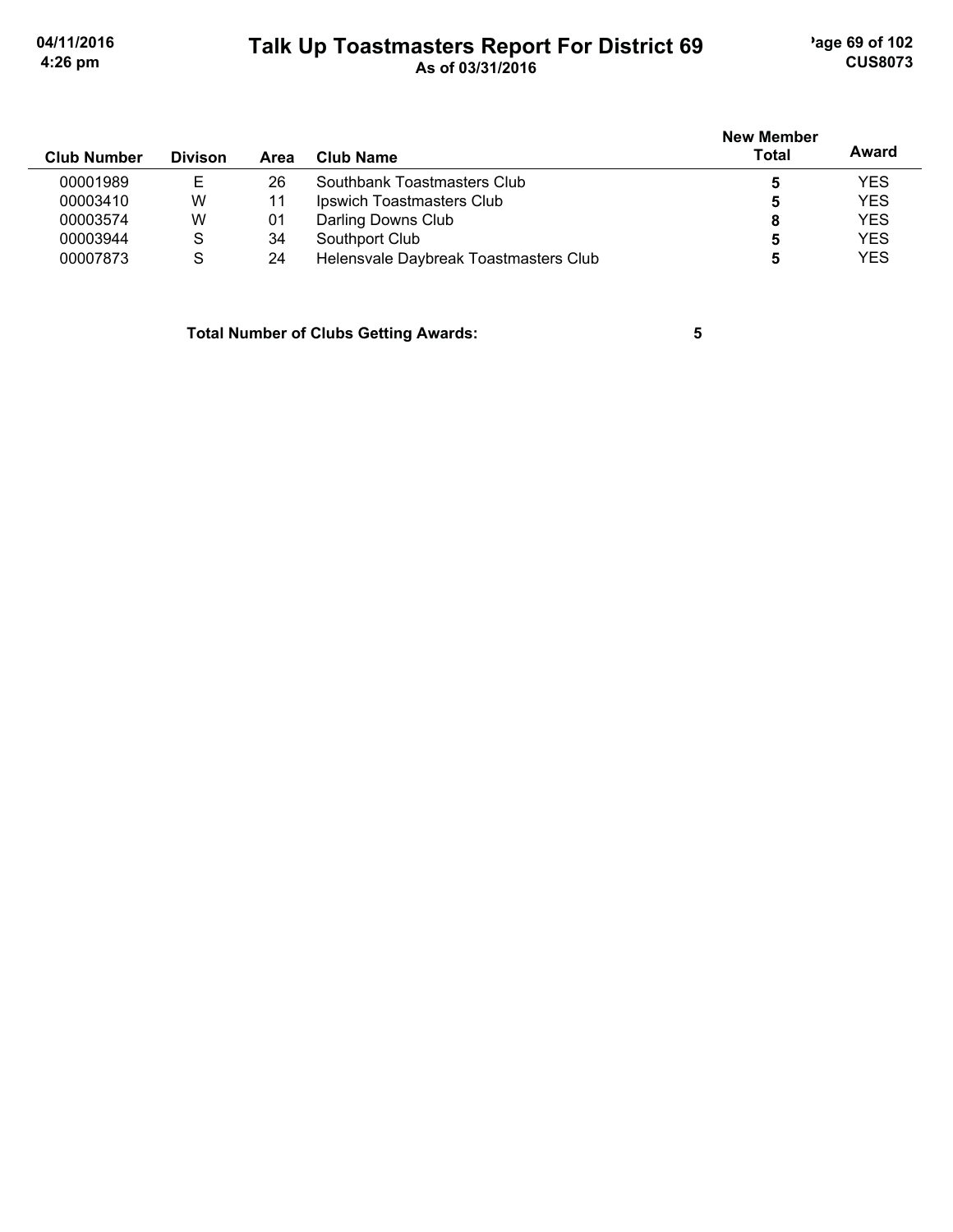## Talk Up Toastmasters Report For District 70<br>As of 03/31/2016

'age 70 of 102 **CUS8073** 

| <b>Club Number</b> | <b>Divison</b> | Area | <b>Club Name</b>                    | <b>New Member</b><br>Total | Award      |
|--------------------|----------------|------|-------------------------------------|----------------------------|------------|
| 00000494           | M              | 07   | <b>Woden Valley Club</b>            | 5                          | <b>YES</b> |
| 00000986           | М              | 27   | Canberra City Toastmasters Club     | 11                         | <b>YES</b> |
| 00002054           |                | 31   | Drummoyne Toastmasters Club         |                            | <b>YES</b> |
| 00002822           | S              | 25   | <b>Hurstville Toastmasters Club</b> |                            | <b>YES</b> |
| 00003129           | B              | 18   | AMP Toastmasters Club               | 6                          | <b>YES</b> |
| 00004289           | М              | 17   | Ginninderra Club                    |                            | <b>YES</b> |
| 00005861           | С              | 04   | City Tattersalls Toastmasters Club  | 6                          | <b>YES</b> |
| 00008222           | M              | 28   | Canberra Ainslie Toastmasters Club  |                            | <b>YES</b> |
| 00585049           |                | 33   | Gaelic Toastmasters Club            | 6                          | <b>YES</b> |
| 00778464           | С              | 12   | Australian Young Professionals      | 16                         | <b>YES</b> |
| 01285866           | Β              | 14   | Lend Lease                          | 5                          | <b>YES</b> |
| 02833987           | С              | 01   | Allianz Australia Toastmasters Club | 5                          | <b>YES</b> |
| 03900910           | B              | 14   | Women of Westpac (WOW)              | 5                          | <b>YES</b> |

**Total Number of Clubs Getting Awards:**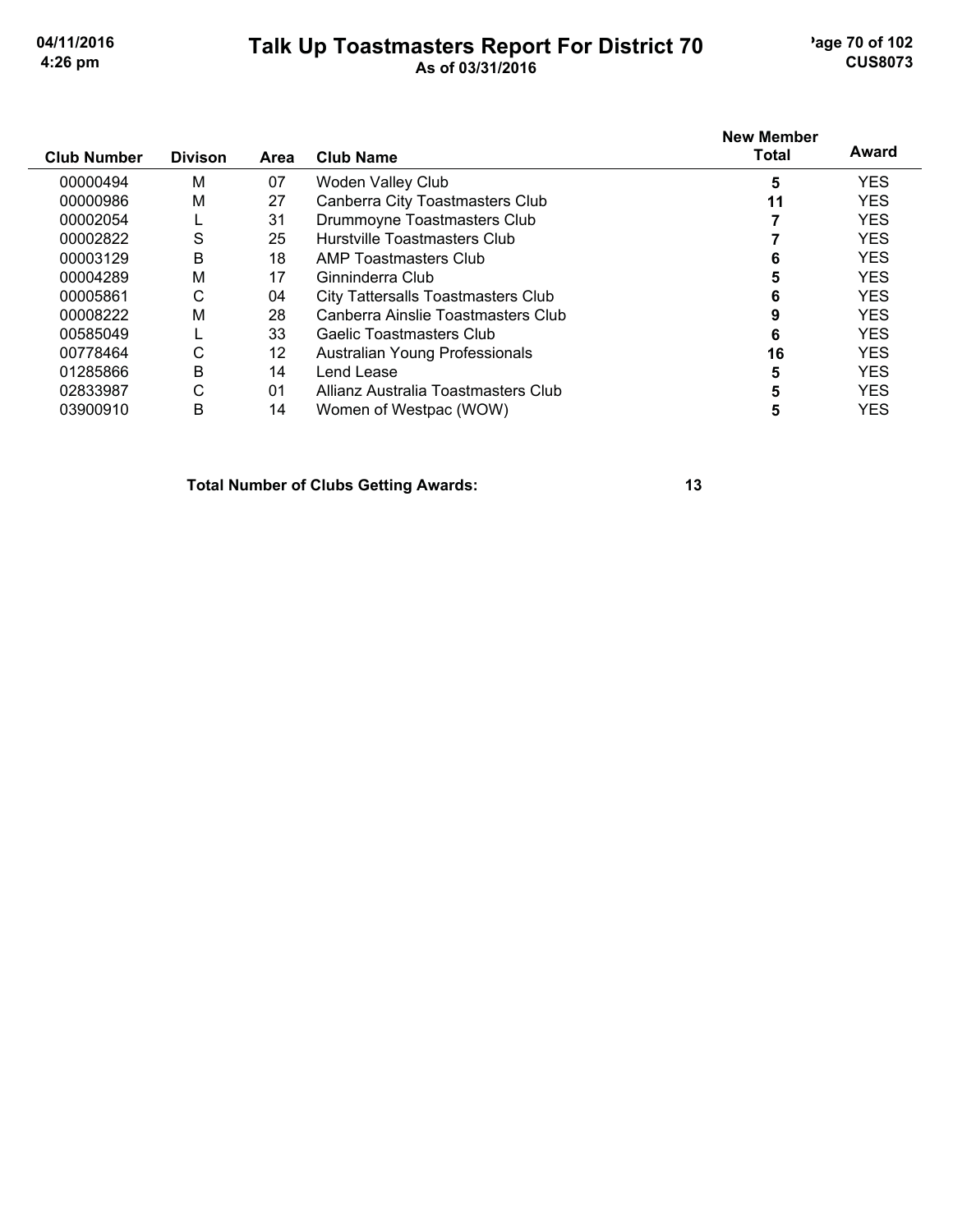## Talk Up Toastmasters Report For District 71<br>As of 03/31/2016

'age 71 of 102 **CUS8073** 

|                    |                |             |                                       | <b>New Member</b> |            |
|--------------------|----------------|-------------|---------------------------------------|-------------------|------------|
| <b>Club Number</b> | <b>Divison</b> | <b>Area</b> | <b>Club Name</b>                      | <b>Total</b>      | Award      |
| 00003360           | B              | 13          | Ennis Toastmasters Club               | 5                 | <b>YES</b> |
| 00003599           | M              | 18          | <b>Hellfire Club</b>                  | 6                 | <b>YES</b> |
| 00005181           | M              | 26          | <b>Clondalkin Toastmasters</b>        | 5                 | <b>YES</b> |
| 00006078           | G              | 44          | Elder Gate Toastmasters Club          | 6                 | <b>YES</b> |
| 00006726           | E              | 48          | Manchester Orators Toastmasters Club  | 5                 | <b>YES</b> |
| 00008824           | F              | 09          | Mullingar Toastmasters Club           | 6                 | <b>YES</b> |
| 00008828           | G              | 20          | West Herts Speakers Club              | 5                 | <b>YES</b> |
| 00644057           | D              | 28          | <b>Kildare Toastmasters</b>           | 5                 | <b>YES</b> |
| 00827840           | B              | 36          | West Limerick Toastmasters Club       | 5                 | <b>YES</b> |
| 00831897           | F              | 12          | <b>Ballina Toastmasters Club</b>      | 5                 | <b>YES</b> |
| 00901652           | E              | 39          | <b>Bull Ring Speakers Club</b>        | 6                 | <b>YES</b> |
| 01027647           | G              | 14          | Huntingdonshire Speakers              | 6                 | <b>YES</b> |
| 01200787           | E              | 06          | East Midlands Speakers                | 8                 | <b>YES</b> |
| 01333315           | E              | 15          | <b>Hull Speakers</b>                  | 7                 | <b>YES</b> |
| 01447588           | $\mathsf C$    | 19          | <b>Belfast Toastmasters</b>           | 5                 | <b>YES</b> |
| 01591173           | E              | 06          | Leicester Leaders Speakers' Club      | 9                 | <b>YES</b> |
| 01706871           | E              | 48          | <b>Warrington Toastmasters</b>        | $\overline{7}$    | <b>YES</b> |
| 02451576           | Α              | 49          | <b>EMC Ireland Toastmasters Forum</b> | 12                | <b>YES</b> |
| 02459273           | M              | 07          | <b>Uncensored Speakers</b>            | 5                 | <b>YES</b> |
| 03919613           | G              | 20          | Luton Speakers Club                   | 7                 | <b>YES</b> |
| 03965659           | M              | 02          | Oveation                              | 5                 | <b>YES</b> |
| 04024525           | M              | 54          | Dublin 18 Toastmasters                | 5                 | <b>YES</b> |
| 04181227           | G              | 20          | North Herts Speakers                  | 6                 | <b>YES</b> |
| 05141098           | M              | 26          | Google Gabbers                        | 7                 | <b>YES</b> |

#### **Total Number of Clubs Getting Awards:**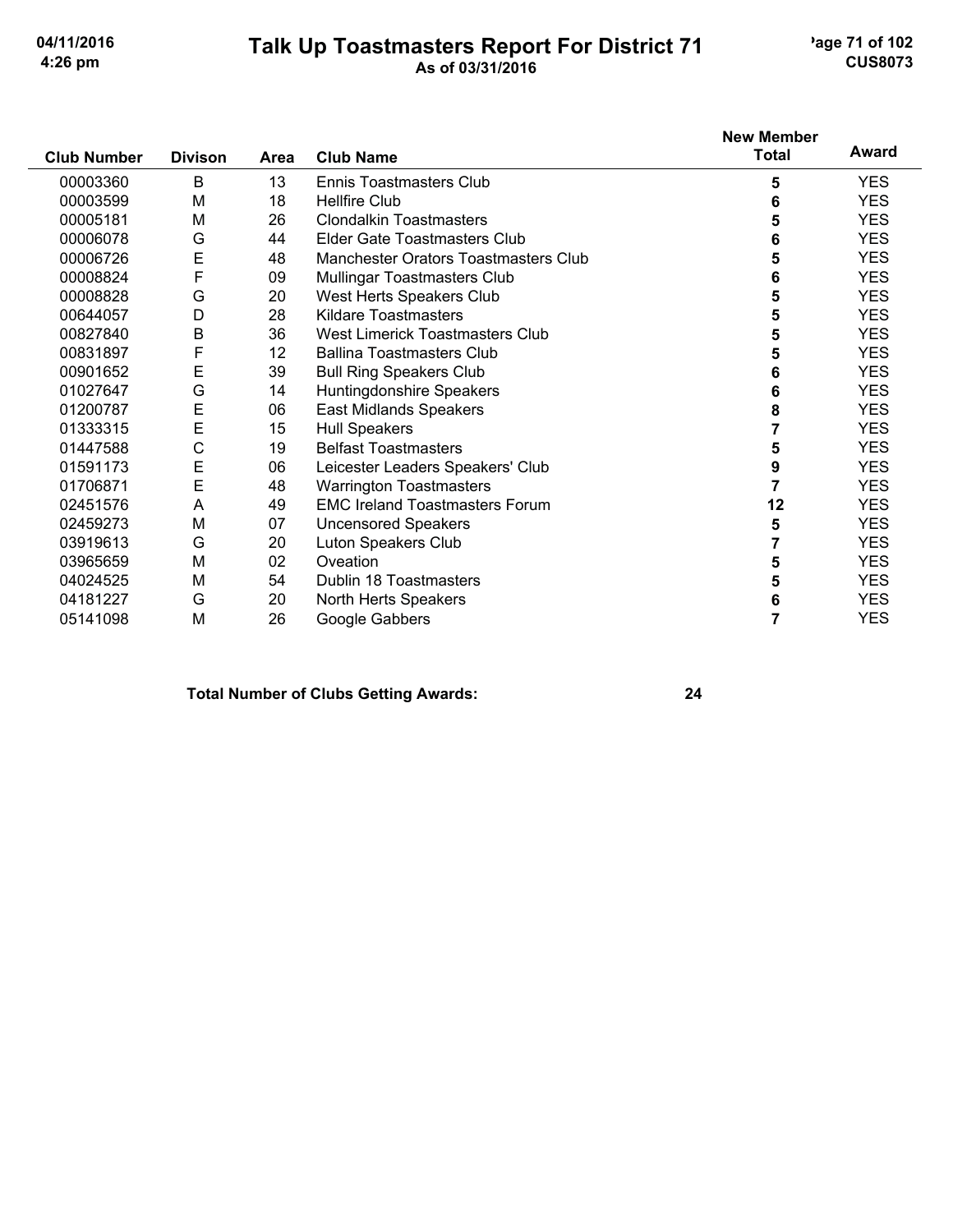## Talk Up Toastmasters Report For District 72<br>As of 03/31/2016

'age 72 of 102 **CUS8073** 

| <b>Club Number</b> | <b>Divison</b> | Area | <b>Club Name</b>                      | <b>New Member</b><br>Total | Award      |
|--------------------|----------------|------|---------------------------------------|----------------------------|------------|
| 00000680           | Η              | 01   | Varsity Club                          | 8                          | <b>YES</b> |
| 00001893           | Β              | 04   | <b>Hamilton Club</b>                  | 6                          | YES        |
| 00002890           | С              | 04   | Dunedin Toastmasters Club             |                            | <b>YES</b> |
| 00003593           | Α              | 01   | Auckland Toastmasters Club            | 5                          | YES        |
| 00007686           | Η              | 04   | Maungakiekie Club                     | 5                          | <b>YES</b> |
| 00008823           | F              | 03   | <b>Albany Toastmasters Club</b>       |                            | <b>YES</b> |
| 00593865           | Η              | 03   | Speechcraft Club                      | 14                         | <b>YES</b> |
| 00670123           | н              | 03   | Onehunga Club                         | 6                          | <b>YES</b> |
| 01219767           | D              | 03   | <b>City Early Start</b>               | 5                          | <b>YES</b> |
| 01224319           | F              | 03   | Academic                              | 13                         | <b>YES</b> |
| 03287373           | E              | 03   | <b>BNZ Harbour Quays Toastmasters</b> |                            | <b>YES</b> |

**Total Number of Clubs Getting Awards:**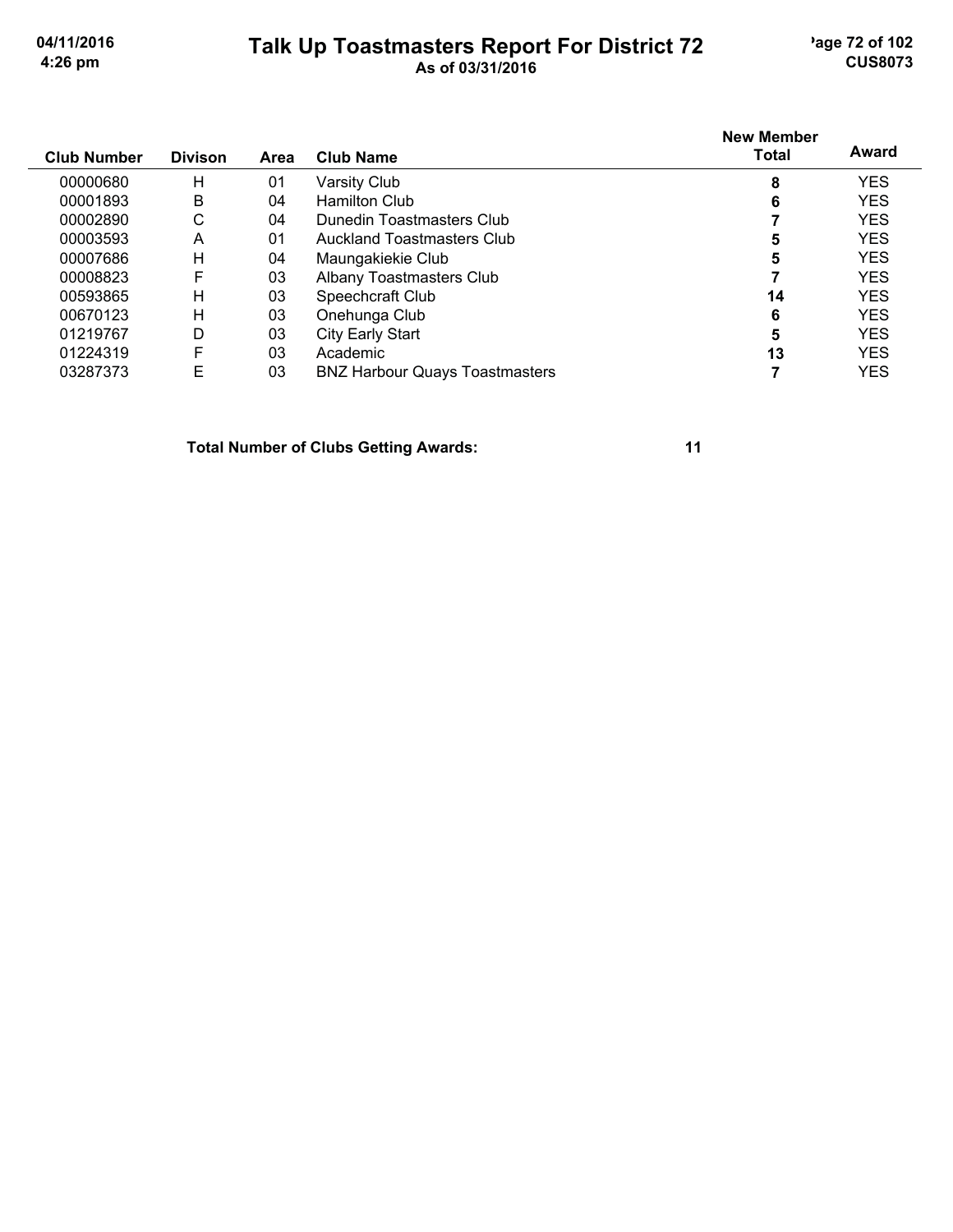# Talk Up Toastmasters Report For District 73<br>As of 03/31/2016

'age 73 of 102 **CUS8073** 

| <b>Club Number</b> | <b>Divison</b> | Area | <b>Club Name</b>                | <b>New Member</b><br><b>Total</b> | Award      |
|--------------------|----------------|------|---------------------------------|-----------------------------------|------------|
| 00003807           | R              | 37   | <b>Glen Waverley Club</b>       | 5                                 | <b>YES</b> |
| 00005028           | E              | 16   | Hawthorn Toastmasters Club Inc. |                                   | <b>YES</b> |
| 00005792           | S              | 42   | South Yarra Toastmasters        | 8                                 | <b>YES</b> |
| 00006672           |                | 48   | Jacobs Toastmasters Club        | 9                                 | <b>YES</b> |
| 00006684           | B              | 01   | Cranbourne Toastmasters Club    | 6                                 | <b>YES</b> |
| 00009744           | E              | 17   | Northern Exposure Club          | 6                                 | <b>YES</b> |
| 00976095           | M              | 21   | <b>Smashing The Envelope</b>    | 5                                 | <b>YES</b> |
| 03738238           | B              | 03   | Sale Toastmasters Club          | 5                                 | <b>YES</b> |
| 04421889           | R              | 36   | Rafters Toastmasters Club       |                                   | YES        |

**Total Number of Clubs Getting Awards:** 

 $\boldsymbol{9}$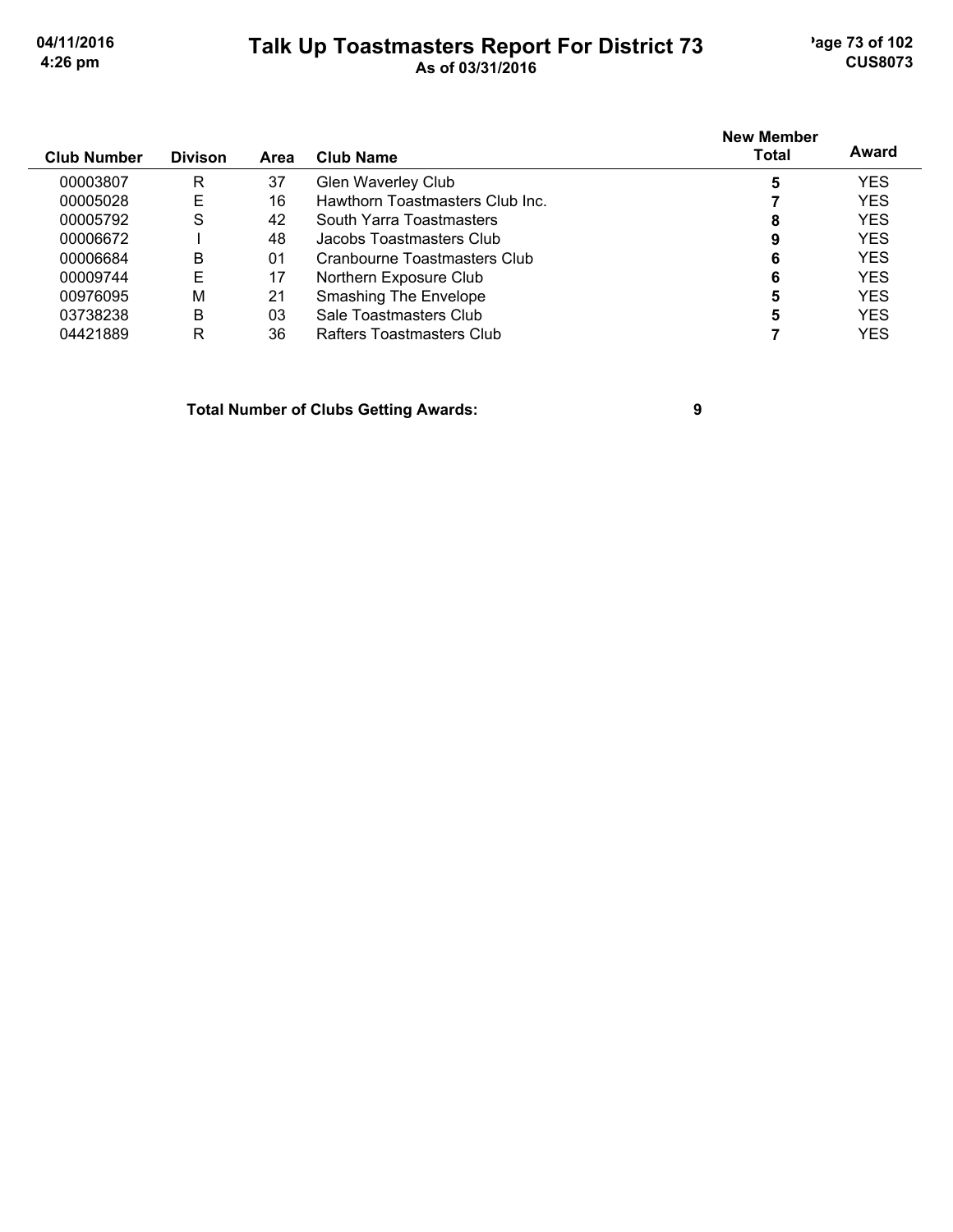## Talk Up Toastmasters Report For District 74<br>As of 03/31/2016

'age 74 of 102 **CUS8073** 

| <b>Club Number</b> | <b>Divison</b> | Area | <b>Club Name</b>                           | <b>New Member</b><br>Total | Award      |
|--------------------|----------------|------|--------------------------------------------|----------------------------|------------|
| 00000113           |                | 03   | Johannesburg Toastmasters Club             |                            | <b>YES</b> |
| 00001150           |                | 03   | CIS Toastmasters' Club                     |                            | <b>YES</b> |
| 00004688           |                | 02   | <b>Executive Club</b>                      |                            | <b>YES</b> |
| 00004718           | н              | 04   | Sandton Toastmasters Club                  |                            | <b>YES</b> |
| 00005504           | R              | 02   | Winelands Toastmasters Club                |                            | <b>YES</b> |
| 00005906           | P              | 02   | <b>Highway Club</b>                        |                            | <b>YES</b> |
| 00006940           | S              | 04   | <b>Rainbow Nation Toastmasters Club</b>    |                            | <b>YES</b> |
| 00007056           | A              | 04   | Vital Communicators Toastmasters Club      | 5                          | <b>YES</b> |
| 00007431           | A              | 05   | <b>SARB Toastmasters Club</b>              |                            | <b>YES</b> |
| 00008699           |                | 01   | Gaborone Club                              |                            | <b>YES</b> |
| 00009369           | S              | 03   | Honeydew Club                              |                            | <b>YES</b> |
| 00009671           | R              | 03   | Chuckle 'n Chirp Club                      | 6                          | <b>YES</b> |
| 01523926           | A              | 02   | <b>Central Centurion Toastmasters Club</b> |                            | <b>YES</b> |
| 04921901           | S              | 05   | Alice Lane Toastmasters Club               | C                          | <b>YES</b> |

**Total Number of Clubs Getting Awards:**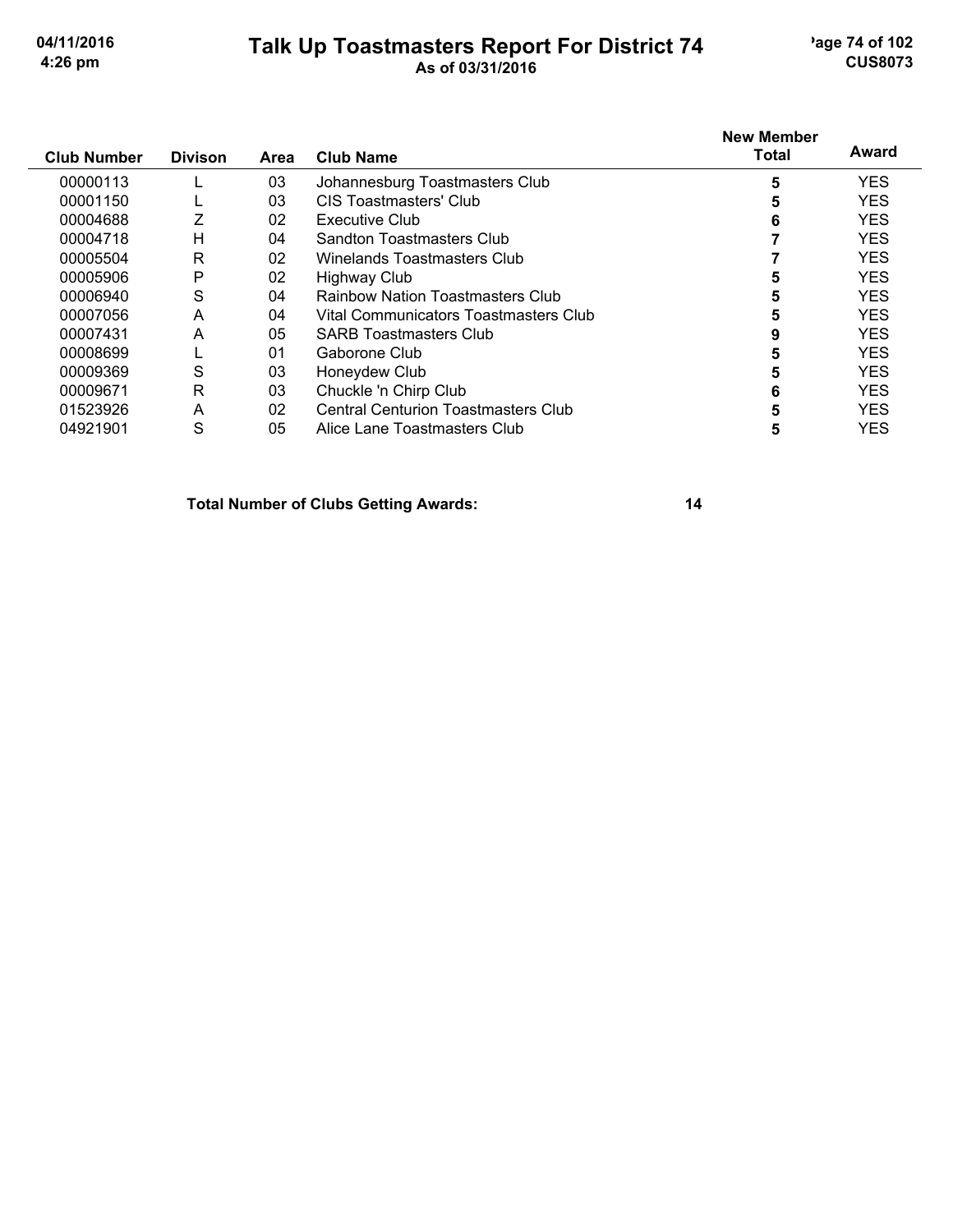## Talk Up Toastmasters Report For District 75<br>As of 03/31/2016

'age 75 of 102 **CUS8073** 

| <b>Club Number</b> | <b>Divison</b> | Area | Club Name                                     | <b>New Member</b><br>Total | Award      |
|--------------------|----------------|------|-----------------------------------------------|----------------------------|------------|
| 00001119           | A              | 02   | Metro Manila Toastmasters Club                | 6                          | <b>YES</b> |
| 00004313           |                | 92   | Maharlika Toastmasters Club                   | 5                          | <b>YES</b> |
| 00006688           | А              | 04   | El Presidente Toastmasters Club               | 5                          | <b>YES</b> |
| 01015324           | G              | 62   | Toastmasters Club Metro Dagupan               |                            | <b>YES</b> |
| 04486840           | A              | 04   | Nielsen Philippines Toastmasters              | 5                          | <b>YES</b> |
| 04651798           | Κ              | 79   | Sunpower Phillipines Module Manufacturing TMC | 9                          | <b>YES</b> |

**Total Number of Clubs Getting Awards:**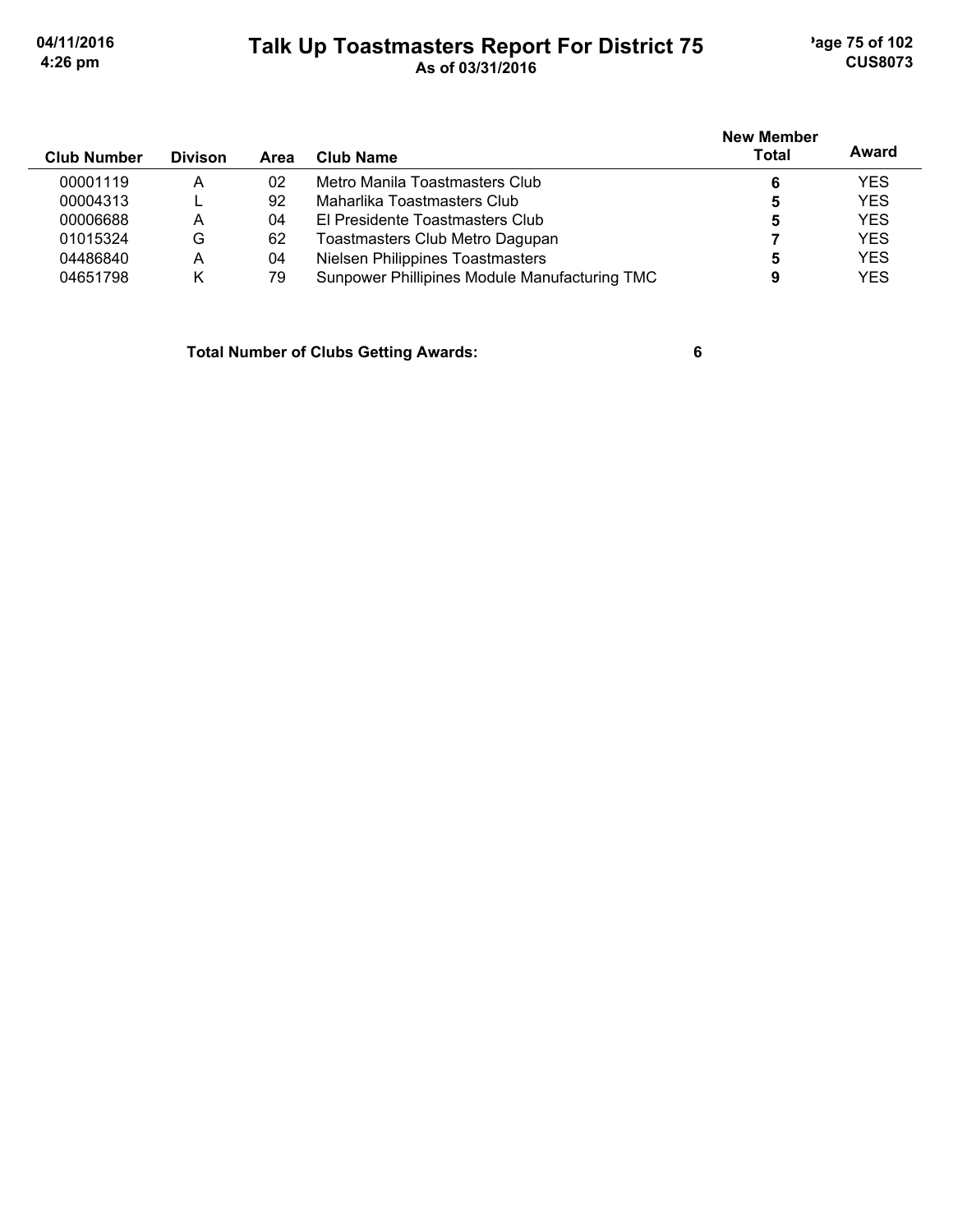'age 76 of 102 **CUS8073** 

04/11/2016 4:26 pm

## Talk Up Toastmasters Report For District 76<br>As of 03/31/2016

| <b>Club Number</b> | <b>Divison</b> | Area | Club Name                               | <b>New Member</b><br><b>Total</b> | Award      |
|--------------------|----------------|------|-----------------------------------------|-----------------------------------|------------|
| 00000583           | B              | 21   | Fussa Speakers Toastmasters Club        |                                   | <b>YES</b> |
| 00006995           | Е              | 52   | Yokohama Toastmasters Club              | 6                                 | <b>YES</b> |
| 01399770           | E              | 52   | Kawasaki Toastmasters Club              | 5                                 | <b>YES</b> |
| 01592494           | C              | 34   | Shinagawa Toastmasters Club             |                                   | <b>YES</b> |
| 02831960           | A              | 11   | Morinomiyako Toastmasters Club          |                                   | <b>YES</b> |
| 04271693           | С              | 32   | Thomson Reuters Japan Toastmasters Club |                                   | <b>YES</b> |

**Total Number of Clubs Getting Awards:**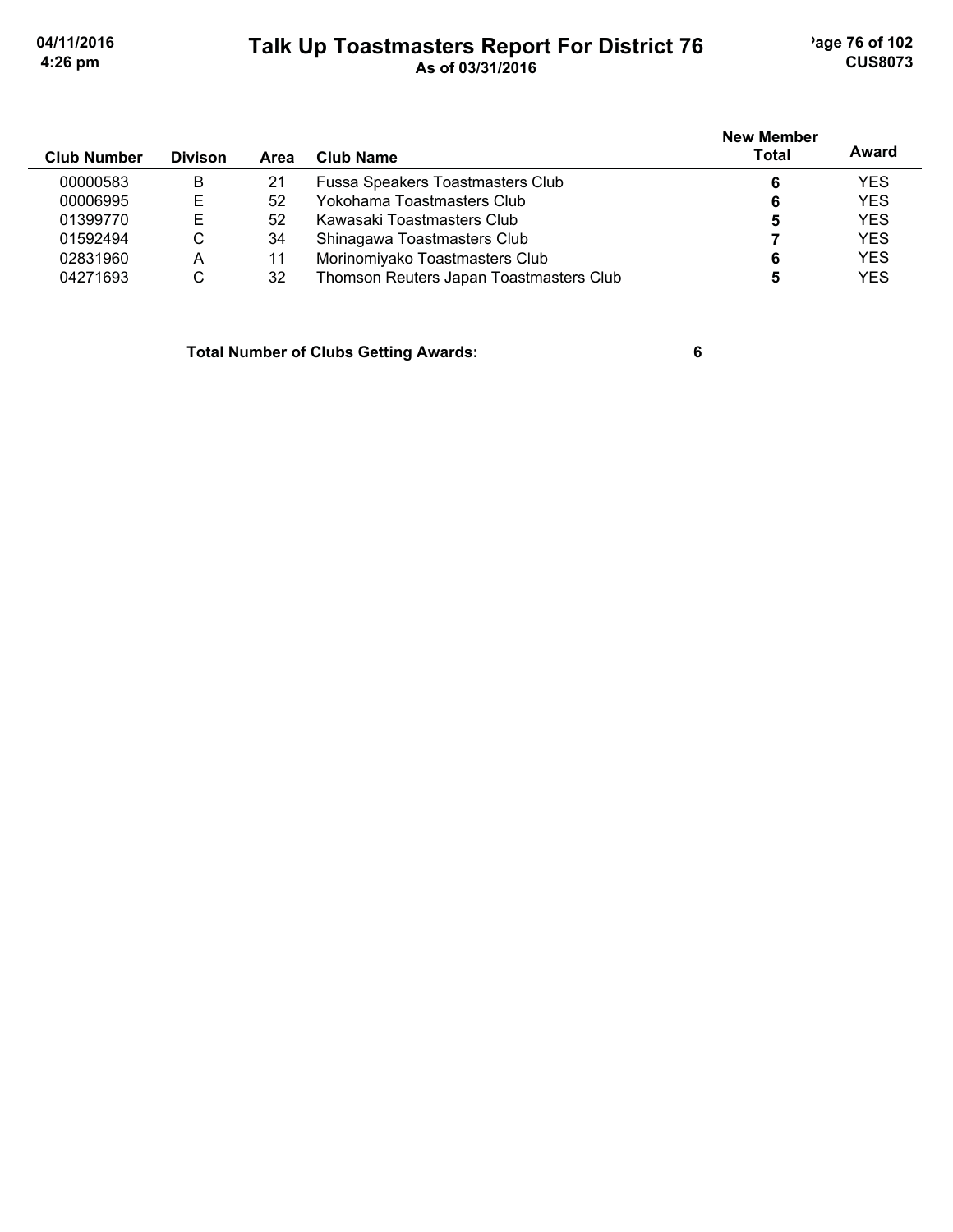'age 77 of 102 **CUS8073** 

04/11/2016 4:26 pm

## Talk Up Toastmasters Report For District 77<br>As of 03/31/2016

| <b>Club Number</b> | <b>Divison</b> | Area | <b>Club Name</b>                       | <b>New Member</b><br>Total | Award      |
|--------------------|----------------|------|----------------------------------------|----------------------------|------------|
| 00001153           | С              | 33   | <b>Maxwell Toastmasters</b>            |                            | <b>YES</b> |
| 00002459           | С              | 33   | Blue-Gray Club                         | 6                          | <b>YES</b> |
| 00005175           | B              | 21   | <b>Vocalizers Club</b>                 | 5                          | <b>YES</b> |
| 01502181           | Ε              | 51   | Navy Sounders                          | 6                          | <b>YES</b> |
| 01565802           | B              | 25   | <b>UWA Toastmasters Community Club</b> | 12                         | <b>YES</b> |
| 03264480           | В              | 26   | <b>BBVA Compass Daniel Building</b>    |                            | <b>YES</b> |

**Total Number of Clubs Getting Awards:**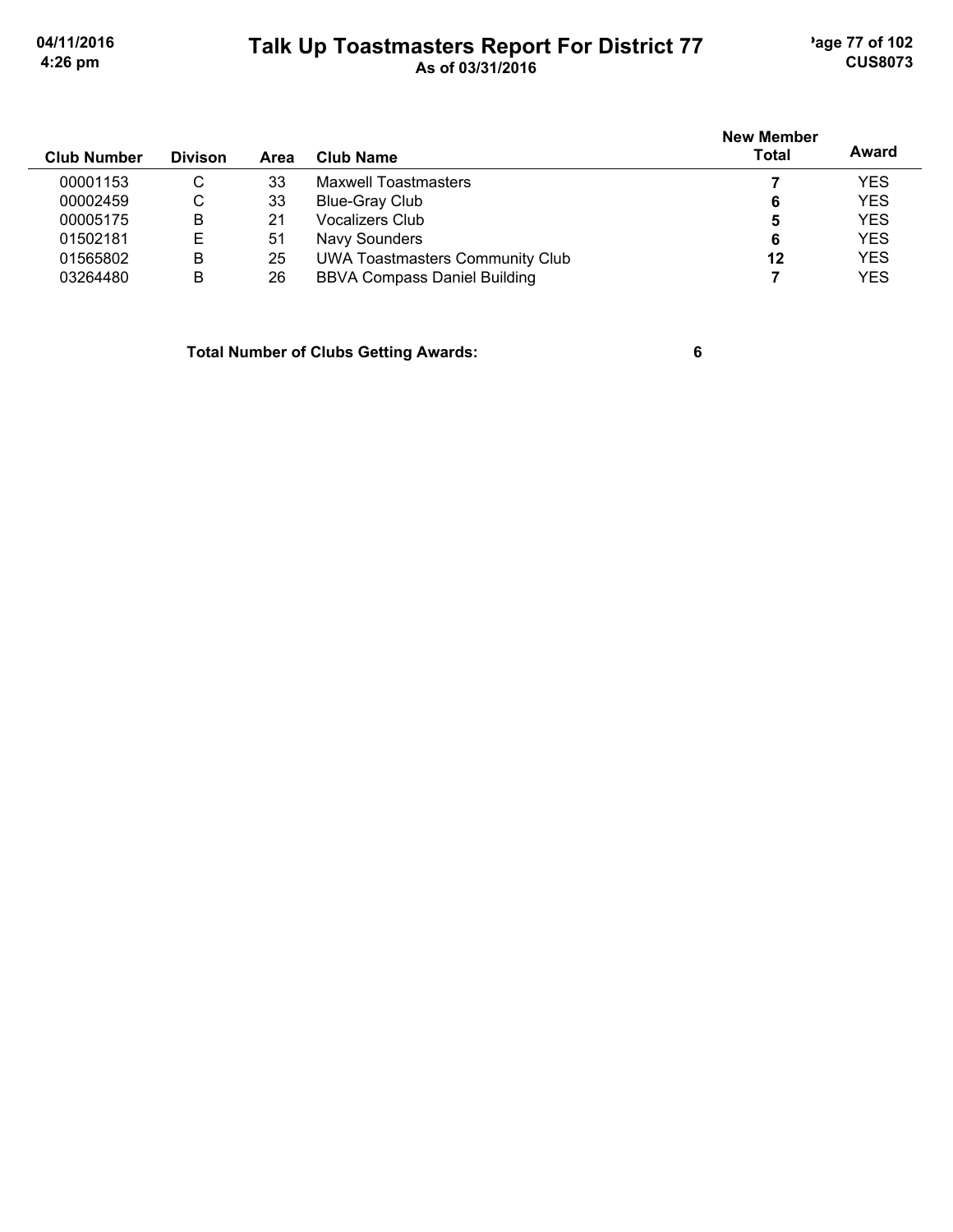# Talk Up Toastmasters Report For District 78<br>As of 03/31/2016

'age 78 of 102 **CUS8073** 

 $\mathbf{3}$ 

| <b>Club Number</b> | <b>Divison</b> | Area | Club Name                   | <b>New Member</b><br><b>Total</b> | Award      |
|--------------------|----------------|------|-----------------------------|-----------------------------------|------------|
| 00001294           |                | 62   | Yankton Toastmasters Club   |                                   | YES        |
| 00001640           | D              | 41   | Bemidji Area Club           |                                   | <b>YES</b> |
| 00006539           |                | 44   | Continuum Toastmasters Club |                                   | YES        |

**Total Number of Clubs Getting Awards:**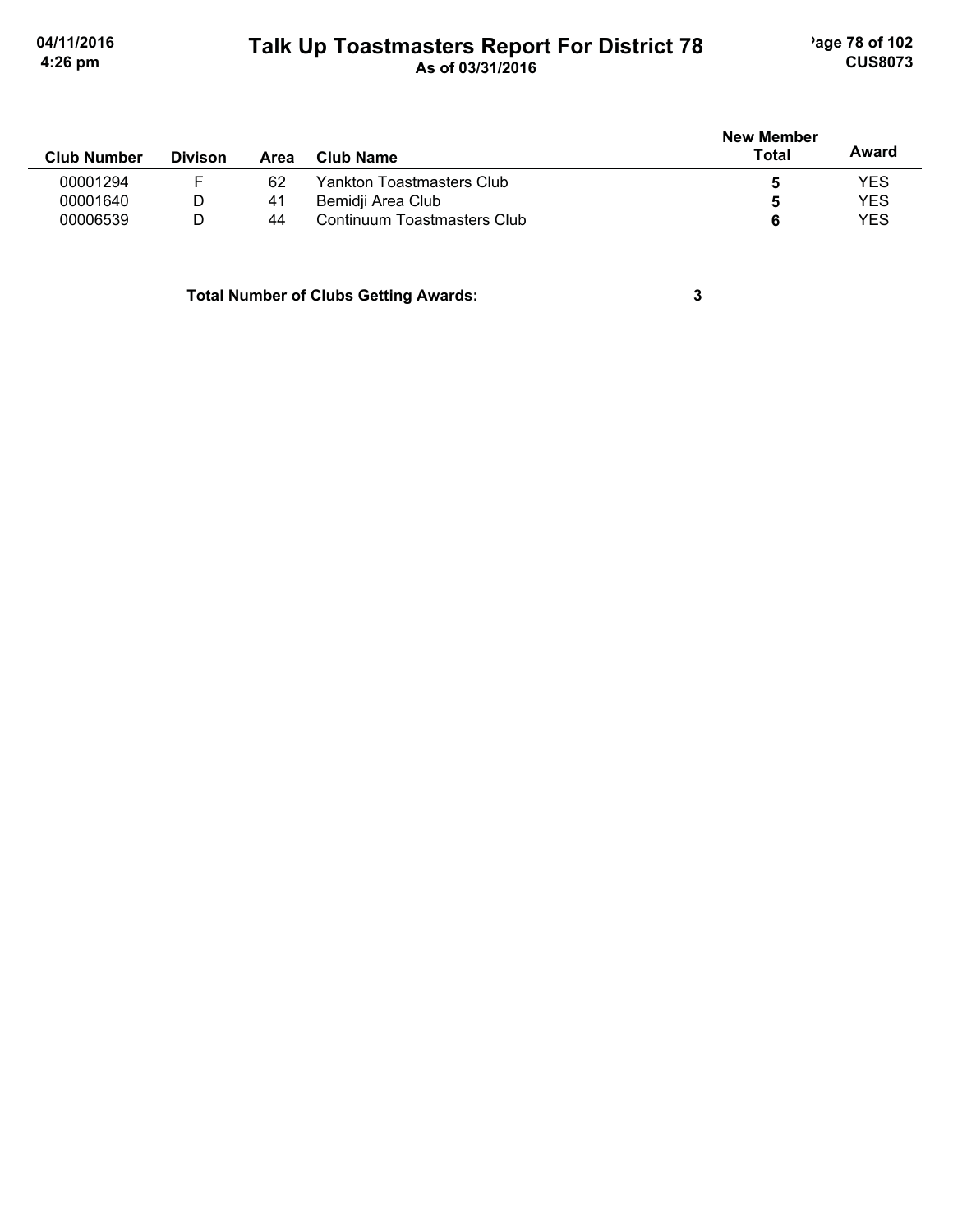# Talk Up Toastmasters Report For District 79<br>As of 03/31/2016

'age 79 of 102 **CUS8073** 

|                    |                |      |                                           | New Member              |            |
|--------------------|----------------|------|-------------------------------------------|-------------------------|------------|
| <b>Club Number</b> | <b>Divison</b> | Area | <b>Club Name</b>                          | <b>Total</b>            | Award      |
| 00001059           | M              | 20   | <b>Dhahran Toastmasters</b>               | 13                      | <b>YES</b> |
| 00002496           | B              | 06   | Serendib Toastmasters Club                | 5                       | <b>YES</b> |
| 00002789           | B              | 22   | Sand Dunes Toastmasters Club              | 5                       | <b>YES</b> |
| 00003394           | Н              | 18   | <b>PACE Club</b>                          | 5                       | <b>YES</b> |
| 00003616           | M              | 42   | Ras Tanura Club                           | 10                      | <b>YES</b> |
| 00006897           | A              | 01   | Riyadh Toastmasters Club                  | 10                      | <b>YES</b> |
| 00008258           | J              | 32   | <b>Oasis Toastmasters Club</b>            | 5                       | <b>YES</b> |
| 00008490           | N              | 05   | PICPA Riyadh Toastmasters Club (PRTC)     | 5                       | <b>YES</b> |
| 00009209           | B              | 22   | Kohinoor Toastmasters Club                | 5                       | <b>YES</b> |
| 00738545           | Α              | 03   | <b>Prince Sultan University Club</b>      | 6                       | <b>YES</b> |
| 00753319           | M              | 54   | Al-Hasa Club                              | 12                      | <b>YES</b> |
| 00889524           | $\mathsf C$    | 08   | Nesma Holding Toastmasters Club           | 5                       | <b>YES</b> |
| 01009364           | J              | 43   | <b>Discovery Toastmasters Club</b>        | 5                       | <b>YES</b> |
| 01014428           | F              | 61   | Nesma and Partners Toastmasters Club      | 5                       | <b>YES</b> |
| 01267208           | L              | 53   | <b>UNITED</b>                             | 8                       | <b>YES</b> |
| 01383499           |                | 73   | <b>MAKKAH Toastmasters Club</b>           | 8                       | <b>YES</b> |
| 01426276           | C              | 27   | <b>Effat University Toastmasters Club</b> | 6                       | <b>YES</b> |
| 01427793           | Q              | 71   | La'aLe'e Toastmasters                     | 5                       | <b>YES</b> |
| 01456000           | H              | 34   | Jeddah Malayalam Toastmasters Club        | 7                       | <b>YES</b> |
| 01536532           | N              | 36   | The Gold Toastmasters Club                | 5                       | <b>YES</b> |
| 01571027           | I.             | 73   | Umm Al-Qura                               | 8                       | <b>YES</b> |
| 01597596           | A              | 03   | Yallah Banat Ariyadh Toastmasters Club    | 5                       | <b>YES</b> |
| 01871524           | F              | 60   | PHOENIX MASA TOASTMASTERS CLUB            | 11                      | <b>YES</b> |
| 02023097           | Q              | 23   | <b>Qatif Oasis</b>                        | 5                       | <b>YES</b> |
| 02040331           | A              | 38   | Speakers of PICE Riyadh                   | 5                       | <b>YES</b> |
| 02071927           | G              | 24   | KaMFi                                     | 5                       | <b>YES</b> |
| 02183751           | G              | 07   | <b>ACES Toastmasters Club</b>             | 5                       | <b>YES</b> |
| 02188362           | G              | 33   | Al Mowhiba Toastmasters Club              | $\overline{7}$          | <b>YES</b> |
| 02279573           | M              | 20   | <b>JHAH Toastmasters</b>                  | 12                      | <b>YES</b> |
| 02346972           | Κ              | 35   | MYX JEDDAH TOASTMASTERS CLUB              | 5                       | <b>YES</b> |
| 02397026           | $\mathsf B$    | 19   | <b>CLT Toastmasters Club</b>              | 11                      | <b>YES</b> |
| 02412906           | F              | 25   | <b>URDU Toastmasters Club</b>             | 5                       | <b>YES</b> |
| 02477760           | D              | 72   | Al-Alya                                   | 6                       | <b>YES</b> |
| 02523088           | $\circ$        | 45   | <b>Cateus Toastmasters</b>                | 5                       | <b>YES</b> |
| 02556701           | M              | 20   | Eagles Toastmasters Club                  | 5                       | <b>YES</b> |
| 02907782           | D              | 72   | Rise In Glory                             | 21                      | <b>YES</b> |
| 02979009           | P              | 39   | Abha Ladies Toastmasters Club             | 7                       | <b>YES</b> |
| 03246878           | G              | 24   | Professionals Toastmasters Club           | 6                       | <b>YES</b> |
| 03281462           | F              | 31   | Al Khobar Tamil Toastmasters Club         | 5                       | <b>YES</b> |
| 03337827           | F              | 61   | Harmony Toastmasters Club                 | 5                       | <b>YES</b> |
| 03338157           | Κ              | 16   | <b>Prime Toastmasters Club</b>            | 5                       | <b>YES</b> |
| 03357904           | Α              | 01   | Bazme Urdu Toastmasters Club              | 5                       | <b>YES</b> |
| 03358910           | $\circ$        | 45   | Kalemat                                   | 7                       | <b>YES</b> |
| 03487887           | G              | 33   | <b>Green Toastmasters Club</b>            | 6                       | <b>YES</b> |
| 03525528           | Ε              | 14   | <b>SWCC Toastmasters Club</b>             | $\overline{7}$          | <b>YES</b> |
| 03528237           | O              | 52   | <b>Prudent Family Toastmasters</b>        | 7                       | <b>YES</b> |
| 03598788           | Κ              | 16   | King Abdulaziz University                 | 12                      | <b>YES</b> |
| 03610576           | A              | 02   | Riyadh Malayalam Toastmasters Club        | 5                       | <b>YES</b> |
| 03672404           | Β              | 19   | Al Qaseem University                      | 9                       | <b>YES</b> |
| 03728020           | F              | 61   | Alturki Toastmasters Club                 | 5                       | <b>YES</b> |
| 03786528           | B              | 06   | <b>IECEP Riyadh Toastmasters Club</b>     | 8                       | <b>YES</b> |
| 03888434           | $\circ$        | 45   | <b>Hajariat Explorer</b>                  | 5                       | <b>YES</b> |
| 03951050           | Q              | 51   | Lakdiva Sinhala Toastmasters              | $\overline{\mathbf{7}}$ | <b>YES</b> |
| 03960717           | F              | 25   | Vision Toastmasters Club                  | 5                       | <b>YES</b> |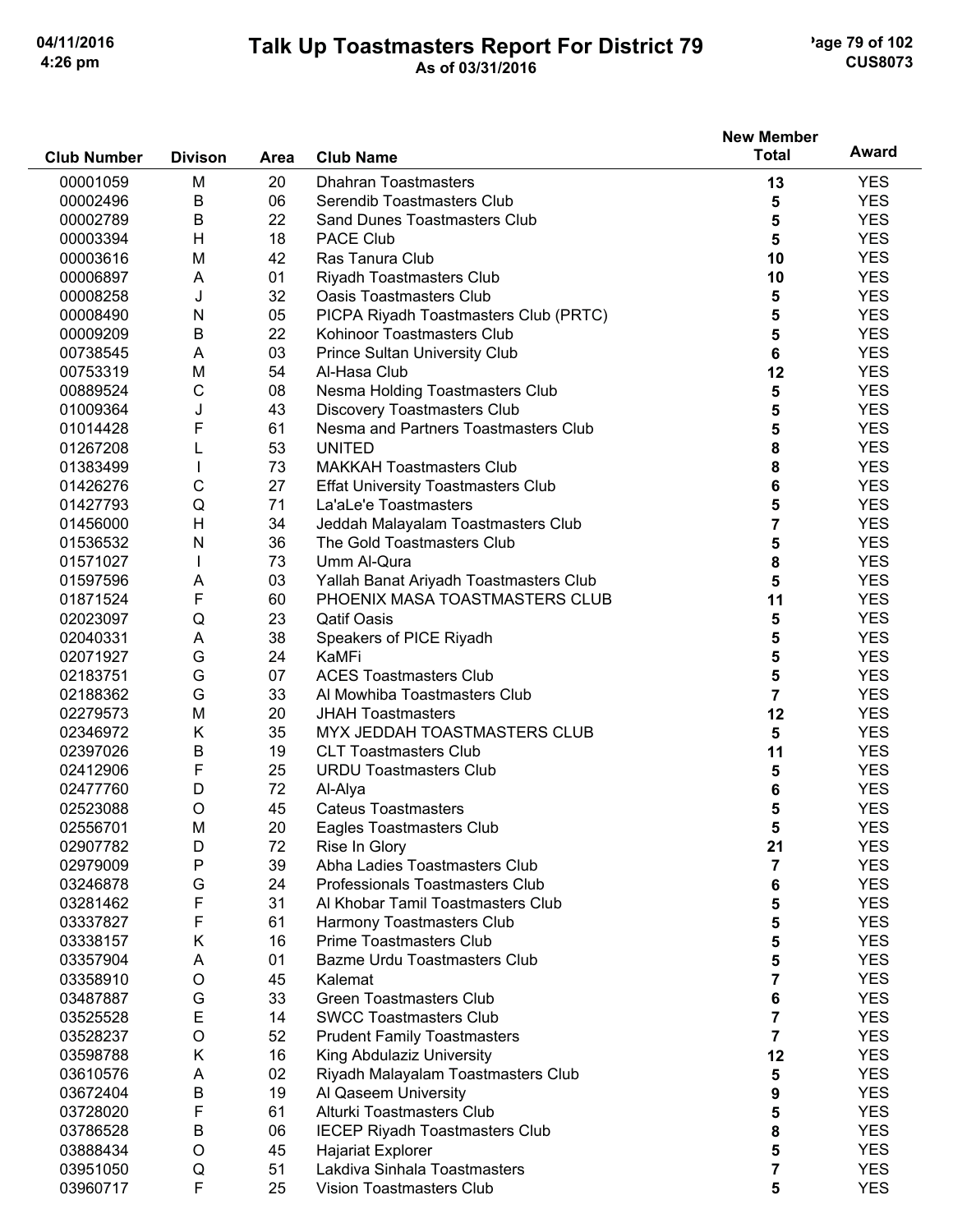## Talk Up Toastmasters Report For District 79<br>As of 03/31/2016

'age 80 of 102 **CUS8073** 

|                    |                |      |                                                   | <b>New Member</b> |            |
|--------------------|----------------|------|---------------------------------------------------|-------------------|------------|
| <b>Club Number</b> | <b>Divison</b> | Area | <b>Club Name</b>                                  | <b>Total</b>      | Award      |
| 04040020           | D              | 44   | Gas Yanbu                                         | 5                 | <b>YES</b> |
| 04156955           | J              | 43   | JZ Toastmasters                                   | 6                 | <b>YES</b> |
| 04206338           | H              | 18   | Pace Advanced Toastmasters Club                   | 5                 | <b>YES</b> |
| 04224669           | P              | 40   | Shabab Aseer                                      | 5                 | <b>YES</b> |
| 04251144           | F              | 60   | Jacobz Toastmasters Club                          | 9                 | <b>YES</b> |
| 04343115           | F              | 61   | Algosaibi Toastmasters Club                       | 9                 | <b>YES</b> |
| 04411205           | C              | 08   | Energy Toastmasters Club WOA-A01                  | 10                | <b>YES</b> |
| 04442587           | O              | 52   | <b>AlKifah Toastmasters Club</b>                  | 5                 | <b>YES</b> |
| 04548869           | P              | 39   | Learn 4 Life Toastmasters Club                    | 6                 | <b>YES</b> |
| 04549879           | J              | 32   | <b>MDH Toastmasters Club</b>                      | 6                 | <b>YES</b> |
| 04672557           | P              | 26   | Jazan Ladies Toastmasters Club                    | 5                 | <b>YES</b> |
| 04725036           | B              | 19   | Lajnat Tanmiyat Al-Khaleej Al-Nesaee              | 5                 | <b>YES</b> |
| 04770634           | M              | 55   | Drillorators Toastmasters Club                    | 6                 | <b>YES</b> |
| 04936960           | O              | 09   | Energy Toastmasters Club EOA-E02                  | 10                | <b>YES</b> |
| 05056012           | E              | 13   | Somow TMC                                         | 15                | <b>YES</b> |
| 05056223           | Α              | 03   | Prince Sultan University Toastmasters Arabic Club | 6                 | <b>YES</b> |
| 05083743           | M              | 54   | <b>KBR - AMCDE Toastmasters Club</b>              |                   | <b>YES</b> |
| 05083978           | A              | 01   | Knowledge Core Toastmasters Club                  | 7                 | <b>YES</b> |
| 05144296           |                | 30   | Hayat Club                                        | 5                 | <b>YES</b> |
| 05159103           |                | 29   | Ma'aden Rak-1 Toastmasters Club                   | 6                 | <b>YES</b> |
| 05163311           | M              | 41   | Riyadh Refinery Leaders Toastmasters Club         | 15                | <b>YES</b> |
| 05172561           | Н              | 18   | Ceylon Toastmasters Club                          | 5                 | <b>YES</b> |
| 05177604           |                | 17   | Darvico Toastmasters Club                         | 8                 | <b>YES</b> |
| 05195814           |                | 73   | <b>KAWADER Toastmasters Club</b>                  | 5                 | <b>YES</b> |

### **Total Number of Clubs Getting Awards:**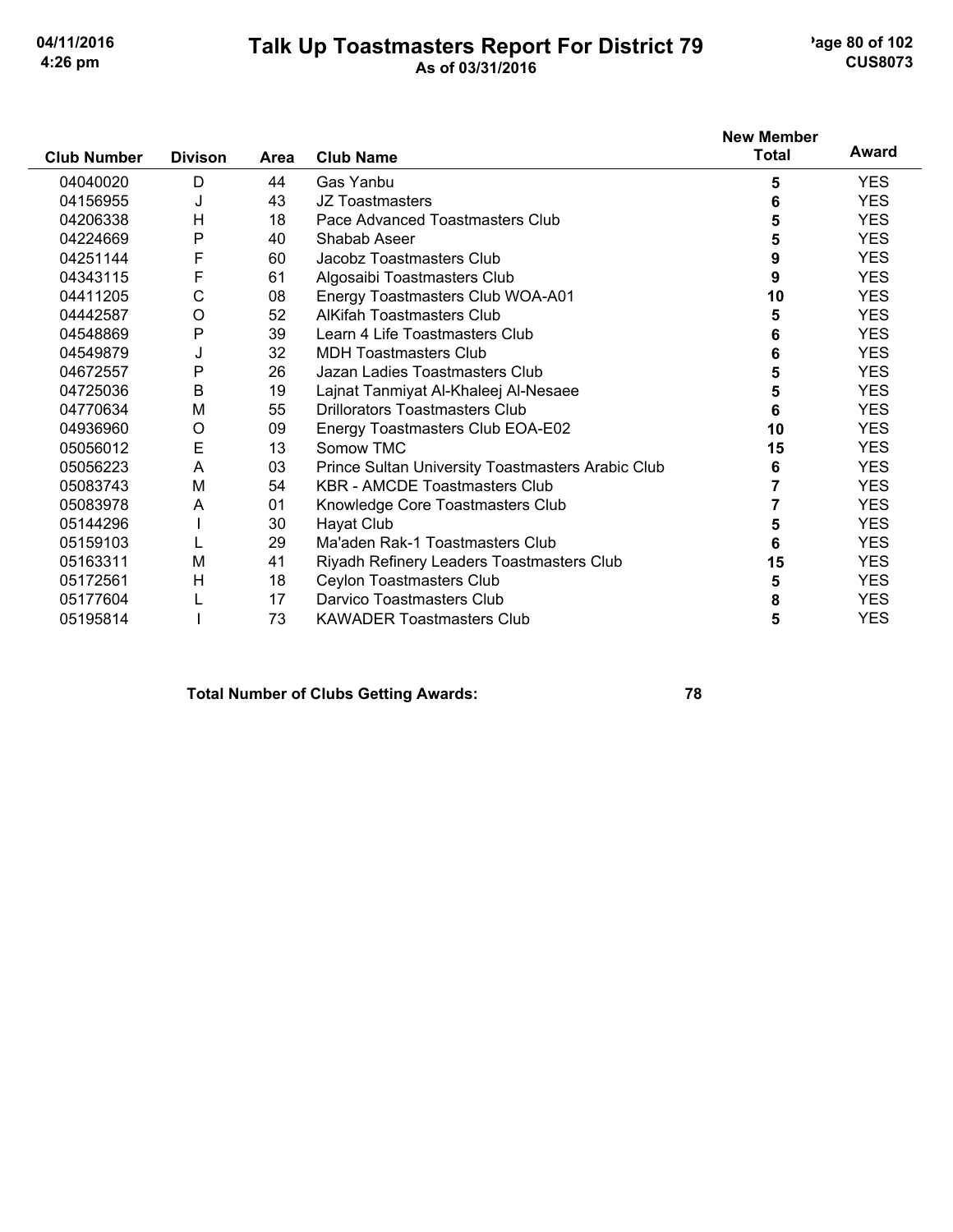## Talk Up Toastmasters Report For District 80

'age 81 of 102 **CUS8073** 

| <b>Club Number</b> | <b>Divison</b> | Area | <b>Club Name</b>                      | <b>New Member</b><br>Total | Award      |
|--------------------|----------------|------|---------------------------------------|----------------------------|------------|
|                    |                |      |                                       |                            |            |
| 00000483           | A              | 01   | <b>YMCA Toastmasters Club</b>         |                            | <b>YES</b> |
| 00000631           | S              | 04   | Temasek Polytechnic Toastmasters Club | 10                         | <b>YES</b> |
| 00006237           | S              | 05   | Yokogawa Toastmasters Club            | 5                          | <b>YES</b> |
| 00008833           | Z              | 01   | NUS Toastmasters Club                 | 27                         | <b>YES</b> |
| 00009165           | S              | 04   | <b>Tampines Changkat Toastmasters</b> | 12                         | <b>YES</b> |
| 00009931           | B              | 02   | <b>Bukit Merah Toastmasters Club</b>  | 5                          | <b>YES</b> |
| 00708617           | B              | 02   | Clementi CC Toastmasters Club         | 8                          | <b>YES</b> |
| 00916931           | B              | 03   | <b>SIM Students Toastmasters Club</b> |                            | <b>YES</b> |
| 01196035           | A              | 05   | Marine Parade                         | 5                          | <b>YES</b> |
| 01419386           | Z              | 02   | <b>MDIS Toastmasters Club</b>         | 5                          | <b>YES</b> |
| 01489034           | U              | 03   | <b>Flagmasters</b>                    | 20                         | <b>YES</b> |
| 02065422           | G              | 05   | Pasir Ris Elias Toastmaster Club      | 5                          | <b>YES</b> |
| 02771795           | B              | 05   | <b>WDA Toastmasters Club</b>          | 10                         | <b>YES</b> |
| 03930341           |                | 05   | Bishan CC Mandarin Toastmasters Club  | 5                          | <b>YES</b> |
| 03956577           |                | 05   | SAP Singapore Toastmasters            | 5                          | <b>YES</b> |
| 03985151           | G              | 05   | Brahm Centre Toastmasters Club        | 5                          | <b>YES</b> |
| 04435381           | ٧              | 02   | DC Toastmasters Club                  | 5                          | YES        |

**Total Number of Clubs Getting Awards:**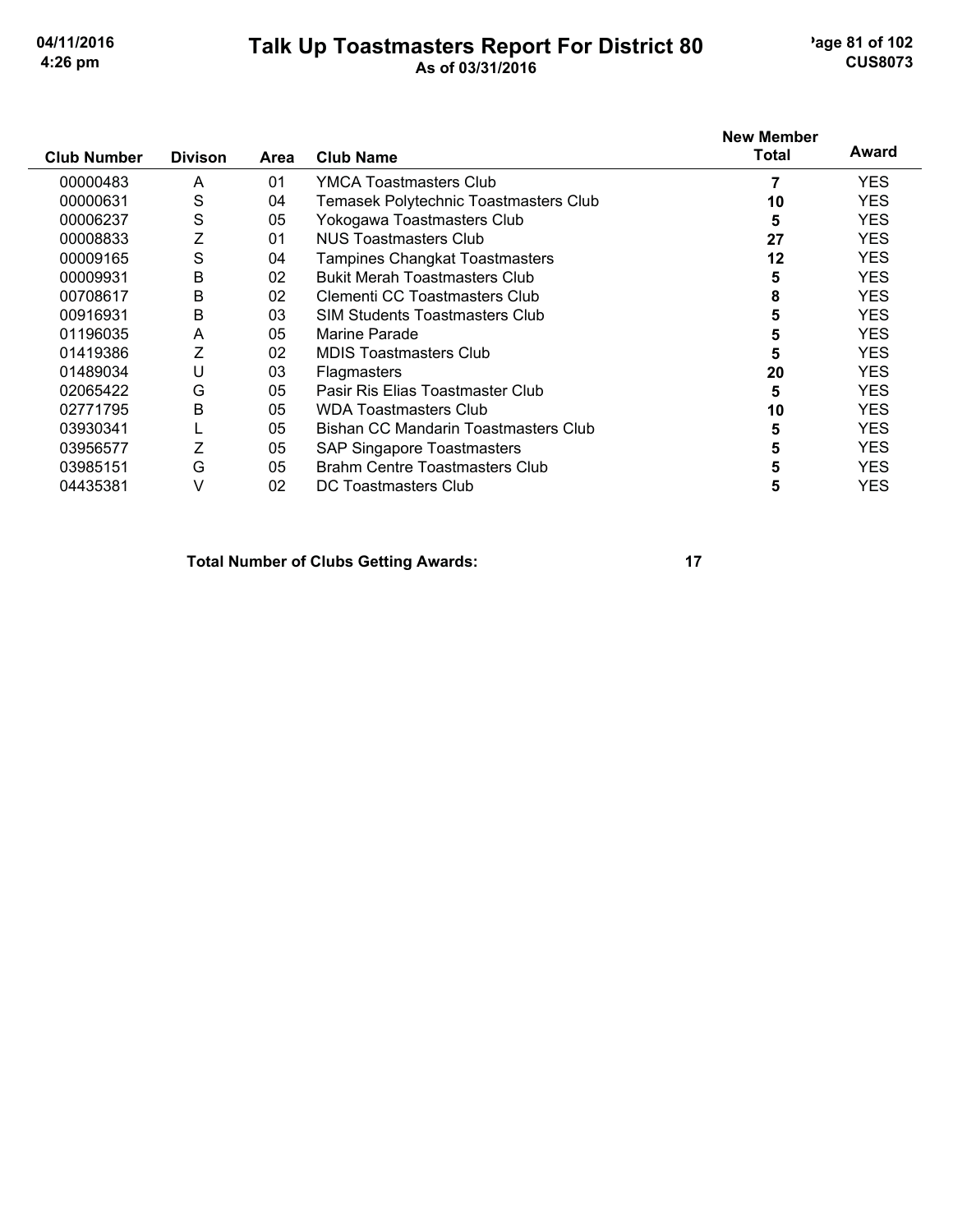## Talk Up Toastmasters Report For District 81<br>As of 03/31/2016

'age 82 of 102 **CUS8073** 

| <b>Club Number</b> | <b>Divison</b> | Area | <b>Club Name</b>                     | <b>New Member</b><br><b>Total</b> | Award      |
|--------------------|----------------|------|--------------------------------------|-----------------------------------|------------|
| 00001045           | B              | 08   | Nova Powerspeakers Club              | 5                                 | <b>YES</b> |
| 00002687           | F              | 38   | Georgetown Toastmasters Club         | 5                                 | <b>YES</b> |
| 00006013           | B              | 12   | Trailblazers Toastmasters Club       | 6                                 | <b>YES</b> |
| 00583524           | E              | 33   | Tortola Toastmasters Club of the BVI | 8                                 | <b>YES</b> |
| 00728533           | С              | 16   | Westside Toastmasters Club           | 5                                 | <b>YES</b> |
| 00830360           | D              | 21   | Amaryllis Toastmasters Club          | 8                                 | <b>YES</b> |
| 01036674           | D              | 22   | Club Phare                           |                                   | <b>YES</b> |
| 01036731           | E              | 28   | The Disciples Toastmasters Club      | 11                                | <b>YES</b> |
| 01180376           | D              | 26   | Essor                                | 5                                 | <b>YES</b> |
| 02444095           | D              | 24   | Dauphin                              | 6                                 | <b>YES</b> |
| 02480500           | B              | 07   | <b>ICAJ Toastmasters</b>             | 5                                 | <b>YES</b> |
| 02612216           | D              | 25   | Fougere                              | 6                                 | <b>YES</b> |
| 03516643           | E              | 31   | <b>HSI ALMA</b>                      | 8                                 | <b>YES</b> |

**Total Number of Clubs Getting Awards:**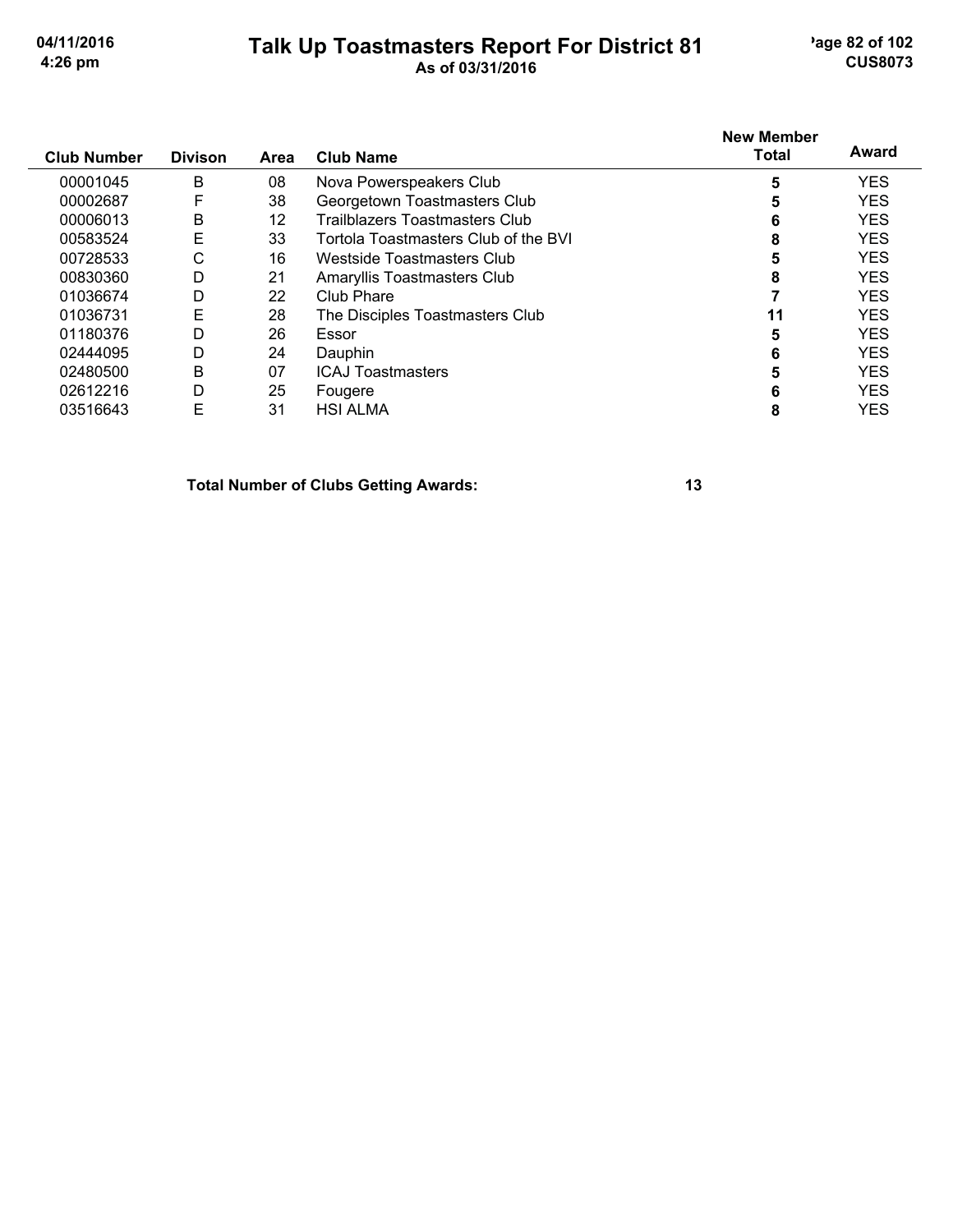**Club Number** 

**Divison** 

#### **Talk Up Toastmasters Report For District 82** As of 03/31/2016

**Club Name** 

Area

'age 83 of 102 **CUS8073** 

**Award** 

**New Member** 

**Total** 

#### J  $01$ 00642857 **HNB Toastmasters Club** 5 **YES**  $\mathsf{C}$ 00649172  $01$ Serendib Toastmasters Club 6 **YES** G  $02$  $\overline{7}$ **YES** 00665905 Chennai Toastmasters Club 00777976 F  $01$ **FTZ Toastmasters Club** 5 **YES** 5  $H$ 01 00822324 Kandy Toastmasters Club **YES** 00968050  $\overline{B}$  $01$ **CSC Chennai Chapter** 5 **YES** 01016391  $\mathsf{C}$ 04 **Braybrooke Toastmasters Club** 6 **YES**  $H$ 03 Wayamba Toastmasters 5 01055854 **YES** 01122025 J  $0<sub>3</sub>$ Panadura Toastmasters 5 **YES**  $\mathbf{I}$ 03 01128480 **Medley Toastmasters Club** 9 **YES**  $04$ 5 A **SLT Toastmasters YES** 01195101  $01$ 5 01195211 A **DFCC Toastmasters YES**  $\overline{7}$ A  $01$ **YES** 01223622 **Nations Toastmasters** 01280859 J  $02$ Sri Lanka Institute of Marketing Toastmasters Club 8 **YES** 01290125 A 03 **CIM Toastmasters Club**  $\overline{7}$ **YES** J  $01$ **APIIT Toastmasters** 5 01317290 **YES** 01334805 E  $04$ **IPM Toastmasters Club** 5 **YES**  $H$  $04$ 01355969 **AATSL Toastmasters Club**  $\overline{7}$ **YES** F 02 5 01361631 **Printcare Toastmasters YES**  $\overline{B}$  $0<sub>5</sub>$ Madras Toastmasters Club 5 01363550 **YES** G  $0.3$ 01373947 **TCS Maitree Chennai Toastmasters Club** 6 **YES** A  $01$ 9 **YFS** 01391757 **Dialog Toastmasters Club** F 01401009 02 Lyceum Wattala Toastmasters 5 **YES** F  $0<sub>5</sub>$ **Union Assurance Toastmasters** 9 01424892 **YES** J  $01$ 01504631 **Havleys Toastmasters Club** 5 **YFS** F 01514977 02 **Wattala Toastmasters Club** 5 **YES** E  $01$ 16 01515466 **BEPZ Toastmasters YES** F 03 **Siyane Toastmasters** 01553096 5 **YES** Ġ 05 **KCG Toastmasters Club YES** 5 01557592 C  $04$ Hemas Toastmasters Club 5 01600825 **YES** 01600941  $\mathbf{I}$  $01$ **Terra VIT** 9 **YES**  $\overline{A}$  $04$ **RR Donnelley** 8 **YES** 01816653 J 03 Moratuwa Toastmasters 01861319 5 **YES** E 02 5 01982862 Word Blasters Toastmasters Club **YES** 02148163 G  $\Omega$ **Coimbatore Toastmasters Club** 8 **YES** D  $0<sub>2</sub>$ **L&T ECC Toastmasters Club** 6 **YES** 02188218 G 29 03 **TCS Insurance Toastmasters Club YES** 02221629 02247135 D  $04$ **TCS Maitree Orators** 5 **YES** F  $\overline{7}$ 02302941  $04$ Expolanka Toastmasters Club **YES** 02321352  $\overline{C}$  $04$ Aitken Spence Toastmasters 5 **YES** B 02435760 02 Infosys Toastmasters, Chennai 10 **YES** 02 J Virtusa CMB 6 02541805 **YES** 02560442 G  $0<sub>3</sub>$ TCS Maitree Alpha Toastmasters Club 8 **YES**  $04$ 02560653 D **TCS Maitree Champions Toastmasters Club** 14 **YES** 02  $\mathbf{I}$ **Brisa VIT** 6 **YES** 02677376  $\mathbf{I}$  $02$ Clima VIT 6 **YES** 02677403 **BACI Chennai Silver Tongue Toastmasters Chapter** 02784801  $\mathbf{I}$ 04 8 **YES** G  $0<sub>5</sub>$ **Infosys Shols Toastmasters Club YES** 02798716 6 02909519 D 03 McDermott Toastmasters Chennai 5 **YES** G  $01$ 5 03060904 Alpha - Betans Syntel Toastmasters Club **YES** 03075300 <sub>R</sub>  $01$ **Coromandel Toastmasters Club**  $6\phantom{1}6$ **YES Trichy Toastmasters Club** D  $01$ **YES** 03270615 6  $01$ 5 03295314  $\mathbf{I}$ Agua VIT **YES** 03295556  $\mathbf{I}$  $02$ **FOGO VIT**  $\overline{7}$ **YES**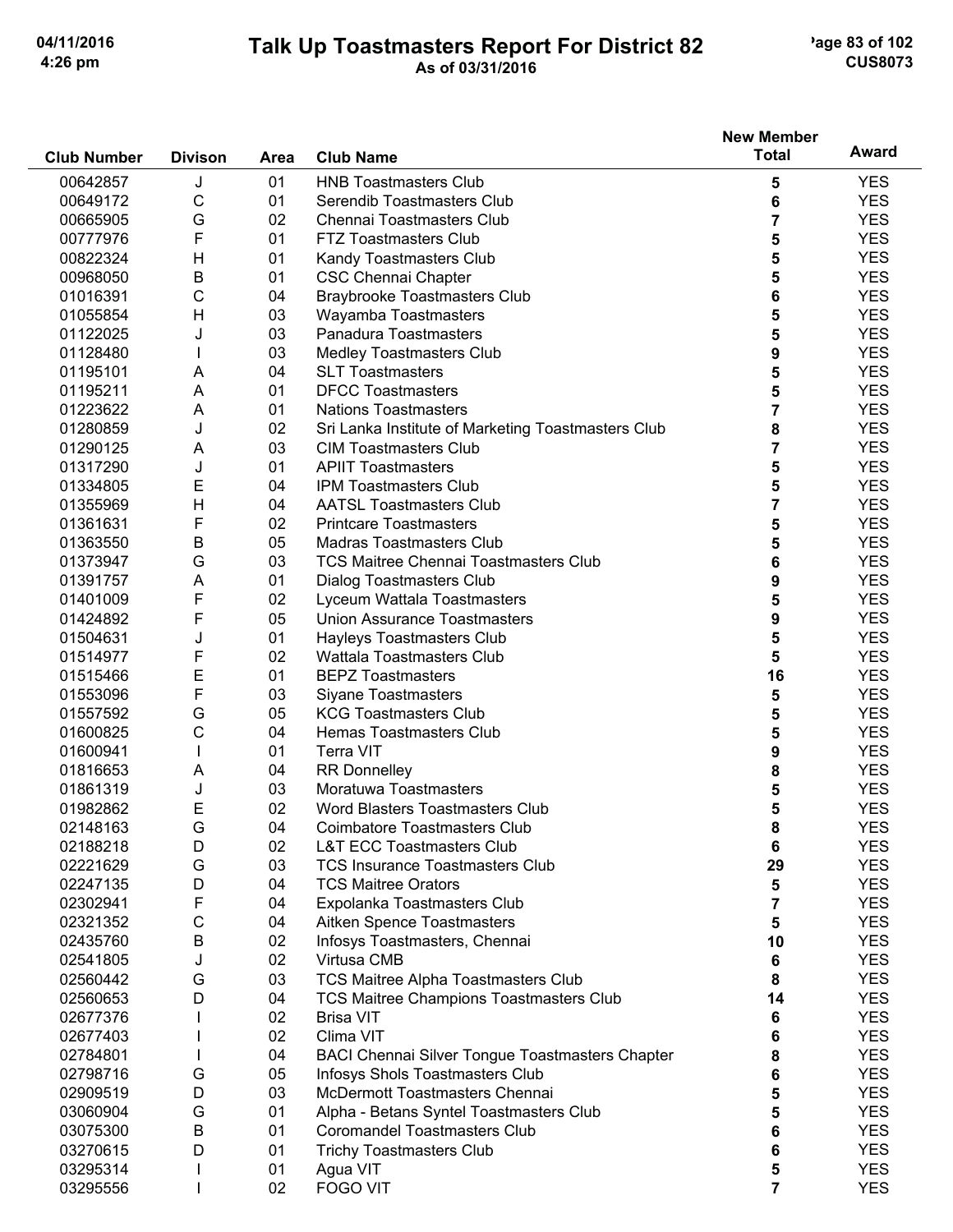## Talk Up Toastmasters Report For District 82

'age 84 of 102 **CUS8073** 

|                    |                |      |                                               | <b>New Member</b> |            |
|--------------------|----------------|------|-----------------------------------------------|-------------------|------------|
| <b>Club Number</b> | <b>Divison</b> | Area | <b>Club Name</b>                              | <b>Total</b>      | Award      |
| 03356293           | D              | 04   | <b>TCS Maitree Infinity Toastmasters Club</b> | 6                 | YES.       |
| 03414509           | A              | 02   | Lions Toastmasters Club                       | 5                 | <b>YES</b> |
| 03560488           |                | 03   | <b>HCL Expressions Toastmasters Club</b>      | 5                 | <b>YES</b> |
| 03578140           | Е              | 04   | <b>NDB</b> Toastmasters                       | 5                 | <b>YES</b> |
| 03598897           | С              | 01   | <b>Awakening Toastmasters</b>                 | 5                 | <b>YES</b> |
| 03636924           | D              | 02   | Thirdware Chennai Toastmasters Club           | 6                 | <b>YES</b> |
| 03835845           | C              | 01   | Informatics Institute of Technology           | 5                 | <b>YES</b> |
| 04036554           | D              | 04   | <b>TCS Maitree Titans</b>                     | 6                 | <b>YES</b> |
| 04198235           |                | 01   | Phoenix VIT                                   |                   | <b>YES</b> |
| 04198323           |                | 02   | <b>Nuvens VIT</b>                             |                   | <b>YES</b> |
| 04225142           | G              | 04   | <b>FAI - Salem Rainmakers Club</b>            |                   | <b>YES</b> |
| 04309638           | D              | 05   | <b>Rising Pillars Toastmasters Club</b>       |                   | <b>YES</b> |
| 04338539           | C              | 01   | Sri Lanka Ports Authority Toastmasters Club   |                   | <b>YES</b> |
| 04409413           | Β              | 02   | NSN Oragadam                                  | 8                 | <b>YES</b> |
| 04413695           | D              | 01   | Virudhunagar Toastmasters Club                | 5                 | <b>YES</b> |
| 04570736           |                | 04   | <b>Toastmasters Club IITM Chapter</b>         | 15                | <b>YES</b> |
| 04665501           |                | 03   | Orators of Tech Mahindra                      | 6                 | <b>YES</b> |
| 04877543           | Ε              | 04   | Marine Toastmasters Club                      | 5                 | <b>YES</b> |
| 05073498           |                | 01   | Ora VIT Toastmasters                          | 13                | <b>YES</b> |
| 05125333           |                | 02   | Sol VIT Toastmasters                          | 10                | <b>YES</b> |

**Total Number of Clubs Getting Awards:**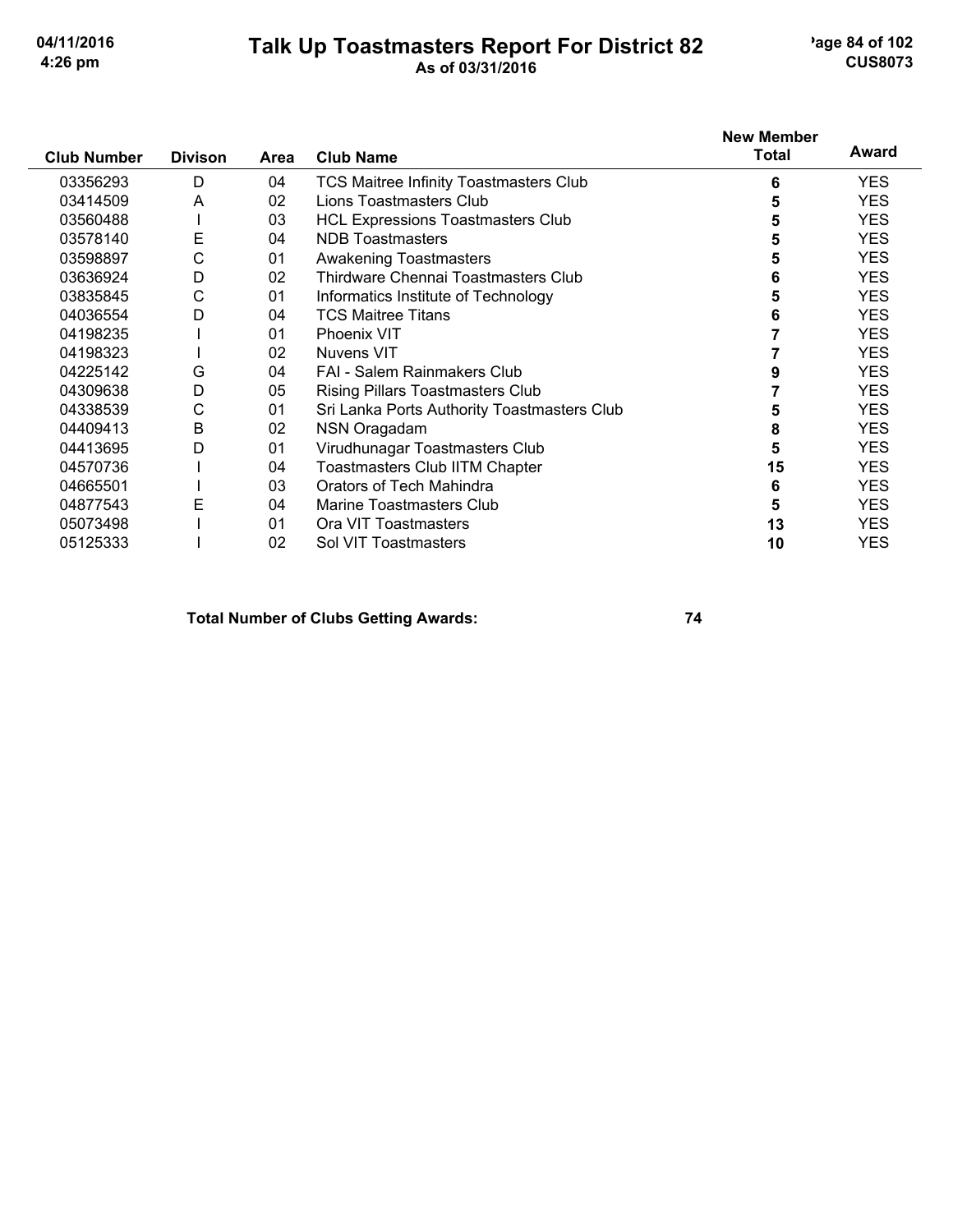## Talk Up Toastmasters Report For District 83

'age 85 of 102 **CUS8073** 

| <b>Club Number</b> | <b>Divison</b> | Area | Club Name                               | <b>New Member</b><br>Total | Award      |
|--------------------|----------------|------|-----------------------------------------|----------------------------|------------|
| 00003187           | Е              | 52   | TM of Westfield Club                    | 5                          | <b>YES</b> |
| 00006847           | F              | 62   | Art Of Speaking                         | 6                          | <b>YES</b> |
| 00007733           | G              | 71   | Jersey Toastmasters Club                | 6                          | <b>YES</b> |
| 00008075           | D              | 42   | <b>Opportunity Seeking BMS Club</b>     |                            | <b>YES</b> |
| 00009983           | н              | 81   | Successful Speaking Club                | 6                          | <b>YES</b> |
| 00692522           | G              | 74   | Toastmasters en Español Club            | 5                          | <b>YES</b> |
| 00693785           | А              | 12   | Mars Chocolate Sweet Talkers            | 9                          | <b>YES</b> |
| 02823544           | С              | 31   | <b>J&amp;J Raritan I/T Toastmasters</b> | 5                          | <b>YES</b> |
| 04072972           | E              | 53   | Celgene Celorators                      | 9                          | <b>YES</b> |
| 05118117           | А              |      | The Orators                             |                            | YES        |

**Total Number of Clubs Getting Awards:**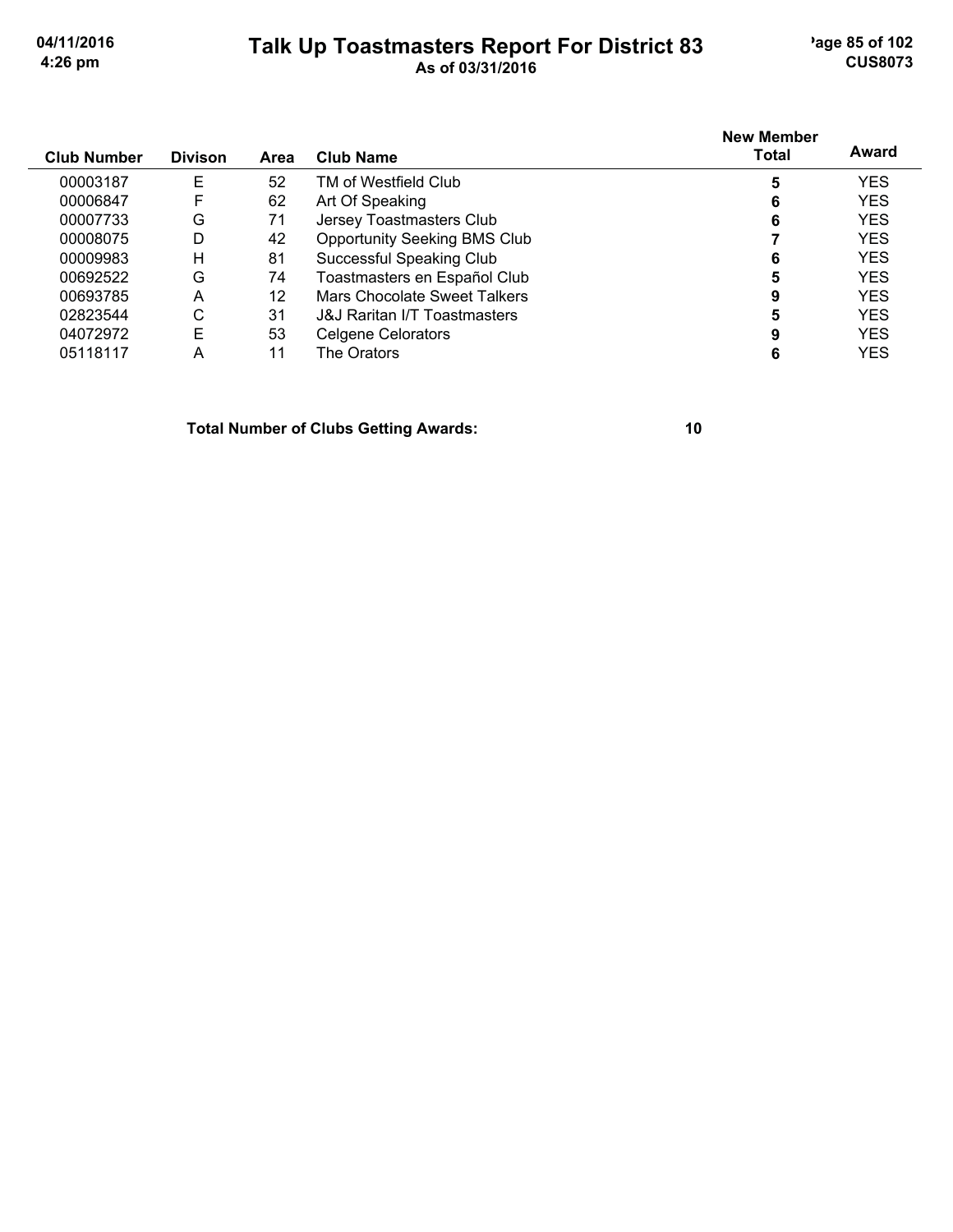# Talk Up Toastmasters Report For District 84

'age 86 of 102 **CUS8073** 

| <b>Club Number</b> | <b>Divison</b> | Area | <b>Club Name</b>                  | <b>New Member</b><br>Total | Award      |
|--------------------|----------------|------|-----------------------------------|----------------------------|------------|
| 00000028           | С              | 31   | Orlando Toastmasters Club         |                            | <b>YES</b> |
| 00000840           | D              | 42   | Apopka Foliage, Club 840          |                            | <b>YES</b> |
| 00000892           | A              | 11   | <b>River City Toastmasters</b>    | 5                          | <b>YES</b> |
| 00001841           | E              | 50   | Osceola Club                      | 6                          | <b>YES</b> |
| 00001980           | F              | 63   | Orange Park Toastmasters Club     | 5                          | <b>YES</b> |
| 00003674           | D              | 44   | Winter Park Toastmasters Club     |                            | <b>YES</b> |
| 00008503           | E              | 52   | Orlando International Club        |                            | <b>YES</b> |
| 00605137           | B              | 20   | Viera/Suntree Toastmasters Club   | 6                          | <b>YES</b> |
| 00860173           | F              | 64   | <b>Coastmasters of Palm Coast</b> | 5                          | <b>YES</b> |
| 00995942           | D              | 41   | Crummer @ Rollins Club            |                            | <b>YES</b> |
| 01314871           | F              | 62   | World Golf Village Toastmasters   | 5                          | <b>YES</b> |
| 01353567           | Е              | 50   | 19th Hole Toasters                | 5                          | <b>YES</b> |
| 01948459           | E              | 52   | <b>Clermont Toastmasters</b>      | 11                         | <b>YES</b> |
| 02183626           | F              | 63   | <b>Beeline Toastmasters</b>       | 9                          | <b>YES</b> |
| 03735324           | С              | 30   | Toast To YSA                      |                            | <b>YES</b> |
| 04069732           | A              | 13   | New Beginnings Toastmasters       |                            | <b>YES</b> |
| 04662754           | E              | 52   | <b>Windermere Toastmasters</b>    |                            | <b>YES</b> |
| 04820193           | F              | 63   | <b>JAX of All Trades</b>          | 8                          | <b>YES</b> |
| 04926540           | D              | 41   | <b>CEO</b> Toastmasters           | 5                          | <b>YES</b> |

#### **Total Number of Clubs Getting Awards:**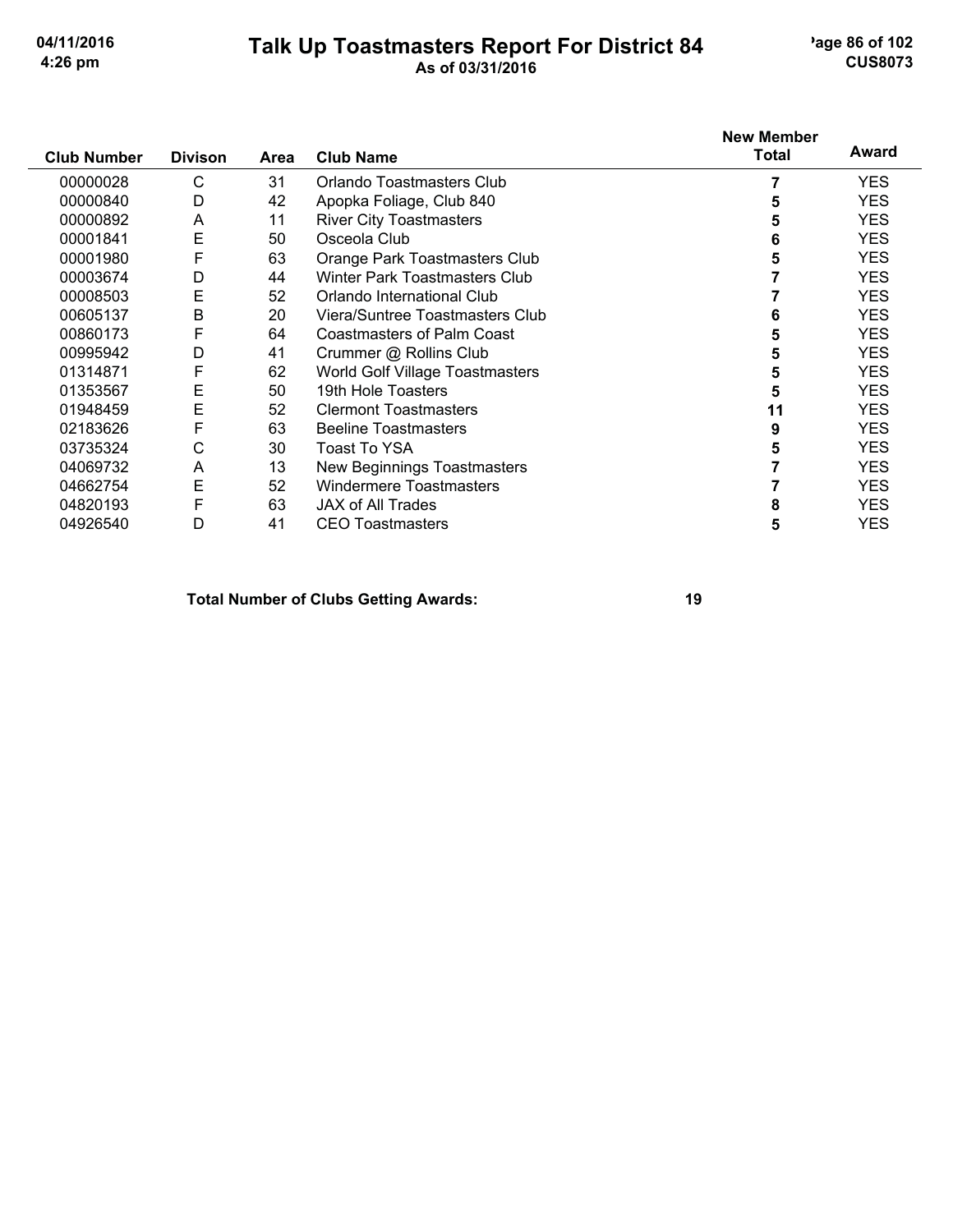## Talk Up Toastmasters Report For District 85<br>As of 03/31/2016

'age 87 of 102 **CUS8073** 

|                    |                |      |                                          | <b>New Member</b> |            |
|--------------------|----------------|------|------------------------------------------|-------------------|------------|
| <b>Club Number</b> | <b>Divison</b> | Area | <b>Club Name</b>                         | <b>Total</b>      | Award      |
| 00000585           | P              | 02   | Shanghai People's Square Club            | 5                 | YES.       |
| 00008698           | P              | 03   | Pu Dong Toastmasters Club                | 5                 | <b>YES</b> |
| 00009237           | F              | 02   | Tianjin No. 1 Toastmasters Club          | 6                 | <b>YES</b> |
| 00979676           | F              | 04   | Middle Kingdom Toastmasters Club         |                   | <b>YES</b> |
| 00996251           | R              | 02   | 1st Bilingual Zhangjiang                 | 5                 | <b>YES</b> |
| 01085283           | A              | 03   | EF Phoenixes Toastmasters Club           | 5                 | <b>YES</b> |
| 01336379           | F              | 04   | On The Way                               | 6                 | <b>YES</b> |
| 01430991           | E              | 02   | Shen Yang Shen Bei Club 1                | 6                 | <b>YES</b> |
| 01435851           | B              | 02   | CHIC (Creativity Humor Imagination Club) |                   | YES.       |
| 01524822           | Т              | 02   | Alcatel-Lucent Smart Speakers Nanjing    | 5                 | <b>YES</b> |
| 01803802           | Ζ              | 01   | Qiantang Bilingual Toastmasters Club     | 6                 | <b>YES</b> |
| 02568842           | С              | 02   | Amazing Afternoon Toastmasters Club      | 5                 | <b>YES</b> |
| 02991742           | G              | 03   | Jinan Toastmaster Club                   | 5                 | <b>YES</b> |
| 03029655           | A              | 01   | ShareWithU                               | 6                 | <b>YES</b> |
| 03071732           | G              | 01   | Qingdao No. 1 Mandarin Toastmasters      | 6                 | <b>YES</b> |
| 03869746           | E              | 02   | Mix Elite Club                           | 5                 | <b>YES</b> |
| 03963834           | F              | 03   | Novozymes Tianjin Toastmasters Club      | 5                 | <b>YES</b> |
| 04067934           |                | 02   | Nanjing Student Elite Toastmasters Club  | 8                 | <b>YES</b> |
| 04189794           | G              | 02   | Qingdao Gala Bilingual Toastmasters Club | 6                 | YES.       |
| 04580537           | D              | 01   | A.A.C.T.P BJ Toastmasters                | 8                 | YES.       |
| 05209267           | Т              | 03   | Yangzhou No.1 Toastmasters Club          | 5                 | <b>YES</b> |

**Total Number of Clubs Getting Awards:**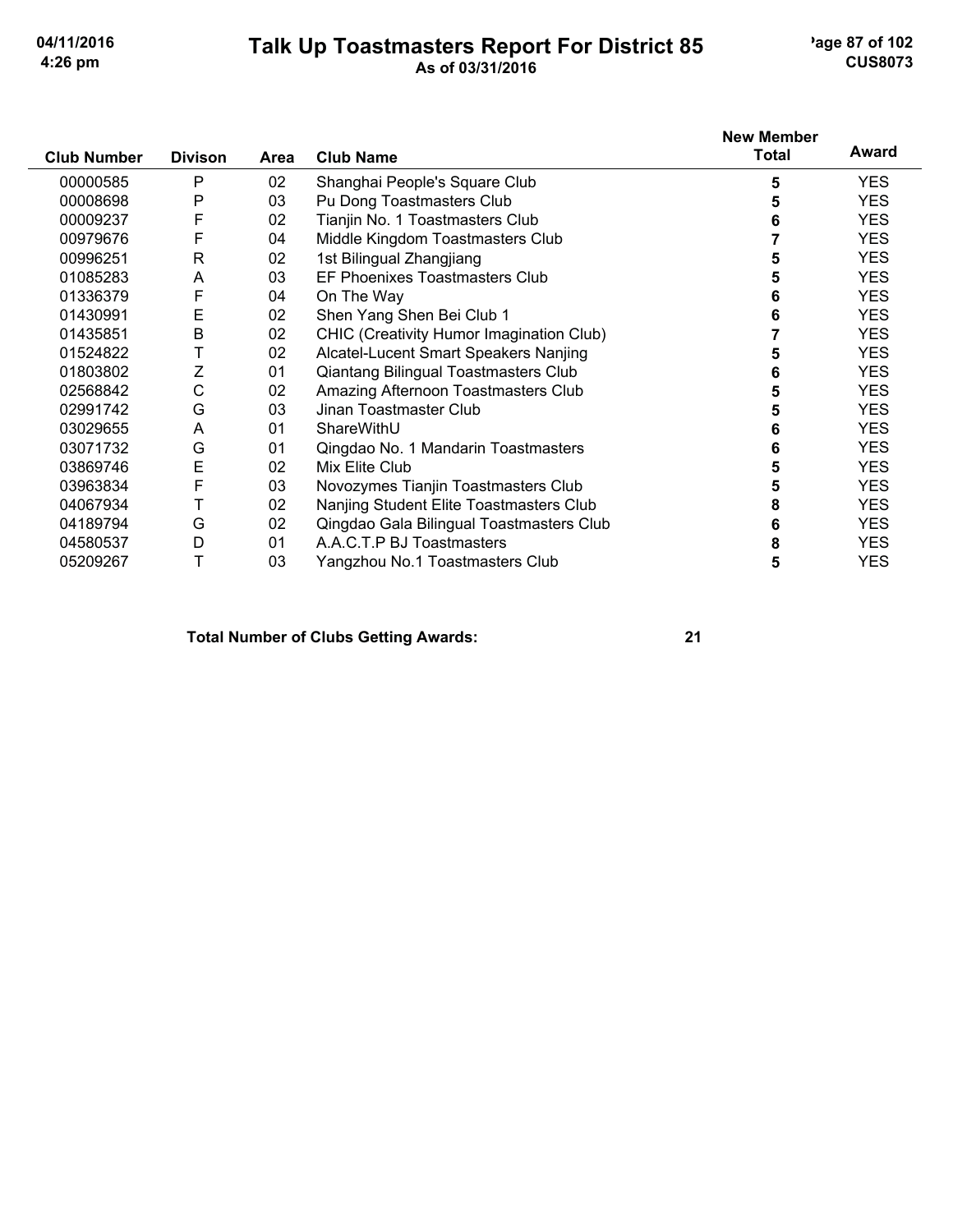# Talk Up Toastmasters Report For District 86<br>As of 03/31/2016

'age 88 of 102 **CUS8073** 

|                    |                |             |                                               | <b>New Member</b> |            |
|--------------------|----------------|-------------|-----------------------------------------------|-------------------|------------|
| <b>Club Number</b> | <b>Divison</b> | <b>Area</b> | <b>Club Name</b>                              | <b>Total</b>      | Award      |
| 00002347           | B              | 31          | <b>Brampton Club</b>                          | 8                 | <b>YES</b> |
| 00004782           | A              | 23          | Markham Toastmasters Club                     |                   | <b>YES</b> |
| 00005139           | С              | 44          | <b>Risky Business Club</b>                    | 6                 | <b>YES</b> |
| 00005456           | $\mathsf{C}$   | 45          | <b>Confidently Speaking Toastmasters Club</b> | 6                 | <b>YES</b> |
| 00006234           | W              | 61          | Talk Of The Town Club                         | 5                 | <b>YES</b> |
| 00007310           | L              | 57          | <b>MTO St Catharines Toastmasters Club</b>    | 5                 | <b>YES</b> |
| 00007976           |                | 53          | <b>Stoney Creek Club</b>                      | 6                 | <b>YES</b> |
| 00008602           | M              | 11          | Barrie's Small Business Club                  | 6                 | <b>YES</b> |
| 00008644           | B              | 35          | <b>Glen Abbey Toastmasters</b>                | 6                 | <b>YES</b> |
| 00585043           | C              | 45          | Meadowyale Toastmasters Club                  | 9                 | <b>YES</b> |
| 00630694           | S              | 74          | <b>Lambton Toastmasters Club</b>              | 5                 | <b>YES</b> |
| 00873612           | A              | 26          | Speakers of the Hill                          | 5                 | <b>YES</b> |
| 01460785           | $\sf B$        | 34          | <b>Brampton Speakeasy Toastmasters</b>        | 5                 | <b>YES</b> |
| 01638952           | B              | 32          | Point of Tale Toastmasters                    | 5                 | <b>YES</b> |
| 02152194           | N              | 03          | Sudbury Noon Hour Toastmasters Club           | 5                 | <b>YES</b> |
| 02196748           |                | 57          | <b>St Catharines Toastmasters Club</b>        | 5                 | <b>YES</b> |
| 02197340           |                | 57          | <b>Brock Toastmasters</b>                     | 5                 | <b>YES</b> |
| 02380608           | B              | 35          | <b>Horizon Toastmasters</b>                   | 6                 | <b>YES</b> |
| 03638313           | Α              | 25          | <b>AECOMmunicators</b>                        | 5                 | <b>YES</b> |
| 04139696           | B              | 32          | <b>Walmart Visionary Leaders</b>              | 5                 | <b>YES</b> |
| 04353901           | D              | 81          | Mississauga Sales & Marketing Toastmasters    | 6                 | <b>YES</b> |
| 05112819           | D              | 85          | IIBA Mississauga Toastmasters Club            | 5                 | <b>YES</b> |

### **Total Number of Clubs Getting Awards:**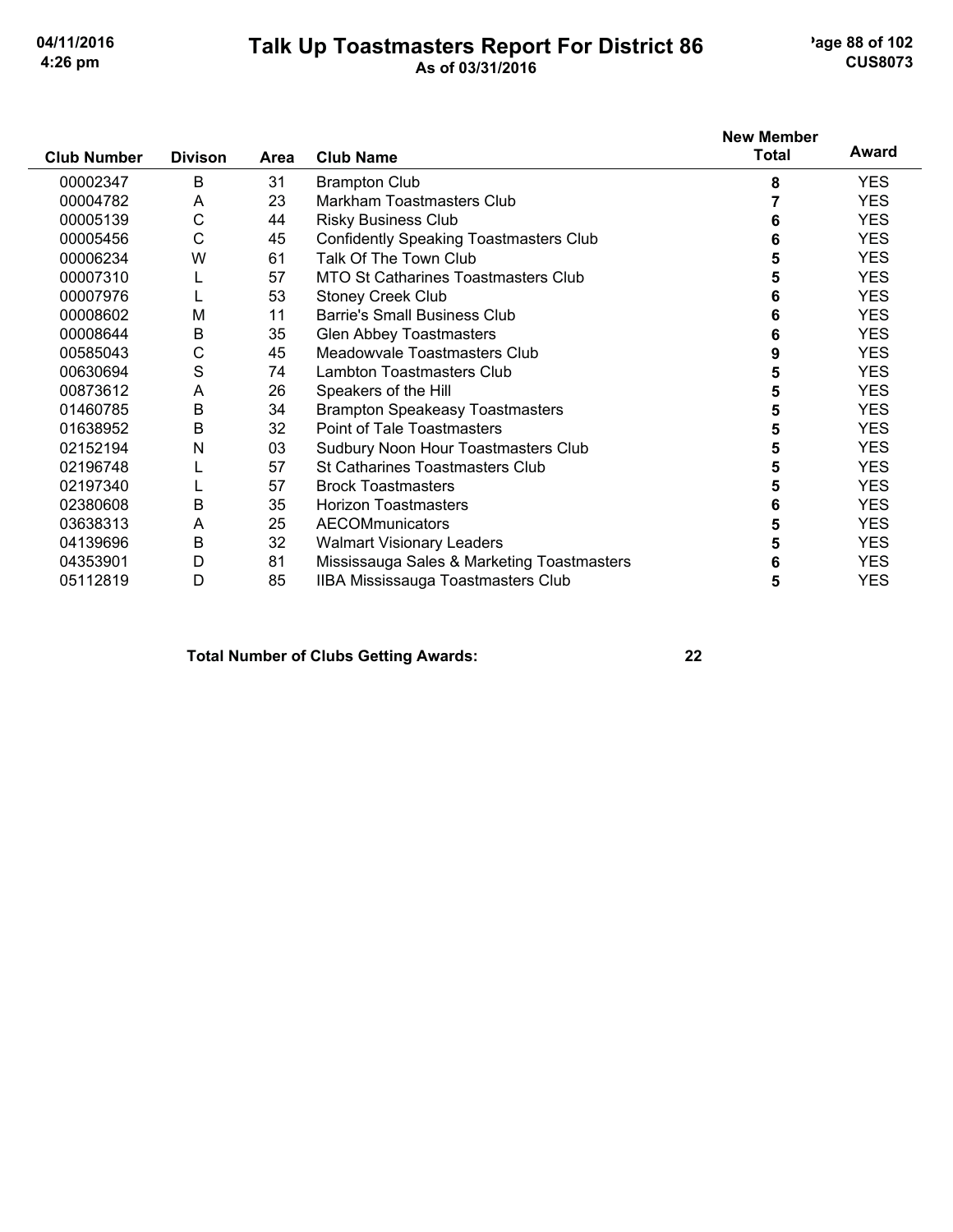## Talk Up Toastmasters Report For District 87<br>As of 03/31/2016

'age 89 of 102 **CUS8073** 

|                    |                |      |                                         | <b>New Member</b> | Award      |
|--------------------|----------------|------|-----------------------------------------|-------------------|------------|
| <b>Club Number</b> | <b>Divison</b> | Area | <b>Club Name</b>                        | Total             |            |
| 00001304           | Κ              | 07   | SWEPA Club                              | 5                 | <b>YES</b> |
| 00003357           | Κ              | 02   | Tawau Club.                             | 5                 | <b>YES</b> |
| 00004067           |                | 01   | Jakarta Toastmasters Club               |                   | <b>YES</b> |
| 00007888           |                | 01   | Allianz Indonesia Club                  | 5                 | <b>YES</b> |
| 00763429           |                | 02   | <b>British Toastmasters Club</b>        | 5                 | <b>YES</b> |
| 00763432           |                | 07   | <b>SCBD Toastmasters Club</b>           | 14                | <b>YES</b> |
| 01060760           | н              | 04   | Medan Miracle Pidato Club               | 5                 | <b>YES</b> |
| 01060801           |                | 02   | Jakarta Bahasa                          | 10                | <b>YES</b> |
| 01197998           |                | 04   | Universitas Indonesia Toastmasters Club | 6                 | <b>YES</b> |
| 01505268           | G              | 04   | Magical-Bali                            | 6                 | <b>YES</b> |
| 03653156           | н              | 04   | Binjai Quantum Toastmasters Pidato Club | 5                 | YES        |

**Total Number of Clubs Getting Awards:**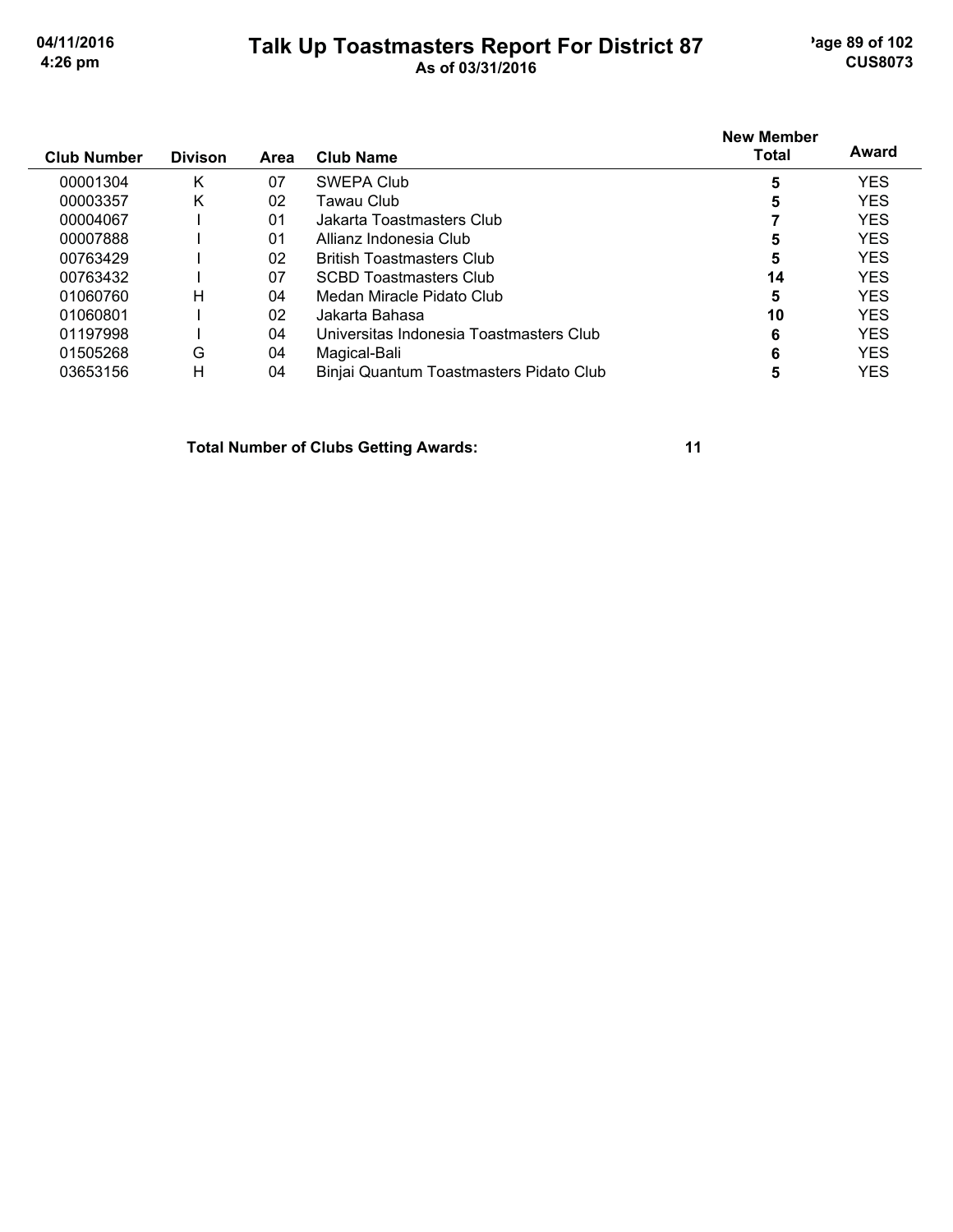## Talk Up Toastmasters Report For District 89

'age 90 of 102 **CUS8073** 

| <b>Club Number</b> | <b>Divison</b> | <b>Area</b> | <b>Club Name</b>                                 | <b>New Member</b><br>Total | Award      |
|--------------------|----------------|-------------|--------------------------------------------------|----------------------------|------------|
| 00002063           | O              | 03          | Dynamic Club                                     | 5                          | <b>YES</b> |
| 00002787           | G              | 02          | Victoria Toastmasters Club                       | 6                          | <b>YES</b> |
| 00008117           | H              | 03          | <b>Island Toastmasters Club</b>                  | 5                          | <b>YES</b> |
| 00008547           | K              | 04          | Manulife Kowloon Toastmasters Club               | 5                          | <b>YES</b> |
| 00982065           | A              | 04          | <b>SHIP Toastmasters Club</b>                    | 6                          | <b>YES</b> |
| 01125808           | A              | 01          | K.I.S.S.                                         | 5                          | <b>YES</b> |
| 01539373           | A              | 02          | <b>PRO Toastmasters Club</b>                     | 12                         | <b>YES</b> |
| 01540850           | E              | 04          | Guangzhou Bilingual Toastmasters Club            | 5                          | <b>YES</b> |
| 01992071           | Ν              | 03          | Elite Chinese Toastmasters Club                  | 5                          | <b>YES</b> |
| 02537368           | A              | 03          | Wetalk Toastmasters Club                         | 5                          | <b>YES</b> |
| 03110526           | N              | 02          | Sun Yat-Sen University Medical Toastmasters Club | 8                          | <b>YES</b> |
| 03667994           | Е              | 01          | <b>Foshan Cheers Toastmasters Club</b>           | 5                          | <b>YES</b> |
| 04206559           | Κ              | 02          | <b>GIA Toastmasters Club</b>                     | 5                          | <b>YES</b> |
| 04234120           | A              | 04          | Soarhigh Toastmasters Club                       | 5                          | <b>YES</b> |
| 04708101           | O              | 04          | Fung Academy Toastmasters Club Hong Kong         | 11                         | <b>YES</b> |
| 04729100           | A              | 01          | Century Excellence Toastmasters Club             | 6                          | <b>YES</b> |
| 04809603           | P              | 05          | Xuedu Metropolis Toastmasters Club               | 5                          | <b>YES</b> |
| 04935417           | P              | 05          | Huan Yu Toastmasters                             | 9                          | YES        |

**Total Number of Clubs Getting Awards:**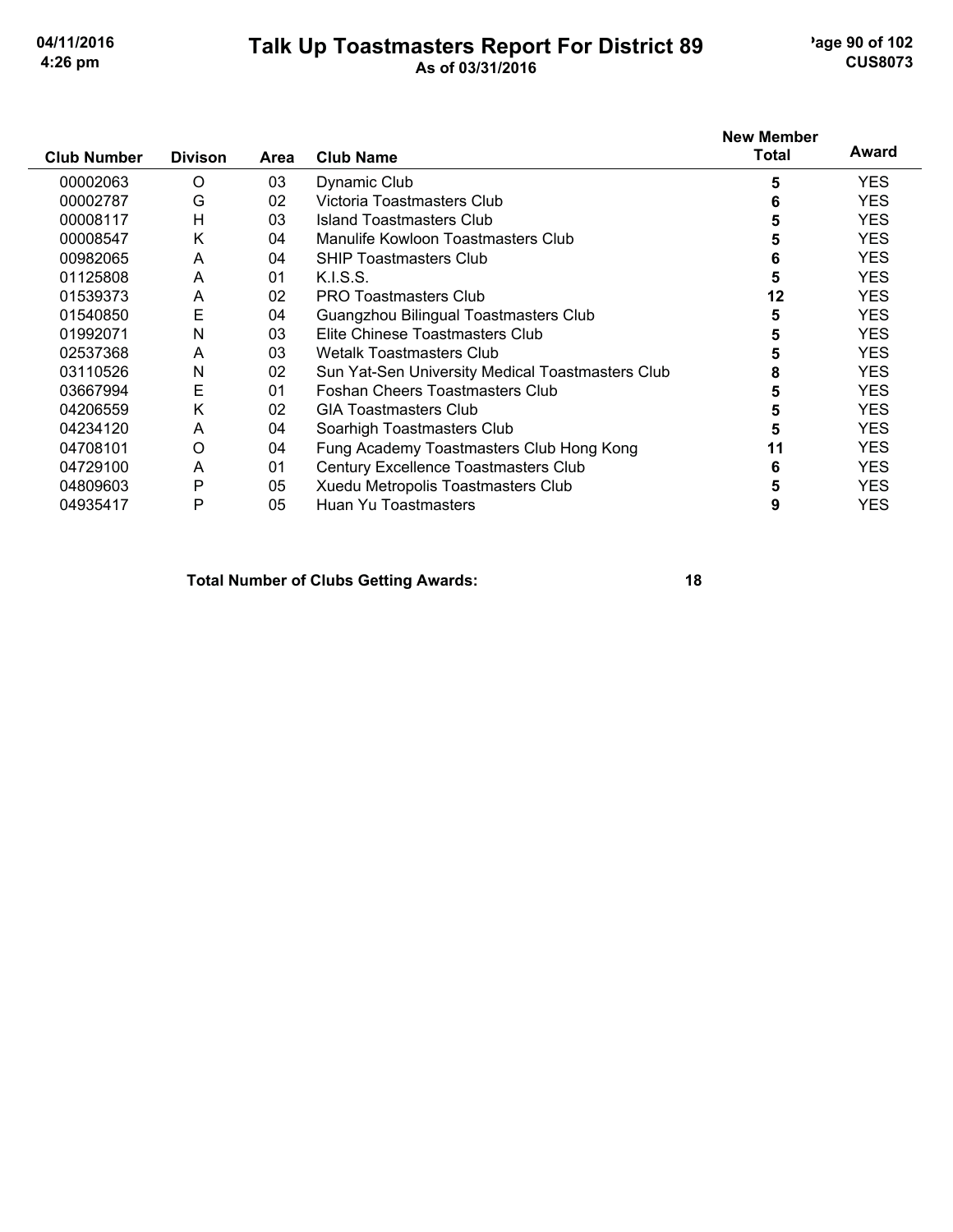## Talk Up Toastmasters Report For District 90

'age 91 of 102 **CUS8073** 

| <b>Club Number</b> | <b>Divison</b> | Area | Club Name                            | <b>New Member</b><br><b>Total</b> | Award      |
|--------------------|----------------|------|--------------------------------------|-----------------------------------|------------|
| 00007577           | н              | 22   | Forestville Club                     | 10                                | <b>YES</b> |
| 00009706           | н              | 10   | Choice Toastmasters Club             | 9                                 | <b>YES</b> |
| 00804688           | H              | 19   | Chatswood Speaking & Leadership Club | 9                                 | <b>YES</b> |
| 01174948           | M              | 03   | Yes Toastmasters Club                |                                   | <b>YES</b> |
| 02832985           | M              | 03   | Macquarie University                 | 5                                 | <b>YES</b> |
| 03063853           | н              | 10   | The Professional Toastmasters Club   |                                   | <b>YES</b> |

**Total Number of Clubs Getting Awards:**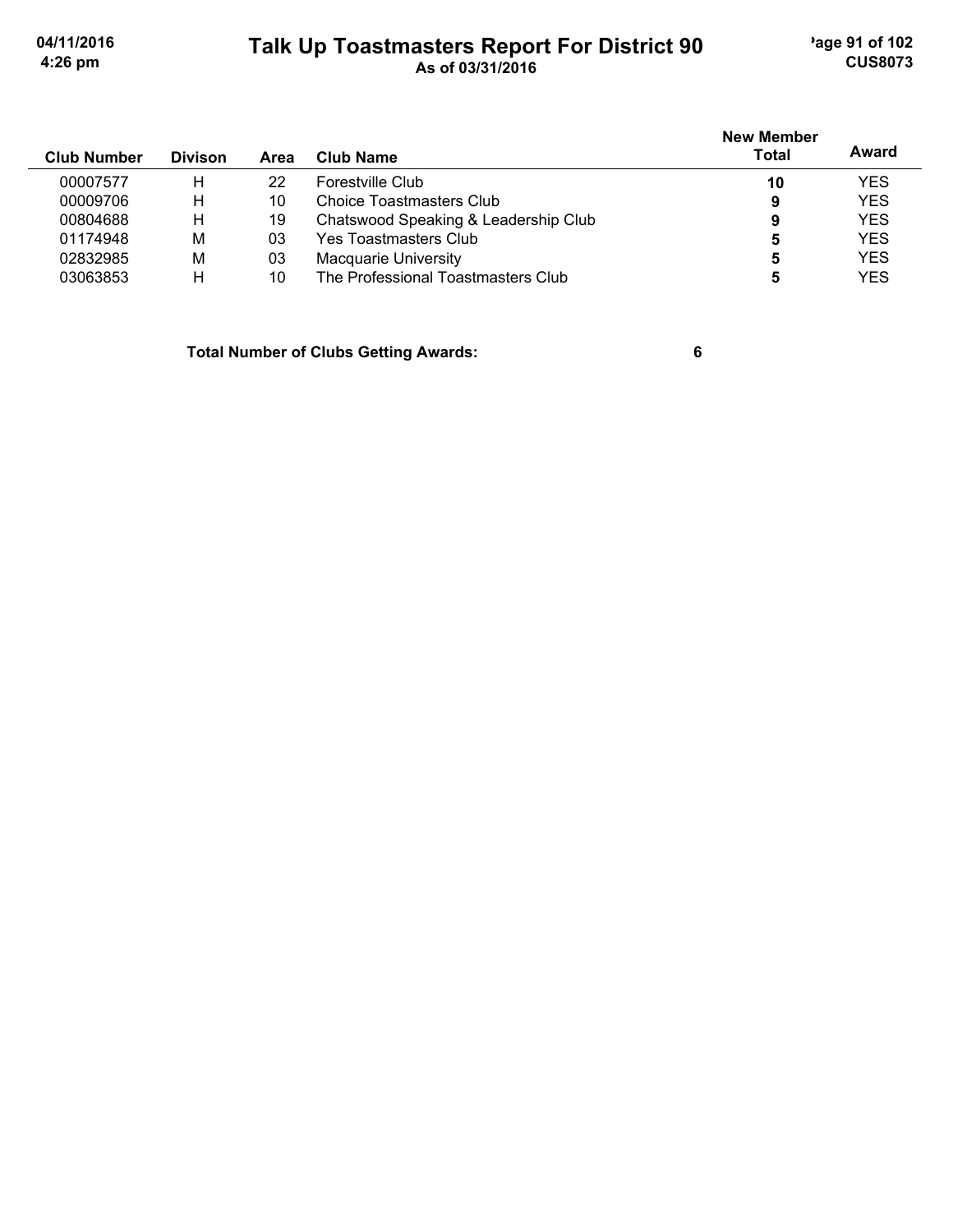# Talk Up Toastmasters Report For District 91<br>As of 03/31/2016

'age 92 of 102 **CUS8073** 

|                    |                |      |                                             | <b>New Member</b> | Award      |
|--------------------|----------------|------|---------------------------------------------|-------------------|------------|
| <b>Club Number</b> | <b>Divison</b> | Area | <b>Club Name</b>                            | <b>Total</b>      |            |
| 00000742           | J              | 42   | <b>Hallmark Speakers</b>                    | 5                 | <b>YES</b> |
| 00002326           |                | 61   | <b>HOD Speakers Club</b>                    | 6                 | <b>YES</b> |
| 00003149           |                | 34   | <b>Holborn Speakers</b>                     | 5                 | <b>YES</b> |
| 00004824           |                | 47   | London Business School Public Speaking Club | 12                | <b>YES</b> |
| 00005439           | Η              | 55   | Brighton & Hove Speakers Toastmasters Club  | 5                 | <b>YES</b> |
| 00005774           | н              | 32   | Solent Speakers Club                        | 5                 | <b>YES</b> |
| 00007365           | B              | 29   | London Athenian Speakers Toastmasters Club  |                   | <b>YES</b> |
| 00008580           | J              | 62   | Northavon Speakers Toastmasters Club        | 9                 | <b>YES</b> |
| 00008923           | Κ              | 31   | Women In Banking And Finance Club           | 6                 | <b>YES</b> |
| 00589261           | B              | 29   | <b>Trojan Speakers Club</b>                 | 6                 | <b>YES</b> |
| 00625647           | Κ              | 35   | The Speakers of Croydon Club                | 8                 | <b>YES</b> |
| 00739066           | H              | 55   | Tunbridge Wells Speakers Club               | 5                 | <b>YES</b> |
| 00778270           | Κ              | 31   | Canary Wharf Communicators Club             | 18                | <b>YES</b> |
| 00941371           | H              | 55   | Eastbourne Speakers Club                    | 5                 | <b>YES</b> |
| 01279299           | J              | 46   | Hamwic Speakers                             | 5                 | <b>YES</b> |
| 01407974           |                | 47   | <b>Angel Speakers</b>                       | 5                 | <b>YES</b> |
| 01811645           | Κ              | 58   | London Public Speakers                      | 12                | <b>YES</b> |
| 02685904           | H              | 32   | Spinnaker Speakers                          | 5                 | <b>YES</b> |
| 03124015           | H              | 21   | <b>Wokingham Speakers</b>                   | 5                 | <b>YES</b> |
| 04146282           | B              | 06   | J.P. Morgan First Class Speakers            | 11                | <b>YES</b> |
| 04349640           | B              | 53   | <b>SURBITON SPEAKERS</b>                    | 5                 | <b>YES</b> |
| 04413554           |                | 34   | <b>Kings Cross Speakers</b>                 | 5                 | <b>YES</b> |
| 04495118           |                | 47   | <b>CB&amp;I Paddington Toastmasters</b>     | 5                 | <b>YES</b> |

#### **Total Number of Clubs Getting Awards:**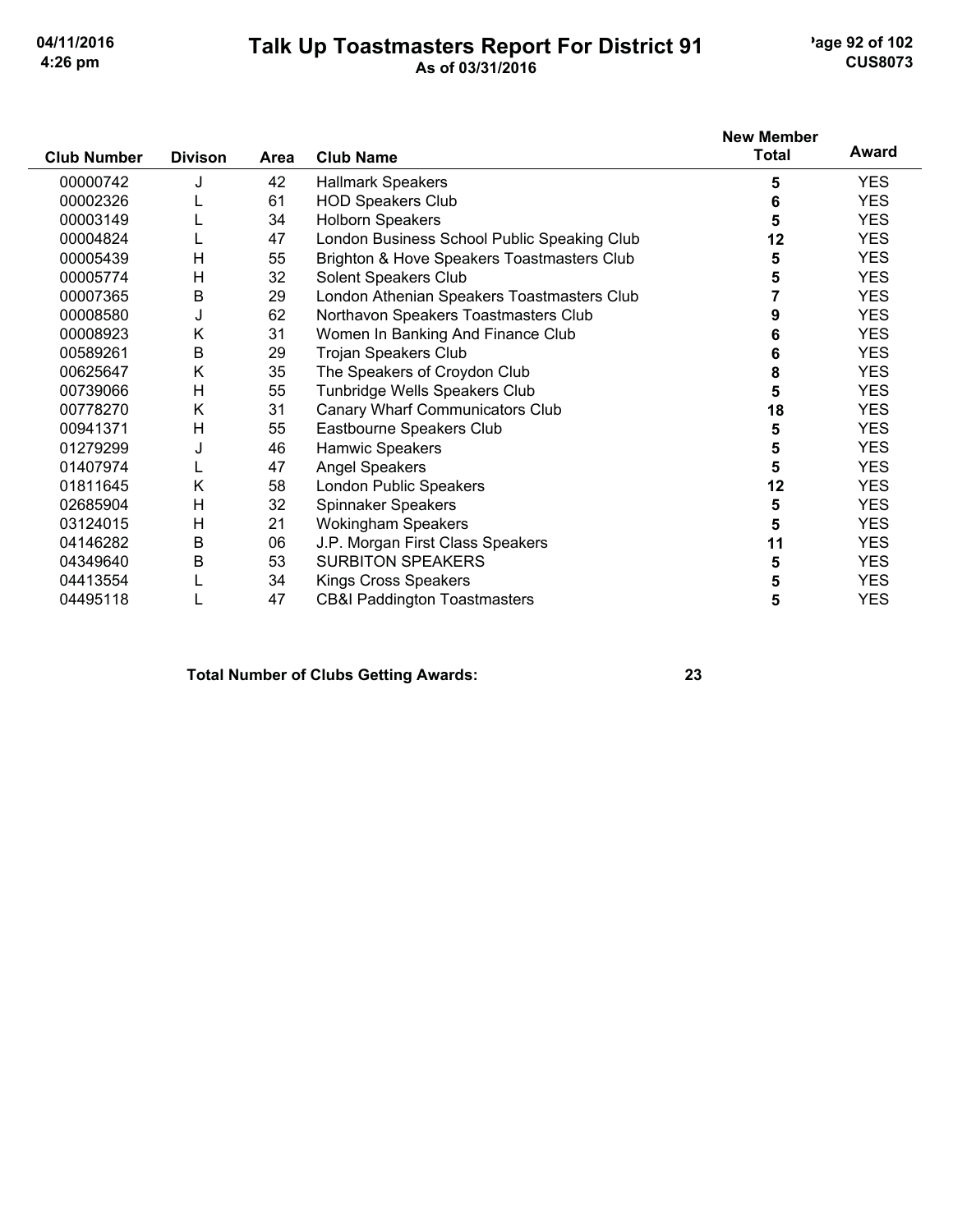# Talk Up Toastmasters Report For District 92

'age 93 of 102 **CUS8073** 

|                    |                |             |                                             | <b>New Member</b>       |              |
|--------------------|----------------|-------------|---------------------------------------------|-------------------------|--------------|
| <b>Club Number</b> | <b>Divison</b> | <b>Area</b> | <b>Club Name</b>                            | <b>Total</b>            | <b>Award</b> |
| 00000547           | $\mathsf C$    | 04          | Deejays Club                                | 6                       | <b>YES</b>   |
| 00003698           | F              | 02          | <b>Winners Club</b>                         | 5                       | <b>YES</b>   |
| 00009206           | D              | 03          | <b>BANGALORE TOASTMASTERS CLUB</b>          | 5                       | <b>YES</b>   |
| 00009639           |                | 04          | <b>Mecon Communication Club</b>             | 7                       | <b>YES</b>   |
| 00009688           |                | 02          | Infosys Toastmasters, Bangalore             | 8                       | <b>YES</b>   |
| 00585650           | F              | 01          | Mangalore Club                              | 5                       | <b>YES</b>   |
| 00691074           | $\mathsf{H}$   | 02          | Kochi Club                                  | 6                       | <b>YES</b>   |
| 00848580           | D              | 01          | <b>Smedley Speakers Society</b>             | 5                       | <b>YES</b>   |
| 01077961           | E              | 02          | <b>ORA*TORS CLUB</b>                        | 6                       | <b>YES</b>   |
| 01134620           | D              | 04          | Capgemini Toastmasters Club                 | 5                       | <b>YES</b>   |
| 01139415           | F              | 04          | Infosys Toastmasters, Mysore                | $\overline{\mathbf{r}}$ | <b>YES</b>   |
| 01207477           | G              | 02          | <b>EKM Toastmasters</b>                     | 5                       | <b>YES</b>   |
| 01376605           | Н              | 03          | <b>Travancore Toastmasters Club</b>         | 5                       | <b>YES</b>   |
| 01378869           | B              | 01          | <b>Blue Expression Toastmasters Club</b>    | 7                       | <b>YES</b>   |
| 01389390           | E              | 03          | <b>IIMB Orators Club</b>                    | 5                       | <b>YES</b>   |
| 01401641           | F              | 01          | Infosys Toastmasters, Mangalore SEZ         | 6                       | <b>YES</b>   |
| 01430487           | Α              | 02          | <b>Banjara Toastmasters</b>                 | 5                       | <b>YES</b>   |
| 01434790           | D              | 03          | TCS Maitree - Bangalore Toastmasters Club   | 7                       | <b>YES</b>   |
| 01453335           | F              | 04          | Leaders Garden                              | 5                       | <b>YES</b>   |
| 01500977           |                | 03          | <b>HGS Toastmasters Club</b>                | 5                       | <b>YES</b>   |
| 01522721           | G              | 03          | Kerala Toastmasters                         | 5                       | <b>YES</b>   |
| 01548643           | D              | 02          | Express2Lead Toastmasters Club              | 7                       | <b>YES</b>   |
| 01572672           | D              | 01          | Toast@GE                                    | 5                       | <b>YES</b>   |
| 01593046           | G              | 03          | <b>Chartered Toast Masters</b>              | 6                       | <b>YES</b>   |
| 01669119           | G              | 02          | Refinian Toastmasters Club                  | 5                       | <b>YES</b>   |
| 02102647           | A              | 03          | Dell Sukti Toastmasters Club                | 6                       | <b>YES</b>   |
| 02177847           | C              | 02          | Thomson Reuters Toastmasters Club Bangalore | 5                       | <b>YES</b>   |
| 02188958           | E              | 03          | Koramangala Toastmasters Club               | 7                       | <b>YES</b>   |
| 02490841           | D              | 04          | Unilever ETSC Toastmasters Club             | 5                       | <b>YES</b>   |
| 02870184           | B              | 02          | <b>Talkmagic Toastmasters Club</b>          | 5                       | <b>YES</b>   |
| 03014292           | F              | 01          | <b>TAPMI Toastmasters</b>                   | 6                       | <b>YES</b>   |
| 03078424           | A              | 01          | Toastmasters Indiranagar Pride              | 7                       | <b>YES</b>   |
| 03283460           |                | 01          | WiproEC Friday Toastmasters Club            | 6                       | <b>YES</b>   |
| 03572259           | C              | 04          | <b>FAI Renaissance</b>                      | 5                       | <b>YES</b>   |
| 03793772           | Ε              | 04          | <b>Utthishta Toastmasters</b>               | 6                       | <b>YES</b>   |
| 03859695           | E              | 03          | <b>IBC Titans Toastmasters Club</b>         | 5                       | <b>YES</b>   |
| 03900632           | F              | 03          | Manipal-Udupi Toastmasters Club             | 5                       | <b>YES</b>   |
| 03958529           | D              | 01          | SAP SpeakToLead Toastmasters Club           | 5                       | <b>YES</b>   |
| 03977461           | D              | 04          | Novozymes Toastmasters Club                 | 9                       | <b>YES</b>   |
| 04270664           | G              | 02          | <b>Hubbell India Cochin</b>                 | 5                       | <b>YES</b>   |
| 04304110           |                | 03          | Siemens Bangalore Toastmasters Club         | 5                       | <b>YES</b>   |
| 04329635           | Α              | 04          | Tarento India Toastmasters Club             | 5                       | <b>YES</b>   |
| 04393223           | $\mathbf{I}$   | 02          | <b>NUK Toastmasters Club</b>                | 5                       | <b>YES</b>   |
| 04410336           | Ε              | 02          | <b>Dhwani Toastmasters</b>                  | 13                      | <b>YES</b>   |
| 04703229           | D              | 04          | <b>PSN Toastmasters Club</b>                | 5                       | <b>YES</b>   |
| 04756608           | С              | 03          | Elite Orators Toastmasters Club             | 7                       | <b>YES</b>   |
| 04958536           |                | 02          | DB Bangalore Toastmasters Club              | 10                      | <b>YES</b>   |
| 05016997           |                | 03          | <b>IFIM Toastmasters Club</b>               | 18                      | <b>YES</b>   |
| 05185978           |                | 03          | Electronics City Toastmasters Club          | $5\phantom{1}$          | <b>YES</b>   |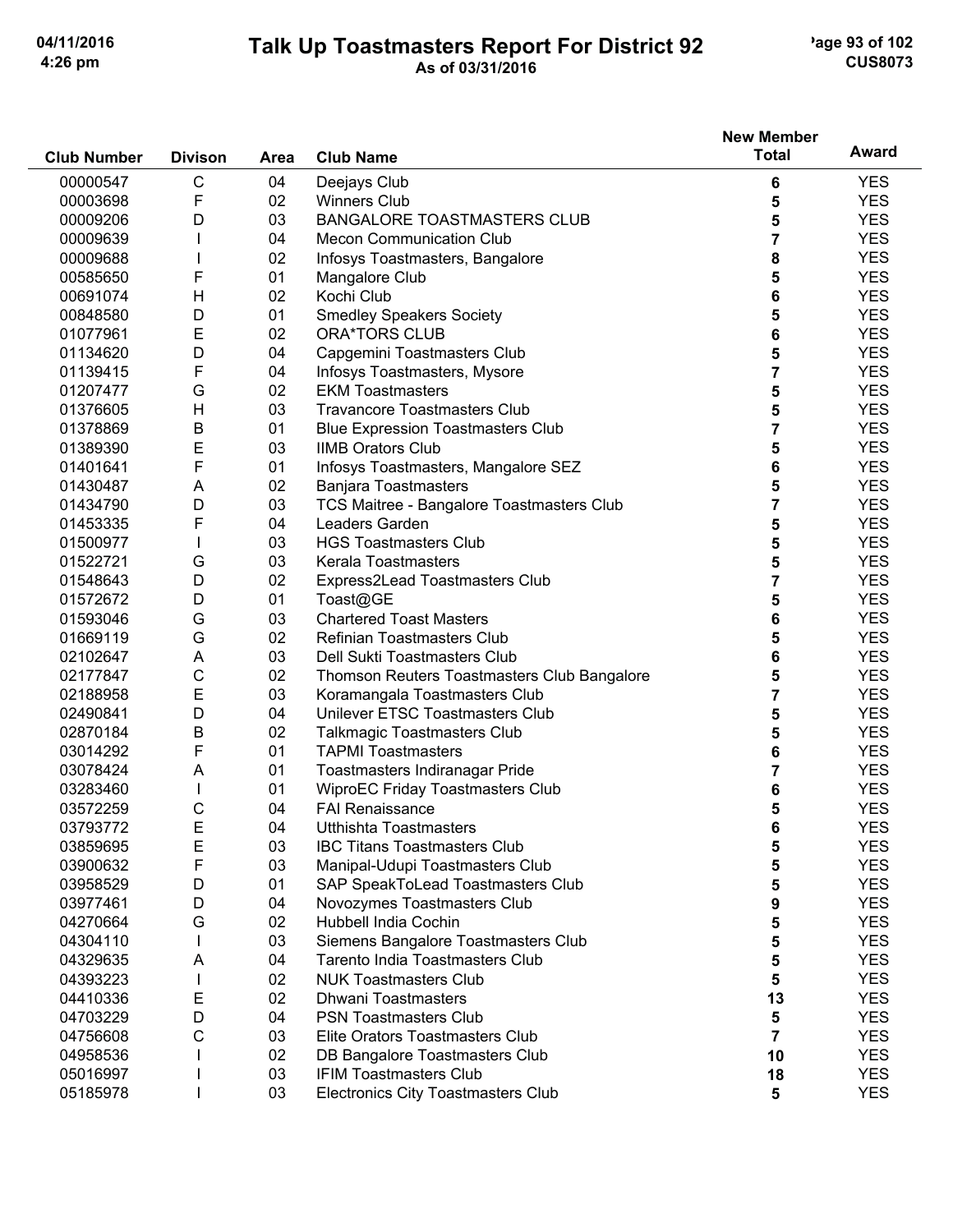Ĭ.

# Talk Up Toastmasters Report For District 92

|                    |                |      |                  | <b>New Member</b> |       |
|--------------------|----------------|------|------------------|-------------------|-------|
| <b>Club Number</b> | <b>Divison</b> | Area | <b>Club Name</b> | <b>Total</b>      | Award |
|                    |                |      |                  |                   |       |

**Total Number of Clubs Getting Awards:**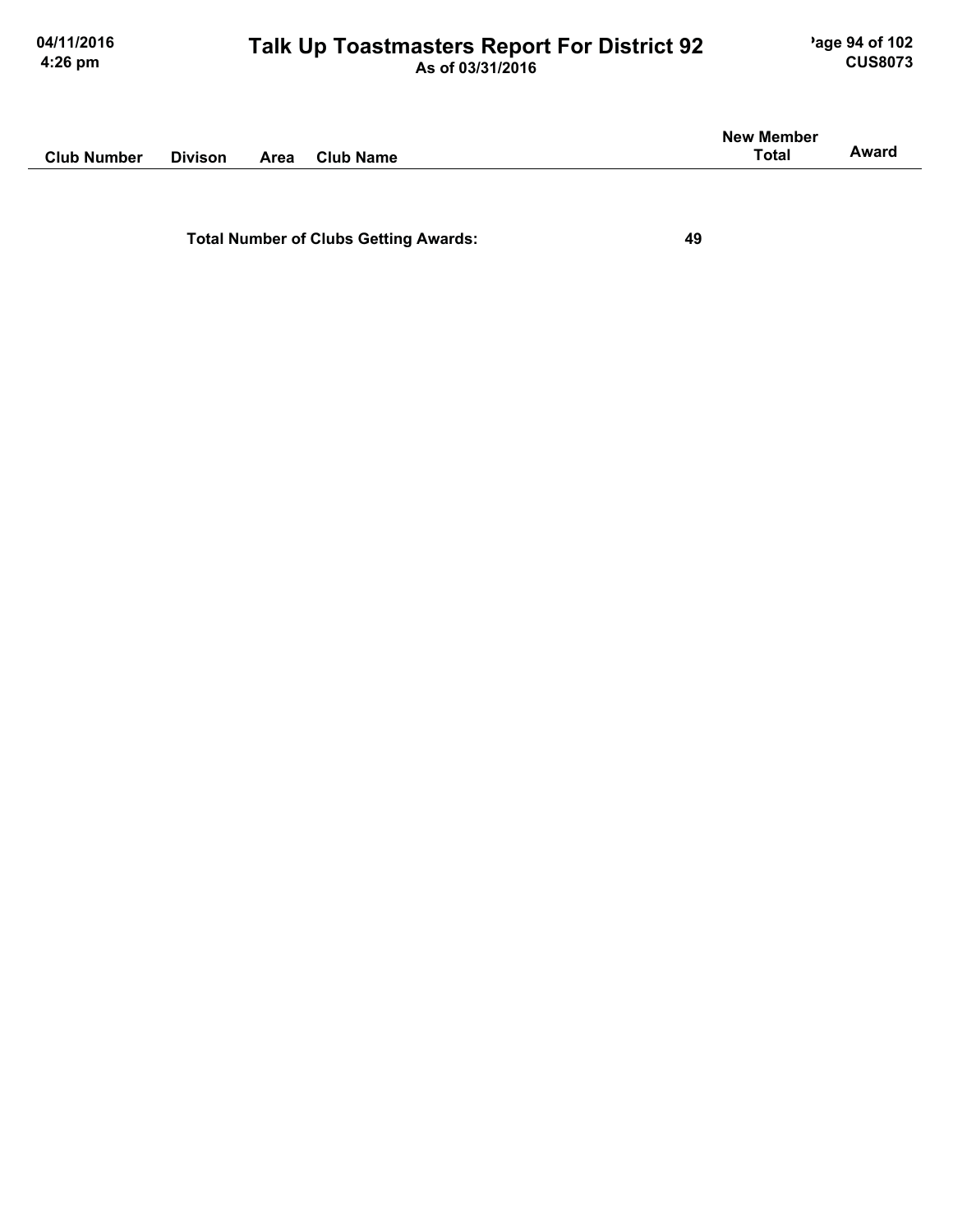'age 95 of 102 **CUS8073** 

04/11/2016 4:26 pm

# Talk Up Toastmasters Report For District 93

| <b>Club Number</b> | <b>Divison</b> | Area | Club Name                                | <b>New Member</b><br><b>Total</b> | Award      |
|--------------------|----------------|------|------------------------------------------|-----------------------------------|------------|
| 00679824           | A              | 20   | Sinchon Toastmasters Club                | 5                                 | <b>YES</b> |
| 01103551           | A              | 10   | Korea University Toastmasters Club/ KUTM | 12                                | <b>YES</b> |
| 01272828           | С              | 51   | <b>Schoolmasters</b>                     | 6                                 | <b>YES</b> |
| 01403902           | D              | 33   | COEX TM                                  | 6                                 | <b>YES</b> |
| 01555924           | С              | 70   | Changwon Toastmasters                    | 5                                 | <b>YES</b> |
| 01977909           | D              | 41   | Osan Toastmasters                        | 5                                 | <b>YES</b> |
| 04027433           | A              | 20   | Visual Masters                           | 5                                 | YES        |
| 04190187           | D              | 40   | Yeongtong Toastmasters                   |                                   | <b>YES</b> |
| 04284477           | С              | 60   | Green Wave                               | 5                                 | YES        |

**Total Number of Clubs Getting Awards:** 

 $\boldsymbol{9}$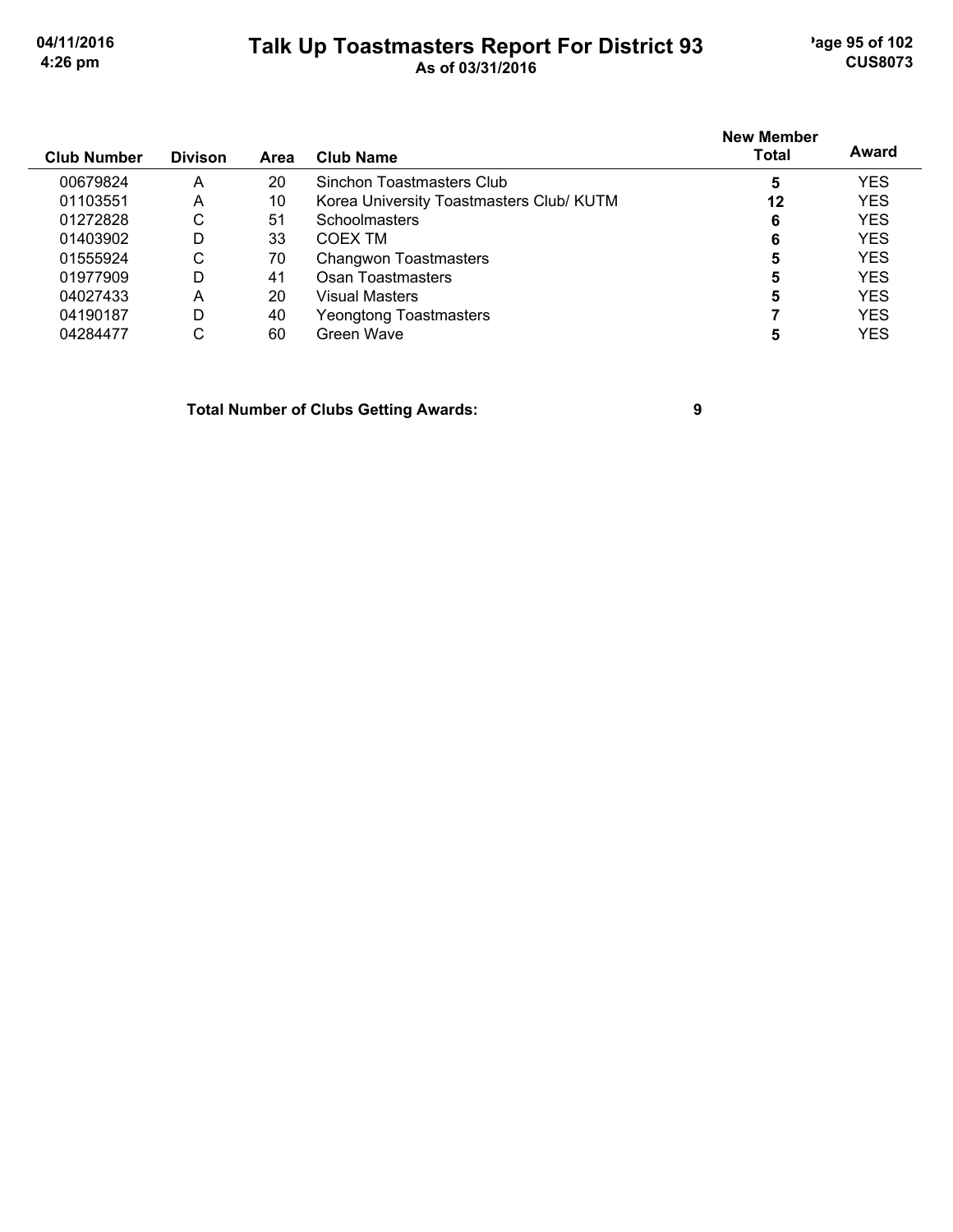## Talk Up Toastmasters Report For District 94

'age 96 of 102 **CUS8073** 

| <b>Club Number</b> | <b>Divison</b> | Area | <b>Club Name</b>                      | <b>New Member</b><br><b>Total</b> | Award      |
|--------------------|----------------|------|---------------------------------------|-----------------------------------|------------|
| 00005196           | A              | 02   | Logos Toastmasters Club               |                                   | <b>YES</b> |
| 00806093           | B              | 05   | Eloquentia Toastmasters Club          | 9                                 | <b>YES</b> |
| 01168454           | D              | 10   | Bamako ELITE                          | 5                                 | <b>YES</b> |
| 01373532           | B              | 06   | Emeraude Toastmasters Club De Cotonou | 5                                 | <b>YES</b> |
| 01523659           | F              | 19   | <b>Merit Toastmasters</b>             | 5                                 | <b>YES</b> |
| 01530742           | D              | 11   | Bamako Soleil                         | 5                                 | <b>YES</b> |
| 01577924           | B              | 04   | Sika                                  | 5                                 | <b>YES</b> |
| 02586612           | A              | 20   | Shakespeare                           | 5                                 | <b>YES</b> |
| 02860859           | F              | 18   | Seaside                               |                                   | <b>YES</b> |
| 02889495           | A              | 20   | Abidjan Toastmasters Club             |                                   | <b>YES</b> |
| 03268833           | B              | 06   | <b>GALAXIE</b>                        | 5                                 | <b>YES</b> |
| 03273323           | A              | 20   | Phénix Toastmasters Club              | 11                                | <b>YES</b> |
| 03430674           | F              | 19   | <b>IKEJA Toastmasters Club</b>        | 5                                 | <b>YES</b> |
| 03912651           | B              | 05   | Prestige                              | 6                                 | <b>YES</b> |
| 04181775           | A              | 02   | Ciceron Toastmasters Club             | 5                                 | <b>YES</b> |
| 04373256           | D              | 12   | Alpha Cesag Toastmasters Club         | 9                                 | <b>YES</b> |
| 04460439           | С              | 07   | <b>DGI Ouaga Lumiere</b>              | 8                                 | <b>YES</b> |
| 04687239           | B              | 05   | <b>EVEREST</b>                        | 10                                | <b>YES</b> |
| 04788058           | A              | 02   | Abidjan Ocean Toastmasters Club       |                                   | <b>YES</b> |

**Total Number of Clubs Getting Awards:**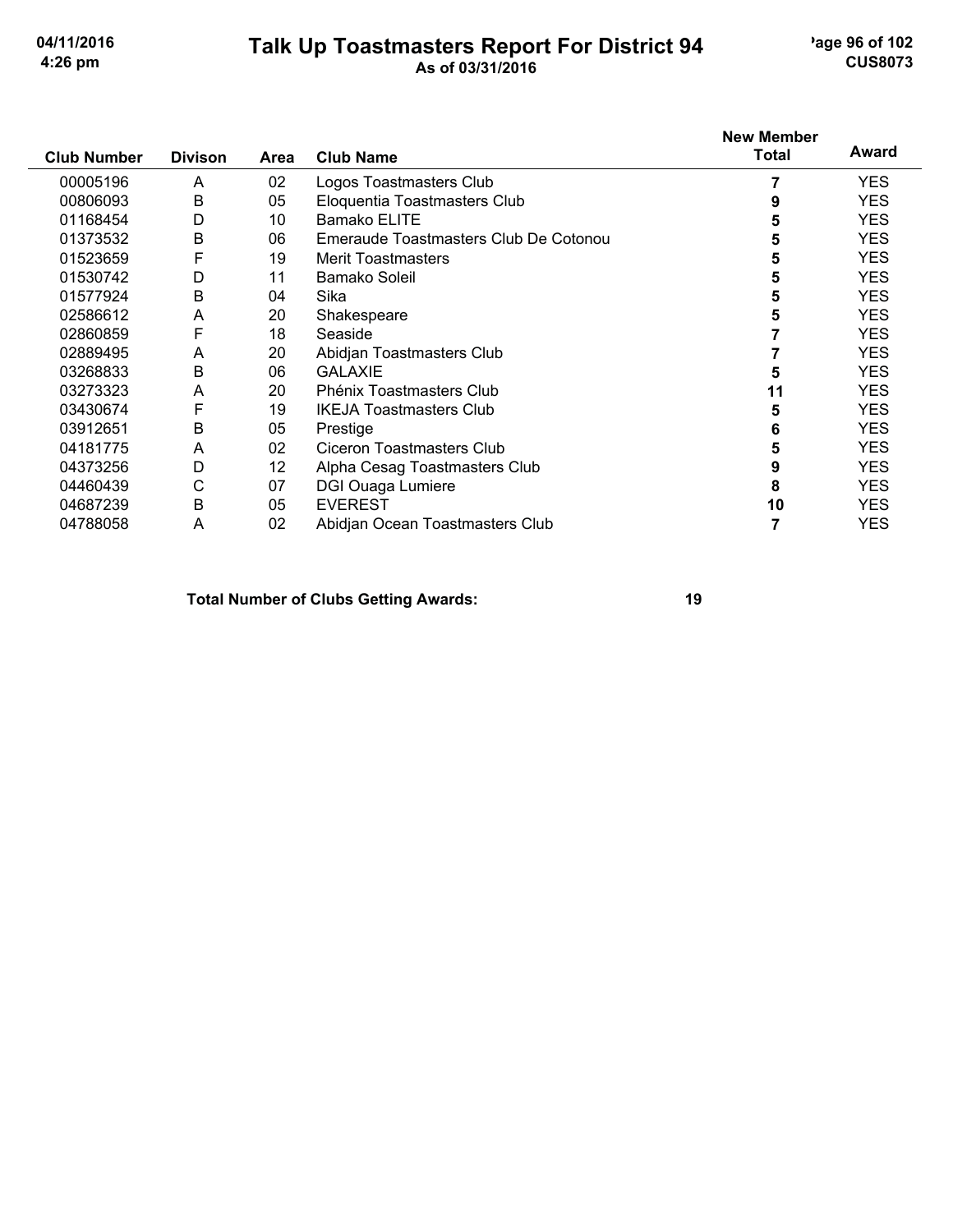# Talk Up Toastmasters Report For District 95

'age 97 of 102 **CUS8073** 

|                    |                |      |                                             | <b>New Member</b>       |            |
|--------------------|----------------|------|---------------------------------------------|-------------------------|------------|
| <b>Club Number</b> | <b>Divison</b> | Area | <b>Club Name</b>                            | <b>Total</b>            | Award      |
| 00001548           | J              | 01   | <b>Toastmasters Polska SA</b>               | 6                       | <b>YES</b> |
| 00002874           | F              | 04   | Esprit De Corps Toastmasters Club           | 5                       | <b>YES</b> |
| 00003871           | G              | 02   | Copenhagen Toastmasters Club                | 5                       | <b>YES</b> |
| 00004133           | D              | 02   | <b>Budapest Toastmasters</b>                | 5                       | <b>YES</b> |
| 00005320           | G              | 01   | Stockholm International                     | 6                       | <b>YES</b> |
| 00005571           | A              | 03   | Hannover Speakers Club                      | 6                       | <b>YES</b> |
| 00006409           | F              | 04   | <b>Rhetorik Club Frankfurt</b>              | 9                       | <b>YES</b> |
| 00008040           |                | 04   | Nuremberg Toastmasters Club                 | 8                       | <b>YES</b> |
| 00641732           |                | 01   | <b>CRFM Les Franc-Parleurs de Munich</b>    | 5                       | <b>YES</b> |
| 00644226           | G              | 04   | <b>Boras Toastmasters Club</b>              | 5                       | <b>YES</b> |
| 00680945           | A              | 04   | <b>Duesseldorfer Toastmasters</b>           | 11                      | <b>YES</b> |
| 00758296           | G              | 04   | Linkoping Toastmasters Club                 | 5                       | <b>YES</b> |
| 00765092           | L              | 01   | Prague Speakers Club                        | $\overline{7}$          | <b>YES</b> |
| 01112264           | B              | 01   | Silesia Toastmasters                        | $\overline{7}$          | <b>YES</b> |
| 01138065           | E              | 03   | <b>Toastmasters Poznan</b>                  | 10                      | <b>YES</b> |
| 01171916           | E              | 04   | <b>WrocLove Toastmasters PL</b>             | 8                       | <b>YES</b> |
| 01174825           | J              | 01   | <b>Speaking Elephants</b>                   | $\overline{\mathbf{7}}$ | <b>YES</b> |
| 01269633           | H              | 02   | Timisoara Toastmasters Club                 | 5                       | <b>YES</b> |
| 01345699           | E              | 03   | Verbal Victory                              | 5                       | <b>YES</b> |
| 01363524           | A              | 03   | Toastmasters Paderborn - DIE KLARTEXTER     | 5                       | <b>YES</b> |
| 01467750           | H              | 03   | <b>Toastmasters Cluj</b>                    | 6                       | <b>YES</b> |
| 01600517           | F              | 01   | Rednermanufaktur Stuttgart                  | $\overline{7}$          | <b>YES</b> |
| 01727456           | A              | 05   | Kölner Sprechbar                            | 5                       | <b>YES</b> |
| 01753420           | J              | 04   | <b>Toastmasters Lublin</b>                  | $\overline{7}$          | <b>YES</b> |
| 01799404           | L              | 06   | Slovenskí Toastmasters                      | 6                       | <b>YES</b> |
| 01833481           | J              | 03   | <b>Toastmasters Leaders</b>                 | $\overline{7}$          | <b>YES</b> |
| 02456486           | L              | 03   | <b>Praque Business Toastmasters</b>         | 5                       | <b>YES</b> |
| 02490276           | J              | 01   | Lodz Toastmasters                           | 8                       | <b>YES</b> |
| 02820492           | Е              | 01   | <b>Toastmasters Sopot Leaders</b>           | 7                       | <b>YES</b> |
| 02884134           | F              | 04   | <b>Business Club Frankfurt Toastmasters</b> | 7                       | <b>YES</b> |
| 02909537           | E              | 04   | <b>WrocLove Speakers</b>                    | 7                       | <b>YES</b> |
| 02909835           | H              | 04   | <b>Toastmasters Suceava</b>                 | 6                       | <b>YES</b> |
| 03074262           | L              | 02   | <b>VSE Toastmasters</b>                     | 5                       | <b>YES</b> |
| 03084412           | Β              | 05   | Svoya Rubashka                              | 6                       | <b>YES</b> |
| 03157539           | R              | 02   | Pionier Rzeszów Toastmasters                | 6                       | <b>YES</b> |
| 03314827           | Е              | 01   | <b>Toastmasters Olsztyn</b>                 | 5                       | <b>YES</b> |
| 03372975           | J              | 02   | Toastmasters w Orange                       | 7                       | <b>YES</b> |
| 03397610           | Β              | 03   | <b>Toastmasters PK</b>                      | 6                       | <b>YES</b> |
| 03849853           | J              | 02   | <b>Toastmasters Centrum</b>                 | 9                       | <b>YES</b> |
| 03875883           | D              | 03   | <b>Skylarks Toastmasters</b>                | 8                       | <b>YES</b> |
| 04294793           |                | 06   | <b>Toastmasters Nitra</b>                   | 5                       | <b>YES</b> |
| 04325817           | H              | 01   | <b>Toastmasters Constanta</b>               | 7                       | <b>YES</b> |
| 04507412           | H              | 01   | <b>SIRIUS TOASTMASTERS</b>                  | 6                       | <b>YES</b> |
| 04553065           | L              | 01   | <b>Barclays Prague Toastmasters</b>         | 6                       | <b>YES</b> |
| 04649236           | H              | 02   | Toastmasters Entrepreneurs Timisoara        | 7                       | <b>YES</b> |
| 04677551           | G              | 02   | <b>CPH City Toastmasters</b>                | 6                       | <b>YES</b> |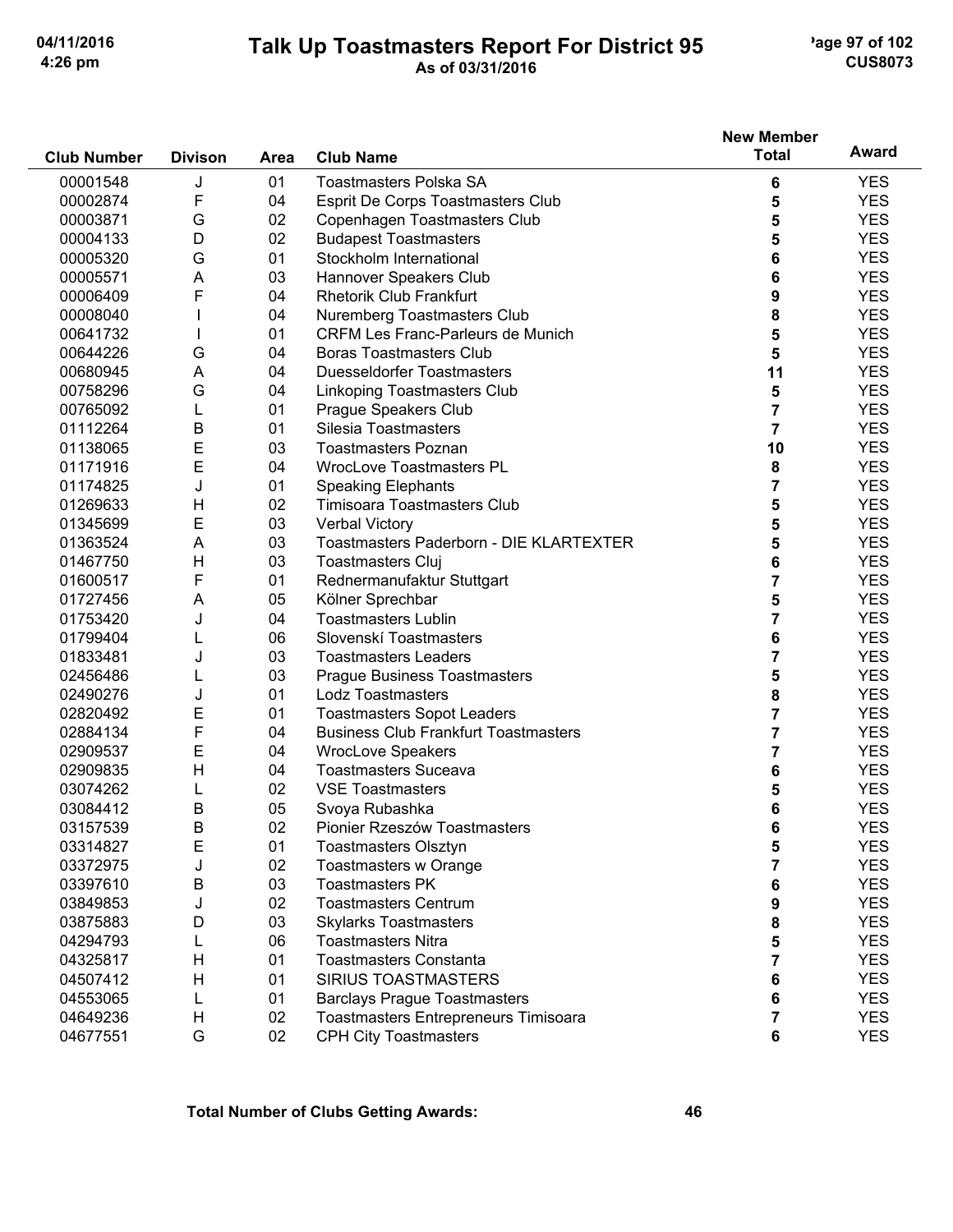# Talk Up Toastmasters Report For District 96<br>As of 03/31/2016

'age 98 of 102 **CUS8073** 

|                    |                |      |                                           | <b>New Member</b> | Award      |
|--------------------|----------------|------|-------------------------------------------|-------------------|------------|
| <b>Club Number</b> | <b>Divison</b> | Area | <b>Club Name</b>                          | Total             |            |
| 00001085           | н              | 76   | North Shore Toastmasters                  |                   | <b>YES</b> |
| 00001248           | н              | 73   | Morning Stars Club                        |                   | <b>YES</b> |
| 00002938           | Ν              | 70   | Pacific Spirit Toastmasters Club          | 5                 | <b>YES</b> |
| 00003169           | B              | 23   | Walter Gage Toastmasters Club             | 9                 | <b>YES</b> |
| 00003197           | D              | 41   | Quesnel Toastmasters Club                 | 6                 | YES        |
| 00003922           | Т              | 75   | Positive Thinkers Toastmasters Club       |                   | YES        |
| 00004371           | J              | 86   | Metro Speakers Club                       | 8                 | YES        |
| 00004812           | Β              | 20   | Marpole Community Toastmasters Club       | 6                 | <b>YES</b> |
| 00005501           | T              | 79   | Positive Expressions Club                 |                   | <b>YES</b> |
| 00605658           | М              | 90   | Talk of the Town                          | 8                 | <b>YES</b> |
| 01017095           | Μ              | 90   | City of the Arts                          | 5                 | YES        |
| 02279512           | J              | 80   | Douglas Toastmasters                      | 6                 | YES        |
| 02790254           | т              | 78   | Global Leaders                            | 6                 | YES        |
| 03337150           | М              | 92   | Downtown Coquitlam TM Club                |                   | YES        |
| 03429039           | Н              | 72   | Toast'teryx                               |                   | <b>YES</b> |
| 03924503           | N              | 71   | <b>SNC-Lavalin Vancouver Toastmasters</b> |                   | <b>YES</b> |

**Total Number of Clubs Getting Awards:**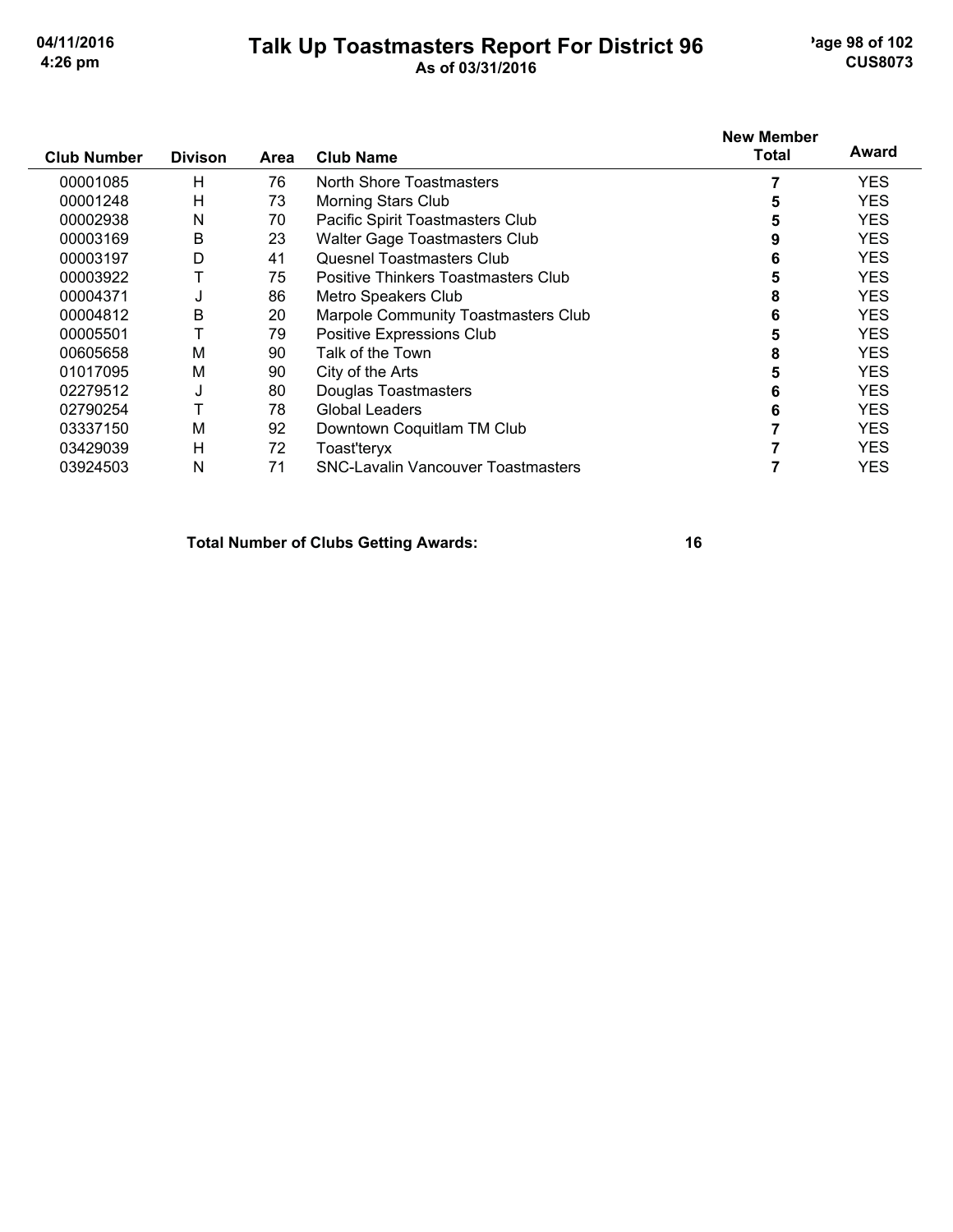'age 99 of 102 **CUS8073** 

04/11/2016 4:26 pm

## Talk Up Toastmasters Report For District 97<br>As of 03/31/2016

| <b>Club Number</b> | <b>Divison</b> | <b>Area</b> | Club Name                                      | New Member<br><b>Total</b> | Award      |
|--------------------|----------------|-------------|------------------------------------------------|----------------------------|------------|
| 00002092           | Α              | 01          | Capitol Toastmasters Club                      |                            | <b>YES</b> |
| 01168187           | C              | 01          | <b>Assumption University Toastmasters Club</b> | 6                          | <b>YES</b> |
| 01513681           | А              | 03          | Saigon Toastmasters Club                       | 6                          | <b>YES</b> |
| 02905771           | B              | 03          | LAC Toastmasters                               | 5                          | <b>YES</b> |

**Total Number of Clubs Getting Awards:** 

 $\overline{\mathbf{4}}$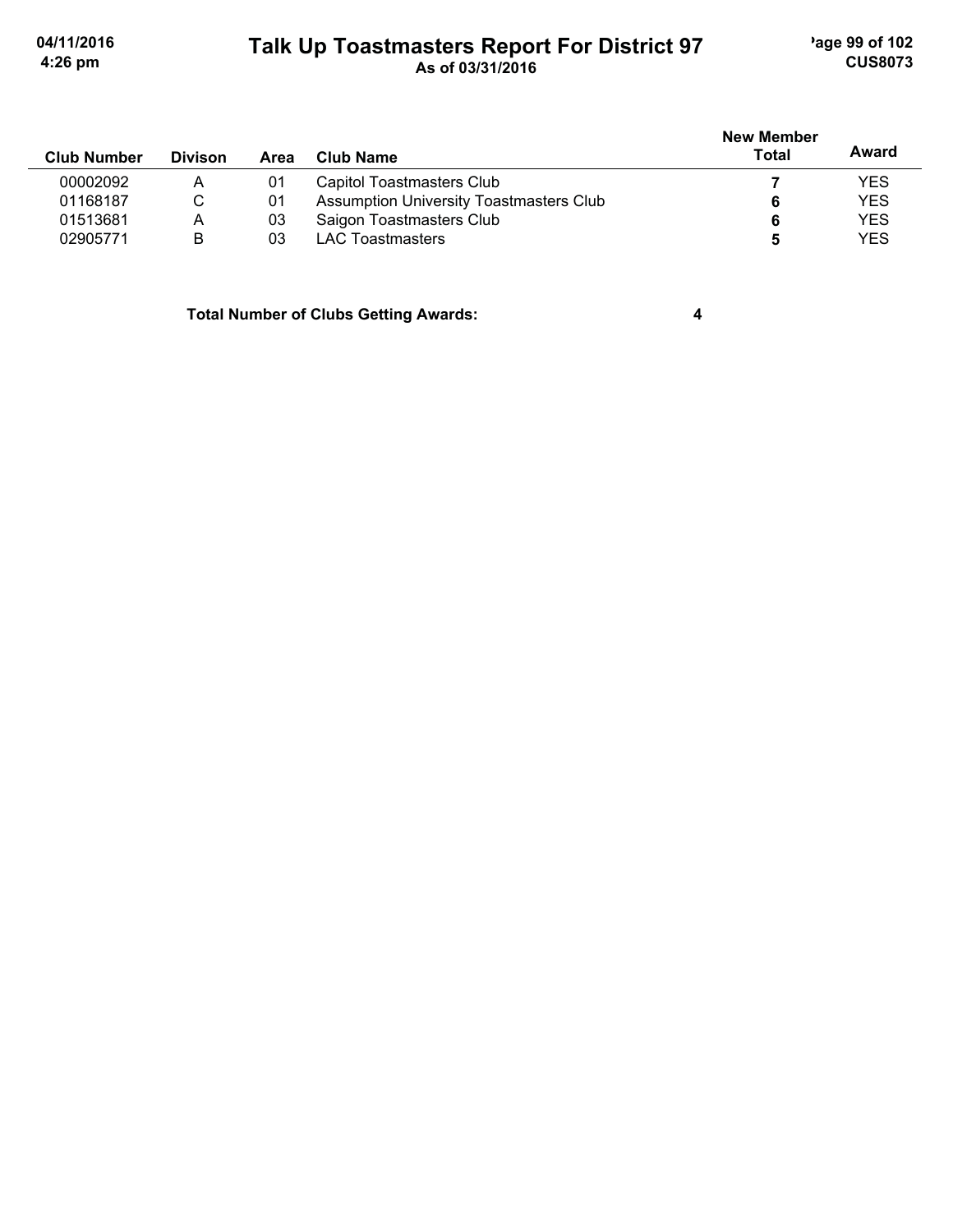# Talk Up Toastmasters Report For District 98

**ige 100 of 102 CUS8073** 

|                    |                |      |                                                  | <b>New Member</b> |            |
|--------------------|----------------|------|--------------------------------------------------|-------------------|------------|
| <b>Club Number</b> | <b>Divison</b> | Area | <b>Club Name</b>                                 | <b>Total</b>      | Award      |
| 00616631           | A              | 04   | <b>TCS Maitree Toastmasters Club</b>             | 11                | <b>YES</b> |
| 00993448           | A              | 03   | Mumbai Toastmasters                              | 17                | YES.       |
| 01141787           | С              | 01   | Toastmasters Club of Pune                        |                   | <b>YES</b> |
| 01340464           | F              | 03   | <b>TCS-Maitree Hyderabad</b>                     | 5                 | <b>YES</b> |
| 01534632           | Е              | 03   | TCS Maitree Synergy Park Toastmasters Club       | 6                 | <b>YES</b> |
| 01937401           | E              | 01   | <b>BACI HYDERABAD Toastmasters Club</b>          | 8                 | <b>YES</b> |
| 02254770           | F              | 01   | Toastmasters @ Novartis Hyderabad                | 5                 | <b>YES</b> |
| 02380536           | B              | 04   | <b>Agnel Toastmasters Club</b>                   | 6                 | <b>YES</b> |
| 02383421           | D              | 02   | <b>ZS Toastmasters Club</b>                      | 6                 | <b>YES</b> |
| 02575847           | D              | 01   | Toastmasters International Margao                | 5                 | YES.       |
| 02973814           | C              | 03   | Toastmasters Club of Pune - North East           |                   | <b>YES</b> |
| 03214306           | D              | 01   | International Centre GOA (ICG) Toastmasters Club | 5                 | <b>YES</b> |
| 03220784           | B              | 01   | TCS BE@T Gandhinagar                             |                   | <b>YES</b> |
| 03349716           | B              | 02   | Crown Toastmasters Club                          | 5                 | <b>YES</b> |
| 03499545           | D              | 03   | <b>Toastmasters Club of Amdocs</b>               |                   | <b>YES</b> |
| 03700901           | С              | 02   | <b>Toastmasters Club of BMC Software</b>         | 6                 | <b>YES</b> |
| 03743725           | E              | 05   | <b>Ben's Toastmasters</b>                        | 5                 | <b>YES</b> |
| 03873240           | C              | 01   | Tech Mahindra Pune Toastmasters                  | 11                | <b>YES</b> |
| 04167410           | С              | 03   | <b>TCS Maitree Toastmasters Club Pune</b>        | 5                 | <b>YES</b> |
| 04361333           | D              | 01   | Mapusa Toastmasters                              | 5                 | <b>YES</b> |
| 04421153           | С              | 04   | <b>Toastmasters Club of Pune North West</b>      | 13                | <b>YES</b> |
| 04504233           | F              | 02   | Techmahindra Toastmasters Club (Infocity)        | 6                 | <b>YES</b> |

### **Total Number of Clubs Getting Awards:**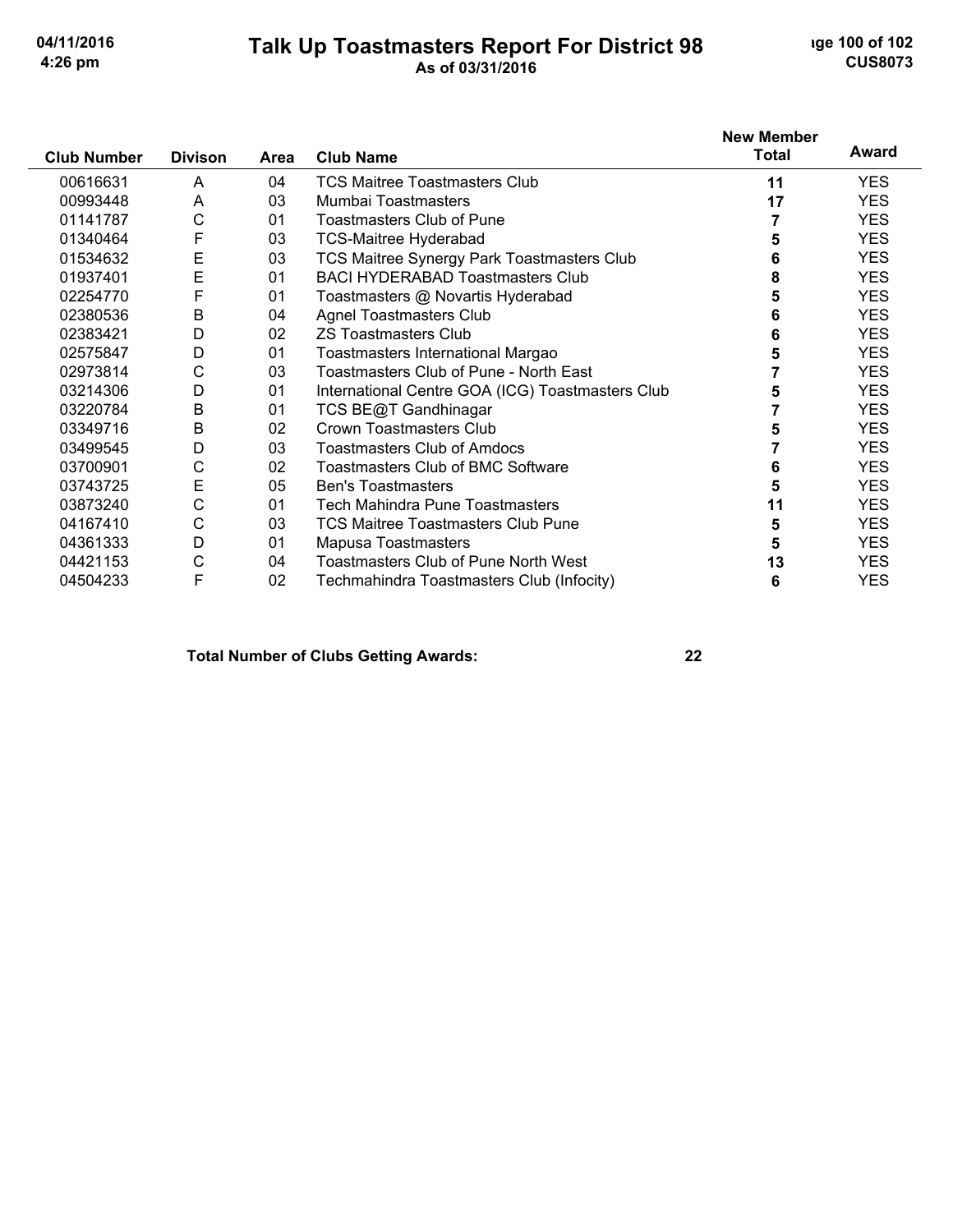#### Talk Up Toastmasters Report For District F As of 03/31/2016

ige 101 of 102 **CUS8073** 

**YES** 

**YES** 

**YES** 

10

5

6

#### **New Member Award Total Club Number Divison** Area **Club Name** E 02 Montebello Community Club #20 00000020 6 **YES** F 02 Irvine Lunchtime Toastmasters Club 00000219 8 **YES** E 00000587  $01$ Dynamic Forcemasters Club 587 **YES** 5 00000691 A 06 Mesa Messengers Club 5 **YES** B  $01$ 5 Parsons Toastmasters Club **YES** 00002151 G 00002657 03 Saddleback Valley Toastmasters Club 6 **YES** 00003828 E 04 **Eclectic Dialectics Toastmasters Club** 5 **YES** 00004387 G 03 Fluent Philosophers Club 5 **YES**  $\mathsf{C}$ 5 00006570 04 Surf City Speak 'N' Lead **YES** G 04 Irvine Toastmasters Club **YES** 00007097  $11$ G Rancho Speech Masters Toastmasters Club 5 00009113 01 **YES** 00009317 F  $0<sub>5</sub>$ Spectrum Speakers Club 5 **YES**  $\overline{C}$ 05 **OCCN Speakers Forum** 5 **YES** 00009377 F 00009524 03 ZotSpeak Club  $6\phantom{a}$ **YES** 00009873 A 06 Speak, Lead, Succeed Toastmasters 5 **YES**  $\overline{C}$ 04 FCBC FV Speech Club 5 **YES** 00870344 01010248 B  $03<sub>o</sub>$ **Caltech Toastmasters** 5 **YES** F  $01$ **Tustin Market Place Toastmasters** 5 **YES** 01015103  $H$ 04 5 **YES** 01207003 **RivOrators** 01498166  $\mathsf{C}$  $04$ **OC Project Masters** 5 **YES**  $\mathsf{B}$ 05 On The Dot 5 02044642 **YES** D 01 **BrewMeisters** 5 **YES** 02124227 G 04181664 03 Toastmasters of Laguna Beach 6 **YES** D 04 **CU Toastmasters** 5 **YES** 04317506

**Total Number of Clubs Getting Awards:** 

The ITalkers

Anton & Chia, LLP

Schneider Electric - Costa Mesa

E

G

D

04909894

04942689

05141077

 $0.3$ 

06

 $06$